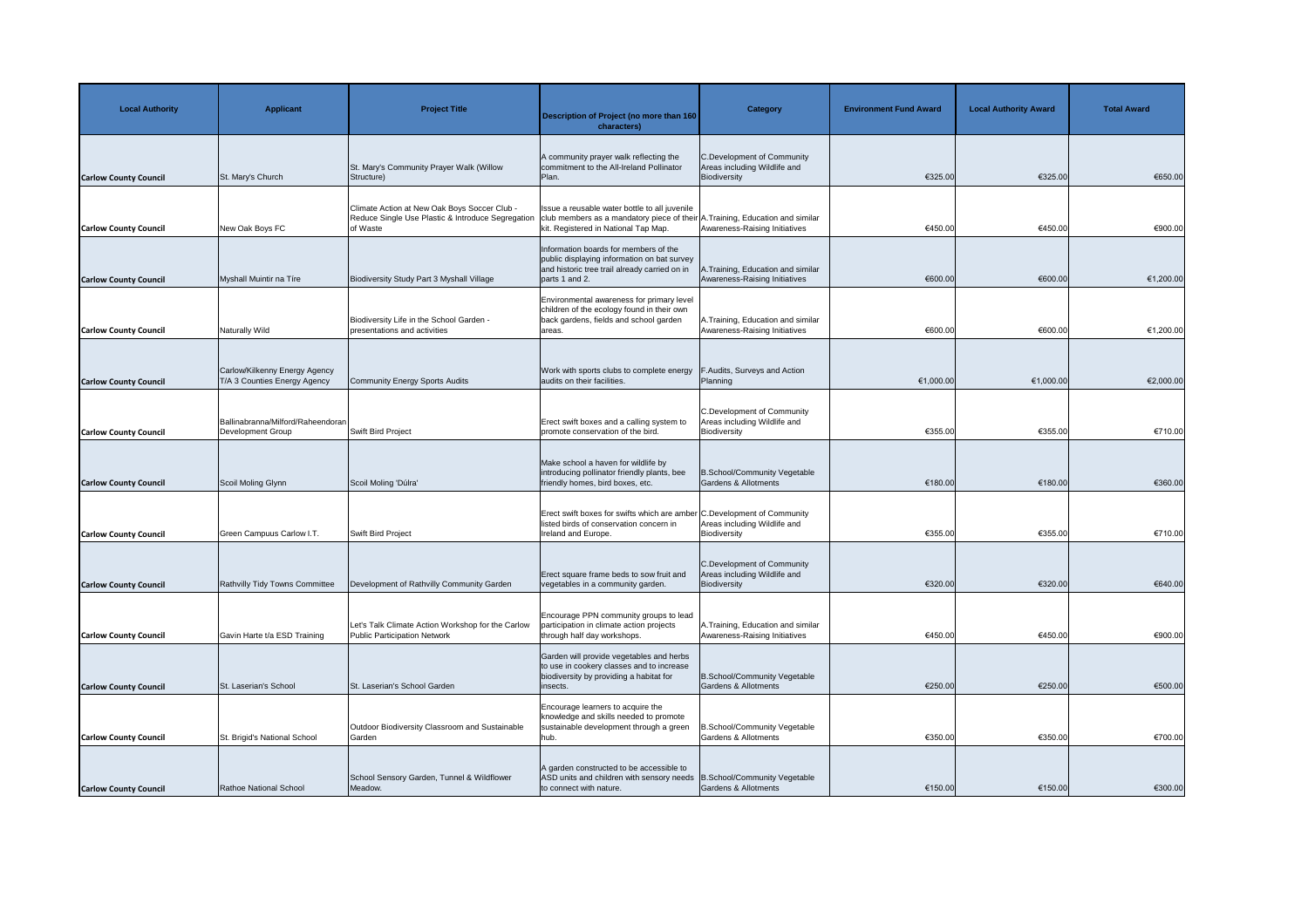| <b>Local Authority</b>       | <b>Applicant</b>                                                  | <b>Project Title</b>                                                                                                                                                                                                                                                              | Description of Project (no more than 160<br>characters)                                                                                                         | <b>Category</b>                                                                   | <b>Environment Fund Award</b> | <b>Local Authority Award</b> | <b>Total Award</b> |
|------------------------------|-------------------------------------------------------------------|-----------------------------------------------------------------------------------------------------------------------------------------------------------------------------------------------------------------------------------------------------------------------------------|-----------------------------------------------------------------------------------------------------------------------------------------------------------------|-----------------------------------------------------------------------------------|-------------------------------|------------------------------|--------------------|
| <b>Carlow County Council</b> | Bagenalstown Improvement Group<br>B.I.G                           | Swift Boxes Installation Whilst Supporting the United swifts. This is an opportunity to further<br>Nations Sustainable Development Goals Particularly increase the population by installing nesting Areas including Wildlife and<br>SDG 15 Life On Land & SDG 4 Quality Education | Bagenalstown has an existing colony of<br>boxes.                                                                                                                | <b>C.Development of Community</b><br>Biodiversity                                 | €755.00                       | €755.00                      | €1,510.00          |
| <b>Carlow County Council</b> | Newtown Dunleckney N.S.                                           | Outdoor Classroom & Pollinator Planting as Part of<br>On-Going Green Journey Whilst Supporting the<br>Sustainable Development Goals and Pollinator Plan                                                                                                                           | Grow a greater range of plants and grow<br>more perennials in bio-diversity garden.                                                                             | <b>B.School/Community Vegetable</b><br>Gardens & Allotments                       | €250.00                       | €250.00                      | €500.00            |
| <b>Carlow County Council</b> | Greenside Up                                                      | Urban Gardening: Growing Food & Biodiversity                                                                                                                                                                                                                                      | Provide workshops on urban food growing<br>and practical food growing advice;<br>encouraging biodiversity into urban<br>gardens.                                | A.Training, Education and similar<br>Awareness-Raising Initiatives                | €250.00                       | €250.00                      | €500.00            |
| <b>Carlow County Council</b> | Niall O'Dwyer t/a Mad Professor                                   | Energy & Environmental Science Workshops                                                                                                                                                                                                                                          | Educational and fun workshops which<br>generate interest and guidance in energy<br>and single use plastics.                                                     | A.Training, Education and similar<br>Awareness-Raising Initiatives                | €375.00                       | €375.00                      | €750.00            |
| <b>Carlow County Council</b> | Ballydarton Mews, Fenagh under<br>Fenagh Improvement Group F.I.G. | Deliver the Actions of the All Ireland Pollinator Plan<br>Guidelines for Local Communities                                                                                                                                                                                        | Plant pollinator friendly perennial plants.                                                                                                                     | <b>C.Development of Community</b><br>Areas including Wildlife and<br>Biodiversity | €100.00                       | €100.00                      | €200.00            |
| <b>Carlow County Council</b> | Colaiste Eoin Hacketstown<br>(KCETB)                              | Colaiste Eoin Biodiversity Action Plan                                                                                                                                                                                                                                            | Raise awareness of biodiversity in the<br>school environment. Develop an action<br>plan. Raise awareness of pollinators and<br>upcycling of old student tables. | <b>B.School/Community Vegetable</b><br><b>Gardens &amp; Allotments</b>            | €475.00                       | €475.00                      | €950.00            |
| <b>Carlow County Council</b> | Birdwatch Ireland Carlow Branch                                   | <b>Carlow Swift Box Project</b>                                                                                                                                                                                                                                                   | Provide additional nest sites for swifts<br>through the acquisition and installation of<br>nesting boxes. Survey of existing nest<br>sites.                     | <b>C.Development of Community</b><br>Areas including Wildlife and<br>Biodiversity | €710.00                       | €710.00                      | €1,420.00          |
| <b>Carlow County Council</b> | Leighlinbridge Improvement Group                                  | Creating a Sustainable Community                                                                                                                                                                                                                                                  | Reduce plastic waste by providing 2<br>community water stations to fill reusable<br>water bottles.                                                              | D.Repair, Reuse, Recycling                                                        | €200.00                       | €200.00                      | €400.00            |
| <b>Carlow County Council</b> | <b>Willow Wonder</b>                                              | Working with Biodiversity Through Creative<br>Sustainable Solutions                                                                                                                                                                                                               | Workshops making 2D structure from<br>Inatural materials, planting and weaving the   Areas including Wildlife and<br>structure in a school/community.           | <b>C.Development of Community</b><br>Biodiversity                                 | €500.00                       | €500.00                      | €1,000.00          |
| <b>Carlow County Council</b> | Gaelscoil Eoghain Uí Thuairisc                                    | Getting It Right                                                                                                                                                                                                                                                                  | Eco bricks workshops - learn about the<br>importance of recycling and raise<br>awareness on use of single use plastics.                                         | A. Training, Education and similar<br>Awareness-Raising Initiatives               | €250.00                       | €250.00                      | €500.00            |
| <b>Carlow County Council</b> | St. Joseph's N.S.                                                 | Recycling Bin in Main Yard                                                                                                                                                                                                                                                        | Educate pupils on recycling and<br>segregation of rubbish.                                                                                                      | D.Repair, Reuse, Recycling                                                        | €175.00                       | €175.00                      | €350.00            |
| <b>Carlow County Council</b> | St. Leo's College                                                 | School Garden - growing plants for our community                                                                                                                                                                                                                                  | Teach students to grow plants from seed,<br>cuttings and bulbs to share with the<br>community. Plants for food and plants for<br>pollinators.                   | <b>B.School/Community Vegetable</b><br><b>Gardens &amp; Allotments</b>            | €150.00                       | €150.00                      | €300.00            |
| <b>Carlow County Council</b> | Maria Stam & Molly Aylesbury                                      | Community Sustainability Education programme                                                                                                                                                                                                                                      | Workshops on (i) waste and resource<br>management and (ii) biodiversity and<br>climate change.                                                                  | A. Training, Education and similar<br>Awareness-Raising Initiatives               | €200.00                       | €200.00                      | €400.00            |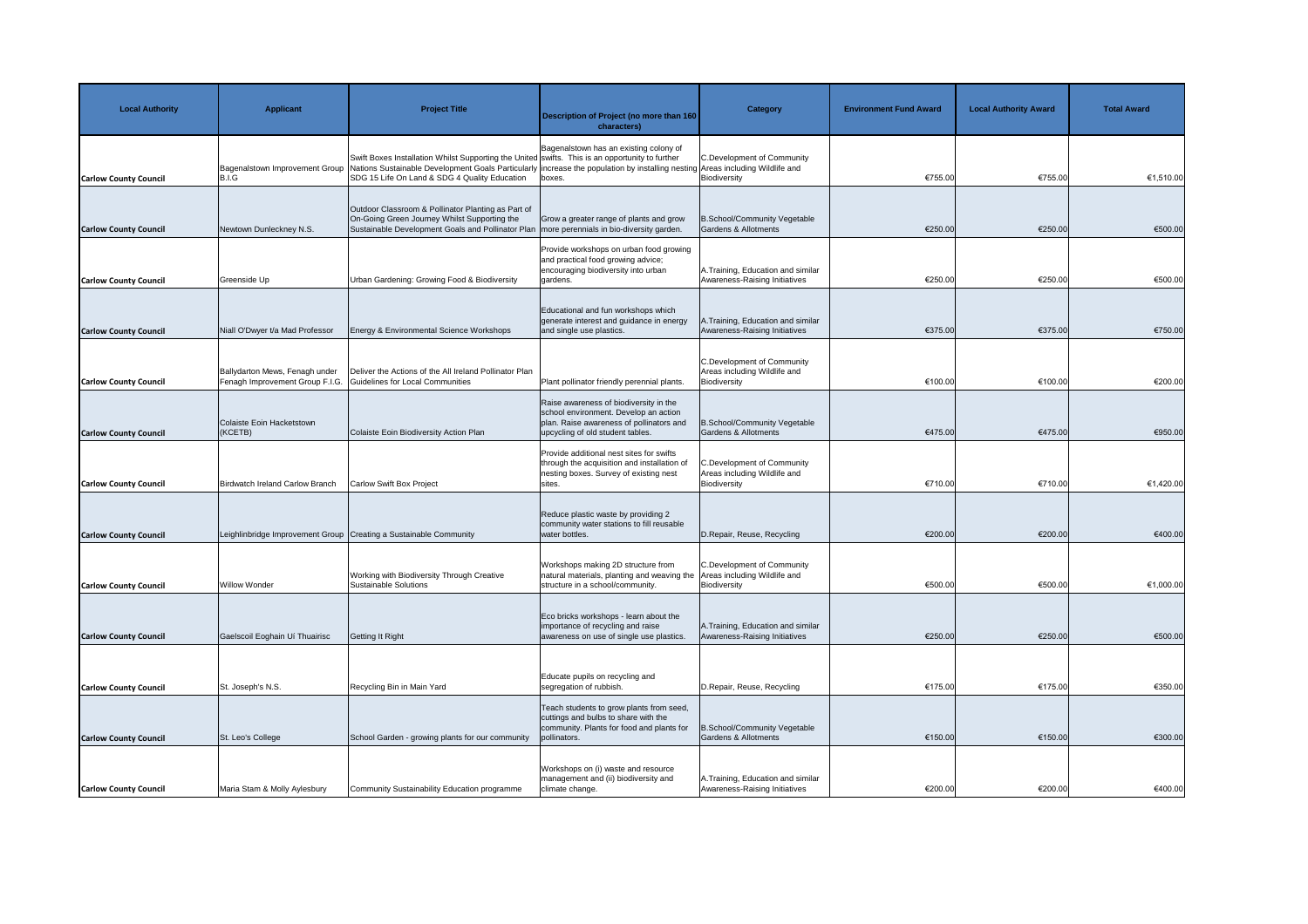| <b>Local Authority</b>      | <b>Applicant</b>                                | <b>Project Title</b>                                                                                                           | <b>Description of Project (no more than 160</b><br>characters)                                                                                                                                                                            | <b>Category</b>                                                                   | <b>Environment Fund Award</b> | <b>Local Authority Award</b> | <b>Total Award</b> |
|-----------------------------|-------------------------------------------------|--------------------------------------------------------------------------------------------------------------------------------|-------------------------------------------------------------------------------------------------------------------------------------------------------------------------------------------------------------------------------------------|-----------------------------------------------------------------------------------|-------------------------------|------------------------------|--------------------|
| <b>Cavan County Council</b> | Kilnaleck Tidy Towns                            | Kilnaleck Junior Pollinator, Education & Training<br>Plan                                                                      | Create awareness about pollinators and<br>importance of wildlife and biodiversity in the A. Training, Education and similar<br>environment                                                                                                | Awareness-Raising Initiatives                                                     | €500.00                       | €500.00                      | €1,000.00          |
| <b>Cavan County Council</b> | Parents Assoc. Kilnaleck National<br>School     | <b>Biodiversity Garden at Kilnaleck NS</b>                                                                                     | To increase awareness of the importance<br>of biodiversity through installation and<br>upkeep of a school garden                                                                                                                          | <b>C.Development of Community</b><br>Areas including Wildlife and<br>Biodiversity | €250.00                       | €250.00                      | €500.00            |
| <b>Cavan County Council</b> | Swanlinbar Tidy Towns                           | <b>Wildlife Garden Extension</b>                                                                                               | Wildlife Garden to provide a sustainable<br>haven for surrounding wildlife and will<br>attract diferent types of insects & birds                                                                                                          | <b>C.Development of Community</b><br>Areas including Wildlife and<br>Biodiversity | €500.00                       | €500.00                      | €1,000.00          |
| <b>Cavan County Council</b> | Drumkilly N.S.                                  | Raised Vegetable Patch beds and mini<br>greenhouses.                                                                           | Creating an environnent for children to<br>learn about pollination and biodiversity in<br>their local area                                                                                                                                | <b>B.School/Community Vegetable</b><br>Gardens & Allotments                       | €250.00                       | €250.00                      | €500.00            |
| <b>Cavan County Council</b> | <b>Ireland Peatland Conservation</b><br>Council | Hop To It - Amphibian Facts & Citizen Science<br>Initiative                                                                    | Amphibian Frog Survey. Irelands<br>amphibians are biological indicators to<br>pollution and help in monitoring changes in A. Training, Education and similar<br>wetland habitats affected by climate change Awareness-Raising Initiatives |                                                                                   | €250.00                       | €250.00                      | €500.00            |
| <b>Cavan County Council</b> | St. Mogues College                              | Transition Year Recycling Initiative 2019/2020                                                                                 | Project to lay down the foundation for a<br>workable recycling initiative throughout the<br>school and the wider community.                                                                                                               | D. Repair, Reuse, Recycling                                                       | €600.00                       | €600.00                      | €1,200.00          |
| <b>Cavan County Council</b> |                                                 | Eat the Rainbow' vegetable patch and wildflower<br>St. Mary's National School, Virginia   meadow at St. Mary's National School | Setting up of a vegetable patch and<br>wildflower meadow                                                                                                                                                                                  | A. Training, Education and similar<br>Awareness-Raising Initiatives               | €600.00                       | €600.00                      | €1,200.00          |
| <b>Cavan County Council</b> | <b>Glangevlin Community</b><br>Development      | Glangevilin - Connecting People & Place                                                                                        | The project's purpose is to engage and<br>connect the local community with<br>environment through education, events and A.Training, Education and similar<br>specific areas of interest                                                   | Awareness-Raising Initiatives                                                     | €750.00                       | €750.00                      | €1,500.00          |
| <b>Cavan County Council</b> | Bailieboro Community Assoc.                     | Native Wildflower Meadow at Bailieboro Playground   mowed and strimmed.                                                        | To improve the biodiversity around town<br>playground by sowing wildflower verges and C.Development of Community<br>meadows in areas that are currently                                                                                   | Areas including Wildlife and<br>Biodiversity                                      | €300.00                       | €300.00                      | €600.00            |
| <b>Cavan County Council</b> | Killinkere Development Assoc                    | <b>Three Thousand Trees</b>                                                                                                    | To plant 3000 native hardwood species of<br>trees to replace fallen trees.                                                                                                                                                                | <b>C.Development of Community</b><br>Areas including Wildlife and<br>Biodiversity | €500.00                       | €500.00                      | €1,000.00          |
| <b>Cavan County Council</b> | 6th Cavan Kingscourt                            | Recycled bird feeders and bug hotel                                                                                            | To show and educate the cub group about<br>biodiversity, recycling and habitats.                                                                                                                                                          | 1. Training, Education and similar<br>Awareness-Raising Initiatives               | €350.00                       | €350.00                      | €700.00            |
| <b>Cavan County Council</b> | The Cottage Market, West Cavan                  | Food Matters - The Cottage Market,                                                                                             | To create awareness by workshops and<br>discussion on food matters and the effect<br>an individual's action have on the env.                                                                                                              | 1. Training, Education and similar<br>Awareness-Raising Initiatives               | €500.00                       | €500.00                      | €1,000.00          |
| <b>Cavan County Council</b> | <b>Fairgreen Community Gardens</b>              | The Upgrading of the entire Community Garden<br>including water, waste, plants and polytunnell                                 | To teach community about their natural env Areas including Wildlife and<br>and encourage local biodivrsity.                                                                                                                               | C.Development of Community<br>Biodiversity                                        | €750.00                       | €750.00                      | €1,500.00          |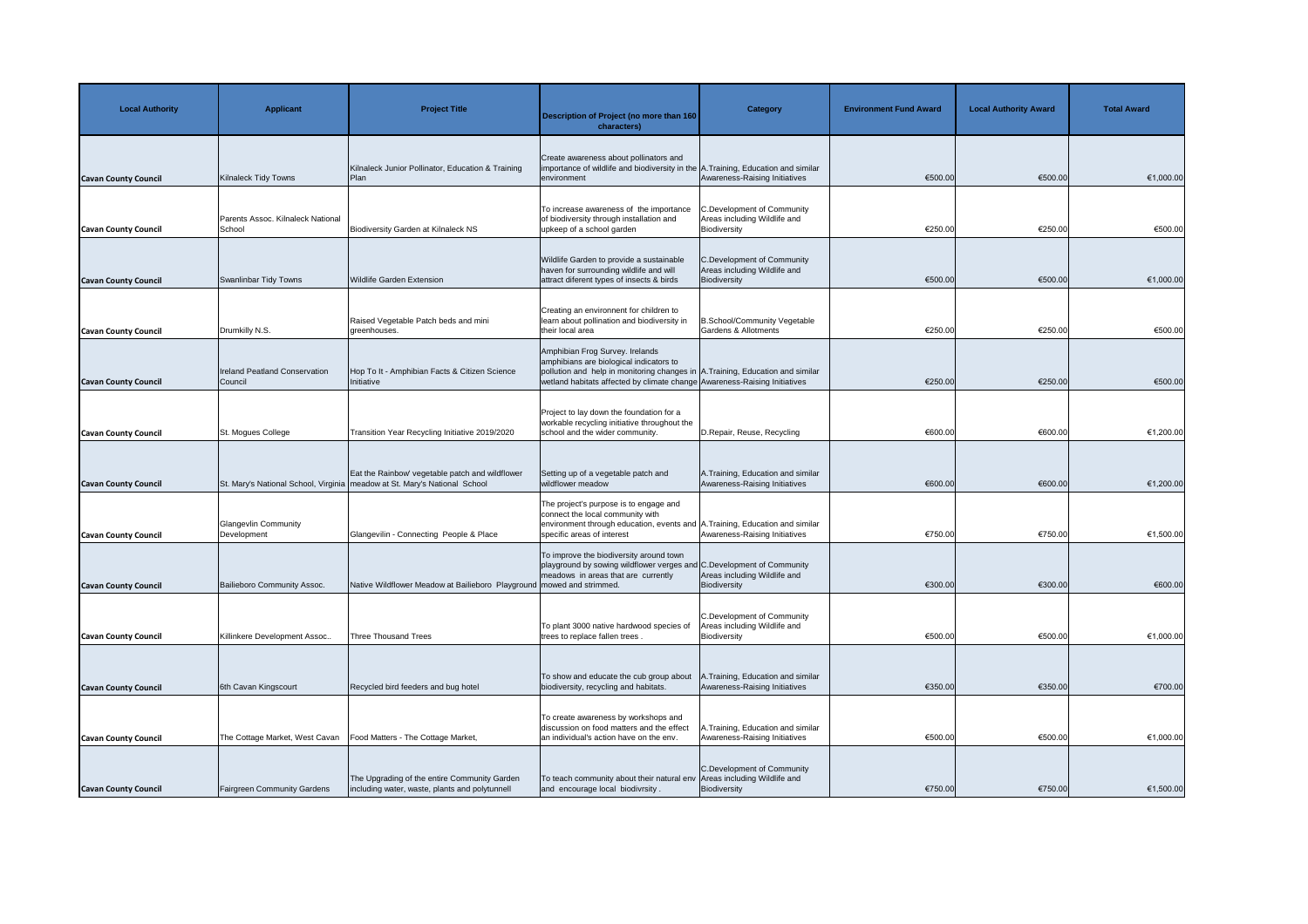| <b>Local Authority</b>      | <b>Applicant</b>                                                    | <b>Project Title</b>                                                                                                                                                                                               | Description of Project (no more than 160<br>characters)                                                                                                            | <b>Category</b>                                                                   | <b>Environment Fund Award</b> | <b>Local Authority Award</b> | <b>Total Award</b> |
|-----------------------------|---------------------------------------------------------------------|--------------------------------------------------------------------------------------------------------------------------------------------------------------------------------------------------------------------|--------------------------------------------------------------------------------------------------------------------------------------------------------------------|-----------------------------------------------------------------------------------|-------------------------------|------------------------------|--------------------|
| <b>Cavan County Council</b> | Aughadreena Nat. School                                             | Aughadreena N.S. Biodiversity Action Plan                                                                                                                                                                          | To educate children, their parents, staff<br>and wider community about biodiversity and<br>its important in the env and in climate<br>change                       | <b>B.School/Community Vegetable</b><br><b>Gardens &amp; Allotments</b>            | €250.00                       | €250.00                      | €500.00            |
| <b>Cavan County Council</b> | Niall O'Dwyer T/A Mad Professor                                     | Energy & Environmental Science Workshops                                                                                                                                                                           | Workshops to generate interest and<br>guidance in energy & single use plastic<br>lisues.                                                                           | A. Training, Education and similar<br>Awareness-Raising Initiatives               | €350.00                       | €350.00                      | €700.00            |
| <b>Cavan County Council</b> | BirdWatch Ireland Cavan Branch                                      | Identification of Common Garden Birds                                                                                                                                                                              | An event organised to offer people an<br>opportunity to watch and identify garden<br>birds feed from bird feeders at popup<br>locations around towns in the County | A. Training, Education and similar<br>Awareness-Raising Initiatives               | €250.00                       | €250.00                      | €500.00            |
| <b>Cavan County Council</b> | An Bonnan Bui Residents Assoc.                                      | Tree and shrub planting in green area within the<br>housing estate.                                                                                                                                                | Provide trees to absorb C02 & provide a<br>I habitat for birds and wildlife. Create<br>awareness of why biodiversity, climate<br>change & environment matters.     | <b>C.Development of Community</b><br>Areas including Wildlife and<br>Biodiversity | €147.50                       | €147.50                      | €295.00            |
| <b>Cavan County Council</b> | Cavan Monaghan ETB/Tanagh<br>Outdoor Education & Training<br>Centre | One day Biodiversity Awareness Workshop<br>inlcuding Native Tree ID, habitats, plant<br>communities, small creatures, birds and mammals,<br>flora & fauna, surrounding 'Erica's Fairy Forest' in<br>Dartrey Forest | Educating community and local area<br>development teams to help sustain this<br>area and it's special ecological status into<br>the future.                        | A.Training, Education and similar<br>Awareness-Raising Initiatives                | €400.00                       | €400.00                      | €800.00            |
| <b>Cavan County Council</b> | The Cavan Centre CLG                                                | Save the Rain - Rainwater Harvesting                                                                                                                                                                               | Project to harvest rainwater and thereby<br>reducing overall water consumption at no<br>cost.                                                                      | <b>E.Composting and Rainwater</b><br>Harvesting                                   | €300.00                       | €300.00                      | €600.00            |
| <b>Cavan County Council</b> | <b>West Cavan Bogs Association</b>                                  | Bog Awareness and celebrating bog dragons                                                                                                                                                                          | Project aims to provide education to help<br>the community to develop sustainable<br>attitudes to bogs.                                                            | A. Training, Education and similar<br>Awareness-Raising Initiatives               | €227.50                       | €227.50                      | €455.00            |
| <b>Cavan County Council</b> | St. Killian's Heritage Trust                                        | Mullagh Bog Eco Awareness Project                                                                                                                                                                                  | Create awareness among students and<br>teachers about the importance of the bog<br>and the need to conserve bog lands.                                             | A.Training, Education and similar<br>Awareness-Raising Initiatives                | €350.00                       | €350.00                      | €700.00            |
| <b>Cavan County Council</b> | St. Patrick's Nat. School                                           | Insulation of polytunnel to supplement future bio-<br>diversity garden.                                                                                                                                            | Provision of polytunnel, raised garden beds<br>and suitable seasonal fruit and vegetable<br>seeds to enhance biodiversity                                          | <b>B.School/Community Vegetable</b><br><b>Gardens &amp; Allotments</b>            | €900.00                       | €900.00                      | €1,800.00          |
| <b>Cavan County Council</b> | Maghera Dev. Assoc.                                                 | Erection of a new hedgerow along the environmental walkway for people to enjoy the beauty of<br>walkway at Nine Eye Bridge along with a wooden<br>bench for seating along the riverbank                            | Project to plant native hedgerow along<br>their surroundings (Part of 5 yr plan for<br>Maghera)                                                                    | <b>C.Development of Community</b><br>Areas including Wildlife and<br>Biodiversity | €500.00                       | €500.00                      | €1,000.00          |
|                             | Corofin TidyTown                                                    | Pollinator planting in Corofin Village at 3 locations                                                                                                                                                              | The enhancement of the biodiversity of the<br>area which will benefit the community                                                                                | <b>C.Development of Community</b><br>Areas including Wildlife and<br>Biodiversity | 200.00 $ \epsilon$            | 200.00   €                   | 400.00             |
| <b>Clare County Council</b> | <b>Wild About Miltown Malbay</b>                                    | Raising community awareness and enhancing<br>biodiversity in Miltown Malbay                                                                                                                                        | Setting up a biodiversity group and carry<br>out a survey and meetings monthly                                                                                     | A.Training, Education and similar<br>Awareness-Raising Initiatives                | 250.00   €                    | 250.00   €                   | 500.00             |
| <b>Clare County Council</b> | Ennis Swimming and Life saving                                      | Reusable water bottle initiative                                                                                                                                                                                   | Our goal is to eliminate the use of single                                                                                                                         | D.Repair, Reuse, Recycling                                                        | 125.00 €                      | 125.00 €                     | 250.00             |
| <b>Clare County Council</b> | club                                                                |                                                                                                                                                                                                                    | use plastic in the club.                                                                                                                                           |                                                                                   |                               |                              |                    |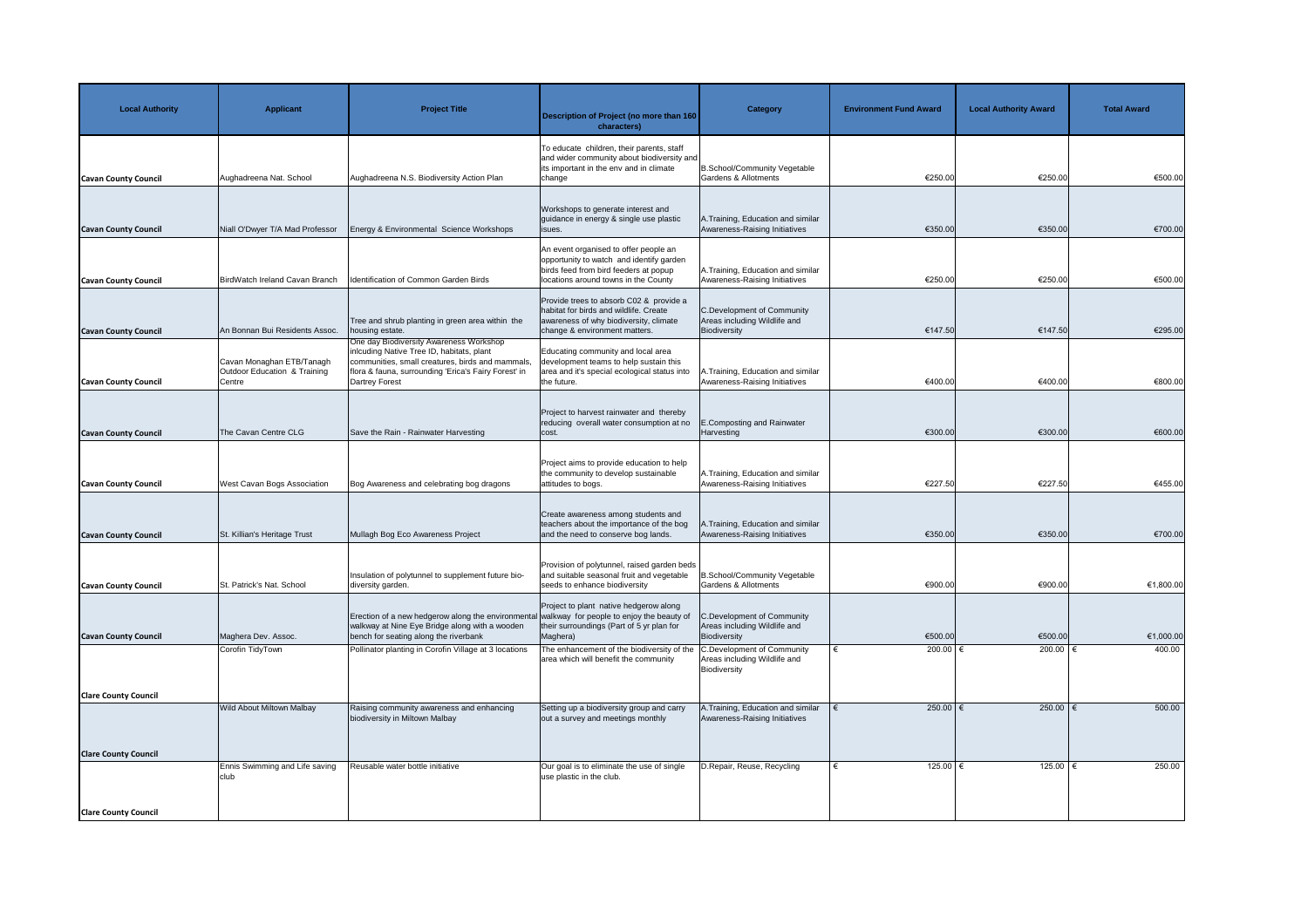| <b>Local Authority</b>      | <b>Applicant</b>                                         | <b>Project Title</b>                                                        | <b>Description of Project (no more than 160</b><br>characters)                                                                                                             | <b>Category</b>                                                                   | <b>Environment Fund Award</b> | <b>Local Authority Award</b> | <b>Total Award</b> |
|-----------------------------|----------------------------------------------------------|-----------------------------------------------------------------------------|----------------------------------------------------------------------------------------------------------------------------------------------------------------------------|-----------------------------------------------------------------------------------|-------------------------------|------------------------------|--------------------|
|                             | <b>Irish Water Safety Clare</b>                          | Turning the tide on plastic                                                 | The aim is to take steps to eradicate single  D.Repair, Reuse, Recycling<br>use plastic from classes and training<br>sessions                                              |                                                                                   | $125.00$ €                    | $125.00$ €                   | 250.00             |
| <b>Clare County Council</b> | <b>Spanish Point Community</b>                           | Information panel about the biodiversity of Spanish                         | Point and focus people on the actions they                                                                                                                                 | A. Training, Education and similar                                                | 200.00 $\epsilon$             | 200.00 $\epsilon$            | 400.00             |
|                             | <b>Development Group</b>                                 | Point                                                                       | can take to preserve the biodiversity of<br>Spanish Point                                                                                                                  | Awareness-Raising Initiatives                                                     |                               |                              |                    |
| <b>Clare County Council</b> |                                                          |                                                                             |                                                                                                                                                                            |                                                                                   |                               |                              |                    |
|                             | <b>Boston Tidy Towns Group</b>                           | <b>Boston Biodiversity Boost</b>                                            | The aim is to plant a pollinator friendly<br>flowerbed in the village                                                                                                      | <b>C.Development of Community</b><br>Areas including Wildlife and<br>Biodiversity | $125.00$ €                    | $125.00$ €                   | 250.00             |
| <b>Clare County Council</b> |                                                          |                                                                             |                                                                                                                                                                            |                                                                                   |                               |                              |                    |
|                             |                                                          | Co Clare Agricultural Show Society Greener gardening and upcycling workshop | Create awareness of environmental<br>topics. Focus on the theme of greener<br>gardening and upcycling                                                                      | A. Training, Education and similar<br>Awareness-Raising Initiatives               | $175.00$ $\in$                | $175.00$ €                   | 350.00             |
| <b>Clare County Council</b> |                                                          |                                                                             |                                                                                                                                                                            |                                                                                   |                               |                              |                    |
|                             | Co Clare Agricultural Show Society Seed and garden share |                                                                             | People can share seedlings, barter garden<br>books and tools                                                                                                               | .Training, Education and similar<br>Awareness-Raising Initiatives                 | 150.00   €                    | $150.00$                     | 300.00             |
| <b>Clare County Council</b> |                                                          |                                                                             |                                                                                                                                                                            |                                                                                   |                               |                              |                    |
|                             | St Flannans College                                      | Plastic Prevention Project                                                  | The purpose of the project is to reduce the  D.Repair, Reuse, Recycling<br>use of single use plastic in the school                                                         |                                                                                   | 150.00                        | $150.00$ €                   | 300.00             |
| <b>Clare County Council</b> |                                                          |                                                                             |                                                                                                                                                                            |                                                                                   |                               |                              |                    |
|                             | <b>Clarecastle Community</b><br>Development              | To generate biodiversity signage for BallyBeg<br>Woods and peoples park.    | The aim is to promote preserve and create<br>awareness of biodiversity in Clarecastle<br>village                                                                           | <b>C.Development of Community</b><br>Areas including Wildlife and<br>Biodiversity | 250.00 $\epsilon$             | 250.00 €                     | 500.00             |
| <b>Clare County Council</b> |                                                          |                                                                             |                                                                                                                                                                            |                                                                                   |                               |                              |                    |
|                             | <b>OCallaghans Mills NS</b>                              | Increasing biodiversity in the school garden                                | Increasing biodiversity in the school garden C.Development of Community<br>by planting ten apple trees - this will<br>increase bird and insect activity                    | Areas including Wildlife and<br>Biodiversity                                      | 125.00 $\epsilon$             | 125.00 $\epsilon$            | 250.00             |
| <b>Clare County Council</b> |                                                          |                                                                             |                                                                                                                                                                            |                                                                                   |                               |                              |                    |
|                             | <b>Broadford Developent Group</b>                        | Broadford biodiversity action programme                                     | The aim is to implement the actions in the<br>community's action plan namely biodiversity Areas including Wildlife and<br>awareness signage and plant native<br>perennials | C.Development of Community<br>Biodiversity                                        | 250.00 $ \epsilon$            | 250.00                       | 500.00             |
| <b>Clare County Council</b> |                                                          |                                                                             |                                                                                                                                                                            |                                                                                   |                               |                              |                    |
|                             | <b>Shannon Allotments</b>                                | <b>Nater harvesting for allotments and community</b><br>composting          | Install a water harvesting facility. Water will<br>be harvested from large communal sheds<br>into the large containers                                                     | <b>E.Composting and Rainwater</b><br>Harvesting                                   | 150.00 $ \epsilon$            | 150.00   €                   | 300.00             |
| <b>Clare County Council</b> |                                                          |                                                                             |                                                                                                                                                                            |                                                                                   |                               |                              |                    |
|                             | Garden of Eden                                           | Garden of Eden Projects Co Clare                                            | Garden of Eden is a sustainability project<br>that brings food growing back to the<br>community via churches schools and<br>community spaces.                              | <b>B.School/Community Vegetable</b><br>Gardens & Allotments                       | 250.00 $\epsilon$             | 250.00                       | 500.00             |
| <b>Clare County Council</b> | Gavin Harte T/A ESD training                             | Lets talk climate action                                                    | The project will assist Co Clare Tidy Towns   A. Training, Education and similar                                                                                           |                                                                                   | 250.00 $ \epsilon$            | 250.00   €                   | 500.00             |
|                             |                                                          |                                                                             | Groups to raise awareness of climate<br>change and lead climate action projects in<br>the county                                                                           | Awareness-Raising Initiatives                                                     |                               |                              |                    |
| <b>Clare County Council</b> |                                                          |                                                                             |                                                                                                                                                                            |                                                                                   |                               |                              |                    |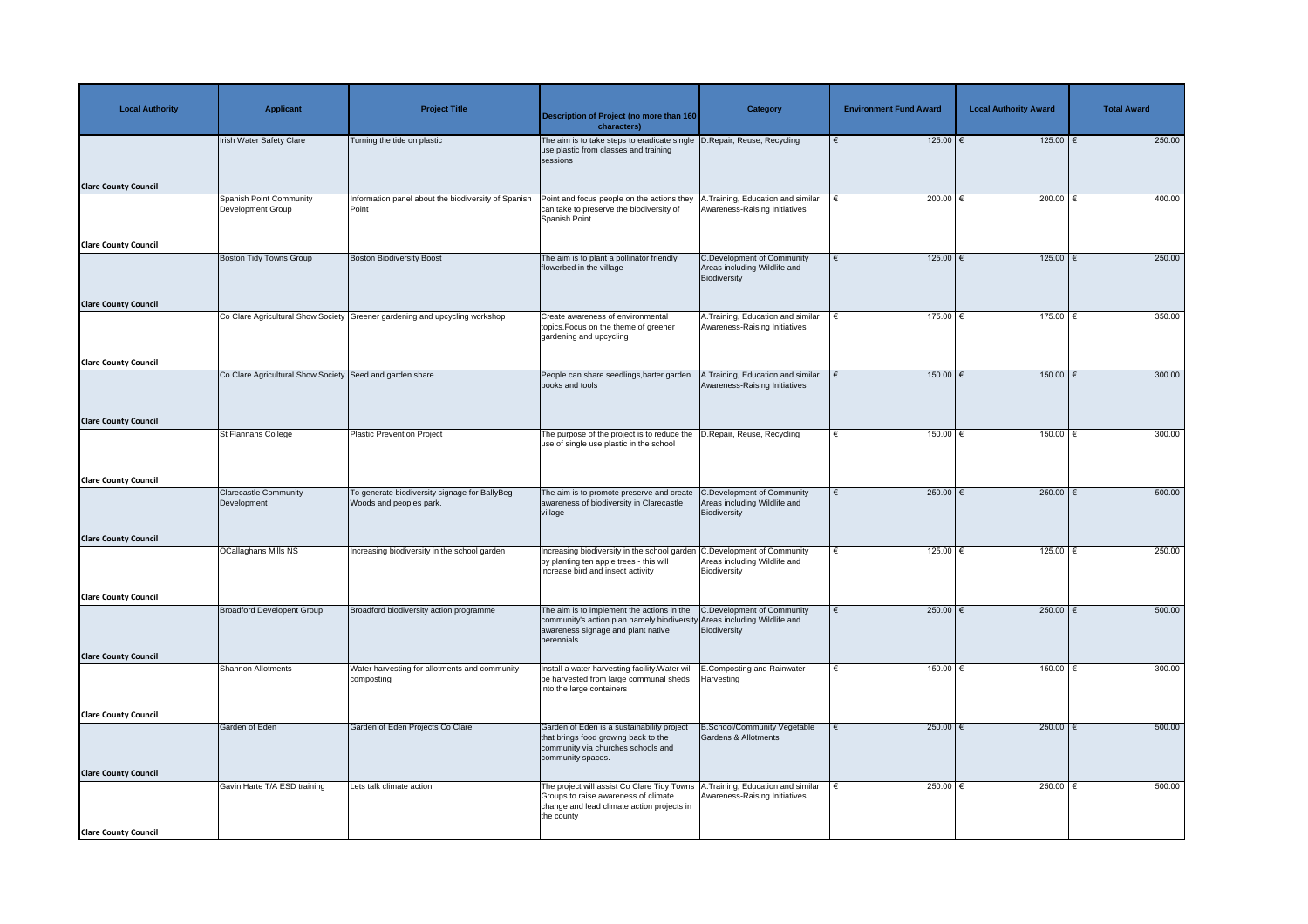| <b>Local Authority</b>      | <b>Applicant</b>                                   | <b>Project Title</b>                                                                       | <b>Description of Project (no more than 160</b><br>characters)                                                                                                                                   | <b>Category</b>                                                                          | <b>Environment Fund Award</b> | <b>Local Authority Award</b> | <b>Total Award</b> |
|-----------------------------|----------------------------------------------------|--------------------------------------------------------------------------------------------|--------------------------------------------------------------------------------------------------------------------------------------------------------------------------------------------------|------------------------------------------------------------------------------------------|-------------------------------|------------------------------|--------------------|
|                             | Connaught Road residents                           | <b>East Clare Cares</b>                                                                    | This project will provide education to the<br>community about biodiversity, how to grow<br>herbs and vegetables using recycled<br>materials                                                      | <b>B.School/Community Vegetable</b><br><b>Gardens &amp; Allotments</b>                   | $125.00$ €                    | 125.00   €                   | 250.00             |
| <b>Clare County Council</b> |                                                    |                                                                                            |                                                                                                                                                                                                  |                                                                                          |                               |                              |                    |
|                             |                                                    | Ogonnelloe Community Centre Ltd   Promoting biodiversity on Ogonnelloes public<br>footpath | This project will carry out a study on the<br>effectiveness of non chemical weed control Areas including Wildlife and<br>and plans to sow wildflowers on the grass<br>margin of footpath on R463 | <b>C.Development of Community</b><br>Biodiversity                                        | 250.00 $ \epsilon$            | 250.00                       | 500.00             |
| <b>Clare County Council</b> | The Rediscovery Centre Ltd                         | Climate Action Workshops for schools                                                       | The purpose of the project is to support                                                                                                                                                         | A. Training, Education and similar                                                       | 150.00   €                    | 150.00   €                   | 300.00             |
|                             |                                                    |                                                                                            | primary and second level schools in<br>developing climate action projects by<br>providing workshops                                                                                              | Awareness-Raising Initiatives                                                            |                               |                              |                    |
| <b>Clare County Council</b> | <b>Burren Beo Trust</b>                            | Aitbheo Community place based learning                                                     | The aim of the project is to create a sense                                                                                                                                                      | .Training, Education and similar                                                         | 250.00 $ \epsilon$            | 250.00                       | 500.00             |
|                             |                                                    | programme Co Clare                                                                         | of belonging and care for their place among Awareness-Raising Initiatives<br>children and adults through educational<br>programmes                                                               |                                                                                          |                               |                              |                    |
| <b>Clare County Council</b> |                                                    |                                                                                            |                                                                                                                                                                                                  |                                                                                          |                               |                              |                    |
|                             | Care Climate Action                                | Clare communities in transition                                                            | The aim is to implement a climate action<br>plan in 5 communities in Clare through 5<br>workshops in Clare                                                                                       | A.Training, Education and similar<br>Awareness-Raising Initiatives                       | 375.00 $\epsilon$             | 375.00 $\epsilon$            | 750.00             |
| <b>Clare County Council</b> |                                                    |                                                                                            |                                                                                                                                                                                                  |                                                                                          |                               |                              |                    |
|                             | Ennis Educate Together                             | <b>Sensory Garden</b>                                                                      | The aim is to develop a sensory outdoor<br>space for the children to support their<br>emotional development and also grow a<br>wildflower garden to complement it.                               | A.Training, Education and similar<br>Awareness-Raising Initiatives                       | 125.00 €                      | 125.00                       | 250.00             |
| <b>Clare County Council</b> |                                                    |                                                                                            |                                                                                                                                                                                                  |                                                                                          |                               |                              |                    |
|                             | St John Bosco Community College School Polytunnell |                                                                                            | The aim is to grow fruit vegetables and<br>flowers in the polytunnel and in so doing<br>increase awareness of biodiversity and<br>sustainability to the students                                 | <b>B.School/Community Vegetable</b><br><b>Gardens &amp; Allotments</b>                   | $150.00$ €                    | $150.00$ $∈$                 | 300.00             |
| <b>Clare County Council</b> |                                                    |                                                                                            |                                                                                                                                                                                                  |                                                                                          |                               |                              |                    |
|                             | Garden Of Eden Projects                            | Drumcliff springs catchment workshops                                                      | The aim of the project is to educate the<br>farming community of the importance of<br>protecting the catchment area of the<br>springs.                                                           | A. Training, Education and similar<br>Awareness-Raising Initiatives                      | 250.00 $\epsilon$             | 250.00                       | 500.00             |
| <b>Clare County Council</b> |                                                    |                                                                                            |                                                                                                                                                                                                  |                                                                                          |                               |                              |                    |
|                             | Kilkishen Tidy Towns                               | Water conservation through water butt system                                               | The project aims to harvest water from an<br>old building for the purpose of watering<br>flowers for tidy towns. The water butt would<br>serve this purpose                                      | E.Composting and Rainwater<br>Harvesting                                                 | $150.00$ €                    | $150.00$ €                   | 300.00             |
| <b>Clare County Council</b> |                                                    |                                                                                            |                                                                                                                                                                                                  |                                                                                          |                               |                              |                    |
|                             | Sixmilebridge National School                      | The Sixmilebridge NS polytunnell project                                                   | The aim is to develop an all year round<br>curriculum based organic school garden, we Gardens & Allotments<br>will teach the children how to grow and<br>harvest vegetables.                     | B.School/Community Vegetable                                                             | 150.00 €                      | 150.00                       | 300.00             |
| <b>Clare County Council</b> |                                                    |                                                                                            |                                                                                                                                                                                                  |                                                                                          |                               |                              |                    |
|                             | <b>Tuamgraney Development Assoc</b>                | <b>Tuamgraney Community Woodland</b>                                                       | The aim is to design produce and install 3<br>information panels at 3 different sites with<br>information on native woodland habitats<br>and biodiversity                                        | <b>C.Development of Community</b><br>Areas including Wildlife and<br><b>Biodiversity</b> | 200.00 $\epsilon$             | 200.00 $\epsilon$            | 400.00             |
| <b>Clare County Council</b> |                                                    |                                                                                            |                                                                                                                                                                                                  |                                                                                          |                               |                              |                    |
|                             | Mol an Oige Steiner School                         | Friends of Ennistymon Biodiversity project                                                 | Children from the school will work with<br>friends of the Glen and the FRC to plant<br>wildflower meadow and plant native trees.                                                                 | <b>C.Development of Community</b><br>Areas including Wildlife and<br>Biodiversity        | 125.00 €                      | 125.00 $\sqrt{ }$            | 250.00             |
| <b>Clare County Council</b> |                                                    |                                                                                            |                                                                                                                                                                                                  |                                                                                          |                               |                              |                    |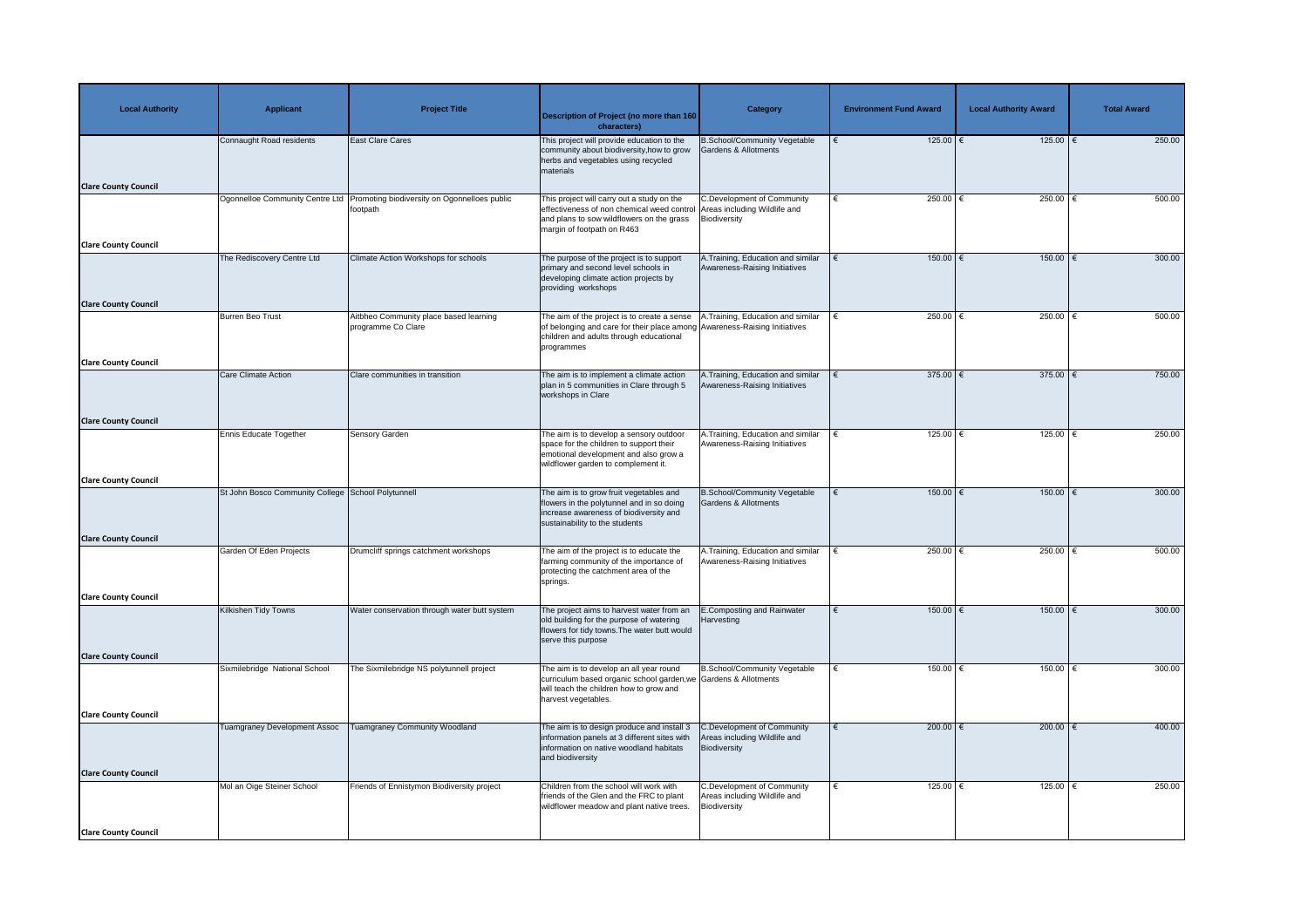| <b>Local Authority</b>                                     | <b>Applicant</b>                                    | <b>Project Title</b>                                                              | <b>Description of Project (no more than 160</b><br>characters)                                                                                                                            | Category                                                                          | <b>Environment Fund Award</b> | <b>Local Authority Award</b> | <b>Total Award</b> |
|------------------------------------------------------------|-----------------------------------------------------|-----------------------------------------------------------------------------------|-------------------------------------------------------------------------------------------------------------------------------------------------------------------------------------------|-----------------------------------------------------------------------------------|-------------------------------|------------------------------|--------------------|
| <b>Clare County Council</b>                                | Scarriff Central NS                                 | Create a wild school garden and vegetable plot at<br>the school                   | The aim is to create a wildflower school<br>garden and vegetable plot at the school to<br>increase awareness in the community of<br>native pollinators and<br>bees, hoverflies, moths etc | A.Training, Education and similar<br>Awareness-Raising Initiatives                | $150.00$ €                    | $150.00$ €                   | 300.00             |
|                                                            | <b>Clooney Spancill Hill Community</b><br>Dev Group | Creating a buzzApproach and exit to villages visual<br>enhancement                | The aim is to visually enhance the empty<br>spaces on the approach roads to Clooney<br>and Spancill Hill villages with landscaping<br>and low maintenance planting                        | <b>C.Development of Community</b><br>Areas including Wildlife and<br>Biodiversity | 200.00 $\in$                  | 200.00                       | 400.00             |
| <b>Clare County Council</b><br><b>Clare County Council</b> | <b>Scarriff Community Council</b>                   | 3 Compost areas at the riverside park                                             | The aim is to develop three composting<br>areas in the park to make maintaining the<br>area easier to do this will save time and<br>fuel.                                                 | <b>B.School/Community Vegetable</b><br><b>Gardens &amp; Allotments</b>            | $150.00$ $\in$<br>€           | $150.00$ €                   | 300.00             |
|                                                            | Killnamona developmant Assoc                        | <b>Biodiversity Community Green Area planting</b>                                 | <b>Biodiversity Community Green Area</b><br>planting at Kilnamona Cross to enhance the Areas including Wildlife and<br>biodiversity of the area                                           | <b>C.Development of Community</b><br>Biodiversity                                 | 200.00 $\epsilon$             | 200.00 €                     | 400.00             |
| <b>Clare County Council</b>                                | Mary Ks Childcare and preschool<br>and school age   | Teaching self sufficiency in travel and food                                      | The project will enable teachers to teach<br>the children how food is grown.                                                                                                              | A.Training, Education and similar<br>Awareness-Raising Initiatives                | $125.00$ €                    | $125.00$ €                   | 250.00             |
| <b>Clare County Council</b>                                | Happy Out Forest School                             | Forest school experience in primary                                               | The aim of the project is to teach children<br>about native woodland flora and fauna in<br>their local communities.                                                                       | A.Training, Education and similar<br>Awareness-Raising Initiatives                | 125.00 €                      | 125.00                       | 250.00             |
| <b>Clare County Council</b>                                | <b>Ray Foley</b>                                    | Natura Outreach talks and workshops                                               | Each talk will address environmental issues A. Training, Education and similar<br>facing local and national communities                                                                   | Awareness-Raising Initiatives                                                     | $150.00$ €                    | $150.00$ $∈$                 | 300.00             |
| <b>Clare County Council</b>                                | Northwest Clare Family Resource<br>Centre           | Biodiversity in the community garden-wildflowers<br>and insects                   | As part of an ongoing development of<br>community garden we would like to develop Gardens & Allotments<br>a wildflower garden incorporating bee<br>hotels and other insects.              | B.School/Community Vegetable                                                      | 125.00 $\epsilon$             | $125.00$ €                   | 250.00             |
| <b>Clare County Council</b>                                | Kilrush Suustainability Committee                   | Improving sustainability for the Kilrush Hospatility<br>business                  | The aim is to provide training in 3 areas<br>Energy, waste and water reduction to<br>hospitality businesses in the town.                                                                  | A.Training, Education and similar<br>Awareness-Raising Initiatives                | 400.00 $ \epsilon$            | 400.00   €                   | 800.00             |
| <b>Clare County Council</b>                                | Cooraclare Tidy Towns                               | The development of a wildflower area and the<br>planting of bulbs in the village. | To improve and increase biodiversity and<br>awareness of the importance of providing<br>food for pollinators                                                                              | <b>C.Development of Community</b><br>Areas including Wildlife and<br>Biodiversity | 150.00 $ \epsilon$            | 150.00   €                   | 300.00             |
| <b>Clare County Council</b>                                | <b>Robin Barry</b>                                  | <b>Bee Wise</b>                                                                   | The purpose of the project is to inform<br>school children of the importance of<br>protecting our environment both flora and<br>fauna                                                     | A. Training, Education and similar<br>Awareness-Raising Initiatives               | $125.00$ €                    | $125.00$ €                   | 250.00             |
| <b>Clare County Council</b>                                | West Clare Wildlife Club                            | Awareness talks on Wildlife in West Clare                                         | The aim is to inform the communities of<br>West Clare of the wildlife of the area.                                                                                                        | A.Training, Education and similar<br>Awareness-Raising Initiatives                | 125.00 $ \epsilon$            | 125.00 €                     | 250.00             |
| <b>Clare County Council</b>                                |                                                     |                                                                                   |                                                                                                                                                                                           |                                                                                   |                               |                              |                    |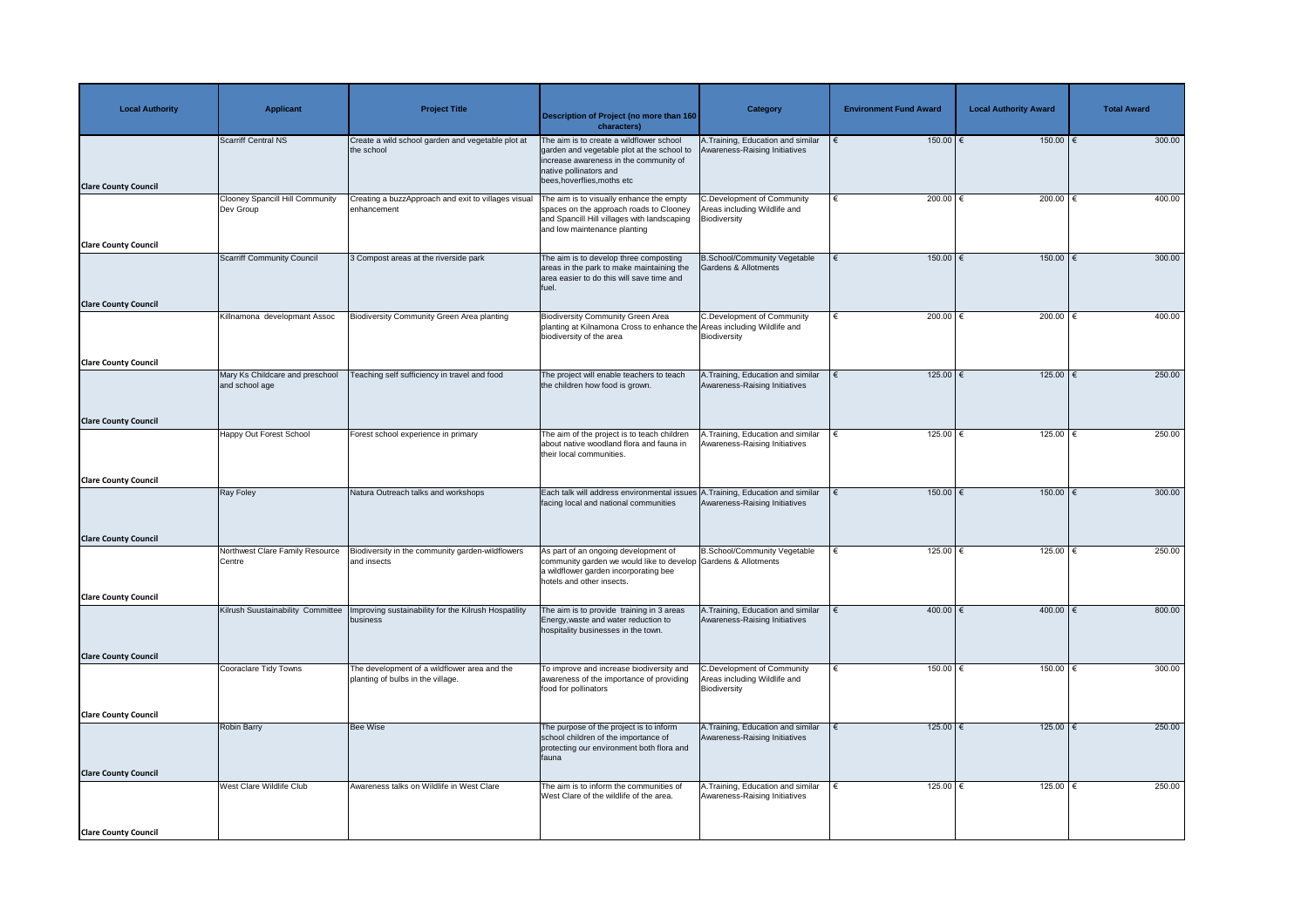| <b>Local Authority</b>      | <b>Applicant</b>                              | <b>Project Title</b>                                                     | <b>Description of Project (no more than 160</b><br>characters)                                                                                                                                       | Category                                                                          | <b>Environment Fund Award</b> | <b>Local Authority Award</b> | <b>Total Award</b> |
|-----------------------------|-----------------------------------------------|--------------------------------------------------------------------------|------------------------------------------------------------------------------------------------------------------------------------------------------------------------------------------------------|-----------------------------------------------------------------------------------|-------------------------------|------------------------------|--------------------|
|                             | <b>Irish Wildlife Trust</b>                   | People for Bees Community Action for Pollinators                         | This project will empower communities in<br>monitoring of wild bee population this will<br>be done through 2 training workshops                                                                      | <b>C.Development of Community</b><br>Areas including Wildlife and<br>Biodiversity | $150.00$ €                    | $150.00$ €                   | 300.00             |
| <b>Clare County Council</b> |                                               |                                                                          |                                                                                                                                                                                                      |                                                                                   |                               |                              |                    |
|                             | Irish Whale and Dolphin Group                 | Marine Biologist Workshop                                                | This project will help coastal communities<br>engaging with the marine to better<br>understand the threats and measures they<br>can take to protect sea life                                         | .Training, Education and similar<br>Awareness-Raising Initiatives                 | 150.00 $\in$                  | $150.00$ (                   | 300.00             |
| <b>Clare County Council</b> |                                               | Mountshannon Community Council Sensory garden and leaf composting system | We wish to add a sensory garden to the                                                                                                                                                               | <b>C.Development of Community</b>                                                 | 200.00 $\epsilon$<br>€        | 200.00 $\epsilon$            | 400.00             |
|                             |                                               |                                                                          | park accessible to people with disability, this Areas including Wildlife and<br>will provide information on nature and a leaf Biodiversity<br>composter                                              |                                                                                   |                               |                              |                    |
| <b>Clare County Council</b> | The Woodland League                           | Forest in a box - a practical copy nature incubator                      | The aim is to encourage communities to                                                                                                                                                               | <b>B.School/Community Vegetable</b>                                               | 200.00 $\epsilon$             | 200.00 $\in$                 | 400.00             |
|                             |                                               | system for growing and learning about growing<br>trees                   | grow native trees from seed in an incubator Gardens & Allotments<br>1m Sq.                                                                                                                           |                                                                                   |                               |                              |                    |
| <b>Clare County Council</b> |                                               |                                                                          |                                                                                                                                                                                                      |                                                                                   |                               |                              |                    |
|                             | Future proof Clare                            | Climate change and resilience in Co Clare.                               | The aim is to host workshops to raise<br>awareness on climate change                                                                                                                                 | A. Training, Education and similar<br>Awareness-Raising Initiatives               | 125.00 $\epsilon$             | 125.00   €                   | 250.00             |
| <b>Clare County Council</b> |                                               |                                                                          |                                                                                                                                                                                                      |                                                                                   |                               |                              |                    |
|                             | Sixmilebridge Community<br>Development Assoc. | Protecting Sixmilebridge Green Lung and Village<br>habitats              | The community aims to preserve the trees<br>of the village. To do this they will engage<br>professional arboriculturalist to carry out<br>maintenance work on the trees                              | A.Training, Education and similar<br>Awareness-Raising Initiatives                | 200.00 $\in$                  | 200.00                       | 400.00             |
| <b>Clare County Council</b> |                                               |                                                                          |                                                                                                                                                                                                      |                                                                                   |                               |                              |                    |
|                             | Oakleigh Woods residents<br>Association       | Strengtheniing biodiversity and establishing<br>community orchard        | The group intends to install solitary bee<br>hives planting fruit trees to support wildlife                                                                                                          | <b>C.Development of Community</b><br>Areas including Wildlife and<br>Biodiversity | $150.00$ €                    | $150.00$ $∈$                 | 300.00             |
| <b>Clare County Council</b> |                                               |                                                                          |                                                                                                                                                                                                      |                                                                                   |                               |                              |                    |
|                             | <b>Irish Herbal Roots</b>                     | Wonderful wild plants and trees                                          | This project introduces wild herbs trees<br>lichens and seaweeds in a fun environment Awareness-Raising Initiatives<br>for children to educate them and encourage<br>them to protect the environment | A.Training, Education and similar                                                 | 125.00 $\epsilon$             | 125.00 $\epsilon$            | 250.00             |
| <b>Clare County Council</b> |                                               |                                                                          |                                                                                                                                                                                                      |                                                                                   |                               |                              |                    |
|                             | Mairead ODonovan                              | Farraige Beo Clare blue flag beach workshops                             | The project will bring marine biodiversity<br>and ocean literacy to Clare blue flag<br>beaches through 2 hour place based<br>workshops at 8 beaches in summer 2020                                   | A.Training, Education and similar<br>Awareness-Raising Initiatives                | 150.00   €                    | 150.00   €                   | 300.00             |
| <b>Clare County Council</b> |                                               |                                                                          |                                                                                                                                                                                                      |                                                                                   |                               |                              |                    |
|                             | Lorraine Power                                | Empowering communities to make a change                                  | Work with communities that have an<br>interest in developing sustainable<br>communities .provide practical advice to<br>groups                                                                       | 1. Training, Education and similar<br>Awareness-Raising Initiatives               | 200.00 $ \epsilon$            | 200.00   €                   | 400.00             |
| <b>Clare County Council</b> |                                               |                                                                          |                                                                                                                                                                                                      |                                                                                   |                               |                              |                    |
|                             | Kilrush Tidy towns                            | River of life project                                                    | The schools community has explored the<br>valuable resource the Wood river is to the<br>community.Children have learned about<br>water testing and and water quality.                                | A. Training, Education and similar<br><b>Awareness-Raising Initiatives</b>        | 200.00 $\epsilon$             | 200.00   €                   | 400.00             |
| <b>Clare County Council</b> |                                               |                                                                          |                                                                                                                                                                                                      |                                                                                   |                               |                              | 250.00             |
|                             | Ray Foley                                     | Camera Trap mammal and bird project and<br>exhibition                    | The project seeks to establish the mammal<br>and bird wildlife which lives in west Clare<br>forest with use of motion sensing camera   Biodiversity<br>traps.                                        | C.Development of Community<br>Areas including Wildlife and                        | 125.00 $ \epsilon$            | 125.00 €                     |                    |
| <b>Clare County Council</b> |                                               |                                                                          |                                                                                                                                                                                                      |                                                                                   |                               |                              |                    |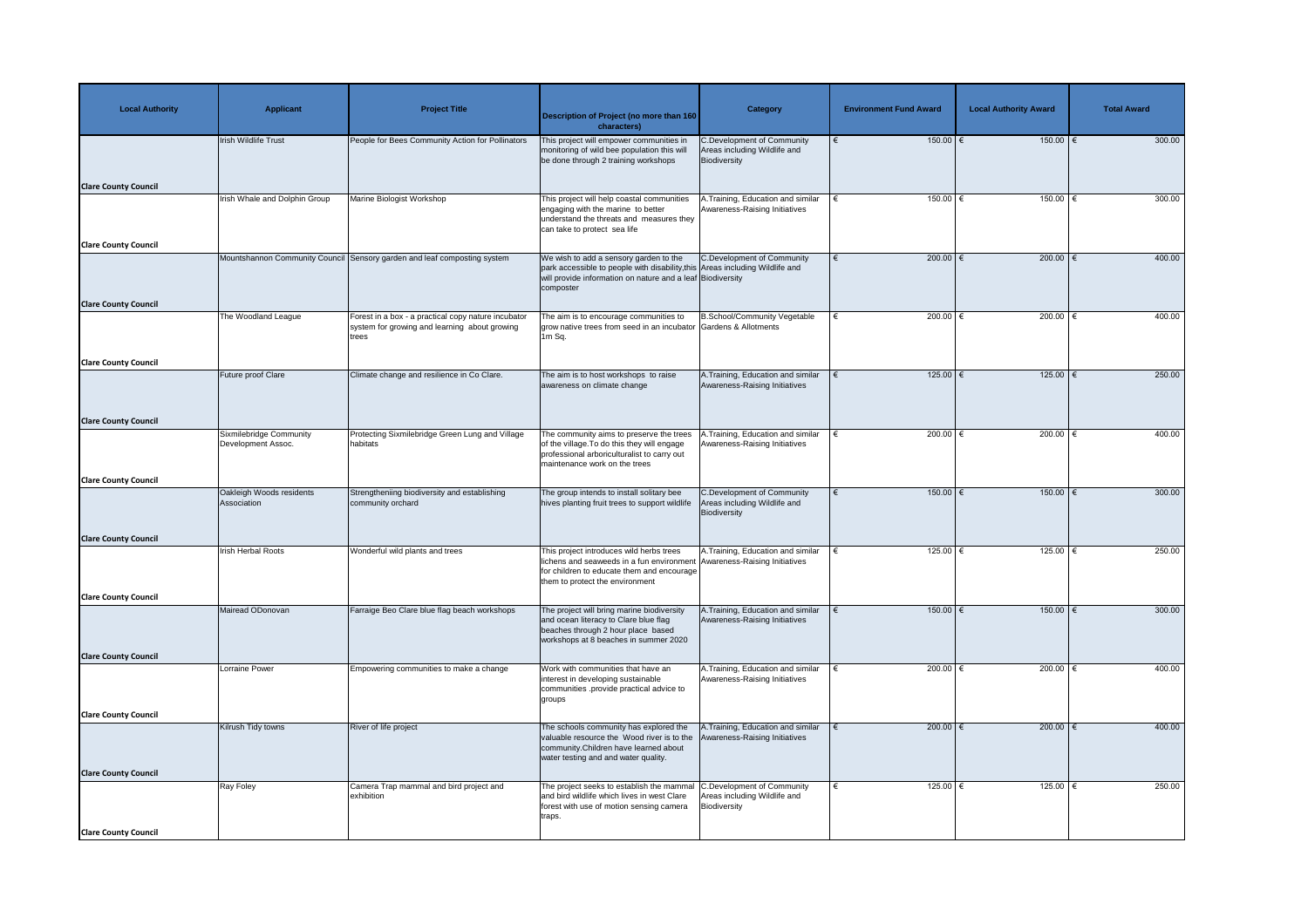| <b>Local Authority</b>      | <b>Applicant</b>                                             | <b>Project Title</b>                                                                              | <b>Description of Project (no more than 160</b><br>characters)                                                                                                                                        | Category                                                                          | <b>Environment Fund Award</b> | <b>Local Authority Award</b> | <b>Total Award</b> |
|-----------------------------|--------------------------------------------------------------|---------------------------------------------------------------------------------------------------|-------------------------------------------------------------------------------------------------------------------------------------------------------------------------------------------------------|-----------------------------------------------------------------------------------|-------------------------------|------------------------------|--------------------|
|                             | Sinead Keane                                                 | <b>Trees and children</b>                                                                         | The project aims to determine the feasibility A. Training, Education and similar<br>of developing a tree trail to be used as an<br>education resource for NS teachers.                                | Awareness-Raising Initiatives                                                     | 125.00 $\epsilon$             | $125.00$ €                   | 250.00             |
| <b>Clare County Council</b> |                                                              |                                                                                                   |                                                                                                                                                                                                       |                                                                                   |                               |                              |                    |
|                             | <b>Barefield Tidy Towns</b>                                  | Biodiversity and consultancy Implementation plan                                                  | The project aim is to develop a tidy town<br>biodiversity strategy with tidy towns groups   Planning<br>and to assist and support group to deliver<br>same.                                           | F.Audits, Surveys and Action                                                      | 200.00 $\in$                  | $200.00$ (                   | 400.00             |
| <b>Clare County Council</b> | <b>Ennis Tidy Towns</b>                                      | <b>Fairgreen Community Orchard</b>                                                                | The aim of the project is to plant 28 trees in $ C$ . Development of Community                                                                                                                        |                                                                                   | $150.00$ $\in$<br>€           | $150.00$ €                   | 300.00             |
| <b>Clare County Council</b> |                                                              |                                                                                                   | a community orchard. Plant a collection of<br>fruit trees in a small area                                                                                                                             | Areas including Wildlife and<br>Biodiversity                                      |                               |                              |                    |
|                             | Ennis and Environs Zero Waste                                | Fergus River Net Trail                                                                            | The aim of the project is to string a net<br>across the river Fergus to capture the waste Awareness-Raising Initiatives<br>from the river and remove the plastic                                      | A. Training, Education and similar                                                | 150.00                        | 150.00 €                     | 300.00             |
| <b>Clare County Council</b> |                                                              |                                                                                                   |                                                                                                                                                                                                       |                                                                                   |                               |                              |                    |
|                             | <b>Brothers of Charity Services</b>                          | Brothers of Charity Environmental and action plan                                                 | The project aims to assess how the actions<br>of our people within the organisation<br>impacts on the climate and environment.                                                                        | .Training, Education and similar<br>Awareness-Raising Initiatives                 | $150.00$ $\in$                | 150.00   €                   | 300.00             |
| <b>Clare County Council</b> |                                                              |                                                                                                   |                                                                                                                                                                                                       |                                                                                   |                               |                              |                    |
|                             | <b>Connolly Tidy Village</b>                                 | Biodiversity area development and treatment of<br>Japanese Knotweed                               | Develop a biodiversity area with more<br>wildflowers for the bees etc and erect<br>signage to alert people to invasive species   Biodiversity<br>and to treat Knotweed                                | <b>C.Development of Community</b><br>Areas including Wildlife and                 | 200.00 $\in$                  | 200.00                       | 400.00             |
| <b>Clare County Council</b> |                                                              |                                                                                                   |                                                                                                                                                                                                       |                                                                                   |                               |                              |                    |
|                             | <b>Shannon Tidy Towns</b>                                    | Create a wildflower meadow in Shannon                                                             | To create a biodiversity meadow for the<br>protection of our wildlife.Conduct a soil test<br>to determine suitability for flower types.                                                               | <b>C.Development of Community</b><br>Areas including Wildlife and<br>Biodiversity | 200.00 $\epsilon$             | 200.00 $\epsilon$            | 400.00             |
| <b>Clare County Council</b> |                                                              |                                                                                                   |                                                                                                                                                                                                       |                                                                                   |                               |                              |                    |
|                             | <b>St Caimins Community School</b>                           | School composting system and school garden                                                        | We plan on implementing a wormery on the B.School/Community Vegetable<br>school grounds. It will provide hands on<br>learning and student participation in the<br>environment club within the school. | <b>Gardens &amp; Allotments</b>                                                   | 125.00 $\epsilon$             | 125.00 $\epsilon$            | 250.00             |
| <b>Clare County Council</b> |                                                              |                                                                                                   |                                                                                                                                                                                                       |                                                                                   |                               |                              |                    |
|                             | <b>Ennis West Mens Shed</b>                                  | Wild About Bees in Ennis-Cloughleigh and<br>Hermitage                                             | The aim is to create a wildflower garden<br>space with fruit trees and plants to<br>encourage biodiversity.A butterfly nursery<br>and bug hotel is also in the plan                                   | A. Training, Education and similar<br>Awareness-Raising Initiatives               | 200.00 $ \epsilon$            | 200.00   €                   | 400.00             |
| <b>Clare County Council</b> |                                                              |                                                                                                   |                                                                                                                                                                                                       |                                                                                   |                               |                              |                    |
|                             | Ogonnelloe National School and<br><b>Parents Association</b> | Biodiversity garden and walkabout area for children<br>teachers and parents                       | We intend to develop waste land attached<br>to the school for play area with biodiversity<br>area within and also log walks for the<br>children.                                                      | B.School/Community Vegetable<br><b>Gardens &amp; Allotments</b>                   | 125.00 $ \epsilon$            | 125.00   €                   | 250.00             |
| <b>Clare County Council</b> |                                                              |                                                                                                   |                                                                                                                                                                                                       |                                                                                   |                               |                              |                    |
|                             | Scoil Mhuire Ennistymon                                      | To end use of single use plastic in the school by<br>purchasing reusable bottles for all students | The project intends to focus on what the<br>girls can do practically to help with the<br>environmental global problem                                                                                 | D.Repair, Reuse, Recycling                                                        | $150.00$ $\in$                | $150.00$ €                   | 300.00             |
| <b>Clare County Council</b> |                                                              |                                                                                                   |                                                                                                                                                                                                       |                                                                                   |                               |                              |                    |
|                             | <b>Haven Horizons</b>                                        | Skills Share progression pathways                                                                 | Skills share uses upcycled items to<br>increase environmental and sustainability<br>awareness highlighting the benefits of<br>upcycling and recycling                                                 | D.Repair, Reuse, Recycling                                                        | 200.00 $ \epsilon$            | 200.00 $ \epsilon$           | 400.00             |
| <b>Clare County Council</b> |                                                              |                                                                                                   |                                                                                                                                                                                                       |                                                                                   |                               |                              |                    |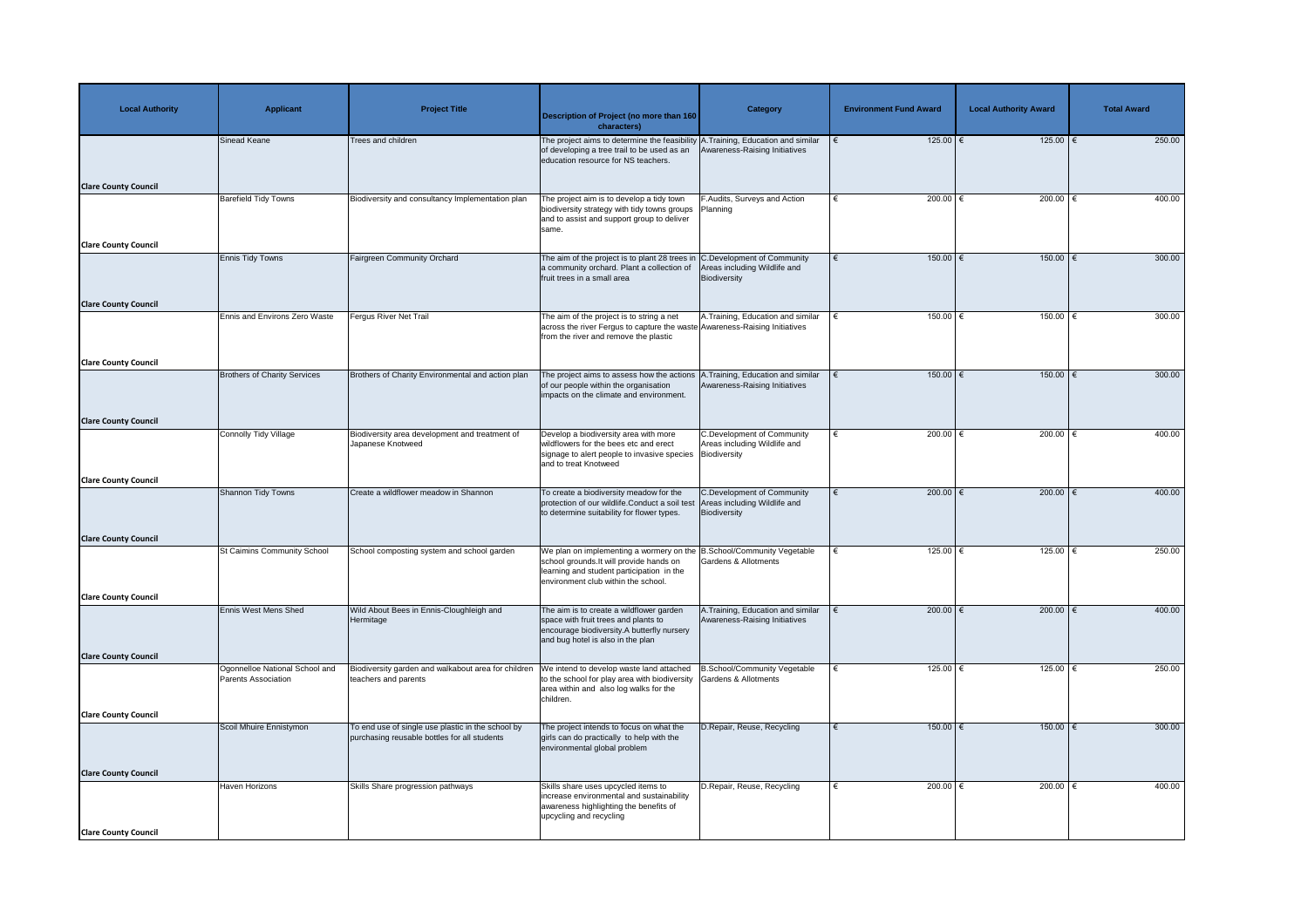| <b>Local Authority</b>      | <b>Applicant</b>                             | <b>Project Title</b>                                                                                   | <b>Description of Project (no more than 160</b><br>characters)                                                                                                                                      | <b>Category</b>                                                                   | <b>Environment Fund Award</b> | <b>Local Authority Award</b> | <b>Total Award</b> |
|-----------------------------|----------------------------------------------|--------------------------------------------------------------------------------------------------------|-----------------------------------------------------------------------------------------------------------------------------------------------------------------------------------------------------|-----------------------------------------------------------------------------------|-------------------------------|------------------------------|--------------------|
|                             | <b>Ballynacally Tidy Towns</b>               | <b>Biodiversity Projects and education</b>                                                             | Year 3 of knotweed eradication. Install<br>rainwater harvesting system.Install<br>information boards at the Pier, sow natural<br>hedgerows to the area.                                             | <b>C.Development of Community</b><br>Areas including Wildlife and<br>Biodiversity | 200.00 €                      | 200.00   €                   | 400.00             |
| <b>Clare County Council</b> |                                              |                                                                                                        |                                                                                                                                                                                                     |                                                                                   |                               |                              |                    |
|                             | Irish Seed Savers Association                | <b>Community Seed Exchange</b>                                                                         | The aim in 2020 is to encourage people to<br>come from various parts to share their<br>seedlings.                                                                                                   | <b>B.School/Community Vegetable</b><br><b>Gardens &amp; Allotments</b>            | 150.00 $ \epsilon$            | 150.00   €                   | 300.00             |
| <b>Clare County Council</b> |                                              |                                                                                                        |                                                                                                                                                                                                     |                                                                                   |                               |                              |                    |
|                             | <b>Irish Seed Savers Association</b>         | The Great Irish Garden                                                                                 | We will host a series of talks<br>, demonstrations and garden tours to help<br>deepen our knowledge and connection with<br>Irish crop heritage                                                      | A. Training, Education and similar<br>Awareness-Raising Initiatives               | $150.00$ €                    | 150.00   €                   | 300.00             |
| <b>Clare County Council</b> | <b>Irish Seed Savers Association</b>         | Biodiversity and pollinator awareness workshops for                                                    | The purpose of the project is to increase                                                                                                                                                           | A.Training, Education and similar                                                 | 200.00 $ \epsilon$            | $200.00$                     | 400.00             |
|                             |                                              | community Groups                                                                                       | awareness of biodiversity through a series<br>of workshops also identifying the best<br>native plants for pollinators                                                                               | Awareness-Raising Initiatives                                                     |                               |                              |                    |
| <b>Clare County Council</b> |                                              |                                                                                                        |                                                                                                                                                                                                     |                                                                                   |                               |                              |                    |
|                             | <b>Irish Seed Savers Association</b>         | Addressing the global ecological challenges through<br>workshops on biodiversity and eco system health | The project will offer educational workshops A. Training, Education and similar<br>to primary and post primary school<br>students. We will cover areas of protecting<br>biodiversity, native trees. | Awareness-Raising Initiatives                                                     | $150.00$ €                    | 150.00   €                   | 300.00             |
| <b>Clare County Council</b> |                                              |                                                                                                        |                                                                                                                                                                                                     |                                                                                   |                               |                              |                    |
|                             | <b>Irish Seed Savers Association</b>         | The Apple Festival 2020                                                                                | We will host a series of talks<br>, demonstrations and tours to help deepen   Awareness-Raising Initiatives<br>our knowledge and connection with Irish<br>crop heritage and 175 varieties of apples | A. Training, Education and similar                                                | 150.00 €                      | 150.00 €                     | 300.00             |
| <b>Clare County Council</b> |                                              |                                                                                                        |                                                                                                                                                                                                     |                                                                                   |                               |                              |                    |
|                             | <b>Irish Seed Savers Association</b>         | Community Plant Exchange 2020                                                                          | This event will be a community plant<br>exchange to encourage people to share<br>seeds.                                                                                                             | <b>B.School/Community Vegetable</b><br>Gardens & Allotments                       | $150.00$ €                    | $150.00$ $∈$                 | 300.00             |
| <b>Clare County Council</b> |                                              |                                                                                                        |                                                                                                                                                                                                     |                                                                                   |                               |                              |                    |
|                             |                                              | St Patricks Comprehensive School Reduce the use of single use plastic in our schools                   | We intend to buy a waterfilling station in our D. Repair, Reuse, Recycling<br>school to reduce the need for plastic bottles<br>by selling stainless steel bottles to<br>students.                   |                                                                                   | $150.00$ €                    | 150.00                       | 300.00             |
| <b>Clare County Council</b> |                                              |                                                                                                        |                                                                                                                                                                                                     |                                                                                   |                               |                              |                    |
|                             | <b>Frances Giaquinto</b>                     | <b>Invasive Alien Species Workshop</b>                                                                 | Our workshops aim to provide people with<br>practical skills and knowledge to deal with<br>invasive species in their community                                                                      | A. Training, Education and similar<br>Awareness-Raising Initiatives               | $150.00$ €                    | $150.00$ €                   | 300.00             |
| <b>Clare County Council</b> |                                              |                                                                                                        |                                                                                                                                                                                                     |                                                                                   |                               |                              |                    |
|                             | Mary Immaculate College<br>Lisdoonvarna      | plan BEE                                                                                               | We plan to start a bee hive in our school to $ C$ . Development of Community<br>raise awareness regarding our environment Areas including Wildlife and<br>and for educational purposes also.        | Biodiversity                                                                      | 150.00 $ \epsilon$            | 150.00   €                   | 300.00             |
| <b>Clare County Council</b> |                                              |                                                                                                        |                                                                                                                                                                                                     |                                                                                   |                               |                              |                    |
|                             | An Taisce                                    | Nature Outreach Talks/Workshops                                                                        | Talks on pressing local and national<br>environmental issues by those with expert<br>knowledge and experience of subjects<br>gained from working within the areas.                                  | A. Training, Education and similar<br>Awareness-Raising Initiatives               | $350.00$ €                    | 350.00   €                   | 700.00             |
| <b>Cork City Council</b>    |                                              |                                                                                                        |                                                                                                                                                                                                     |                                                                                   |                               |                              |                    |
|                             | <b>Ballyphehane Community</b><br>Association | Meals on Wheels electric van purchase & electric<br>chargepoint                                        | The project will involve purchase of an<br>Electric Van to replace current Diesel Van,<br>as well as installation of an EV chargepoint<br>on site at the Community Centre.                          | G.Other                                                                           | 1,000.00 €                    | $1,500.00$   €               | 2,500.00           |
| <b>Cork City Council</b>    |                                              |                                                                                                        |                                                                                                                                                                                                     |                                                                                   |                               |                              |                    |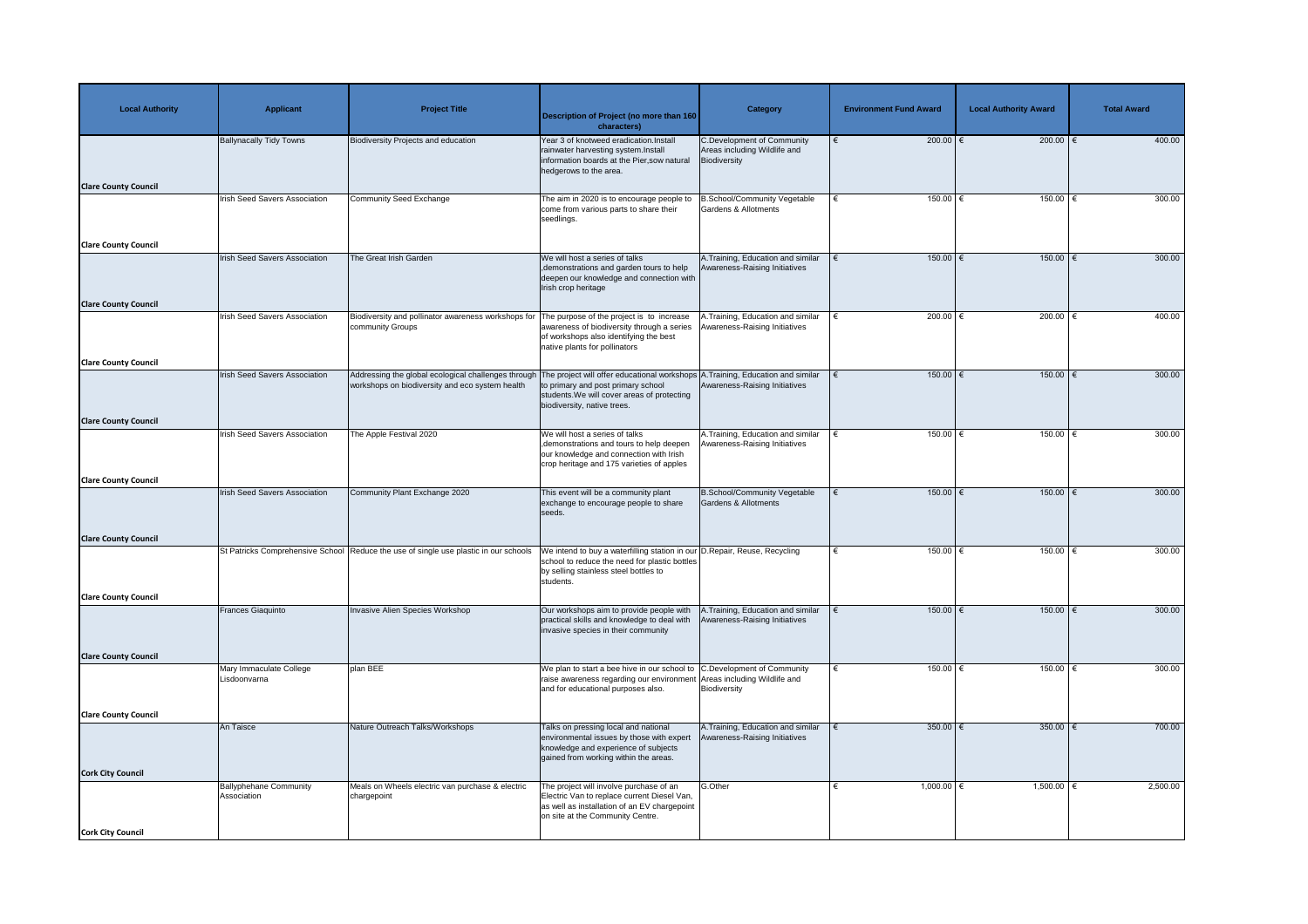| <b>Local Authority</b>   | <b>Applicant</b>                                      | <b>Project Title</b>                                                      | <b>Description of Project (no more than 160</b><br>characters)                                                                                                                                                                        | <b>Category</b>                                                        | <b>Environment Fund Award</b> | <b>Local Authority Award</b> | <b>Total Award</b> |
|--------------------------|-------------------------------------------------------|---------------------------------------------------------------------------|---------------------------------------------------------------------------------------------------------------------------------------------------------------------------------------------------------------------------------------|------------------------------------------------------------------------|-------------------------------|------------------------------|--------------------|
|                          | Blackpool Community Co-Op<br>Service Ltd              | River Bride Wildlife Display Board                                        | To raise local awareness of the biodiverse   A. Training, Education and similar<br>nature of the River Bride that flows through Awareness-Raising Initiatives<br>Blackpool Village and to encourage<br>conservation of the river      |                                                                        | $500.00$ $\in$                | 500.00   €                   | 1,000.00           |
| <b>Cork City Council</b> |                                                       |                                                                           |                                                                                                                                                                                                                                       |                                                                        |                               |                              |                    |
|                          | Carrigrohane Union of Parishes                        | Church Yards for Wildlife                                                 | 3 churchyards in Blarney, Carrigrohane and C.Development of Community<br>Inniscarra - planting to encourage wildlife.<br>We hope to plant both native and other wild Biodiversity<br>flowers and manage in an eco-friendly<br>manner. | Areas including Wildlife and                                           | 300.00 $ \epsilon$            | 300.00                       | 600.00             |
| <b>Cork City Council</b> |                                                       | Churchfield Community Trust CLG   Foyer & Garden Project Re Work Proposal | Continued market garden development and B.School/Community Vegetable                                                                                                                                                                  |                                                                        | $500.00$   €                  | 500.00   €                   | 1,000.00           |
| <b>Cork City Council</b> |                                                       |                                                                           | cooperation with café and woodwork<br>enterprises to facilitate learning, training<br>and personal development of all<br>contributors.                                                                                                | <b>Gardens &amp; Allotments</b>                                        |                               |                              |                    |
|                          | Coláiste Chríost Rí                                   | Sustainable Horticulture and Environmental<br>Awareness Project           | Raise environmental awareness and<br>promote a sustainable lifestyle in the local<br>Turner's Cross area and wider Cork.<br>Environmentally aware lifestyle and<br>environmental sustainability.                                      | <b>B.School/Community Vegetable</b><br><b>Gardens &amp; Allotments</b> | 1,000.00 $\in$                | 1,000.00                     | 2,000.00           |
| <b>Cork City Council</b> | Colaiste Stiofain Naofa CSN                           | Composting Facility                                                       | Build a composting facility so that green<br>waste generated on-site can be composted Gardens & Allotments<br>and used on-site. Improve waste                                                                                         | B.School/Community Vegetable                                           | 400.00 €                      | 400.00   €                   | 800.00             |
|                          |                                                       |                                                                           | management systems while promoting best<br>practice.                                                                                                                                                                                  |                                                                        |                               |                              |                    |
| <b>Cork City Council</b> | Colaiste Stiofain Naofa CSN                           | <b>Biodiversity Garden</b>                                                | Create a Biodiversity garden using native                                                                                                                                                                                             | B.School/Community Vegetable                                           | 150.00 €                      | 150.00                       | 300.00             |
|                          |                                                       |                                                                           | wild flowers which will help to promote<br>pollinators.                                                                                                                                                                               | Gardens & Allotments                                                   |                               |                              |                    |
| <b>Cork City Council</b> |                                                       |                                                                           |                                                                                                                                                                                                                                       |                                                                        |                               |                              |                    |
|                          | Comhar Cathair Chorcai Teo (Cork<br>City Partnership) | Cork City Partnership Local Environmental<br><b>Enhancement Project</b>   | Grow your own workshops addressing<br>biodiversity, recycling and water harvesting Awareness-Raising Initiatives                                                                                                                      | A. Training, Education and similar                                     | 350.00 $\epsilon$             | 350.00 $\epsilon$            | 700.00             |
| <b>Cork City Council</b> |                                                       |                                                                           |                                                                                                                                                                                                                                       |                                                                        |                               |                              |                    |
|                          | <b>Cork Counselling Services</b>                      | Garden Therapy - for natural healing                                      | Further develop and maintain a small<br>outdoor garden area that provides a quiet,<br>welcoming and natural space for reflection<br>for clients.                                                                                      | <b>B.School/Community Vegetable</b><br>Gardens & Allotments            | 200.00 $\epsilon$             | 200.00                       | 400.00             |
| <b>Cork City Council</b> |                                                       |                                                                           |                                                                                                                                                                                                                                       |                                                                        |                               |                              |                    |
|                          | Cork Environmental Forum CLG                          | <b>CEF Environment Action Programme</b>                                   | Partnership actions and education that<br>support sustainable development and build<br>resilience of communities. Use relevant<br>SDGs to assist the transition to a low<br>carbon future.                                            | G.Other                                                                | $3,400.00$ €                  | $4,600.00$ €                 | 8,000.00           |
| <b>Cork City Council</b> |                                                       |                                                                           |                                                                                                                                                                                                                                       |                                                                        |                               |                              |                    |
|                          | <b>Cork Nature Network</b>                            | Raising awareness of the biodiversity to the local<br>Community           | Development of an educational and<br>awareness programme linked to Beaumont   Awareness-Raising Initiatives<br>Quarry.                                                                                                                | A. Training, Education and similar                                     | $500.00$   €                  | 500.00                       | 1,000.00           |
| <b>Cork City Council</b> |                                                       |                                                                           |                                                                                                                                                                                                                                       |                                                                        |                               |                              |                    |
| <b>Cork City Council</b> | <b>Cushing Road Residents</b><br>Association          | Back garden regeneration project and biodiversity<br>mural                | To enable a space for upcycling, gardening C.Development of Community<br>and social activities for Cushing Road<br>Residents to work on community growing<br>projects. Create a mural advocating<br>biodiversity actions.             | Areas including Wildlife and<br>Biodiversity                           | 250.00 $\epsilon$             | 250.00 $\epsilon$            | 500.00             |
|                          | Donal O' Leary                                        | Food Waste Prevention and composting workshops<br>in Cork City            | To deliver training and information on food   A. Training, Education and similar<br>waste prevention and home composting to   Awareness-Raising Initiatives<br>schools, community groups, and the<br>interested public.               |                                                                        | 400.00 $\in$                  | 400.00                       | 800.00             |
| <b>Cork City Council</b> |                                                       |                                                                           |                                                                                                                                                                                                                                       |                                                                        |                               |                              |                    |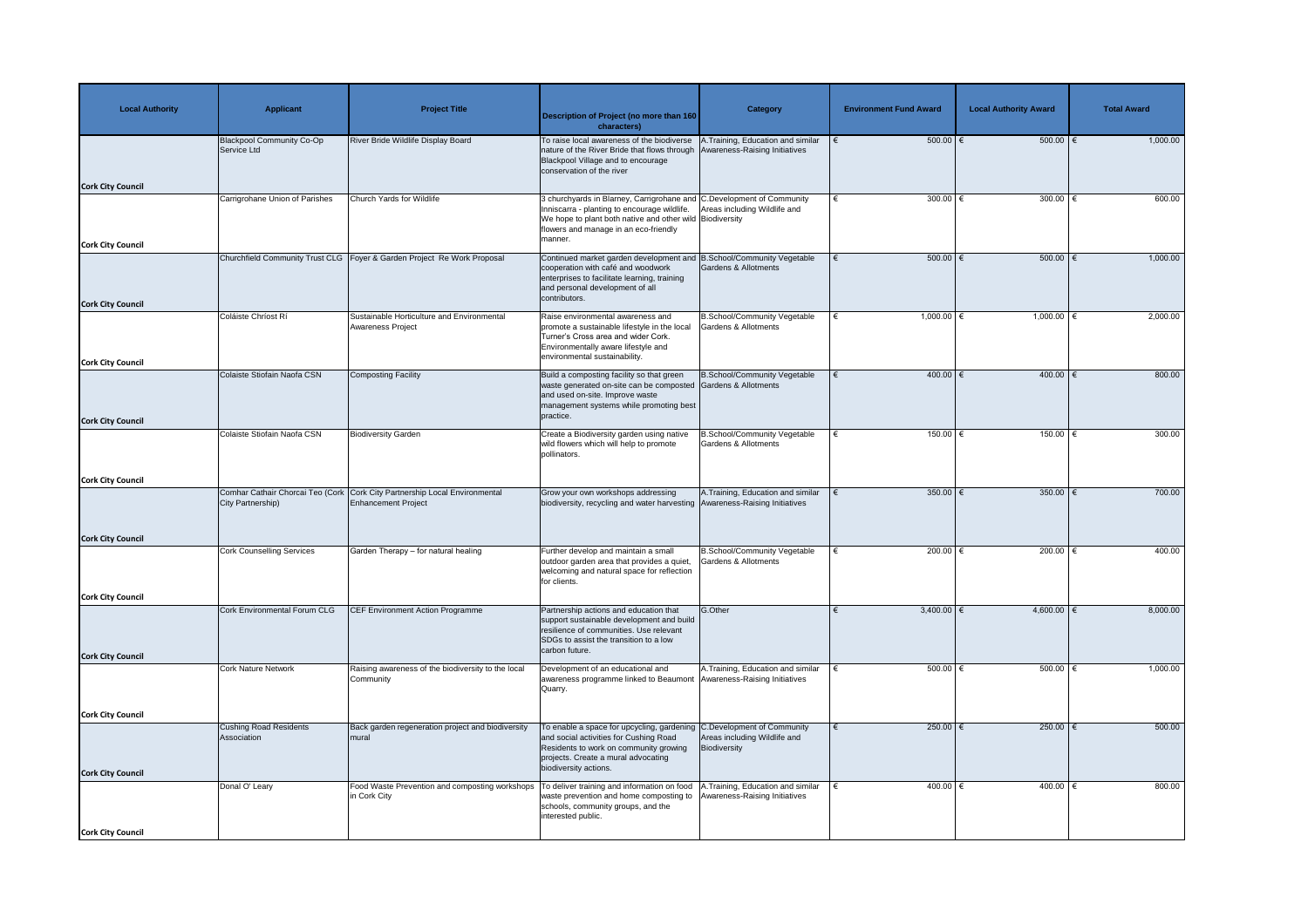| <b>Local Authority</b>   | <b>Applicant</b>                                              | <b>Project Title</b>                                                                                  | <b>Description of Project (no more than 160</b><br>characters)                                                                                                                                                                                                                               | <b>Category</b>                                                                   | <b>Environment Fund Award</b> | <b>Local Authority Award</b> | <b>Total Award</b> |
|--------------------------|---------------------------------------------------------------|-------------------------------------------------------------------------------------------------------|----------------------------------------------------------------------------------------------------------------------------------------------------------------------------------------------------------------------------------------------------------------------------------------------|-----------------------------------------------------------------------------------|-------------------------------|------------------------------|--------------------|
|                          | Douglas Tidy Towns                                            | Douglas Wildflower Scheme                                                                             | Douglas Tidy Towns is working with Wild<br>Work (SECAD) and Cork City Council to<br>develop a Biodiversity Action Plan for the<br>Douglas area                                                                                                                                               | <b>C.Development of Community</b><br>Areas including Wildlife and<br>Biodiversity | 750.00 €                      | 750.00   €                   | 1,500.00           |
| <b>Cork City Council</b> | Faith in Action Group, Dennehys                               | Continuing to strengthen our Eco parish community                                                     | Continue Ecoparish activities, focus on the                                                                                                                                                                                                                                                  | 1. Training, Education and similar                                                | 625.00 $ \epsilon$            | 625.00   €                   | 1,250.00           |
| <b>Cork City Council</b> | <b>Cross</b>                                                  |                                                                                                       | environment, promoting sustainable living,<br>food security, raising awareness of local<br>natural amenities, need to create and<br>protect biodiversity.                                                                                                                                    | Awareness-Raising Initiatives                                                     |                               |                              |                    |
|                          | Future Orchard                                                | Developing and honesty box area for fresh produce                                                     | Development of a new entrance area                                                                                                                                                                                                                                                           | <b>C.Development of Community</b>                                                 | 550.00 $\epsilon$             | 550.00   €                   | 1,100.00           |
| <b>Cork City Council</b> |                                                               | on new City boundary                                                                                  | incorporating an honesty box/produce<br>purchase area, a bottle and apple drop-off<br>area, etc.                                                                                                                                                                                             | Areas including Wildlife and<br>Biodiversity                                      |                               |                              |                    |
|                          | Gaelscoil an Chaisleáin                                       | Feed the Belly, Feed the Mind, Feed the Body                                                          | Educate Children, parents and the                                                                                                                                                                                                                                                            | B.School/Community Vegetable                                                      | 1,000.00 $∈$                  | 1,000.00   €                 | 2,000.00           |
| <b>Cork City Council</b> |                                                               |                                                                                                       | community that taking small steps towards<br>a more sustainable lifestyle can also benefit<br>your own mental and physical health and<br>your environment.                                                                                                                                   | Gardens & Allotments                                                              |                               |                              |                    |
|                          | Humanature                                                    | <b>Explorers of The Wild</b>                                                                          | Facilitate regular forest school sessions to                                                                                                                                                                                                                                                 | A.Training, Education and similar                                                 | 750.00 $\epsilon$             | 750.00   €                   | 1,500.00           |
|                          |                                                               |                                                                                                       | students of Cork City Educate Together as<br>part of the school curriculum.                                                                                                                                                                                                                  | Awareness-Raising Initiatives                                                     |                               |                              |                    |
| <b>Cork City Council</b> |                                                               |                                                                                                       |                                                                                                                                                                                                                                                                                              |                                                                                   |                               |                              |                    |
| <b>Cork City Council</b> | Mad About Cork                                                | Greening St. Peter's Park on Grattan St                                                               | Project aim is to build and plant up planters C. Development of Community<br>in St Peter's park. This park has plenty of   Areas including Wildlife and<br>potential to become more attractive for<br>people to use with the addition of more<br>greenery. By doing this, we hope to make it | Biodiversity                                                                      | 375.00 $ \epsilon$            | 375.00   €                   | 750.00             |
|                          |                                                               | NICHE Health Project (Cork) CLG NICHE Community Garden Sustainability Project                         | a place where people in the community can<br>The NICHE Community Garden                                                                                                                                                                                                                      | <b>B.School/Community Vegetable</b>                                               | $1,500.00$ €                  | $1,500.00$ €                 | 3,000.00           |
| <b>Cork City Council</b> |                                                               |                                                                                                       | Sustainability Project aims to: (A) Enable<br>the building of horticultural knowledge and<br>awareness within the Knocknaheeny,<br>Hollyhill and surrounding communities<br>through the provision of garden based                                                                            | Gardens & Allotments                                                              |                               |                              |                    |
|                          |                                                               | North Presentation Primary School North Presentation Primary School Biodiversity                      | Biodiversity Garden project aims to build on B.School/Community Vegetable                                                                                                                                                                                                                    |                                                                                   | 175.00 $\epsilon$             | $175.00$   $\leftarrow$      | 350.00             |
|                          |                                                               | Garden                                                                                                | the existing work the school has taken to<br>align the school garden and grounds with<br>the actions set out in the "All Ireland<br>Pollinator Plan".                                                                                                                                        | <b>Gardens &amp; Allotments</b>                                                   |                               |                              |                    |
| <b>Cork City Council</b> |                                                               |                                                                                                       |                                                                                                                                                                                                                                                                                              |                                                                                   | 375.00 $\epsilon$             | 375.00 $\overline{\epsilon}$ | 750.00             |
|                          | St. Mary's Special School,<br>Oldcourt, Rochestown, Co. Cork. | Creating a wildflower meadow                                                                          | Buy apple, pear and plum trees this year.<br>We need more pollinators. We are fortunate Gardens & Allotments<br>to have green areas where we can create a<br>wildflower meadow.                                                                                                              | B.School/Community Vegetable                                                      |                               |                              |                    |
| <b>Cork City Council</b> |                                                               |                                                                                                       |                                                                                                                                                                                                                                                                                              |                                                                                   |                               |                              |                    |
| <b>Cork City Council</b> | Youth Work Ireland Cork                                       | The Hut Rooftop Garden-Maintenance, Equipment<br>upgrade, YWI and community biodiversity<br>workshops | Four supported wildflower workshops, a<br>biodiversity day (22 <sup>nd</sup> May) and rooftop<br>event. Community tool set for future<br>projects and general maintenance of the<br>roof top garden.                                                                                         | <b>B.School/Community Vegetable</b><br><b>Gardens &amp; Allotments</b>            | 500.00 $\in$                  | $500.00$   €                 | 1,000.00           |
|                          | Upper Glanmire Community                                      | Community Sensory Garden including a Geodesic                                                         | Enhance the appearance of the local area,                                                                                                                                                                                                                                                    | <b>B.School/Community Vegetable</b>                                               | $1,250.00$ €                  | $1,250.00$ $∈$               | 2,500.00           |
|                          | Association                                                   | Dome Greenhouse                                                                                       | enhance the local biodiversity by planting<br>native species, model good practice in the<br>community by using organic practices.                                                                                                                                                            | Gardens & Allotments                                                              |                               |                              |                    |
| <b>Cork City Council</b> |                                                               |                                                                                                       |                                                                                                                                                                                                                                                                                              |                                                                                   |                               |                              |                    |
|                          | <b>Meitheal Mara</b>                                          | Upcycling/Zero Waste-Recycling Project                                                                | Use of waste fabric from local blind<br>manufacturor ACME blinds to create<br>products such as bunting and tote bags<br>which in turn will create funding for sewing<br>room                                                                                                                 | D.Repair, Reuse, Recycling                                                        | 750.00   €                    | 750.00 €                     | 1,500.00           |
| <b>Cork City Council</b> |                                                               |                                                                                                       |                                                                                                                                                                                                                                                                                              |                                                                                   |                               |                              |                    |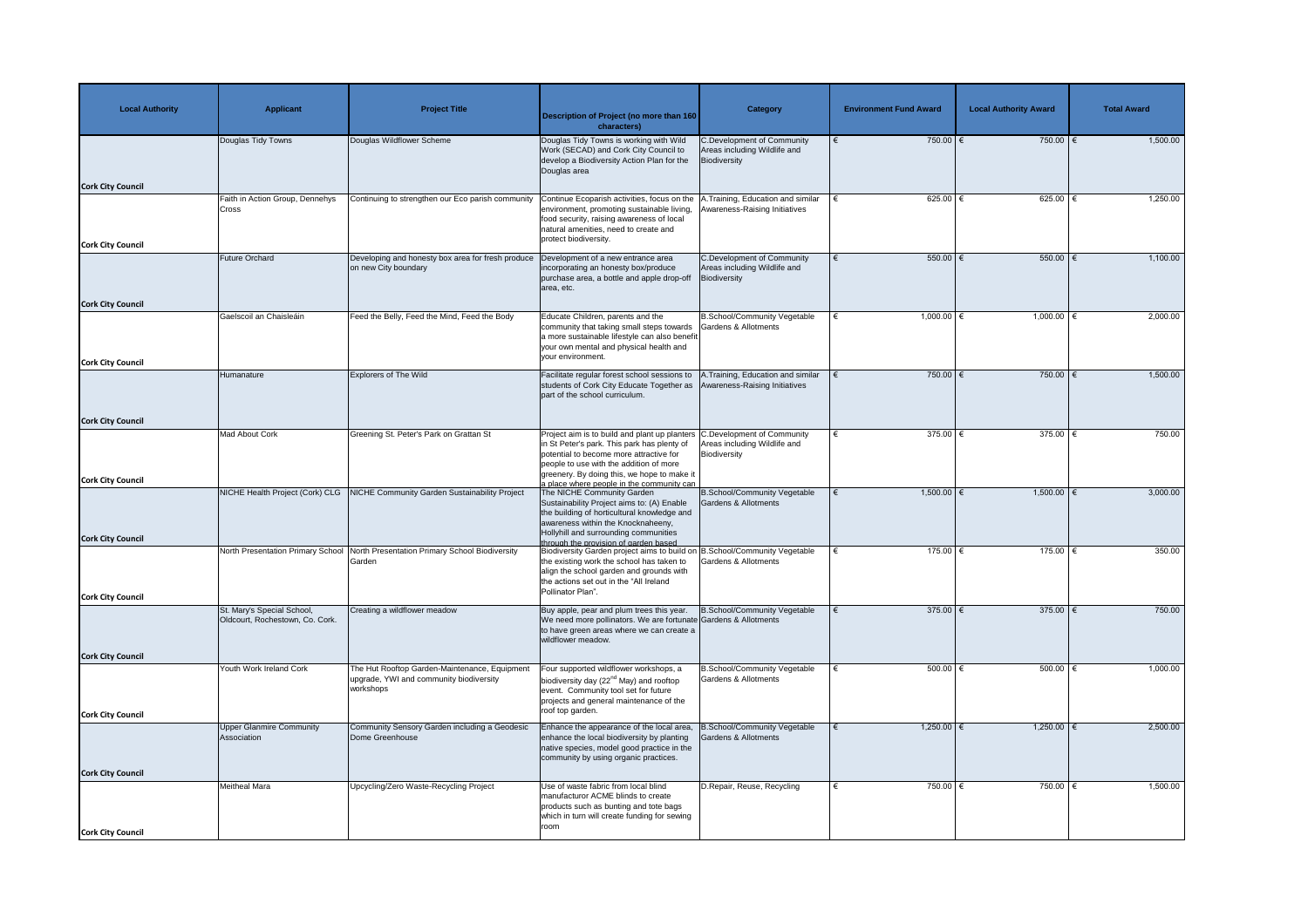| <b>Local Authority</b>     | <b>Applicant</b>                                                      | <b>Project Title</b>                                                    | Description of Project (no more than 160<br>characters)                                                                                           | <b>Category</b>                                                                   | <b>Environment Fund Award</b> | <b>Local Authority Award</b> | <b>Total Award</b> |
|----------------------------|-----------------------------------------------------------------------|-------------------------------------------------------------------------|---------------------------------------------------------------------------------------------------------------------------------------------------|-----------------------------------------------------------------------------------|-------------------------------|------------------------------|--------------------|
| <b>Cork City Council</b>   | St Brendans Day Care Centre                                           | Rockery Terrace Garden                                                  | Establish garden in disused/waste ground<br>larea                                                                                                 | <b>B.School/Community Vegetable</b><br><b>Gardens &amp; Allotments</b>            | $500.00$ $\in$                | 500.00                       | 1,000.00           |
|                            | Ahiohill Tidy Towns                                                   | Nature Trail                                                            | Planting native shrubs & native wildflower<br>seed bombs along with educational signage Areas including Wildlife and<br>to create a nature trail. | <b>C.Development of Community</b><br>Biodiversity                                 | $400.00$ €<br>€               | $400.00$ €                   | 800.00             |
| <b>Cork County Council</b> | <b>Ballinora and District Community</b><br>Association                | <b>Ballinora Pippin</b>                                                 | Reintroduce the Ballinora pippin to its<br>birthplace.                                                                                            | A. Training, Education and similar<br>Awareness-Raising Initiatives               | 350.00 $\epsilon$             | 350.00 $\epsilon$            | 700.00             |
| <b>Cork County Council</b> | <b>Ballyhass Childcare Facility CLG</b>                               | <b>Tutti Frutti in Ballyhass</b>                                        | Develop biodiversity garden by planting fruit B.School/Community Vegetable<br>bushes fruit trees.                                                 | <b>Gardens &amp; Allotments</b>                                                   | $400.00$ €<br>€               | $400.00$ €                   | 800.00             |
| <b>Cork County Council</b> | Barryroe National School                                              | Natural Playscape and Biodiversity Trail                                | Natural playscape, a willow dome, and<br>tunnel and play area including a<br>biodiversity trail and garden                                        | <b>B.School/Community Vegetable</b><br><b>Gardens &amp; Allotments</b>            | 250.00 $\epsilon$             | $250.00$ €                   | 500.00             |
| <b>Cork County Council</b> | <b>BirdWatch Ireland West Cork</b><br><b>Branch</b>                   | West Cork Swift Project - Phase 2: Installation of<br><b>Nest Boxes</b> | Purchase & installation of Swift nest boxes C.Development of Community<br>around West Cork.                                                       | Areas including Wildlife and<br>Biodiversity                                      | $500.00$ $\in$                | $500.00$ $\in$               | 1,000.00           |
| <b>Cork County Council</b> | <b>Boltz Sustainability</b>                                           | <b>Flowers and Fairies</b>                                              | Making seedbombs to create a fairy garden C.Development of Community<br>in the local park. Learning about urban<br>agriculture.                   | Areas including Wildlife and<br>Biodiversity                                      | 200.00 $\epsilon$             | 200.00 $\epsilon$            | 400.00             |
| <b>Cork County Council</b> | Carrigaline Educate Together NS                                       | <b>Gardening Together</b>                                               | School community garden in an accessible   B.School/Community Vegetable<br>space.                                                                 | Gardens & Allotments                                                              | 300.00 $\epsilon$             | 300.00                       | 600.00             |
| <b>Cork County Council</b> | Carriganima National School                                           | Carriganima National School Biodiversity / Sensory<br>Garden            | Biodiversity garden. Wood piles/bug hotels. B.School/Community Vegetable<br>Increase awareness of Biodiversity &<br>ecosystems.                   | <b>Gardens &amp; Allotments</b>                                                   | $500.00$   €                  | 500.00   €                   | 1,000.00           |
| <b>Cork County Council</b> | <b>Carrigtwohill Community Council</b><br><b>Tidy Towns Committee</b> | Wildflower Meadow Education Project Carrigtwohill                       | Sow and manage a small wildflower<br>meadow in a public place.                                                                                    | <b>C.Development of Community</b><br>Areas including Wildlife and<br>Biodiversity | $134.00$ $∈$                  | $466.00$ €                   | 600.00             |
| <b>Cork County Council</b> | Castlelyons Bridebridge Tidy<br>Towns & Heritage Group                | Mapping of Terrestrial Invasive Species                                 | Mapping terrestrial invasive species.                                                                                                             | F.Audits, Surveys and Action<br>Planning                                          | 750.00 $\epsilon$             | 750.00 $\epsilon$            | 1,500.00           |
| <b>Cork County Council</b> | Clean Coasts Ballynamona                                              | Beach Cleaning, Biodiversity creation and Meadow<br>Management          | Self sufficiency in mobility by investing in a G.Other<br>vehicle capable of towing equipment long<br>term.                                       |                                                                                   | 1,000.00 $\in$                | 1,000.00   €                 | 2,000.00           |
| <b>Cork County Council</b> |                                                                       |                                                                         |                                                                                                                                                   |                                                                                   |                               |                              |                    |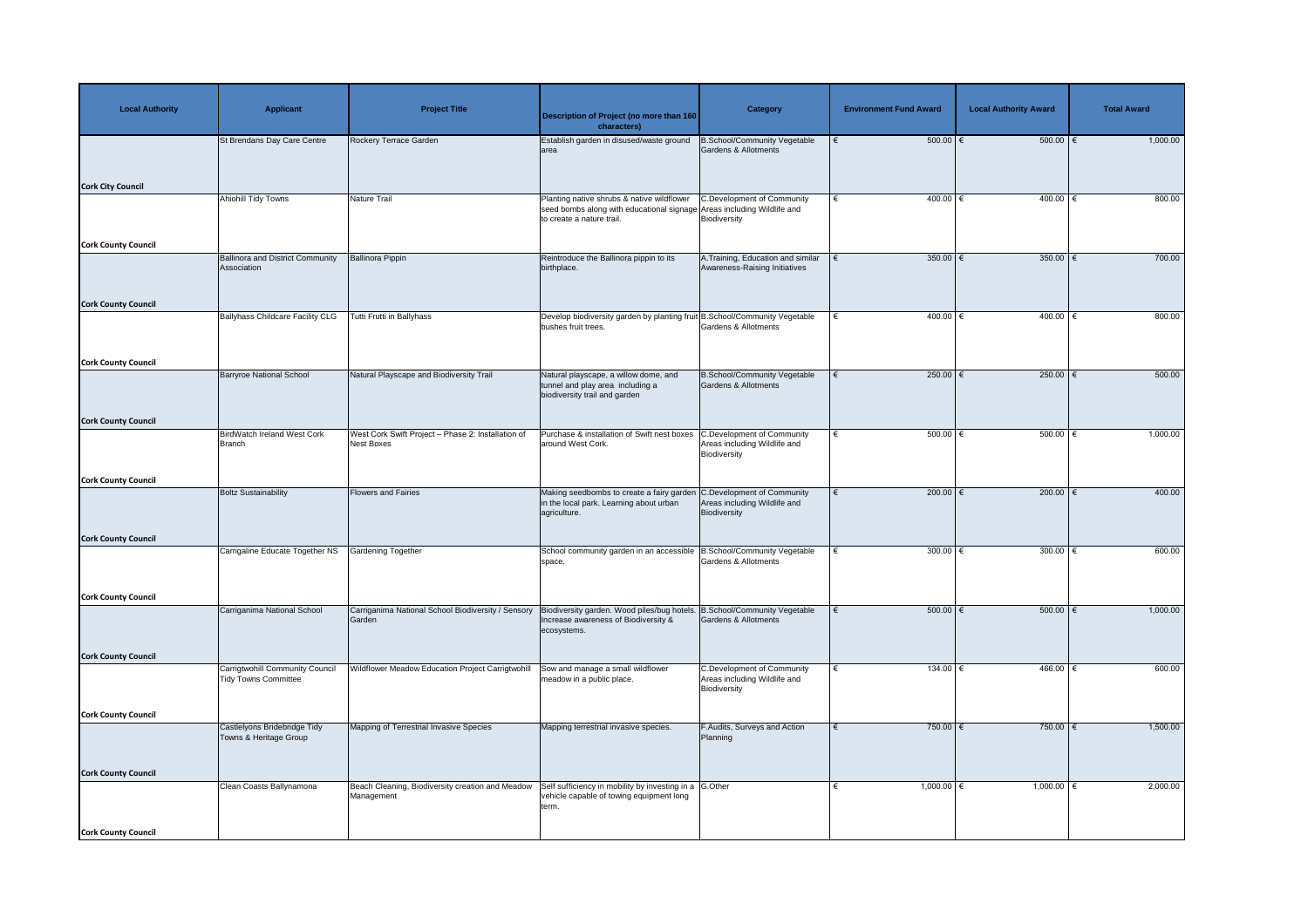| <b>Local Authority</b>     | <b>Applicant</b>                     | <b>Project Title</b>                                                   | Description of Project (no more than 160<br>characters)                                                                                                          | <b>Category</b>                                                                   | <b>Environment Fund Award</b> | <b>Local Authority Award</b> | <b>Total Award</b> |
|----------------------------|--------------------------------------|------------------------------------------------------------------------|------------------------------------------------------------------------------------------------------------------------------------------------------------------|-----------------------------------------------------------------------------------|-------------------------------|------------------------------|--------------------|
| <b>Cork County Council</b> | Cobh Tidy Towns                      | Swift and Bat Boxes to protect biodiversity                            | Erect swift boxes to provide nesting<br>locations. Build & erect bat boxes. Walks to Areas including Wildlife and<br>educate.                                    | C.Development of Community<br>Biodiversity                                        | $500.00$ $\epsilon$           | 500.00                       | 1,000.00           |
|                            | <b>Cobh Youth Services</b>           | <b>Bee Aware</b>                                                       | Bee awareness and education within our<br>community.                                                                                                             | <b>C.Development of Community</b><br>Areas including Wildlife and<br>Biodiversity | 204.00 $\epsilon$             | 204.00 $ \epsilon$           | 408.00             |
| <b>Cork County Council</b> |                                      |                                                                        |                                                                                                                                                                  |                                                                                   |                               |                              |                    |
|                            | Cobh Zero Waste                      | Stop single use plastics at Sports events                              | Challenge use of single use plastics at<br>sports events.                                                                                                        | D. Repair, Reuse, Recycling                                                       | $250.00$ €                    | 250.00 $\overline{\epsilon}$ | 500.00             |
| <b>Cork County Council</b> | Colaiste an Chraoibhin               | An Eco-Aware School towards an Eco-Aware<br>Community                  | Leading and promoting eco-aware practices B.School/Community Vegetable<br>under the themes of Waste, Water,<br>Biodiversity, and small scale food<br>production. | Gardens & Allotments                                                              | $500.00$ $\in$                | $500.00$ $\in$               | 1,000.00           |
| <b>Cork County Council</b> |                                      |                                                                        |                                                                                                                                                                  |                                                                                   |                               |                              |                    |
|                            | Coomhola Salmon Trust Ltd.           | 'StreamScapes Bunúsach'                                                | Develop an Irish-Language Aquatic &<br>Biodiversity Education booklet for<br>distribution to Gaelscoileanna.                                                     | A.Training, Education and similar<br>Awareness-Raising Initiatives                | $500.00$ $\in$                | $500.00$ $\in$               | 1,000.00           |
| <b>Cork County Council</b> |                                      |                                                                        |                                                                                                                                                                  |                                                                                   |                               |                              |                    |
|                            | <b>Cork Environmental Forum CLG</b>  | <b>CEF Environment Action Programme</b>                                | <b>CEF Environment Action Programme</b>                                                                                                                          | G.Other                                                                           | $1,500.00$ €                  | $1,500.00$ €                 | 3,000.00           |
| <b>Cork County Council</b> |                                      |                                                                        |                                                                                                                                                                  |                                                                                   |                               |                              |                    |
|                            | <b>Cork Nature Network</b>           | Skibbereen Biodiversity Plan                                           | Community biodiversity action plan.                                                                                                                              | <b>F.Audits, Surveys and Action</b><br>Planning                                   | 750.00 €                      | 750.00 $\overline{\epsilon}$ | 1,500.00           |
| <b>Cork County Council</b> |                                      |                                                                        |                                                                                                                                                                  |                                                                                   |                               |                              |                    |
|                            | Crann - Trees for Ireland            | The Easy Treesie Project                                               | Planting trees as a practical step to address C. Development of Community<br>Climate Change Action to promote<br>Biodiversity locally.                           | Areas including Wildlife and<br>Biodiversity                                      | 800.00 $\epsilon$             | 800.00 $\xi$                 | 1,600.00           |
| <b>Cork County Council</b> |                                      |                                                                        |                                                                                                                                                                  |                                                                                   |                               |                              |                    |
|                            | Croi na Laoi Development Society     | <b>TREES</b>                                                           | Information board & nameplates for trees in A. Training, Education and similar<br>the school wildlife garden.                                                    | Awareness-Raising Initiatives                                                     | $600.00$ $\in$                | $600.00$ $\epsilon$          | 1,200.00           |
| <b>Cork County Council</b> |                                      |                                                                        |                                                                                                                                                                  |                                                                                   |                               |                              |                    |
|                            | <b>Cuskinny Marsh Nature Reserve</b> | <b>Cuskinny Marsh Nature Reserve Biodiversity</b><br>Awareness Phase 2 | Update website to make it more user<br>friendly and accessible, especially for<br>people using mobile devices.                                                   | A.Training, Education and similar<br>Awareness-Raising Initiatives                | 350.00 $\xi$                  | 350.00   €                   | 700.00             |
| <b>Cork County Council</b> |                                      |                                                                        |                                                                                                                                                                  |                                                                                   |                               |                              |                    |
|                            | <b>Cycle Sense</b>                   | Skibbereen Cycle Bus                                                   | Reduce the number of cars in Skibbereen<br>by offering people the opportunity to cycle<br>safely to school and work                                              | G.Other                                                                           | 900.00 $\xi$                  | 900.00 $\xi$                 | 1,800.00           |
| <b>Cork County Council</b> |                                      |                                                                        |                                                                                                                                                                  |                                                                                   |                               |                              |                    |
|                            | Donal O'Leary                        | Stop Food Waste                                                        | Training, workshops, and presentations on<br>food waste prevention and home<br>composting to schools and community<br>groups.                                    | E.Composting and Rainwater<br>Harvesting                                          | 750.00 $\epsilon$             | 750.00 $\overline{\epsilon}$ | 1,500.00           |
| <b>Cork County Council</b> |                                      |                                                                        |                                                                                                                                                                  |                                                                                   |                               |                              |                    |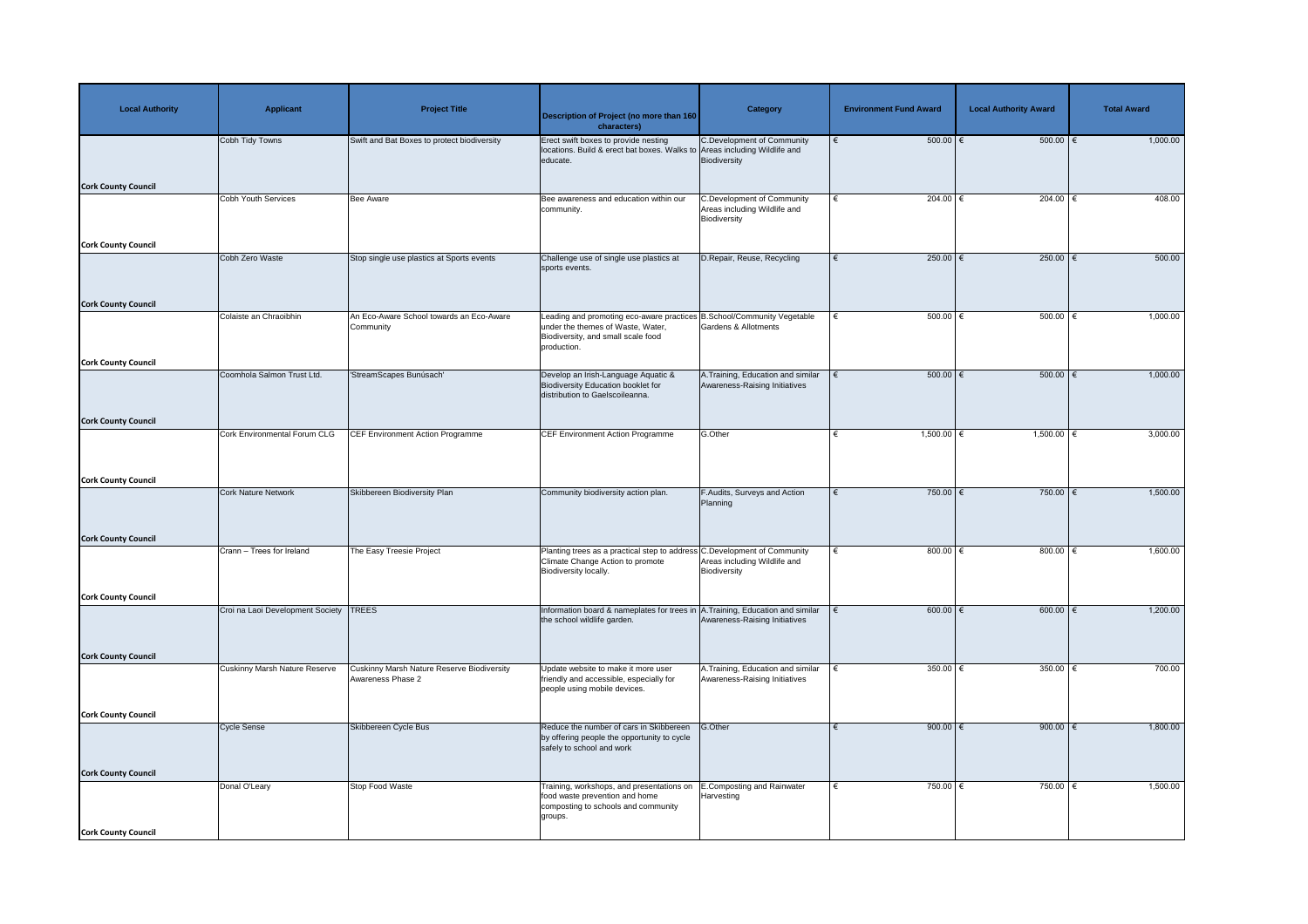| <b>Local Authority</b>     | <b>Applicant</b>                                                     | <b>Project Title</b>                                                     | Description of Project (no more than 160<br>characters)                                                                                                                  | <b>Category</b>                                                                   | <b>Environment Fund Award</b> | <b>Local Authority Award</b> | <b>Total Award</b> |
|----------------------------|----------------------------------------------------------------------|--------------------------------------------------------------------------|--------------------------------------------------------------------------------------------------------------------------------------------------------------------------|-----------------------------------------------------------------------------------|-------------------------------|------------------------------|--------------------|
|                            | Drimoleague Tidy Towns Group                                         | The West End Community Garden Drimoleague                                | Community sensory garden with particular<br>emphasis on bio-diversity, education and<br>environmental awareness.                                                         | B.School/Community Vegetable<br>Gardens & Allotments                              | $500.00$ $\in$                | $500.00$ $\in$               | 1,000.00           |
| <b>Cork County Council</b> | <b>Edmund Rice College</b>                                           | Safe and effective cycling                                               | Cycle training and promotion for Transition                                                                                                                              | .Training, Education and similar                                                  | 275.00 $ \epsilon$            | 275.00   €                   | 550.00             |
|                            |                                                                      |                                                                          | year students in a secondary school.                                                                                                                                     | Awareness-Raising Initiatives                                                     |                               |                              |                    |
| <b>Cork County Council</b> |                                                                      |                                                                          |                                                                                                                                                                          |                                                                                   |                               |                              |                    |
| <b>Cork County Council</b> | <b>Edward Cook</b>                                                   | Community Environmental Education C.E.E.                                 | <b>Community Environmental Education</b><br>C.E.E.                                                                                                                       | G.Other                                                                           | $300.00$ $\in$                | 300.00 $\xi$                 | 600.00             |
|                            | Gaelscoil Dhochtuir Ui                                               | Biodiversity School Garden raised beds and                               | Raised beds and a polytunnel to provide                                                                                                                                  | <b>B.School/Community Vegetable</b>                                               | 210.00 $\epsilon$             | 540.00                       | 750.00             |
|                            | Shuilleabhain                                                        | polytunnel                                                               | the students with the chance to grow<br>organic fruit and vegetables at school                                                                                           | <b>Gardens &amp; Allotments</b>                                                   |                               |                              |                    |
| <b>Cork County Council</b> |                                                                      |                                                                          |                                                                                                                                                                          |                                                                                   |                               |                              |                    |
|                            | <b>Glounthaune Tidy Towns</b>                                        | Glounthaune Biodiversity Action Plan                                     | Biodiversity Action Plan to address issues<br>of habitat renewal                                                                                                         | C.Development of Community<br>Areas including Wildlife and<br>Biodiversity        | $1,250.00$ €<br>€             | $1,250.00$ €                 | 2,500.00           |
| <b>Cork County Council</b> |                                                                      |                                                                          |                                                                                                                                                                          |                                                                                   |                               |                              |                    |
|                            | <b>Inniscarra Community Centre</b>                                   | Sli na Bláthanna                                                         | To protect and enhance biodiversity in the<br>environs of Inniscarra Community Centre.   Areas including Wildlife and                                                    | C.Development of Community<br>Biodiversity                                        | $1,000.00$ €                  | $1,000.00$ €                 | 2,000.00           |
| <b>Cork County Council</b> |                                                                      |                                                                          |                                                                                                                                                                          |                                                                                   |                               |                              |                    |
|                            | <b>Irish Peatland Conservation</b><br>Council                        | Creating a Community Peatland Assessment Tool<br>for Upland Blanket Bogs | Peatland habitat assessment tool                                                                                                                                         | A. Training, Education and similar<br>Awareness-Raising Initiatives               | 254.00 $\epsilon$             | $254.00$ €                   | 508.00             |
| <b>Cork County Council</b> |                                                                      |                                                                          |                                                                                                                                                                          |                                                                                   |                               |                              |                    |
|                            | Kanturk Tidytowns                                                    | Spaces for Wildlife - Kanturk                                            | Spaces for Wildlife - Kanturk                                                                                                                                            | G.Other                                                                           | 217.50 $\epsilon$             | 217.50 $\epsilon$            | 435.00             |
| <b>Cork County Council</b> |                                                                      |                                                                          |                                                                                                                                                                          |                                                                                   |                               |                              |                    |
|                            | Kiskeam Development Association Neighbourhood Scheme                 |                                                                          | Amenity woodland for local access and<br>enjoyment and promote and enhance the<br>environment                                                                            | <b>C.Development of Community</b><br>Areas including Wildlife and<br>Biodiversity | $500.00$ $\in$                | 500.00   €                   | 1,000.00           |
| <b>Cork County Council</b> |                                                                      |                                                                          |                                                                                                                                                                          |                                                                                   |                               |                              |                    |
|                            | Ladysbridge Tidy towns                                               | Reusable Cups                                                            | 500 reusable water cups for community<br>use. These will be loaned to any community Awareness-Raising Initiatives<br>group in our area to reduce single use<br>plastics. | A. Training, Education and similar                                                | 250.00 $\in$                  | 250.00   €                   | 500.00             |
| <b>Cork County Council</b> |                                                                      |                                                                          |                                                                                                                                                                          |                                                                                   |                               |                              |                    |
|                            | Le Cheile Family Resource Centre   Mallow Community Garden<br>Mallow |                                                                          | Purchase of a polytunnel for growing and to B.School/Community Vegetable<br>also use as an outdoor meeting place within Gardens & Allotments<br>the garden               |                                                                                   | $650.00$ €                    | $650.00$ $\in$               | 1,300.00           |
| <b>Cork County Council</b> |                                                                      |                                                                          |                                                                                                                                                                          |                                                                                   |                               |                              |                    |
|                            | Leave No Trace Ireland                                               | Leave No Trace Climate Action Champions                                  | Climate Action in the primary school<br>setting.                                                                                                                         | A.Training, Education and similar<br>Awareness-Raising Initiatives                | $1,000.00$ €                  | 1,000.00 $ \epsilon$         | 2,000.00           |
| <b>Cork County Council</b> |                                                                      |                                                                          |                                                                                                                                                                          |                                                                                   |                               |                              |                    |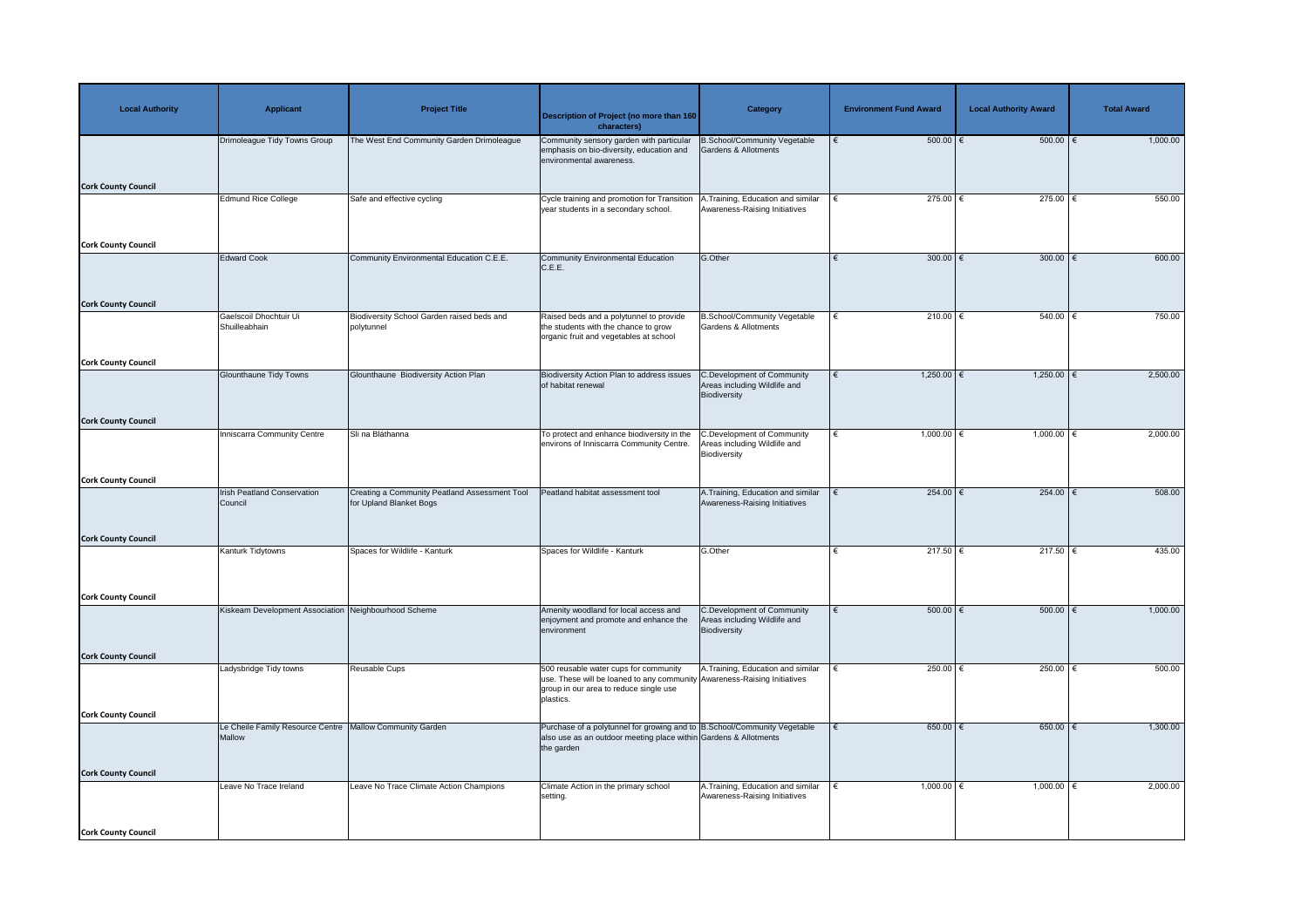| <b>Local Authority</b>     | <b>Applicant</b>                                          | <b>Project Title</b>                                                                    | Description of Project (no more than 160<br>characters)                                                                                                                                                      | <b>Category</b>                                                                   | <b>Environment Fund Award</b> | <b>Local Authority Award</b> | <b>Total Award</b> |
|----------------------------|-----------------------------------------------------------|-----------------------------------------------------------------------------------------|--------------------------------------------------------------------------------------------------------------------------------------------------------------------------------------------------------------|-----------------------------------------------------------------------------------|-------------------------------|------------------------------|--------------------|
|                            | Macroom Tidy Towns                                        | Save the Swifts                                                                         | Save the swifts by erecting 4 triple nesting<br>boxes at target locations.                                                                                                                                   | <b>C.Development of Community</b><br>Areas including Wildlife and<br>Biodiversity | $500.00$ $\in$                | 500.00                       | 1,000.00           |
| <b>Cork County Council</b> | Mairead O'Donovan                                         | Our Ocean: biodiversity, climate change and                                             | Workshops on marine biodiversity, the role   A. Training, Education and similar                                                                                                                              |                                                                                   | $500.00$ $\in$                | 500.00                       | 1,000.00           |
|                            |                                                           | positive action                                                                         | of the ocean in climate change mitigation & Awareness-Raising Initiatives<br>ecosystem balance, climate & marine<br>protection action                                                                        |                                                                                   |                               |                              |                    |
| <b>Cork County Council</b> | Midleton College CLG                                      | Midleton College/Midleton Community Garden                                              |                                                                                                                                                                                                              |                                                                                   | $1,500.00$ €                  | 1,500.00   €                 | 3,000.00           |
|                            |                                                           | <b>Association Biodiversity Campus</b>                                                  | Development of a Biodiversity Campus                                                                                                                                                                         | <b>B.School/Community Vegetable</b><br>Gardens & Allotments                       |                               |                              |                    |
| <b>Cork County Council</b> |                                                           |                                                                                         |                                                                                                                                                                                                              |                                                                                   |                               |                              |                    |
|                            | Millstreet Tidy Towns                                     | Macroom Road Verges BioDiversity                                                        | Provide enhanced pollinator habitat on the<br>Macroom Rd approach verges                                                                                                                                     | <b>C.Development of Community</b><br>Areas including Wildlife and<br>Biodiversity | $500.00$ $\in$<br>€           | $500.00$ $\in$               | 1,000.00           |
| <b>Cork County Council</b> |                                                           |                                                                                         |                                                                                                                                                                                                              |                                                                                   |                               |                              |                    |
|                            | Monkstown Tidy Towns                                      | Enhance the Biodiversity of Monkstown Village with<br>pollinator friendly planting.     | Rejuventating an overgrown public space                                                                                                                                                                      | C.Development of Community<br>Areas including Wildlife and<br><b>Biodiversity</b> | 355.00   €                    | 355.00                       | 710.00             |
| <b>Cork County Council</b> |                                                           |                                                                                         |                                                                                                                                                                                                              |                                                                                   |                               |                              |                    |
|                            | Muinefliuch National School                               | Biodiversity around our school                                                          | Create a wild area as a habitat, upgrade<br>polytunnel, plant vegetables and flowers,<br>add signage for species                                                                                             | C.Development of Community<br>Areas including Wildlife and<br>Biodiversity        | $500.00$ $\in$                | $500.00$ $\in$               | 1,000.00           |
| <b>Cork County Council</b> |                                                           |                                                                                         |                                                                                                                                                                                                              |                                                                                   |                               |                              |                    |
|                            | National Learning Network, YANA<br>Mallow, Scoil Aonghusa | 'Hear My Voice'                                                                         | Environmental themed educational film and A. Training, Education and similar<br>exhibition created by 50 students                                                                                            | Awareness-Raising Initiatives                                                     | 875.00 $\epsilon$             | 875.00 $\epsilon$            | 1,750.00           |
| <b>Cork County Council</b> |                                                           |                                                                                         |                                                                                                                                                                                                              |                                                                                   |                               |                              |                    |
|                            | Newtownshandrum TidyTowns                                 | <b>Biodiversity Signage</b>                                                             | Signage displaying results of a biodiversity G.Other<br>audit                                                                                                                                                |                                                                                   | 250.00 $\epsilon$             | 250.00 $\epsilon$            | 500.00             |
| <b>Cork County Council</b> |                                                           |                                                                                         |                                                                                                                                                                                                              |                                                                                   |                               |                              |                    |
|                            | Owenabue Mens Shed                                        | Planters, Bird boxes and Insect hotels to enhance<br>the biodiversity of our local area | 10 planters with bee friendly plants, 10 bird<br>boxes and 5 insect hotels to enhance the<br>biodiversity of our local community.                                                                            | C.Development of Community<br>Areas including Wildlife and<br>Biodiversity        | 400.00   €                    | 400.00                       | 800.00             |
| <b>Cork County Council</b> |                                                           |                                                                                         |                                                                                                                                                                                                              |                                                                                   |                               |                              |                    |
|                            | Passage West Biodiversity Group                           | <b>Nildflower Meadow Education Project</b>                                              | Planting, development and maintenance of<br>a wildflower meadow in a public park in<br>Passage West.                                                                                                         | <b>C.Development of Community</b><br>Areas including Wildlife and<br>Biodiversity | 712.50 €                      | $712.50$ €                   | 1,425.00           |
| <b>Cork County Council</b> |                                                           |                                                                                         |                                                                                                                                                                                                              |                                                                                   |                               |                              |                    |
|                            | Rathcormac Community Council                              | Cycle and Bus It!                                                                       | Encourage commuters to use public<br>transport by providing a bike shelter in the<br>vicinity of the bus stop in Rathcormac.                                                                                 | G.Other                                                                           | $625.00$ $\in$                | $625.00$ $\in$               | 1,250.00           |
| <b>Cork County Council</b> |                                                           |                                                                                         |                                                                                                                                                                                                              |                                                                                   |                               |                              |                    |
|                            | Rosemary Dickson M.Sc.                                    | Irish farm hedges, a vital reservoir of biodiversity                                    | Field identification of different plant species A. Training, Education and similar<br>and respective wildlife value to be found in Awareness-Raising Initiatives<br>hedgerows at a variety of farm locations |                                                                                   | 690.00 $ \epsilon$            | 690.00 $ \epsilon$           | 1,380.00           |
| <b>Cork County Council</b> |                                                           |                                                                                         |                                                                                                                                                                                                              |                                                                                   |                               |                              |                    |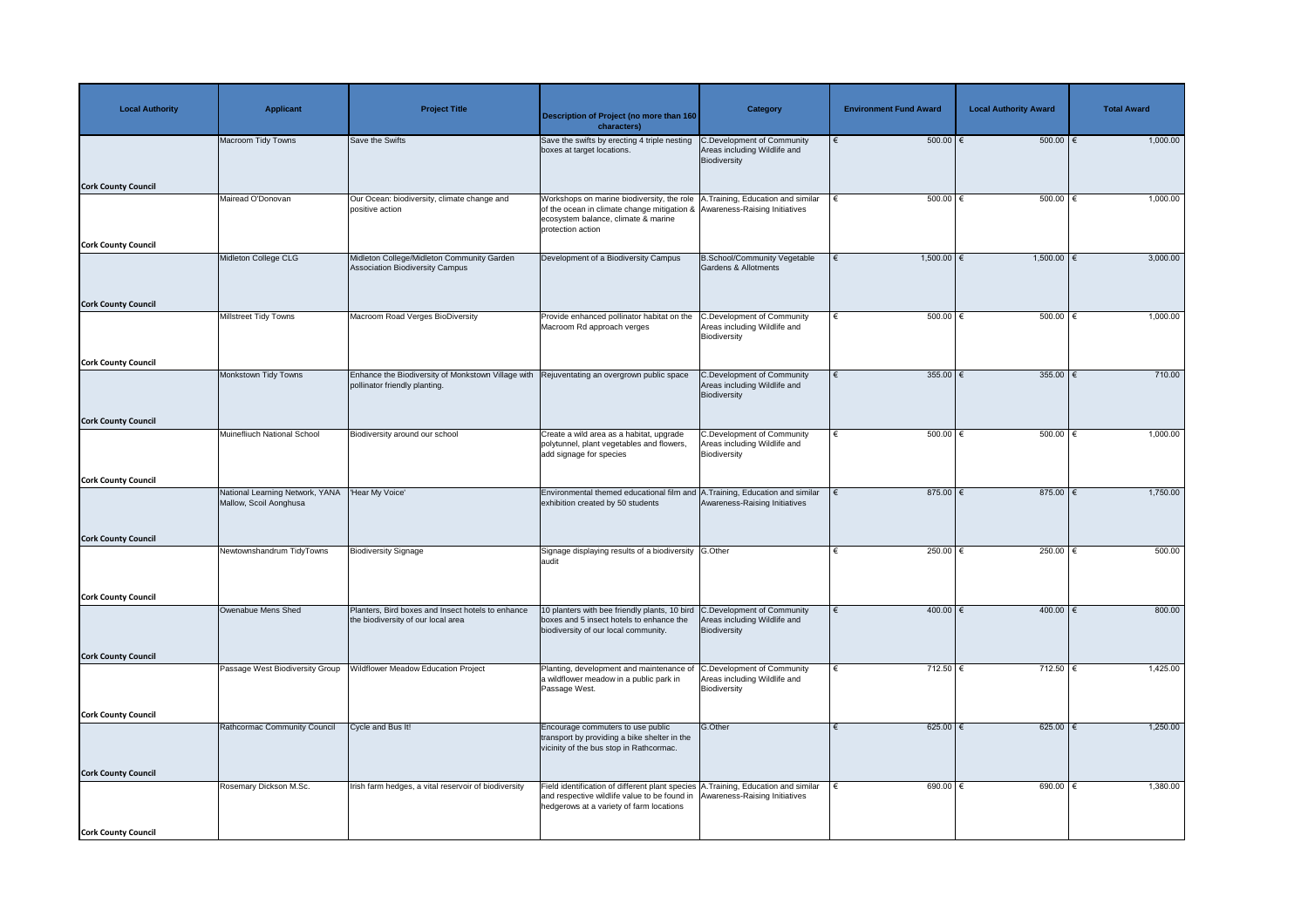| <b>Local Authority</b>     | <b>Applicant</b>                                            | <b>Project Title</b>                                                                                                                                     | <b>Description of Project (no more than 160</b><br>characters)                                                                                                        | <b>Category</b>                                                            | <b>Environment Fund Award</b> | <b>Local Authority Award</b> | <b>Total Award</b> |
|----------------------------|-------------------------------------------------------------|----------------------------------------------------------------------------------------------------------------------------------------------------------|-----------------------------------------------------------------------------------------------------------------------------------------------------------------------|----------------------------------------------------------------------------|-------------------------------|------------------------------|--------------------|
|                            | <b>Rosscarbery Tidy Towns</b><br><b>Association Limited</b> | Ilustrated Biodiversity trail from Quay Garden to<br>Serpentine Road                                                                                     | Map with details on biodiversity around the A.Training, Education and similar<br>lake and wild areas.                                                                 | Awareness-Raising Initiatives                                              | $400.00$ €                    | $400.00$ €                   | 800.00             |
| <b>Cork County Council</b> |                                                             |                                                                                                                                                          |                                                                                                                                                                       |                                                                            |                               |                              |                    |
|                            | <b>Schull Community College</b>                             | Developing a sensory garden for the community                                                                                                            | Development of Incredible Edible &<br>Sensory Garden with educational signage                                                                                         | B.School/Community Vegetable<br>Gardens & Allotments                       | 375.00 $ \epsilon$            | $375.00$   €                 | 750.00             |
| <b>Cork County Council</b> |                                                             |                                                                                                                                                          |                                                                                                                                                                       |                                                                            |                               |                              |                    |
|                            | Scoil Barra Naofa                                           | Enhance the Biodiversity and Wildlife Garden of our School garden biodiversity enhancement<br>school with vegetable and herb garden.                     |                                                                                                                                                                       | B.School/Community Vegetable<br>Gardens & Allotments                       | 370.00 $\xi$<br>€             | 370.00 $\xi$                 | 740.00             |
| <b>Cork County Council</b> | Scoil Mhuire Ballyhooly                                     | <b>Increase Biodiversity and Reduce our Carbon</b>                                                                                                       | Increase biodiversity and raise awareness                                                                                                                             | <b>B.School/Community Vegetable</b>                                        | 480.00 €                      | $480.00$ €                   | 960.00             |
|                            |                                                             | Footprint                                                                                                                                                | on climate change and reduce our carbon<br>footprint                                                                                                                  | <b>Gardens &amp; Allotments</b>                                            |                               |                              |                    |
| <b>Cork County Council</b> |                                                             |                                                                                                                                                          |                                                                                                                                                                       |                                                                            |                               |                              |                    |
|                            | Sea Synergy Ltd.                                            | Marine Creature Feature Workshops in Libraries and Free workshops teaching participants about A. Training, Education and similar<br>on Blue Flag Beaches | Irish marine biodiversity and wildlife.<br>Educational leaflets and materials will be<br>provided free of cost.                                                       | Awareness-Raising Initiatives                                              | $625.00$ €<br>€               | 625.00   €                   | 1,250.00           |
| <b>Cork County Council</b> |                                                             |                                                                                                                                                          |                                                                                                                                                                       |                                                                            |                               |                              |                    |
|                            | Sherkin Island Biodiversity Group                           | Local Action Programme - Actions for Biodiversity<br>Sherkin Island"                                                                                     | 'Local Action Programme - Actions for<br>biodiversity - Sherkin Island"                                                                                               | G.Other                                                                    | 635.00 €                      | $635.00$ €                   | 1,270.00           |
| <b>Cork County Council</b> |                                                             |                                                                                                                                                          |                                                                                                                                                                       |                                                                            |                               |                              |                    |
|                            | <b>St Patricks National School</b><br>Whitechurch           | <b>Sensory Garden</b>                                                                                                                                    | The outdoor classroom - a place of activity<br>learning and respite that engages all the<br>senses and increases environmental<br>awareness for the entire community. | <b>B.School/Community Vegetable</b><br>Gardens & Allotments                | 200.00 $\epsilon$             | 200.00 $\epsilon$            | 400.00             |
| <b>Cork County Council</b> | St. Mary's Primary School,                                  | St. Mary's Poly Tunnels                                                                                                                                  | Purchase 2 small poly tunnels to enhance                                                                                                                              | B.School/Community Vegetable                                               | $500.00$ $\in$                | 500.00                       | 1,000.00           |
|                            | Rosscarbery                                                 |                                                                                                                                                          | our school garden & foster a love of nature. Gardens & Allotments                                                                                                     |                                                                            |                               |                              |                    |
| <b>Cork County Council</b> |                                                             |                                                                                                                                                          |                                                                                                                                                                       |                                                                            |                               |                              |                    |
|                            | Sustainable Skibbereen and<br>Treemendus                    | Skibbereen Marsh Community Woodland                                                                                                                      | Educational project to engage schools and<br>other members of the community in<br>restoring our lost woodland heritage.                                               | C.Development of Community<br>Areas including Wildlife and<br>Biodiversity | 1,000.00 $\in$                | 1,000.00   €                 | 2,000.00           |
| <b>Cork County Council</b> |                                                             |                                                                                                                                                          |                                                                                                                                                                       |                                                                            |                               |                              |                    |
|                            | Templebreedy N.S.                                           | <b>Educational Initiatives</b>                                                                                                                           | Reduce adverse impact on the environment B.School/Community Vegetable<br>and encourage biodiversity on and around<br>the school campus.                               | Gardens & Allotments                                                       | 500.00 $ \epsilon$            | 500.00   €                   | 1,000.00           |
| <b>Cork County Council</b> |                                                             |                                                                                                                                                          |                                                                                                                                                                       |                                                                            |                               |                              |                    |
|                            | The East Cork Biodiversity<br>Networking Programme          | Native Woodlands & Orchards                                                                                                                              | Plant in excess of 6,400 native trees. All<br>the trees are broadleaf, native and of local<br>provenance.                                                             | C.Development of Community<br>Areas including Wildlife and<br>Biodiversity | $500.00$ $\in$                | 500.00                       | 1,000.00           |
| <b>Cork County Council</b> |                                                             |                                                                                                                                                          |                                                                                                                                                                       |                                                                            |                               |                              |                    |
|                            | The Irish Wildilfe Trust                                    | People for Bees - Community Action for Pollinators<br>- Cork County                                                                                      | Workshops that empower local<br>communities to take action in the<br>monitoring of wild bee populations and the<br>creation of new bee habitat.                       | A. Training, Education and similar<br>Awareness-Raising Initiatives        | 650.00 $ \epsilon$            | 650.00   €                   | 1,300.00           |
| <b>Cork County Council</b> |                                                             |                                                                                                                                                          |                                                                                                                                                                       |                                                                            |                               |                              |                    |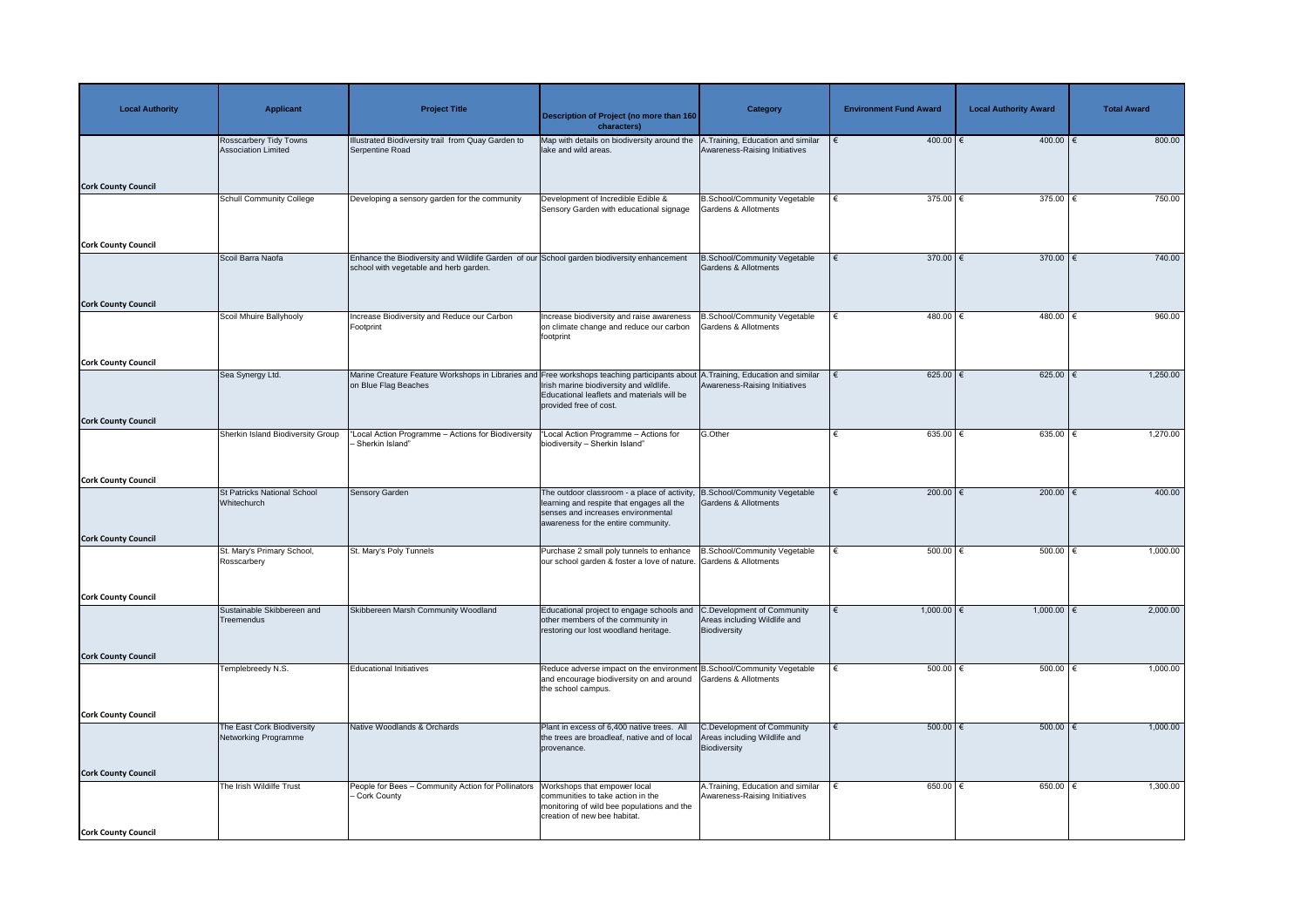| <b>Local Authority</b>        | <b>Applicant</b>                                             | <b>Project Title</b>                             | <b>Description of Project (no more than 160</b><br>characters)                                                                                                   | <b>Category</b>                                                                   | <b>Environment Fund Award</b> | <b>Local Authority Award</b> | <b>Total Award</b> |
|-------------------------------|--------------------------------------------------------------|--------------------------------------------------|------------------------------------------------------------------------------------------------------------------------------------------------------------------|-----------------------------------------------------------------------------------|-------------------------------|------------------------------|--------------------|
|                               | <b>VOICE of Irish Concern for the</b><br>Environment (VOICE) | <b>Conscious Consumption Community Programme</b> | Support communities to further their journey D. Repair, Reuse, Recycling<br>toward sustainable living, through<br>community activation workshops and<br>support. |                                                                                   | $1,200.00$ €                  | $1,200.00$ €                 | 2,400.00           |
| <b>Cork County Council</b>    | An Taisce                                                    | Guided Walks & Workshops - "Our Local            | 12 outdoor sessions to identify local                                                                                                                            | A. Training, Education and similar                                                | 1,000.00 $∈$                  | 1,000.00   €                 | 2,000.00           |
|                               |                                                              | Biodiversity"                                    | biodiversity hotspots                                                                                                                                            | Awareness-Raising Initiatives                                                     |                               |                              |                    |
| <b>Donegal County Council</b> |                                                              |                                                  |                                                                                                                                                                  |                                                                                   |                               |                              |                    |
|                               | <b>Annette McNelis</b>                                       | Love Where You Live                              | 2 X (1hr) Environmental Themed Music<br>Workshop to Six Schools                                                                                                  | A. Training, Education and similar<br>Awareness-Raising Initiatives               | $500.00$ $\in$<br>$\epsilon$  | $500.00$ $\in$               | 1,000.00           |
| <b>Donegal County Council</b> | Ard McGill Residents Assn.                                   | Honeybee Conservation and Eduation               | Bee ID Workshops, purchase hives and                                                                                                                             | <b>C.Development of Community</b>                                                 | $500.00$ $\in$                | $500.00$ $\in$               | 1,000.00           |
|                               |                                                              |                                                  | pollinator plants, shrubs & trees                                                                                                                                | Areas including Wildlife and<br>Biodiversity                                      |                               |                              |                    |
| <b>Donegal County Council</b> |                                                              |                                                  |                                                                                                                                                                  |                                                                                   |                               |                              |                    |
|                               | <b>Artlink</b>                                               | The Signs of Biodiversity                        | Series of biodiversity workshops and create B.School/Community Vegetable<br>handcrafted information signs at community Gardens & Allotments<br>garden            |                                                                                   | 375.00 $\xi$<br>€             | 375.00 $\xi$                 | 750.00             |
| <b>Donegal County Council</b> |                                                              |                                                  |                                                                                                                                                                  |                                                                                   |                               |                              |                    |
|                               | <b>Barrackhill Town Park</b>                                 | Sit:Relax:Learn                                  | Rain Water Harvesting, Create a Living<br>Bench & Signage                                                                                                        | <b>B.School/Community Vegetable</b><br>Gardens & Allotments                       | 375.00 $\epsilon$             | 375.00 $\epsilon$            | 750.00             |
| Donegal County Council        |                                                              |                                                  |                                                                                                                                                                  |                                                                                   |                               |                              |                    |
|                               | Cluain na dTor                                               | Art, Earth, Environment                          | Biodiversity Workshop for primary school<br>students                                                                                                             | A. Training, Education and similar<br>Awareness-Raising Initiatives               | $500.00$ $\in$                | $500.00$ $\epsilon$          | 1,000.00           |
| <b>Donegal County Council</b> |                                                              |                                                  |                                                                                                                                                                  |                                                                                   |                               |                              |                    |
|                               | Comhlacht Forbartha An<br>Tearmainn                          | Community Garden to promote sustainability       | Community Garden Development                                                                                                                                     | <b>B.School/Community Vegetable</b><br>Gardens & Allotments                       | 375.00 $\epsilon$             | 375.00 $\epsilon$            | 750.00             |
|                               |                                                              |                                                  |                                                                                                                                                                  |                                                                                   |                               |                              |                    |
| Donegal County Council        | Convoy Community &<br><b>Environmental Committee</b>         | Promote Biodiversity in Convoly Community Park   | Insect, Butterfly & Birdboxes in Convoy<br>Community Park                                                                                                        | <b>C.Development of Community</b><br>Areas including Wildlife and<br>Biodiversity | 275.00 $ \epsilon$            | 275.00 $\overline{\epsilon}$ | 550.00             |
| <b>Donegal County Council</b> |                                                              |                                                  |                                                                                                                                                                  |                                                                                   |                               |                              |                    |
|                               | Crann T/A People for Trees                                   | Bring a Tree to School' Education Programme      | Biodiversity & Tree planting workshops for<br>primary &L secondary school students                                                                               | B.School/Community Vegetable<br>Gardens & Allotments                              | $500.00$ €                    | 500.00   €                   | 1,000.00           |
| <b>Donegal County Council</b> |                                                              |                                                  |                                                                                                                                                                  |                                                                                   |                               |                              |                    |
|                               | Deele Anglers Assn                                           | Deele River Biodiverstiy Advisory Audit          | Employ Wild Trout Trust to undertake a<br>Biodiversity Audit of the River Deele.                                                                                 | F.Audits, Surveys and Action<br>Planning                                          | $750.00$ €                    | 750.00 $\epsilon$            | 1,500.00           |
| <b>Donegal County Council</b> |                                                              |                                                  |                                                                                                                                                                  |                                                                                   |                               |                              |                    |
|                               | Downstrands FRC - Ardara<br><b>Community Garden</b>          | <b>OurGanically Grows</b>                        | Training of organic gardening, purchase of<br>gardening equipment & promotion of<br>community garden.                                                            | <b>B.School/Community Vegetable</b><br>Gardens & Allotments                       | 375.00 $\epsilon$             | $375.00$   €                 | 750.00             |
| <b>Donegal County Council</b> |                                                              |                                                  |                                                                                                                                                                  |                                                                                   |                               |                              |                    |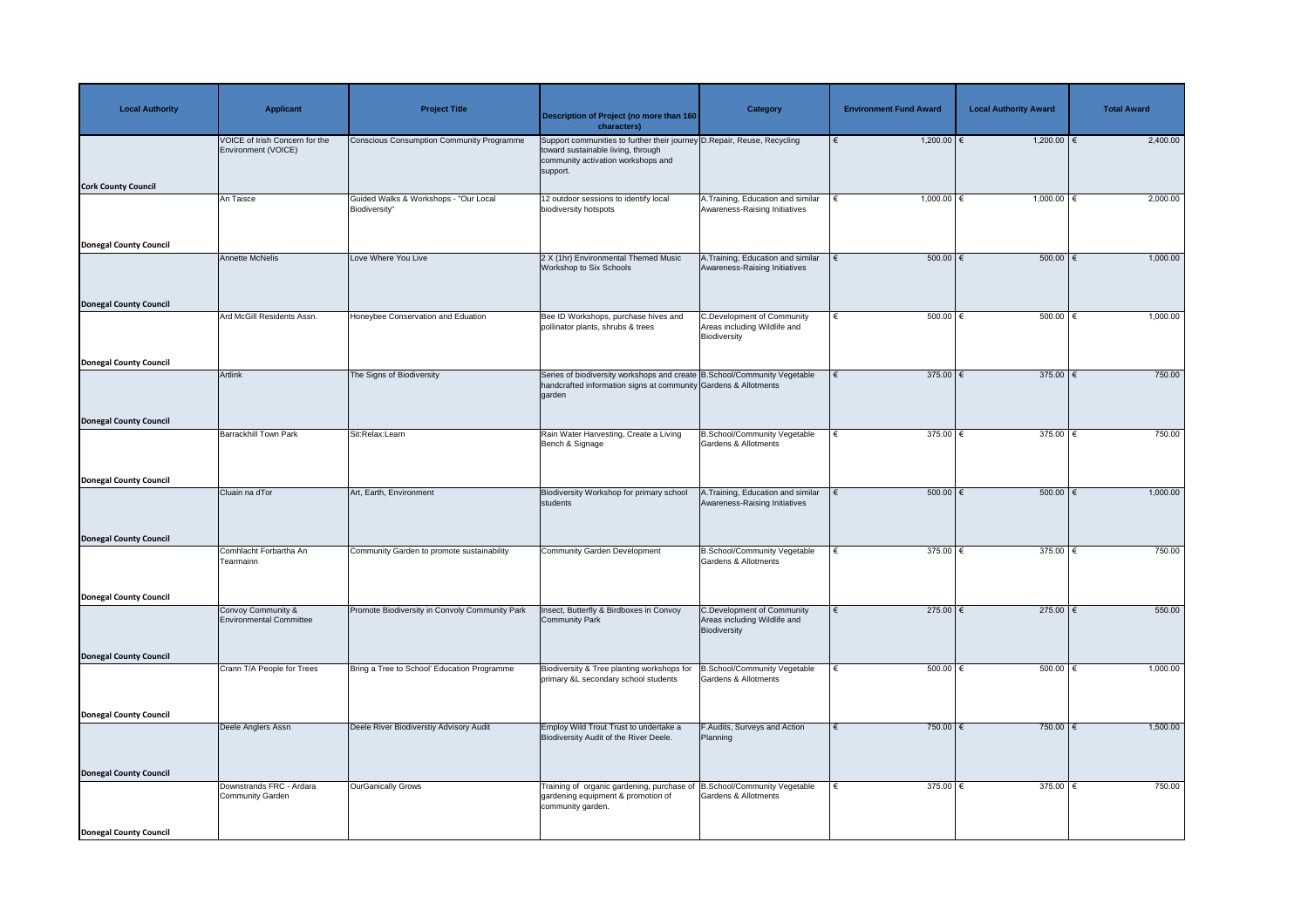| <b>Local Authority</b>        | <b>Applicant</b>                                | <b>Project Title</b>                                               | <b>Description of Project (no more than 160</b><br>characters)                                                                                                                        | <b>Category</b>                                                                   | <b>Environment Fund Award</b> | <b>Local Authority Award</b> | <b>Total Award</b> |
|-------------------------------|-------------------------------------------------|--------------------------------------------------------------------|---------------------------------------------------------------------------------------------------------------------------------------------------------------------------------------|-----------------------------------------------------------------------------------|-------------------------------|------------------------------|--------------------|
|                               | Dunfanaghy Community & FRC                      | Dunfanaghy Environmental & Biodiversity Friendly<br>Garden Project | Community Garden Development - Wildlife B.School/Community Vegetable<br>pond, Rainwater harvesting, wheelbarrow,<br>plants & seeds                                                    | Gardens & Allotments                                                              | 375.00 $\epsilon$             | 375.00 $\xi$                 | 750.00             |
| <b>Donegal County Council</b> |                                                 |                                                                    |                                                                                                                                                                                       |                                                                                   |                               |                              |                    |
|                               | Dungloe Tidy Towns                              | Dungloe Wildflower Garden                                          | Replace hawthorn hedgerow, plants &<br>shrubs, bench, create a viewing point.                                                                                                         | <b>C.Development of Community</b><br>Areas including Wildlife and<br>Biodiversity | $375.00$ $∈$<br>€             | 375.00   €                   | 750.00             |
| <b>Donegal County Council</b> |                                                 |                                                                    |                                                                                                                                                                                       |                                                                                   |                               |                              |                    |
|                               | Dunkineely Community CLG                        | <b>Carpentry for Wildlife</b>                                      | Educational Carpentry Course - bird & pine<br>martin nest boxes, bird tables, bat & owl<br>boxes, squirrel feeders & insect hotels to<br>raise awareness of biodiversity              | <b>A.Training, Education and similar</b><br>Awareness-Raising Initiatives         | 250.00 $\epsilon$             | 250.00   €                   | 500.00             |
| <b>Donegal County Council</b> | ECO-UNESCO                                      | What's So Hot About Climate Change Workshops                       | 6 X Climate Change Educational                                                                                                                                                        | A. Training, Education and similar                                                | $1,320.00$ €                  | $1,320.00$   €               | 2,640.00           |
|                               |                                                 |                                                                    | Workshops with Youth Groups with a focus Awareness-Raising Initiatives<br>on climate action                                                                                           |                                                                                   |                               |                              |                    |
| <b>Donegal County Council</b> |                                                 |                                                                    |                                                                                                                                                                                       |                                                                                   |                               |                              |                    |
|                               | Coiste Glan & Glas An Fhál<br>Carraigh          | Create Three Pollinator Friendly Areas in Falcarragh               | Develop three green areas into pollinator<br>friendly zones, information boards                                                                                                       | <b>B.School/Community Vegetable</b><br>Gardens & Allotments                       | $375.00$ €                    | 375.00 $\epsilon$            | 750.00             |
| <b>Donegal County Council</b> |                                                 |                                                                    |                                                                                                                                                                                       |                                                                                   |                               |                              |                    |
|                               | Forbairt Eachla CTR                             | Forbairt Eachla Ag Fás                                             | 12 X Suíochán, 4 Bosca Bruscar, 12 X<br>Bosca Bláthanna, CCTV, Crainn óga                                                                                                             | <b>B.School/Community Vegetable</b><br>Gardens & Allotments                       | 375.00   €<br>€               | $375.00$   €                 | 750.00             |
| <b>Donegal County Council</b> |                                                 |                                                                    |                                                                                                                                                                                       |                                                                                   |                               |                              |                    |
| <b>Donegal County Council</b> | Foróige National Youth<br>Organisation          | OurSpace                                                           | OurSpace aims to support young people to<br>reflect on global issues and the<br>interdependence of ourhuman and<br>environmental health. Develop a<br>biodiversity area.              | A.Training, Education and similar<br>Awareness-Raising Initiatives                | 375.00 $\epsilon$             | 375.00 $\xi$                 | 750.00             |
|                               | Gairdín Gortahork                               | Community Garden Classes - growing through the                     | 4 X Environmental, Biodiversity & Climate                                                                                                                                             | A.Training, Education and similar                                                 | 375.00 $\epsilon$             | 375.00 $\xi$                 | 750.00             |
|                               |                                                 | seasons                                                            | themed courses at OURGanic gardens in<br>Gortahork through all seasons                                                                                                                | Awareness-Raising Initiatives                                                     |                               |                              |                    |
| <b>Donegal County Council</b> |                                                 |                                                                    |                                                                                                                                                                                       |                                                                                   |                               |                              |                    |
|                               | Gavin Harte T/A ESD Training                    | Let's Talk Climate Action                                          | 2 X Climate Action Workships for the Tidy<br>Towns Network in Co. Donegal                                                                                                             | A.Training, Education and similar<br>Awareness-Raising Initiatives                | $700.00$ €                    | $700.00$ €                   | 1,400.00           |
| <b>Donegal County Council</b> |                                                 |                                                                    |                                                                                                                                                                                       |                                                                                   |                               |                              |                    |
|                               | <b>Glenties Mens Shed</b>                       | Mens Shed Garden                                                   | Creating an organic garden. Purchase<br>seed, soil and garden accessories.                                                                                                            | B.School/Community Vegetable<br><b>Gardens &amp; Allotments</b>                   | $375.00$ €                    | $375.00$   €                 | 750.00             |
| <b>Donegal County Council</b> |                                                 |                                                                    |                                                                                                                                                                                       |                                                                                   |                               |                              |                    |
|                               | <b>Greencastle Community</b><br>Development CLG | The Mariners - A Maritime Club for Children                        | Educational Club for children aged 8-12<br>based on maritime theme. 6 X 2hr sessions Awareness-Raising Initiatives                                                                    | A. Training, Education and similar                                                | 250.00 $\epsilon$             | $250.00$ €                   | 500.00             |
| <b>Donegal County Council</b> |                                                 |                                                                    |                                                                                                                                                                                       |                                                                                   |                               |                              |                    |
|                               | <b>Gweebarra Community Group</b>                | Community Wake-up Call!                                            | 6 X Food Waste Course with cookery demo A. Training, Education and similar<br>using left overs, Talk on Water Pollution,<br>Info nights on waste reduction, create<br>wildflower area | Awareness-Raising Initiatives                                                     | 250.00 $ \epsilon$            | $250.00$   €                 | 500.00             |
| <b>Donegal County Council</b> |                                                 |                                                                    |                                                                                                                                                                                       |                                                                                   |                               |                              |                    |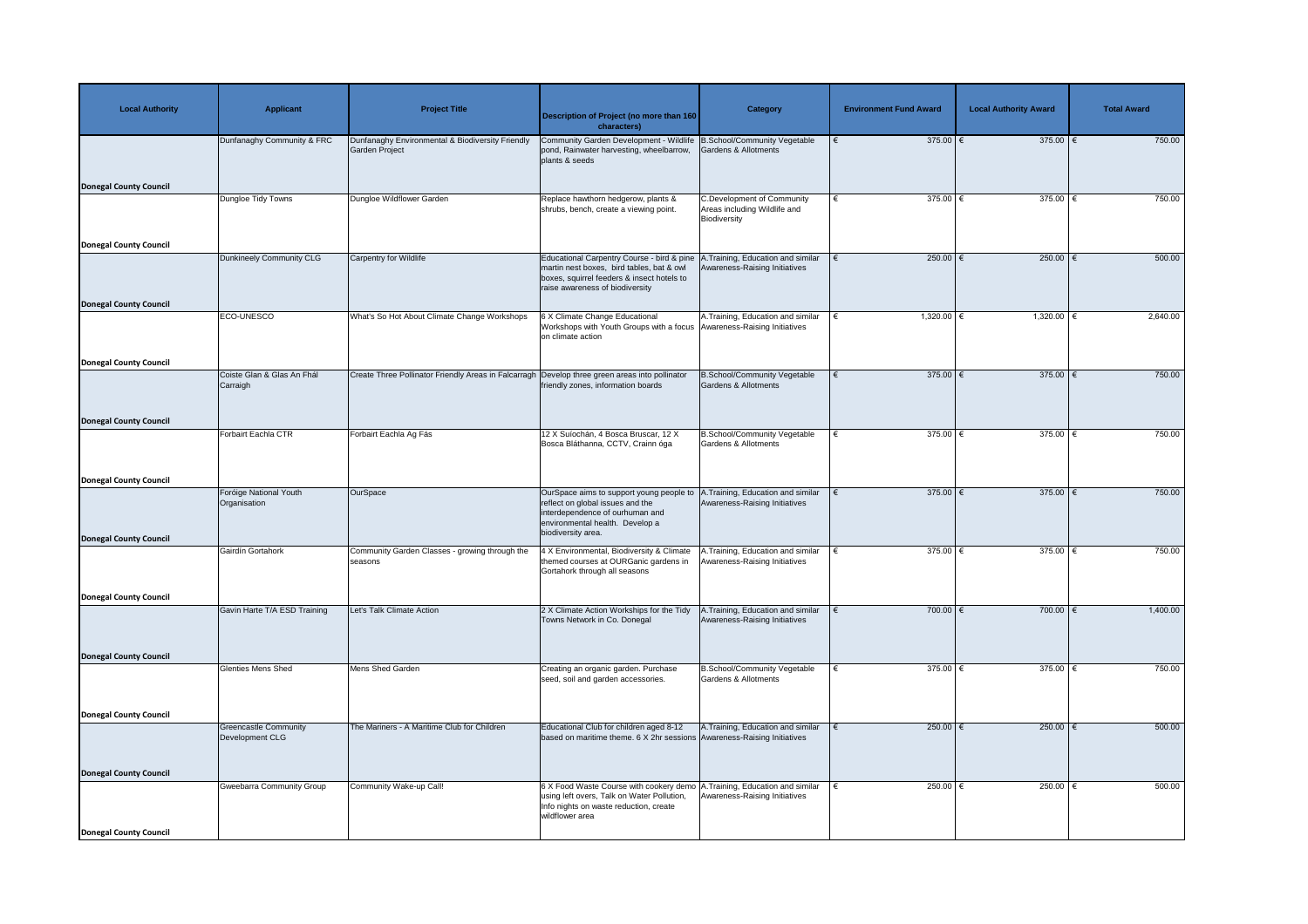| <b>Local Authority</b>                                         | <b>Applicant</b>                | <b>Project Title</b>                                                  | Description of Project (no more than 160<br>characters)                                                                                                               | <b>Category</b>                                                                   | <b>Environment Fund Award</b> | <b>Local Authority Award</b> | <b>Total Award</b> |
|----------------------------------------------------------------|---------------------------------|-----------------------------------------------------------------------|-----------------------------------------------------------------------------------------------------------------------------------------------------------------------|-----------------------------------------------------------------------------------|-------------------------------|------------------------------|--------------------|
| <b>Donegal County Council</b>                                  | Inch Wildfowl Reserve           | Inch Wetlands Demonstration Project                                   | Increase the conservation value and<br>biodiversity of small wetland areas at IWR.                                                                                    | C.Development of Community<br>Areas including Wildlife and<br>Biodiversity        | $750.00$ €                    | 750.00 $\overline{\epsilon}$ | 1,500.00           |
|                                                                | Inishowen Maritime Heritage Co. | The Waters Around Us                                                  | Series of expert talks and workshops to<br>raise awareness of protecting our oceans<br>and our maritime environment.                                                  | A. Training, Education and similar<br>Awareness-Raising Initiatives               | 250.00 $ \epsilon$            | 250.00 $ \epsilon$           | 500.00             |
| <b>Donegal County Council</b><br><b>Donegal County Council</b> | Inishowen Rivers Trust          | Riparian Planting - How to Plant Trees & Hedging<br><b>Near Water</b> | Two practical workshops to highlight the<br>benefits of planting trees & hedging near<br>water                                                                        | C.Development of Community<br>Areas including Wildlife and<br>Biodiversity        | $500.00$ $\epsilon$<br>€      | $500.00$ $\epsilon$          | 1,000.00           |
|                                                                | The Irish Wildlife Trust        | People for Bees - Community Action for Pollinators<br>Donegal         | X Bee Monitoring & Bee Habitat Creation   A. Training, Education and similar<br>Training Workshops with local communities Awareness-Raising Initiatives               |                                                                                   | $680.00$ €                    | 680.00                       | 1,360.00           |
| <b>Donegal County Council</b><br><b>Donegal County Council</b> | Jessica Devlin                  | Our Environment & Climate Change - Future<br>Scenarios & Action Plan  | 3 X 2-day workshop for Transition Year<br>Students/Develop an environmental action<br>plan to enhance environmental<br>management and conservation                    | A. Training, Education and similar<br>Awareness-Raising Initiatives               | $375.00$ €                    | $375.00$ $\epsilon$          | 750.00             |
|                                                                | Leave No Trace Ireland          | Leave No Trace Climate Action Champions                               | 20 X 2 hr. Primary School Workshops on<br>the theme of Climate Action.                                                                                                | A.Training, Education and similar<br>Awareness-Raising Initiatives                | 500.00 $ \epsilon$            | $500.00$ $\in$               | 1,000.00           |
| Donegal County Council                                         | Martina Butler                  | Our Environment - Our Responsibility                                  | 12 X Primary School Workshop to identfiy,<br>plan and implement posibtive actions to<br>protect and enhance their local<br>environment.                               | A.Training, Education and similar<br>Awareness-Raising Initiatives                | $375.00$ €                    | 375.00 $\overline{\epsilon}$ | 750.00             |
| <b>Donegal County Council</b>                                  | <b>Naturally Wild</b>           | Biodiversity Life in the School Garden                                | 5 Days - Primary School Presentation and<br>Activities on the ecology to be found the<br>local area.                                                                  | A.Training, Education and similar<br>Awareness-Raising Initiatives                | 375.00 $\xi$                  | 375.00 $\overline{\epsilon}$ | 750.00             |
| <b>Donegal County Council</b>                                  | Nature Northwest                | <b>Biodiversity Hotspots 2020</b>                                     | 12 X Primary/ Secondary School<br><b>Biodiversity Workshops</b>                                                                                                       | A.Training, Education and similar<br>Awareness-Raising Initiatives                | 750.00 $\in$                  | 750.00 $\overline{\epsilon}$ | 1,500.00           |
| <b>Donegal County Council</b>                                  | Raphoe Tidy Towns               | Habitat Survey for Pollinators in Raphoe                              | Pollinator survey in Raphoe                                                                                                                                           | <b>C.Development of Community</b><br>Areas including Wildlife and<br>Biodiversity | 375.00 $\xi$                  | $375.00$   €                 | 750.00             |
| <b>Donegal County Council</b>                                  | Rathmullan Clean Coasts Group   | Rathmullan Climate Action Project                                     | Screen Climate Action themed film, schools A. Training, Education and similar<br>biodiversity art project, wildflower seed<br>bombs                                   | Awareness-Raising Initiatives                                                     | $225.00$ €                    | 225.00 €                     | 450.00             |
| <b>Donegal County Council</b><br>Donegal County Council        | <b>Robin Barry</b>              | <b>Living Science</b>                                                 | 10 X Primary/Secondary School workshops  <br>on the importance of protecting our<br>environment - biodiversity, climate change,<br>waste management, water protection | A.Training, Education and similar<br>Awareness-Raising Initiatives                | 375.00 $\epsilon$             | 375.00   €                   | 750.00             |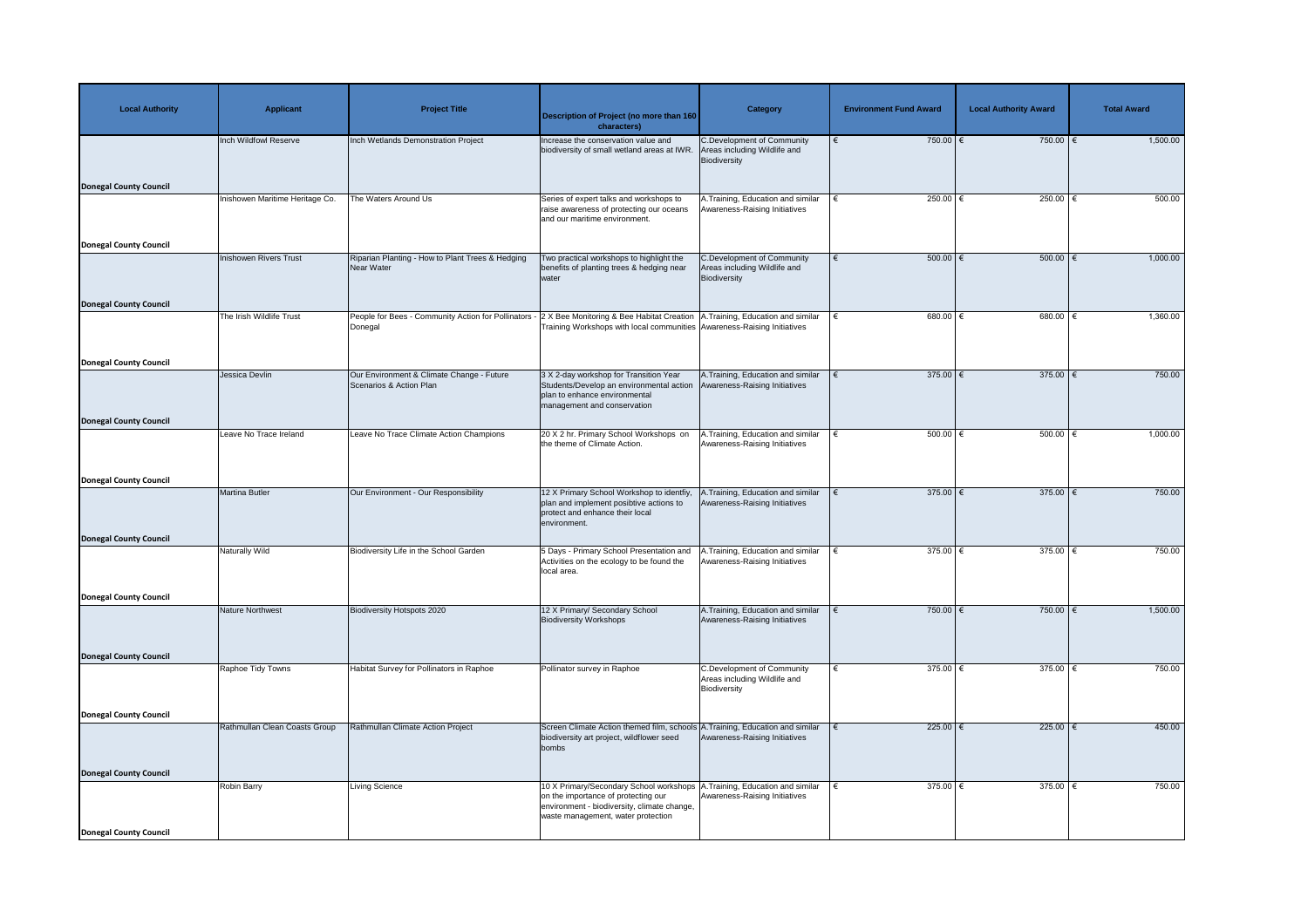| <b>Local Authority</b>        | <b>Applicant</b>                                | <b>Project Title</b>                                                                                       | Description of Project (no more than 160<br>characters)                                                                                                                | <b>Category</b>                                                                   | <b>Environment Fund Award</b> | <b>Local Authority Award</b> | <b>Total Award</b> |
|-------------------------------|-------------------------------------------------|------------------------------------------------------------------------------------------------------------|------------------------------------------------------------------------------------------------------------------------------------------------------------------------|-----------------------------------------------------------------------------------|-------------------------------|------------------------------|--------------------|
|                               | Slablands Group                                 | <b>Environmental Education Involvement for Local</b><br>Communities                                        | 6 X Environmental education workshops for A. Training, Education and similar<br>the local community - workshops & lectures Awareness-Raising Initiatives               |                                                                                   | $405.00$ €                    | $405.00$ €                   | 810.00             |
| <b>Donegal County Council</b> |                                                 |                                                                                                            |                                                                                                                                                                        |                                                                                   |                               |                              |                    |
|                               | St. Patricks Boys NS                            | Grow your own Fruit & Vegetables & Bee & Butterfly<br>Strip                                                | Grow fruit & vegetable from seed. Create<br>bee & butterfly strip using native flowers,<br>herbs and a native hedgerow.                                                | <b>B.School/Community Vegetable</b><br><b>Gardens &amp; Allotments</b>            | 375.00 $\epsilon$             | 375.00 $\epsilon$            | 750.00             |
| <b>Donegal County Council</b> | The Mad Professor                               | <b>Energy &amp; Environmental Science Workshops</b>                                                        | Primary School/Youth Group Workshop<br>using 15 experiments on sustainability -<br>waste, energy, single use plastic                                                   | A. Training, Education and similar<br>Awareness-Raising Initiatives               | 375.00 $\epsilon$             | $375.00$   €                 | 750.00             |
| <b>Donegal County Council</b> |                                                 |                                                                                                            |                                                                                                                                                                        |                                                                                   |                               |                              |                    |
|                               | Wild Inishowen                                  | 1000 Trees for South Inishowen                                                                             | Plant 1,000 native trees. Plant fruit trees.<br>Organise 2 public talks on Biodiversity &<br>Climate Action.                                                           | <b>C.Development of Community</b><br>Areas including Wildlife and<br>Biodiversity | $450.00$ €<br>€               | $450.00$ €                   | 900.00             |
| <b>Donegal County Council</b> |                                                 |                                                                                                            |                                                                                                                                                                        |                                                                                   |                               |                              |                    |
|                               | Naturally Wild                                  | Biodiversity Life in the School Garden' Presentations A series of Biodiversity workshops<br>and Activities | delivered to primary schools, highlighting<br>the wildlife that exists within the school<br>grounds                                                                    | A. Training, Education and similar<br>Awareness-Raising Initiatives               | 750.00 €                      | 750.00                       | 1,500.00           |
| <b>Dublin City Council</b>    |                                                 |                                                                                                            |                                                                                                                                                                        |                                                                                   |                               |                              |                    |
|                               | Lycs First Steps Creche, D1                     | Reduce Reuse and Recycle in Our Garden                                                                     | Installation of water butts and materials to<br>establish a garden in the facility                                                                                     | <b>B.School/Community Vegetable</b><br>Gardens & Allotments                       | 200.00 $\epsilon$             | 200.00 $\epsilon$            | 400.00             |
| <b>Dublin City Council</b>    |                                                 |                                                                                                            |                                                                                                                                                                        |                                                                                   |                               |                              |                    |
|                               | <b>Fold Housing Association Ireland</b><br> CLG | Pollinator Friendly Area for butterflies, bees and<br>insects in Ballygall Road Housing Scheme             | Development of a common area in the<br>housing complex to increase pollinators in<br>the area                                                                          | <b>C.Development of Community</b><br>Areas including Wildlife and<br>Biodiversity | 300.00 $\epsilon$             | 300.00 $\xi$                 | 600.00             |
| <b>Dublin City Council</b>    |                                                 |                                                                                                            |                                                                                                                                                                        |                                                                                   |                               |                              |                    |
|                               | St Brendan's BNS, D5                            | Let's get growing!                                                                                         | Installation of a polytunnel which will be<br>used to grow fruit and vegetables for the<br>school and also as an outdoor classroom                                     | B.School/Community Vegetable<br><b>Gardens &amp; Allotments</b>                   | 375.00 $\epsilon$             | 375.00 $\epsilon$            | 750.00             |
| <b>Dublin City Council</b>    |                                                 |                                                                                                            |                                                                                                                                                                        |                                                                                   |                               |                              |                    |
|                               | <b>Education for Sustainability</b>             | Plastic Free Schools - Impact solutions to improving<br>biodiversity                                       | Support for schools as they transition to<br>become single use plastic free                                                                                            | A.Training, Education and similar<br>Awareness-Raising Initiatives                | $500.00$   €                  | 500.00   €                   | 1,000.00           |
| <b>Dublin City Council</b>    |                                                 |                                                                                                            |                                                                                                                                                                        |                                                                                   |                               |                              |                    |
|                               | St. Paul's Special School, D9                   | Sowing, Growing, Planting for Future Generations                                                           | Ongoing development and maintenance of<br>the school garden                                                                                                            | B.School/Community Vegetable<br><b>Gardens &amp; Allotments</b>                   | 500.00 $\epsilon$             | 500.00   €                   | 1,000.00           |
| <b>Dublin City Council</b>    |                                                 |                                                                                                            |                                                                                                                                                                        |                                                                                   |                               |                              |                    |
|                               | BK Moore T/A Kando Arts                         | Recycle Magic                                                                                              | Environmental workshops for schools with $a/A$ . Training, Education and similar<br>focus on recycling, energy conservation<br>and promoting good environmental habits | Awareness-Raising Initiatives                                                     | 480.00 €                      | $480.00$ €                   | 960.00             |
| <b>Dublin City Council</b>    |                                                 |                                                                                                            |                                                                                                                                                                        |                                                                                   |                               |                              |                    |
|                               | St. Laurence O Toole National<br>School, D1     | A Greener Looking School                                                                                   | Purchasing of plants and materials which<br>will be used to increase biodiversity in the<br>school yard                                                                | <b>B.School/Community Vegetable</b><br><b>Gardens &amp; Allotments</b>            | 250.00 $ \epsilon$<br>€       | 250.00   €                   | 500.00             |
| <b>Dublin City Council</b>    |                                                 |                                                                                                            |                                                                                                                                                                        |                                                                                   |                               |                              |                    |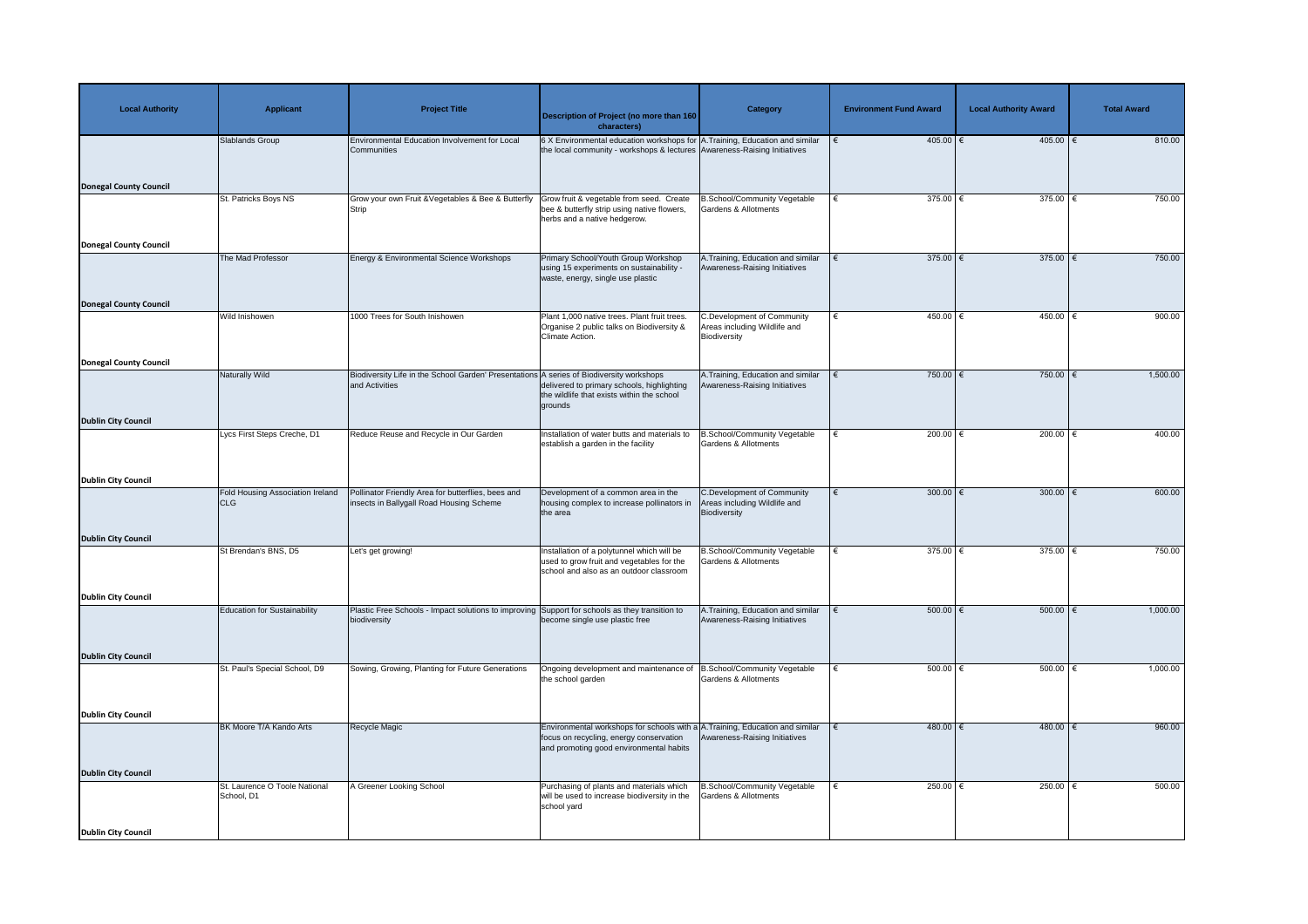| <b>Local Authority</b>     | <b>Applicant</b>                                                    | <b>Project Title</b>                                                                                | <b>Description of Project (no more than 160</b><br>characters)                                                                                                                                              | Category                                                                          | <b>Environment Fund Award</b> | <b>Local Authority Award</b> | <b>Total Award</b> |
|----------------------------|---------------------------------------------------------------------|-----------------------------------------------------------------------------------------------------|-------------------------------------------------------------------------------------------------------------------------------------------------------------------------------------------------------------|-----------------------------------------------------------------------------------|-------------------------------|------------------------------|--------------------|
|                            | St. Eithnes GNS, D5                                                 | A Rain Garden to manage stormwater                                                                  | Converting existing school garden area into E.Composting and Rainwater<br>a rainwater garden, redirecting rain water to Harvesting<br>the site to create more sustainable drainage                          |                                                                                   | $500.00$ $\in$                | $500.00$ $\epsilon$          | 1,000.00           |
| <b>Dublin City Council</b> |                                                                     |                                                                                                     |                                                                                                                                                                                                             |                                                                                   |                               |                              |                    |
|                            | St. Brigid's Infant School, D11                                     | Flowers thoughout the School Year in 'Gabrielle's<br>Garden' at St. Brigid's Infant School, Finglas | Extending the range of pollinator plants in<br>the school garden                                                                                                                                            | <b>B.School/Community Vegetable</b><br><b>Gardens &amp; Allotments</b>            | 300.00 $ \epsilon$            | 300.00 $ \epsilon$           | 600.00             |
| <b>Dublin City Council</b> |                                                                     |                                                                                                     |                                                                                                                                                                                                             |                                                                                   |                               |                              |                    |
|                            | Our Lady of Lourdes NS<br>(Goldenbridge NS), D8                     | <b>School Garden</b>                                                                                | Further development of the school garden<br>by purchasing water butts, seeds and a mini Gardens & Allotments<br>polytunnel                                                                                  | B.School/Community Vegetable                                                      | $275.00$ €<br>€               | $275.00$ €                   | 550.00             |
| <b>Dublin City Council</b> |                                                                     |                                                                                                     |                                                                                                                                                                                                             |                                                                                   |                               |                              |                    |
|                            | Doon Court Environmental Group,<br>D <sub>11</sub>                  | Doon Court Environmental Group Biodiversity<br>Project                                              | Planting in the community to increase<br>biodiversity in the area                                                                                                                                           | <b>B.School/Community Vegetable</b><br>Gardens & Allotments                       | $178.50$ €                    | $178.50$ €                   | 357.00             |
| <b>Dublin City Council</b> |                                                                     |                                                                                                     |                                                                                                                                                                                                             |                                                                                   |                               |                              |                    |
|                            | Aoife Munn                                                          | One Day Biodiversity Workshops in Schools                                                           | Biodiversity workshops for primary or<br>secondary students to teach skills such as<br>seed sowing, tree planting and bug hotel<br>making                                                                   | A. Training, Education and similar<br>Awareness-Raising Initiatives               | 750.00 $\epsilon$             | $750.00$ €                   | 1,500.00           |
| <b>Dublin City Council</b> |                                                                     |                                                                                                     |                                                                                                                                                                                                             |                                                                                   |                               |                              |                    |
|                            | Iveagh Gardens Garden Guild, D2 Greening our Greens                 |                                                                                                     | To increase biodiversity in the community<br>by introducing pollinator-friendly plants<br>along with bird boxes and bird baths                                                                              | <b>C.Development of Community</b><br>Areas including Wildlife and<br>Biodiversity | $437.00$ €                    | $437.00$ €                   | 874.00             |
| <b>Dublin City Council</b> |                                                                     |                                                                                                     |                                                                                                                                                                                                             |                                                                                   |                               |                              |                    |
|                            | The CopseResidents' Association<br> D9                              | Creation of a bee and butterfly-friendly flowerbed in<br>The Copse in Drumcondra                    | Developing a planting area within the<br>community to attract pollinators and<br>increase biodiversity                                                                                                      | <b>B.School/Community Vegetable</b><br><b>Gardens &amp; Allotments</b>            | $190.00$ €<br>€               | $190.00$ $∈$                 | 380.00             |
| <b>Dublin City Council</b> |                                                                     |                                                                                                     |                                                                                                                                                                                                             |                                                                                   |                               |                              |                    |
|                            | <b>Wadelai Hillcrest and District</b><br>Residents Association, D11 | WHD-RA: More Trees on the Big Green                                                                 | The aim of the project is to plant trees and<br>flowers in a communal area to encourage<br>wildlife to return to the area                                                                                   | <b>C.Development of Community</b><br>Areas including Wildlife and<br>Biodiversity | 250.00 $\epsilon$             | 250.00 $\epsilon$            | 500.00             |
| <b>Dublin City Council</b> |                                                                     |                                                                                                     |                                                                                                                                                                                                             |                                                                                   |                               |                              |                    |
|                            | Leave No Trace Ireland                                              | Leave no Trace Climate Action Champions                                                             | Environmental school workshops, based on A. Training, Education and similar<br>the ethos of 'Leave no Trace'. Students will<br>learn about their natural environment and<br>the importance of biodiversity. | Awareness-Raising Initiatives                                                     | 600.00 $\in$                  | 600.00 $ \epsilon$           | 1,200.00           |
| <b>Dublin City Council</b> |                                                                     |                                                                                                     |                                                                                                                                                                                                             |                                                                                   |                               |                              |                    |
|                            | Jennifer Fahy T/A Grassroots<br>Education                           | <b>Nater Conservation and Efficiency workshops in</b><br>primary schools                            | School workshops to explore issues<br>surrounding waste conservation                                                                                                                                        | A.Training, Education and similar<br>Awareness-Raising Initiatives                | 625.00 $∈$                    | 625.00   €                   | 1,250.00           |
| <b>Dublin City Council</b> |                                                                     |                                                                                                     |                                                                                                                                                                                                             |                                                                                   |                               |                              |                    |
|                            | <b>Brighton Square Community</b><br>Garden, D6                      | Brighton Square Community Garden                                                                    | Sustaining the community garden and<br>raising awareness in the community about<br>growing your own food                                                                                                    | <b>B.School/Community Vegetable</b><br>Gardens & Allotments                       | 250.00 $\epsilon$             | 250.00   €                   | 500.00             |
| <b>Dublin City Council</b> |                                                                     |                                                                                                     |                                                                                                                                                                                                             |                                                                                   |                               |                              |                    |
|                            | <b>OWLS The Childrens Nature</b><br>Charity                         | Bee-Biodiversity, Education and Engagement                                                          | Biodiversity based workshops for schools,<br>to raise awareness through a practical<br>approach                                                                                                             | A.Training, Education and similar<br>Awareness-Raising Initiatives                | $375.00$ $∈$                  | $375.00$   €                 | 750.00             |
| <b>Dublin City Council</b> |                                                                     |                                                                                                     |                                                                                                                                                                                                             |                                                                                   |                               |                              |                    |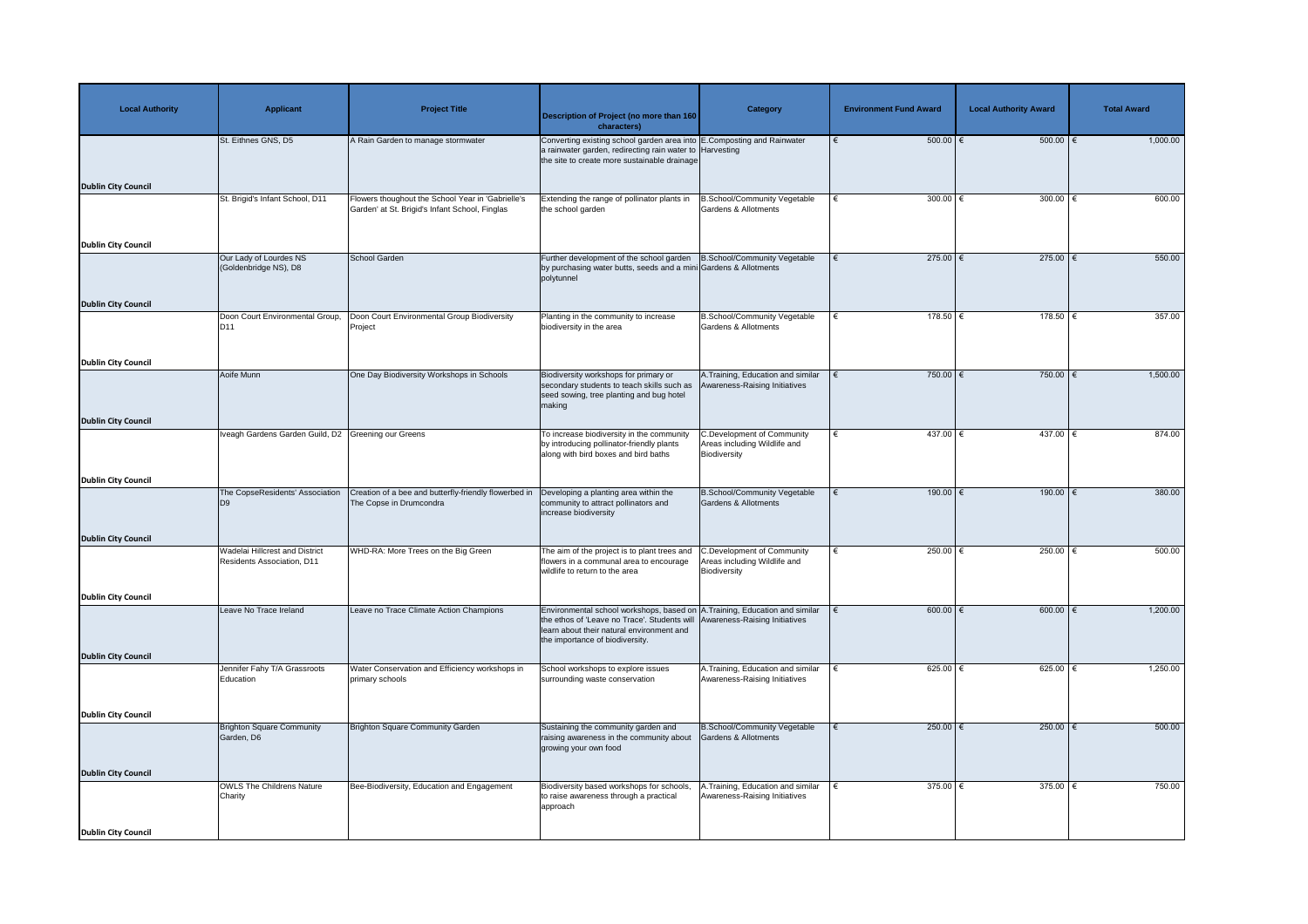| <b>Local Authority</b>     | <b>Applicant</b>                                                    | <b>Project Title</b>                                                                             | <b>Description of Project (no more than 160</b><br>characters)                                                                                                         | <b>Category</b>                                                                   | <b>Environment Fund Award</b> | <b>Local Authority Award</b> | <b>Total Award</b> |
|----------------------------|---------------------------------------------------------------------|--------------------------------------------------------------------------------------------------|------------------------------------------------------------------------------------------------------------------------------------------------------------------------|-----------------------------------------------------------------------------------|-------------------------------|------------------------------|--------------------|
|                            | <b>Brookwood Rosemount Gracefield</b><br>Residents' Association, D5 | Wildflower Meadows on green patch at Brookwood<br>Grove corner Gracefield Road                   | The establishment of two perennial<br>wildflower meadow areas and planting of a<br>number of native trees                                                              | <b>C.Development of Community</b><br>Areas including Wildlife and<br>Biodiversity | 250.00 $\epsilon$             | 250.00   €                   | 500.00             |
| <b>Dublin City Council</b> |                                                                     |                                                                                                  |                                                                                                                                                                        |                                                                                   |                               |                              |                    |
|                            | <b>Global Action Plan CLG</b>                                       | Global Citizenship for Climate Action in schools                                                 | Climate action workshops for primary and<br>secondary schools                                                                                                          | Training, Education and similar<br>Awareness-Raising Initiatives                  | 625.00 $ \epsilon$            | $625.00$                     | 1,250.00           |
| <b>Dublin City Council</b> |                                                                     |                                                                                                  |                                                                                                                                                                        |                                                                                   |                               |                              |                    |
|                            | Shellybanks Educate Together<br>National School, D4                 | Rainwater planter boxes and biodiversity mural in<br>partnership with school and local community | Construction of rainwater planter boxes and B.School/Community Vegetable<br>planting materials at the school                                                           | <b>Gardens &amp; Allotments</b>                                                   | $500.00$   €                  | 500.00   €                   | 1,000.00           |
| <b>Dublin City Council</b> |                                                                     |                                                                                                  |                                                                                                                                                                        |                                                                                   |                               |                              |                    |
|                            | The Rediscovery Centre, D9                                          | Environmental education workshops for schools                                                    | Environmental themed workshops for both<br>primary and secondary schools                                                                                               | .Training, Education and similar<br>Awareness-Raising Initiatives                 | 750.00 €                      | 750.00                       | 1,500.00           |
| <b>Dublin City Council</b> |                                                                     |                                                                                                  |                                                                                                                                                                        |                                                                                   |                               |                              |                    |
|                            | Aengus Kennedy                                                      | <b>Biodiversity Hotspots 2020</b>                                                                | Workshops to introduce schools to the<br>biodiversity hotspots in their local area                                                                                     | A.Training, Education and similar<br>Awareness-Raising Initiatives                | 875.00 $\epsilon$             | $875.00$   €                 | 1,750.00           |
| <b>Dublin City Council</b> |                                                                     |                                                                                                  |                                                                                                                                                                        |                                                                                   |                               |                              |                    |
|                            | St. John the Baptist Church<br>Clontarf                             | <b>Swift Conservation in Clontarf</b>                                                            | A swift nest box project in Clontarf,<br>providing 15 nest boxes and also an<br>awareness campaign in the area                                                         | <b>C.Development of Community</b><br>Areas including Wildlife and<br>Biodiversity | $844.00$ $∈$<br>€             | 844.00                       | 1,688.00           |
| <b>Dublin City Council</b> |                                                                     |                                                                                                  |                                                                                                                                                                        |                                                                                   |                               |                              |                    |
|                            | Marist Primary School, D12                                          | <b>Promoting Pollinator Project</b>                                                              | Increasing a pollinator environment in the<br>already established school garden by<br>planting pollinator friendly plants                                              | C.Development of Community<br>Areas including Wildlife and<br>Biodiversity        | $210.00$ €                    | 210.00 €                     | 420.00             |
| <b>Dublin City Council</b> |                                                                     |                                                                                                  |                                                                                                                                                                        |                                                                                   |                               |                              | 1,000.00           |
|                            | St. Joseph's CBS, D3                                                | The Joey's Garden Project                                                                        | Establishing a school garden by creating<br>raised beds and creating a sensory area                                                                                    | <b>B.School/Community Vegetable</b><br>Gardens & Allotments                       | $500.00$ $\in$                | 500.00                       |                    |
| <b>Dublin City Council</b> |                                                                     |                                                                                                  |                                                                                                                                                                        |                                                                                   |                               |                              |                    |
|                            | <b>Gillian Brady</b>                                                | Urban Food Waste Disposal Initiative - Phase II<br>(Dissemination)                               | Composting workshops for the local<br>community to attend and the creation of a<br>web page to display a report previously<br>created by the group on home composting  | <b>E.Composting and Rainwater</b><br>Harvesting                                   | 300.00 $\epsilon$             | 300.00 $\epsilon$            | 600.00             |
| <b>Dublin City Council</b> | Holy Spirit Girls National School,                                  | Holy Spirit Eco Garden                                                                           | To develop an eco-friendly garden                                                                                                                                      | <b>C.Development of Community</b>                                                 | 500.00 $\epsilon$             | $500.00$   €                 | 1,000.00           |
|                            | D <sub>11</sub>                                                     |                                                                                                  | complete with pond, compost system,<br>rainwater harvesting and pollinator friendly   Biodiversity<br>planting                                                         | Areas including Wildlife and                                                      |                               |                              |                    |
| <b>Dublin City Council</b> | Larkin Community College, D1                                        | Enhancing Plant and Pollinator Biodiversity in a City                                            | Creating a pollinator friendly garden on the                                                                                                                           | C.Development of Community                                                        | 325.00 $\epsilon$             | 325.00 $\xi$                 | 650.00             |
|                            |                                                                     | Centre                                                                                           | school grounds                                                                                                                                                         | Areas including Wildlife and<br>Biodiversity                                      |                               |                              |                    |
| <b>Dublin City Council</b> |                                                                     |                                                                                                  |                                                                                                                                                                        |                                                                                   |                               |                              |                    |
|                            | <b>Crumlin Community Cleanup</b>                                    | Clonmacnoise Regeneration through Rewilding                                                      | Improve biodiversity to the area by planting C. Development of Community<br>wildflower seeds, hedging and plants, herbs Areas including Wildlife and<br>and vegetables | Biodiversity                                                                      | 350.00 $ \epsilon$            | 350.00 $\sqrt{ }$            | 700.00             |
| <b>Dublin City Council</b> |                                                                     |                                                                                                  |                                                                                                                                                                        |                                                                                   |                               |                              |                    |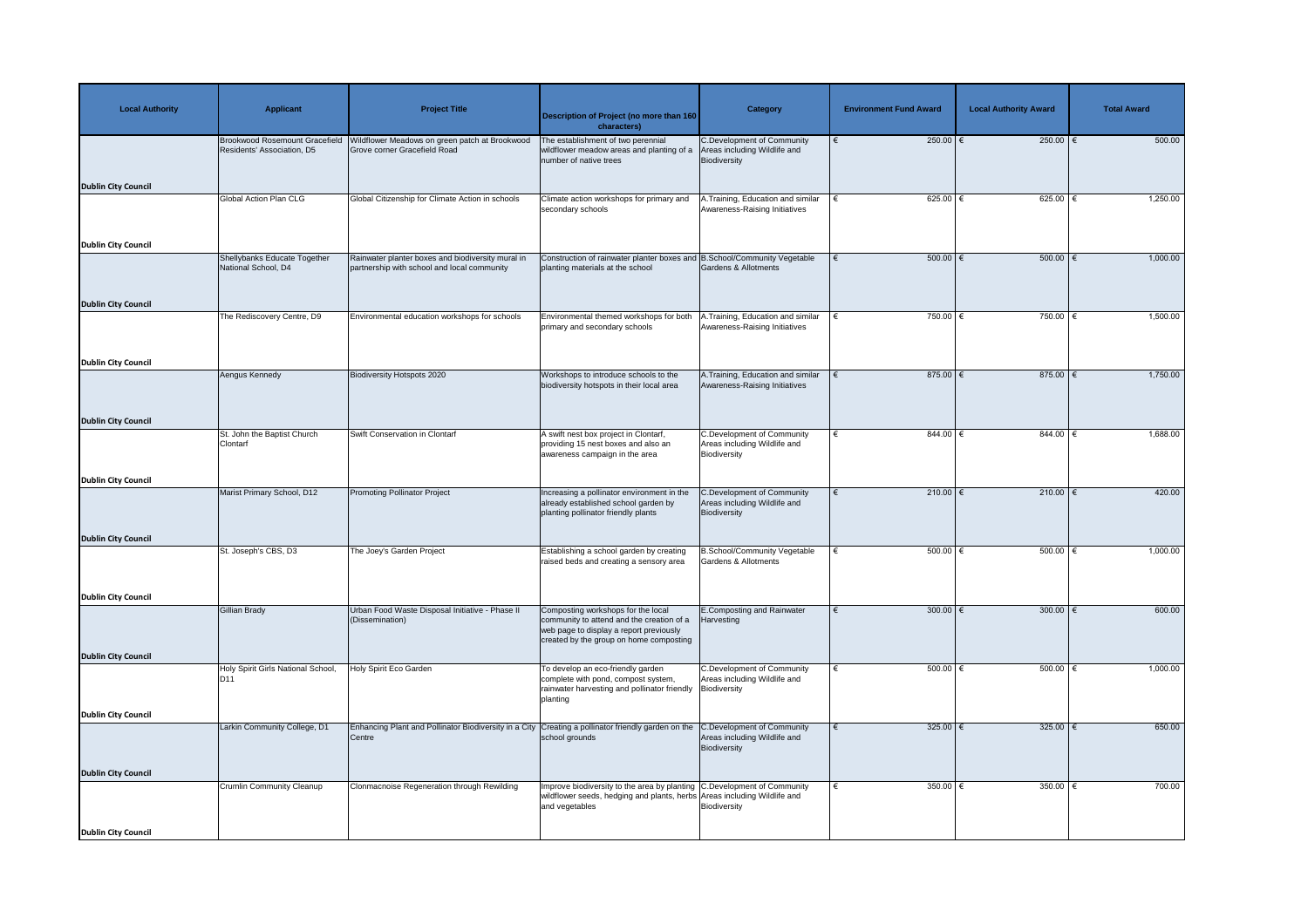| <b>Local Authority</b>     | <b>Applicant</b>                                                               | <b>Project Title</b>                                                                                                                                              | <b>Description of Project (no more than 160</b><br>characters)                                                                                                   | <b>Category</b>                                                                   | <b>Environment Fund Award</b> | <b>Local Authority Award</b> | <b>Total Award</b> |
|----------------------------|--------------------------------------------------------------------------------|-------------------------------------------------------------------------------------------------------------------------------------------------------------------|------------------------------------------------------------------------------------------------------------------------------------------------------------------|-----------------------------------------------------------------------------------|-------------------------------|------------------------------|--------------------|
|                            | <b>Tidy Drimnagh</b>                                                           | Extending our biodiversity plan to include the<br>creation of a wildflower meadow                                                                                 | Continuation of the biodiversity plan in the F.Audits, Surveys and Action<br>area and creating a wildflower meadow and Planning<br>information panels            |                                                                                   | $300.00$ $\epsilon$           | 300.00 $\epsilon$            | 600.00             |
| <b>Dublin City Council</b> |                                                                                |                                                                                                                                                                   |                                                                                                                                                                  |                                                                                   |                               |                              |                    |
|                            |                                                                                | 61st Merchants Quay Scout Group Flora and Fauna in the City and Country                                                                                           | To raise awareness with the members of<br>the group on biodiversity, through<br>workshops and creating bird feeders and<br>planters                              | <b>C.Development of Community</b><br>Areas including Wildlife and<br>Biodiversity | $375.00$ $∈$<br>€             | 375.00   €                   | 750.00             |
| <b>Dublin City Council</b> | Phibsboro Tidy Towns                                                           | <b>Swift Boxes for Phibsboro</b>                                                                                                                                  | A swift conservation project in Phibsboro                                                                                                                        | <b>C.Development of Community</b>                                                 | $500.00$ $\in$<br>€           | 500.00   €                   | 1,000.00           |
|                            |                                                                                |                                                                                                                                                                   | installing nests and hosting education<br>events for the community                                                                                               | Areas including Wildlife and<br>Biodiversity                                      |                               |                              |                    |
| <b>Dublin City Council</b> |                                                                                |                                                                                                                                                                   |                                                                                                                                                                  |                                                                                   |                               |                              |                    |
|                            | WDG (Irish Whale and Dolphin<br>Group)                                         | Marine Biologist Workshop                                                                                                                                         | Workshops for schools focusing on whales<br>and dolphins, the threats they face and<br>conservation measures.                                                    | A.Training, Education and similar<br>Awareness-Raising Initiatives                | 750.00 $\epsilon$             | 750.00 €                     | 1,500.00           |
| <b>Dublin City Council</b> |                                                                                |                                                                                                                                                                   |                                                                                                                                                                  |                                                                                   |                               |                              |                    |
|                            | <b>Bluebell Men's Shed</b>                                                     | Bees for Bluebell men's shed                                                                                                                                      | Establishing bee hives in the community<br>allotment and formally educating some<br>members of the Bluebell men's shed in<br>order to sustain the hives          | <b>C.Development of Community</b><br>Areas including Wildlife and<br>Biodiversity | 818.00 €                      | 818.00   €                   | 1,636.00           |
| <b>Dublin City Council</b> |                                                                                |                                                                                                                                                                   |                                                                                                                                                                  |                                                                                   |                               |                              |                    |
|                            | Robin Barry Environmental<br>Consultant                                        | <b>Bee Wise</b>                                                                                                                                                   | Delivery of workshops to schools to<br>promote environmental issues that affect<br>honey bees and bumble bees and other<br>pollinator species                    | A. Training, Education and similar<br>Awareness-Raising Initiatives               | 500.00 $ \epsilon$            | $500.00$   €                 | 1,000.00           |
| <b>Dublin City Council</b> |                                                                                |                                                                                                                                                                   |                                                                                                                                                                  |                                                                                   |                               |                              |                    |
|                            |                                                                                | Ballyfermot Chapelizod Partnership Cherry Orchard Community Garden Polytunnel                                                                                     | Enhancement of polytunnel and community B.School/Community Vegetable<br>garden                                                                                   | <b>Gardens &amp; Allotments</b>                                                   | $750.00$ €                    | $750.00$ €                   | 1,500.00           |
| <b>Dublin City Council</b> |                                                                                |                                                                                                                                                                   |                                                                                                                                                                  |                                                                                   |                               |                              |                    |
|                            | St. Michael's House, D9                                                        | Castle Gardens Part 2                                                                                                                                             | Ongoing development and maintenance of  B.School/Community Vegetable<br>the community garden                                                                     | <b>Gardens &amp; Allotments</b>                                                   | 250.00 $\epsilon$             | 250.00                       | 500.00             |
| <b>Dublin City Council</b> |                                                                                |                                                                                                                                                                   |                                                                                                                                                                  |                                                                                   |                               |                              |                    |
|                            | Rathvale Residents Association,<br>$\vert$ D <sub>13</sub>                     | <b>Biodiversity in Rathvale</b>                                                                                                                                   | Improving biodiversity in the community<br>area by planting wildflowers to make a floral Areas including Wildlife and<br>habitat for pollinators and butterflies | C.Development of Community<br>Biodiversity                                        | $250.00$ €                    | 250.00 $\epsilon$            | 500.00             |
| <b>Dublin City Council</b> |                                                                                |                                                                                                                                                                   |                                                                                                                                                                  |                                                                                   |                               |                              |                    |
|                            | Finglas Tidy Towns                                                             | Allotments/Compost Scheme and Rainwater<br>Harvesting                                                                                                             | Purchasing water butts and seeds and<br>establishin a composting area within the<br>community                                                                    | <b>B.School/Community Vegetable</b><br><b>Gardens &amp; Allotments</b>            | 656.00 $ \epsilon$            | 656.00 $ \epsilon$           | 1,312.00           |
| <b>Dublin City Council</b> |                                                                                |                                                                                                                                                                   |                                                                                                                                                                  |                                                                                   |                               |                              |                    |
|                            | St. Annes's Walled Garden<br>Allotments, St. Anne's Park,<br>Raheny, Dublin 5. | Purchase of 2 Tables and 4 benches from PACE for Purchase of tables and chairs which will be B.School/Community Vegetable<br>St. Ann e's Walled Garden Allotments | used for meetings and plant potting within<br>the community garden                                                                                               | Gardens & Allotments                                                              | $388.50$ €                    | $388.50$ €                   | 777.00             |
| <b>Dublin City Council</b> |                                                                                |                                                                                                                                                                   |                                                                                                                                                                  |                                                                                   |                               |                              |                    |
|                            | <b>Havelock Square Residents</b><br>Association, D4                            | Educating the community on sustainable living                                                                                                                     | Providing workshops for the community to<br>learn about environmental issues such as<br>waste reduction, water harvesting and<br>energy efficiency               | A.Training, Education and similar<br>Awareness-Raising Initiatives                | 250.00 $ \epsilon$            | $250.00$   €                 | 500.00             |
| <b>Dublin City Council</b> |                                                                                |                                                                                                                                                                   |                                                                                                                                                                  |                                                                                   |                               |                              |                    |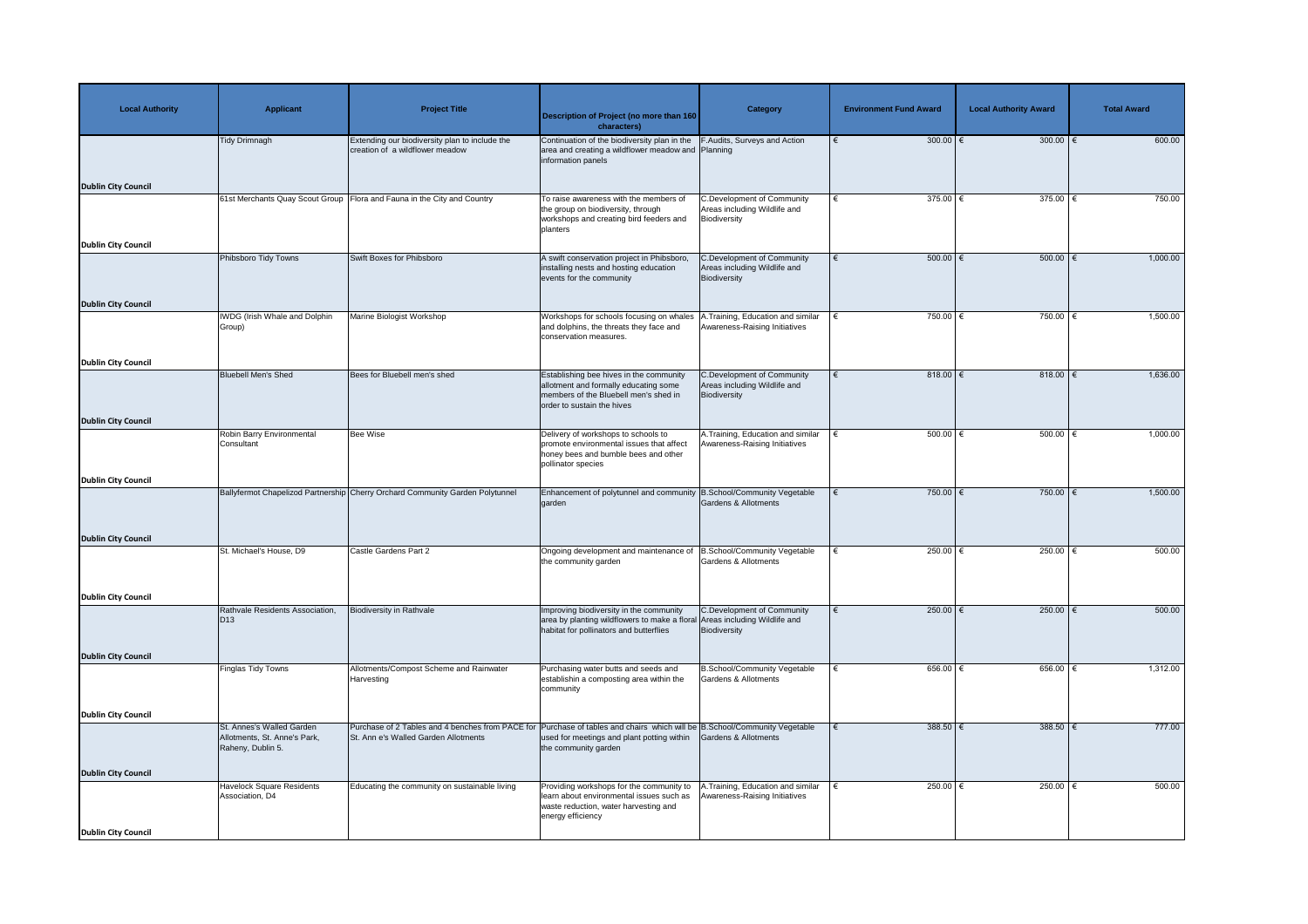| <b>Local Authority</b>     | <b>Applicant</b>                                        | <b>Project Title</b>                                                         | Description of Project (no more than 160<br>characters)                                                                                                 | <b>Category</b>                                                        | <b>Environment Fund Award</b> | <b>Local Authority Award</b> | <b>Total Award</b> |
|----------------------------|---------------------------------------------------------|------------------------------------------------------------------------------|---------------------------------------------------------------------------------------------------------------------------------------------------------|------------------------------------------------------------------------|-------------------------------|------------------------------|--------------------|
|                            | Gaelscoil Lios na nÓg, D6                               | Rainwater planters using existing downpipes                                  | Recycling rainwater through planter boxes,<br>which will have pollinator friendly plants                                                                | <b>E.Composting and Rainwater</b><br>Harvesting                        | $500.00$ $\in$                | 500.00                       | 1,000.00           |
| <b>Dublin City Council</b> |                                                         |                                                                              |                                                                                                                                                         |                                                                        |                               |                              |                    |
|                            | Raheny Tidy Village Group                               | Shed installation & Water Garden                                             | Purchase of a shed to store garden<br>equipment and installation of waterbutts to<br>collect rainwater through the downpipes of<br>the shed             | E.Composting and Rainwater<br>Harvesting                               | $500.00$ $\in$                | 500.00   €                   | 1,000.00           |
| <b>Dublin City Council</b> | St. Catherine's Senior School, D7                       | School gardening for biodiversity                                            |                                                                                                                                                         |                                                                        | 400.00 €                      | 400.00                       | 800.00             |
|                            |                                                         |                                                                              | Developing a school garden to plant,<br>increasing biodiversity in the area and<br>producing fruits and vegetables for the<br>children                  | <b>B.School/Community Vegetable</b><br><b>Gardens &amp; Allotments</b> |                               |                              |                    |
| <b>Dublin City Council</b> |                                                         | to use the school environment to enrich the                                  |                                                                                                                                                         |                                                                        | 250.00 $\epsilon$<br>€        | 250.00 $\epsilon$            | 500.00             |
|                            | Drumcondra National School, D9                          | curriculum, through creating a biodiversity friendly<br>garden area          | Redeveloping the school garden, by<br>creating a wildflower area, bug hotels, bird<br>feeders and planting                                              | <b>B.School/Community Vegetable</b><br><b>Gardens &amp; Allotments</b> |                               |                              |                    |
| <b>Dublin City Council</b> |                                                         |                                                                              |                                                                                                                                                         |                                                                        |                               |                              |                    |
|                            | St. Declan's College, D7                                | Reducing our impact and improving our natural<br>community within our school | Planting in the school to increase<br>biodiversity in the area and providing<br>composting facilities in the school                                     | <b>B.School/Community Vegetable</b><br><b>Gardens &amp; Allotments</b> | $500.00$   €                  | 500.00                       | 1,000.00           |
| <b>Dublin City Council</b> |                                                         |                                                                              |                                                                                                                                                         |                                                                        |                               |                              |                    |
|                            | St. Patrick's Girls National School,                    | The development of a sustainable school garden                               | Sustainable growing of fruit, vegetables and B.School/Community Vegetable<br>plants in the school                                                       | Gardens & Allotments                                                   | 250.00 $\epsilon$             | 250.00 $\epsilon$            | 500.00             |
| <b>Dublin City Council</b> |                                                         |                                                                              |                                                                                                                                                         |                                                                        |                               |                              |                    |
|                            | Annamoe Youth Group, D7                                 | Our environment and our part on how to save it                               | A recycling/waste prevention project for the A. Training, Education and similar<br>youth group to encourage members to be<br>more environmentally aware | Awareness-Raising Initiatives                                          | 150.00                        | $150.00$ €                   | 300.00             |
| <b>Dublin City Council</b> |                                                         |                                                                              |                                                                                                                                                         |                                                                        |                               |                              |                    |
|                            | <b>Presentation Secondary School</b><br>Warrenmount, D8 | Warrenmount Urban Garden Project                                             | Creating an urban garden on the school<br>grounds, the garden would provide<br>ingredients for the home economics class<br>and for the school canteen   | <b>B.School/Community Vegetable</b><br><b>Gardens &amp; Allotments</b> | 350.00 $\epsilon$             | 350.00 $\epsilon$            | 700.00             |
| <b>Dublin City Council</b> |                                                         |                                                                              |                                                                                                                                                         |                                                                        |                               |                              |                    |
|                            | Clancarthy Residents Association,<br>$\overline{D5}$    | Local Community Garden & Flower Maintenance                                  | Maintenance of the community garden by<br>providing seasonal flowers for the flower<br>boxes previously built by the residents                          | <b>B.School/Community Vegetable</b><br>Gardens & Allotments            | 440.00 $ \epsilon$            | 440.00                       | 880.00             |
| <b>Dublin City Council</b> |                                                         |                                                                              |                                                                                                                                                         |                                                                        |                               |                              |                    |
|                            | Gurteen Youth Club, D10                                 | Youth & Community Garden Project                                             | Creating a community garden by planting<br>flowers, making bird boxes and developing Gardens & Allotments<br>a garden pond                              | B.School/Community Vegetable                                           | 350.00 $ \epsilon$            | 350.00   €                   | 700.00             |
| <b>Dublin City Council</b> |                                                         |                                                                              |                                                                                                                                                         |                                                                        |                               |                              |                    |
|                            | St. Patrick's BNS                                       | Downspout Planters                                                           | To build and install 3 downspout planters<br>on the school grounds                                                                                      | <b>B.School/Community Vegetable</b><br>Gardens & Allotments            | 250.00 $\epsilon$             | $250.00$ €                   | 500.00             |
| <b>Dublin City Council</b> |                                                         |                                                                              |                                                                                                                                                         |                                                                        |                               |                              |                    |
|                            | Ballyfermot Youth Service CLG                           | Green Up Decies Road                                                         | Planting flowers in the area and training for B.School/Community Vegetable<br>local young people in horticultural skills                                | <b>Gardens &amp; Allotments</b>                                        | 425.00 €<br>€                 | 425.00   €                   | 850.00             |
| <b>Dublin City Council</b> |                                                         |                                                                              |                                                                                                                                                         |                                                                        |                               |                              |                    |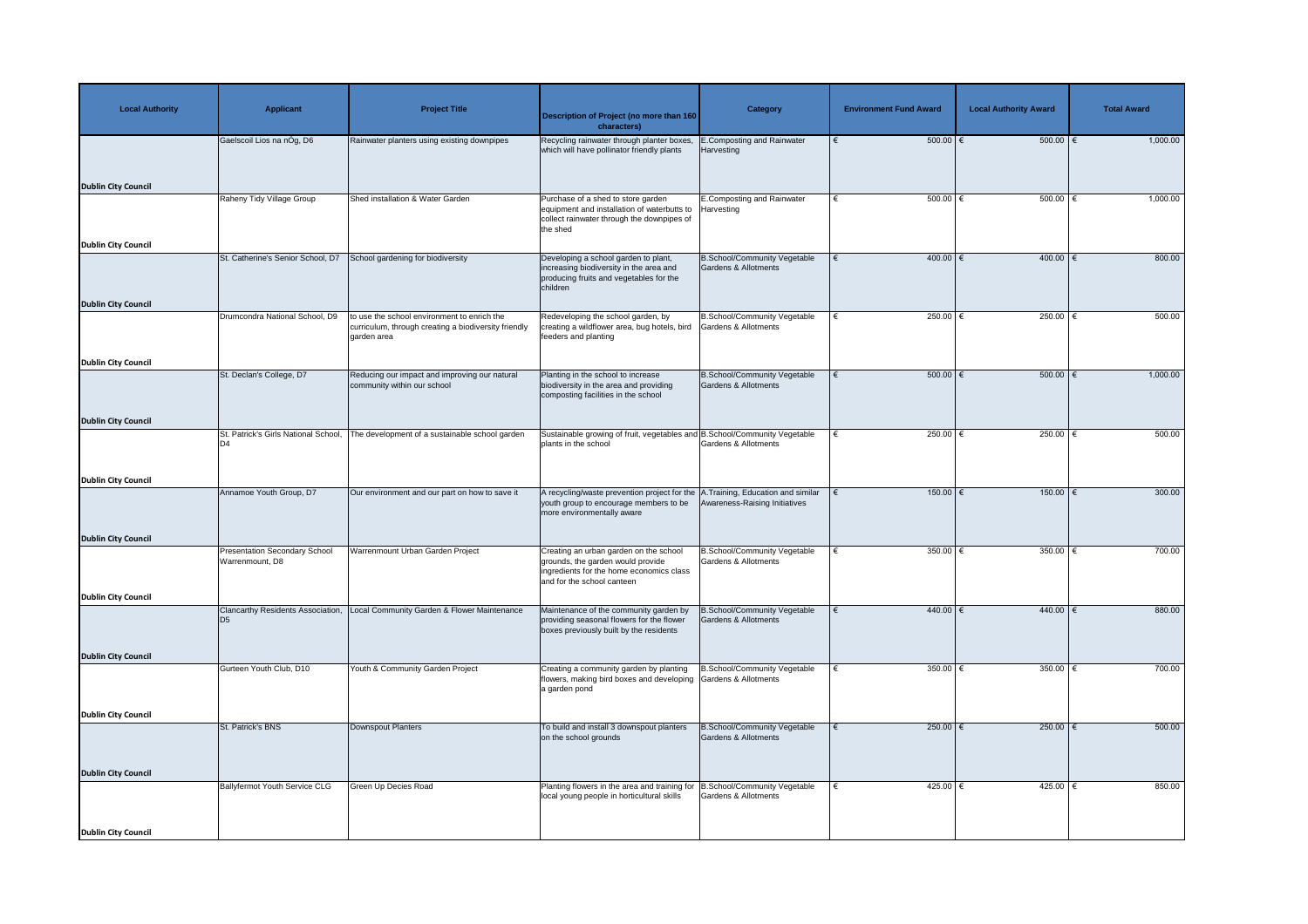| <b>Local Authority</b>     | <b>Applicant</b>                                                               | <b>Project Title</b>                                                                           | <b>Description of Project (no more than 160</b><br>characters)                                                                                      | <b>Category</b>                                                        | <b>Environment Fund Award</b> | <b>Local Authority Award</b> | <b>Total Award</b> |
|----------------------------|--------------------------------------------------------------------------------|------------------------------------------------------------------------------------------------|-----------------------------------------------------------------------------------------------------------------------------------------------------|------------------------------------------------------------------------|-------------------------------|------------------------------|--------------------|
|                            | New Cross College, D11                                                         | The Big Meitheal                                                                               | TY horticultural students will work with 2<br>local groups to create a pollinator plan                                                              | F.Audits, Surveys and Action<br>Planning                               | 200.00 $\epsilon$             | 200.00   €                   | 400.00             |
| <b>Dublin City Council</b> |                                                                                |                                                                                                |                                                                                                                                                     |                                                                        |                               |                              |                    |
|                            | Dublin Steiner School, D8                                                      | Creating a green space in our school garden.                                                   | Creating a green space in the schools<br>grounds by purchasing water conservation<br>infrastructure, plants, trees and soil                         | <b>B.School/Community Vegetable</b><br><b>Gardens &amp; Allotments</b> | 450.00 $ \epsilon$            | 450.00                       | 900.00             |
| <b>Dublin City Council</b> |                                                                                |                                                                                                |                                                                                                                                                     |                                                                        |                               |                              |                    |
|                            | Robert Emmet CDP, D8                                                           | South West Inner City Beekeeping project                                                       | A course to cover theory and practice of<br>beekeeping and also to increase the<br>number of hives operated by the group                            | A.Training, Education and similar<br>Awareness-Raising Initiatives     | 687.00 $ \epsilon$            | $687.00$ $\in$               | 1,374.00           |
| <b>Dublin City Council</b> |                                                                                |                                                                                                |                                                                                                                                                     |                                                                        |                               |                              |                    |
|                            | Ard Na Greine Residents<br>Association, D13                                    | Slademore Avenue Green Area Development                                                        | Development of a green area by planting<br>trees and flowers                                                                                        | <b>B.School/Community Vegetable</b><br><b>Gardens &amp; Allotments</b> | 250.00 $ \epsilon$            | 250.00                       | 500.00             |
| <b>Dublin City Council</b> |                                                                                |                                                                                                |                                                                                                                                                     |                                                                        |                               |                              |                    |
|                            | Gavin Harte TA ESD training                                                    | 3 Pedal Energy Climate Action Days for Primary<br>Schools in Dublin City                       | A workshop for schools, the aim is to help<br>students to understand the link between<br>climate and energy by using a bicycle<br>powered generator | .Training, Education and similar<br>Awareness-Raising Initiatives      | 300.00 $\epsilon$             | 300.00 $\xi$                 | 600.00             |
| <b>Dublin City Council</b> |                                                                                |                                                                                                |                                                                                                                                                     |                                                                        |                               |                              |                    |
|                            | Gavin Harte TA ESD training                                                    | 3 Pedal Energy Climate Action Days for Secondary<br>Schools in Dublin City                     | A workshop for schools, the aim is to help<br>students to understand the link between<br>climate and energy by using a bicycle<br>powered generator | A.Training, Education and similar<br>Awareness-Raising Initiatives     | 350.00   €                    | 350.00                       | 700.00             |
| <b>Dublin City Council</b> |                                                                                | Bee Corridor Wildflower starting at Sean Moore                                                 | Planting of a wildflower meadow in the area C.Development of Community                                                                              |                                                                        | $125.00$ €                    | $125.00$ €                   | 250.00             |
|                            | Ringsend and Irishtown<br><b>Environment Tidy Towns</b>                        | Road                                                                                           | to bring more bees and increase<br>biodiversity                                                                                                     | Areas including Wildlife and<br>Biodiversity                           |                               |                              |                    |
| <b>Dublin City Council</b> |                                                                                |                                                                                                |                                                                                                                                                     |                                                                        |                               |                              |                    |
|                            | Chanel College, D5                                                             | The designing and construction of a planter box to<br>filter rain run-off from the school roof | The designing and construction of a planter E.Composting and Rainwater<br>box to filter rain run-off from the school roof Harvesting                |                                                                        | 250.00 $\epsilon$             | 250.00                       | 500.00             |
| <b>Dublin City Council</b> |                                                                                |                                                                                                |                                                                                                                                                     |                                                                        |                               |                              |                    |
|                            | Council, D2                                                                    | Whitefriar Aungier Area Community Edible Community Window Boxes                                | Distributing vegetable seeds, window boxes C.Development of Community<br>and compost to the community                                               | Areas including Wildlife and<br>Biodiversity                           | 750.00 $\epsilon$             | 750.00 $\epsilon$            | 1,500.00           |
| <b>Dublin City Council</b> |                                                                                |                                                                                                |                                                                                                                                                     |                                                                        |                               |                              |                    |
|                            | Glasnevin National School, D9                                                  | <b>Wildlife Garden Area</b>                                                                    | Development of the school garden to<br>include a bug hotel and surround the area<br>with wild flowers                                               | <b>B.School/Community Vegetable</b><br><b>Gardens &amp; Allotments</b> | 250.00 $\in$                  | $250.00$ +                   | 500.00             |
| <b>Dublin City Council</b> |                                                                                |                                                                                                |                                                                                                                                                     |                                                                        |                               |                              |                    |
|                            | St. Dominic's College Ballyfermot                                              | St. Dominic's Sustainability Garden                                                            | Development of the school garden, funding B.School/Community Vegetable<br>is sought to purchase a polytunnel,<br>gardening equipment and seeds      | <b>Gardens &amp; Allotments</b>                                        | $350.00$ $∈$                  | 350.00 $\epsilon$            | 700.00             |
| <b>Dublin City Council</b> |                                                                                |                                                                                                |                                                                                                                                                     |                                                                        |                               |                              |                    |
|                            | St. Annes's Walled Garden<br>Allotments, St. Anne's Park,<br>Raheny, Dublin 5. | Recovery of 1 Polytunnel in St. Annes Walled<br>Garden                                         | Recovery of 1 Polytunnel in St. Annes<br><b>Walled Garden</b>                                                                                       | <b>B.School/Community Vegetable</b><br><b>Gardens &amp; Allotments</b> | 397.00 $ \epsilon$            | 397.00   €                   | 794.00             |
| <b>Dublin City Council</b> |                                                                                |                                                                                                |                                                                                                                                                     |                                                                        |                               |                              |                    |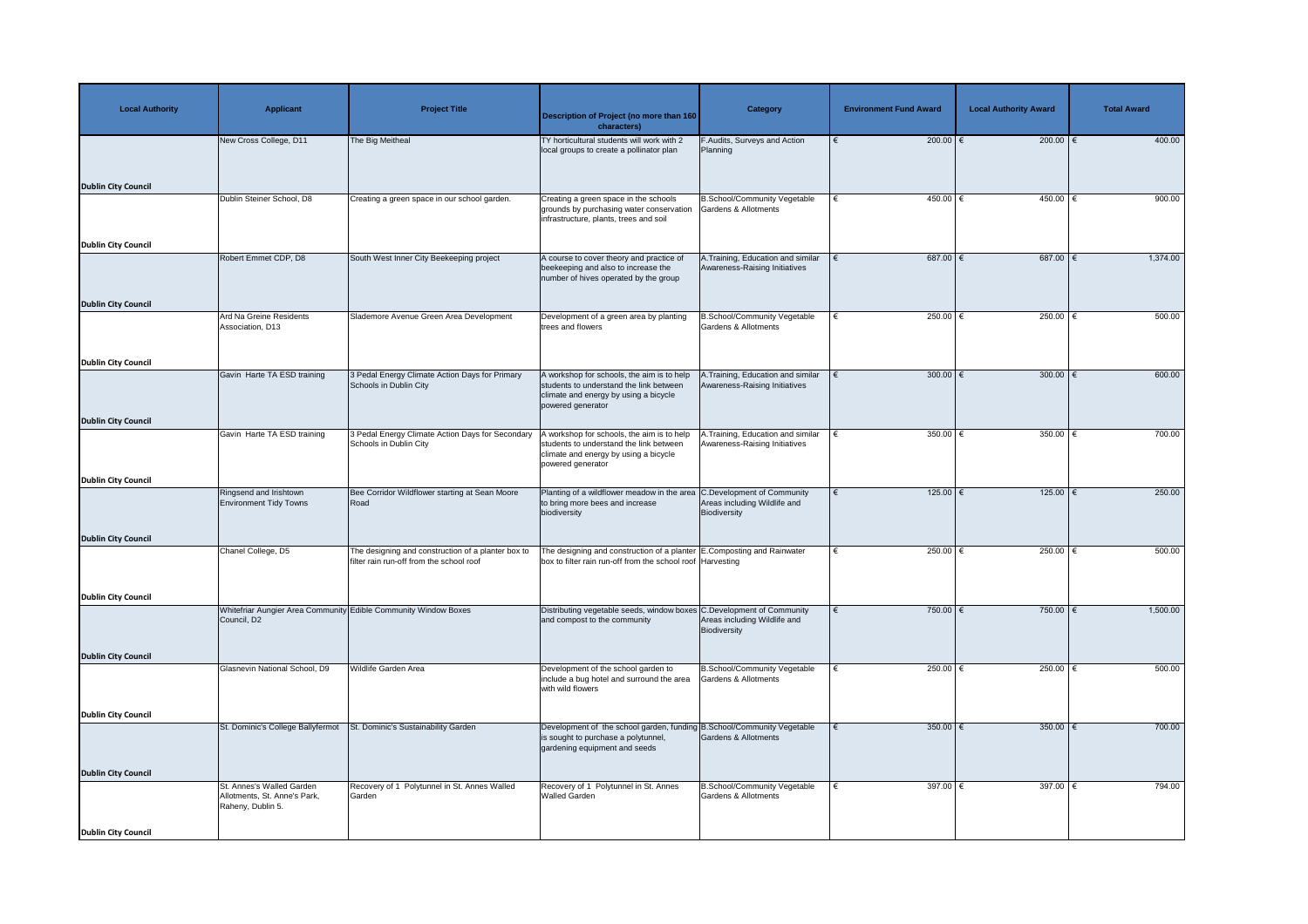| <b>Local Authority</b>     | <b>Applicant</b>                                        | <b>Project Title</b>                                                                                                          | Description of Project (no more than 160<br>characters)                                                                                                                                     | Category                                                                          | <b>Environment Fund Award</b> | <b>Local Authority Award</b> | <b>Total Award</b> |
|----------------------------|---------------------------------------------------------|-------------------------------------------------------------------------------------------------------------------------------|---------------------------------------------------------------------------------------------------------------------------------------------------------------------------------------------|-----------------------------------------------------------------------------------|-------------------------------|------------------------------|--------------------|
|                            | <b>Dublin City University</b>                           | All Hallows Community Garden                                                                                                  | Establishment of a community garden,<br>funding will be used to purchase top soil<br>and eqipment to build raised beds                                                                      | <b>B.School/Community Vegetable</b><br>Gardens & Allotments                       | $500.00$ $\in$                | $500.00$ $\in$               | 1,000.00           |
| <b>Dublin City Council</b> | <b>Bluebell Community Development</b>                   | Bluebell CDP and Bluebell Youth Group grow                                                                                    | The youth group will build a polytunnel, with B.School/Community Vegetable                                                                                                                  |                                                                                   | 477.00 €                      | $477.00$ €                   | 954.00             |
|                            | Project                                                 |                                                                                                                               | a rainwater irrigation system at the<br>allotment, fill it with plants and harvest them                                                                                                     | <b>Gardens &amp; Allotments</b>                                                   |                               |                              |                    |
| <b>Dublin City Council</b> |                                                         |                                                                                                                               |                                                                                                                                                                                             |                                                                                   |                               |                              |                    |
|                            | Emily Robyn Archer                                      | <b>Earth Care/Self Care</b>                                                                                                   | An 8 week Eco Art programme for users of  D.Repair, Reuse, Recycling<br>a communtiy centre                                                                                                  |                                                                                   | $500.00$ $\in$                | $500.00$ $\in$               | 1,000.00           |
| <b>Dublin City Council</b> |                                                         |                                                                                                                               |                                                                                                                                                                                             |                                                                                   |                               |                              |                    |
|                            | Fold Housing Association Ireland<br><b>CLG</b>          | Pollinator Friendly Area for butterflies, bees and<br>nsects in Wellview House, Apartment Building at<br><b>Tonlegee Road</b> | Development of a pollinator friendly area,<br>funding is sought to purchase seeds, plants Areas including Wildlife and<br>and tools                                                         | C.Development of Community<br>Biodiversity                                        | 300.00 $\epsilon$             | 300.00 $\in$                 | 600.00             |
| <b>Dublin City Council</b> |                                                         |                                                                                                                               |                                                                                                                                                                                             |                                                                                   |                               |                              |                    |
|                            | St. Davids National School, D5                          | St. Davids BNS Get Growing                                                                                                    | Development of a school garden, funding<br>will be used to purchase gardening<br>equipment, water butts, compost and<br>pollinator plants and seeds                                         | <b>B.School/Community Vegetable</b><br><b>Gardens &amp; Allotments</b>            | 300.00 $ \epsilon$            | 300.00   €                   | 600.00             |
| <b>Dublin City Council</b> |                                                         |                                                                                                                               |                                                                                                                                                                                             |                                                                                   |                               |                              |                    |
|                            | Christian Brothers Drimnagh<br>Castle, D12              | Biodiversity Habitat and Food Systems within<br>Drimnagh Castle Sec. School                                                   | Funding is sought to purchase a polytunnel C.Development of Community<br>or geo dome and to develop a pond, hence Areas including Wildlife and<br>improving biodiversity to the school area | Biodiversity                                                                      | 250.00 $\epsilon$             | 250.00                       | 500.00             |
| <b>Dublin City Council</b> |                                                         |                                                                                                                               |                                                                                                                                                                                             |                                                                                   |                               |                              |                    |
|                            | VOICE of Irish Concern for the<br>Environment           | Ditch the Disposables School Workshops                                                                                        | Workshops for schools to address the<br>themes of plastic waste and single use<br>items                                                                                                     | A. Training, Education and similar<br>Awareness-Raising Initiatives               | $500.00$ $\in$                | $500.00$ $\epsilon$          | 1,000.00           |
| <b>Dublin City Council</b> |                                                         |                                                                                                                               |                                                                                                                                                                                             |                                                                                   |                               |                              |                    |
|                            | CBS James Street Sec. School, D8 CBS Home Grown         |                                                                                                                               | Creation of a school garden, funding is<br>sought to purchase flower and vegetable<br>seeds, compost and tools                                                                              | <b>B.School/Community Vegetable</b><br>Gardens & Allotments                       | 250.00 $\epsilon$             | 250.00   €                   | 500.00             |
| <b>Dublin City Council</b> |                                                         |                                                                                                                               |                                                                                                                                                                                             |                                                                                   |                               |                              |                    |
|                            | An Siol Community Development<br>Project NWICDP Ltd, D7 | Cabra Community Environmental, Wildlife and<br>biodiversity project                                                           | A community project, raising environmental C.Development of Community<br>awareness, helping the declining bird<br>population and increasing planting in the<br>larea                        | Areas including Wildlife and<br>Biodiversity                                      | 600.00 $\in$                  | 600.00 $ \epsilon$           | 1,200.00           |
| <b>Dublin City Council</b> |                                                         |                                                                                                                               |                                                                                                                                                                                             |                                                                                   |                               |                              |                    |
|                            | South Area Youth Service, D2                            | <b>Community Bee Watch</b>                                                                                                    | Building of a 3 story observation bee hive,<br>members of the local community and<br>passers by watch the bees at work and<br>raise awareness of bee keeping                                | <b>C.Development of Community</b><br>Areas including Wildlife and<br>Biodiversity | 500.00 $\epsilon$             | 500.00   €                   | 1,000.00           |
| <b>Dublin City Council</b> |                                                         |                                                                                                                               |                                                                                                                                                                                             |                                                                                   |                               |                              |                    |
|                            | <b>Ballsbridge College of Further</b><br>Education      | Improving and Enhancing Green Campus. A step<br>towards a sustainable College                                                 | Funding sought to improve biodiversity and B.School/Community Vegetable<br>enable the college to become more<br>sustainable, plants will be purchased and a<br>polytunnel                   | <b>Gardens &amp; Allotments</b>                                                   | $150.00$ €                    | $150.00$ €                   | 300.00             |
| <b>Dublin City Council</b> | St. Mary's Secondary School HF                          | Sensory Garden Development, including vertical                                                                                | Create raised beds in the school garden                                                                                                                                                     | B.School/Community Vegetable                                                      | 200.00 $ \epsilon$            | 200.00 $ \epsilon$           | 400.00             |
|                            | Glasnevin, D9                                           | garden beds                                                                                                                   | using recycled materials, funding sought to Gardens & Allotments<br>purchase compose and seeds                                                                                              |                                                                                   |                               |                              |                    |
| Dublin City Council        |                                                         |                                                                                                                               |                                                                                                                                                                                             |                                                                                   |                               |                              |                    |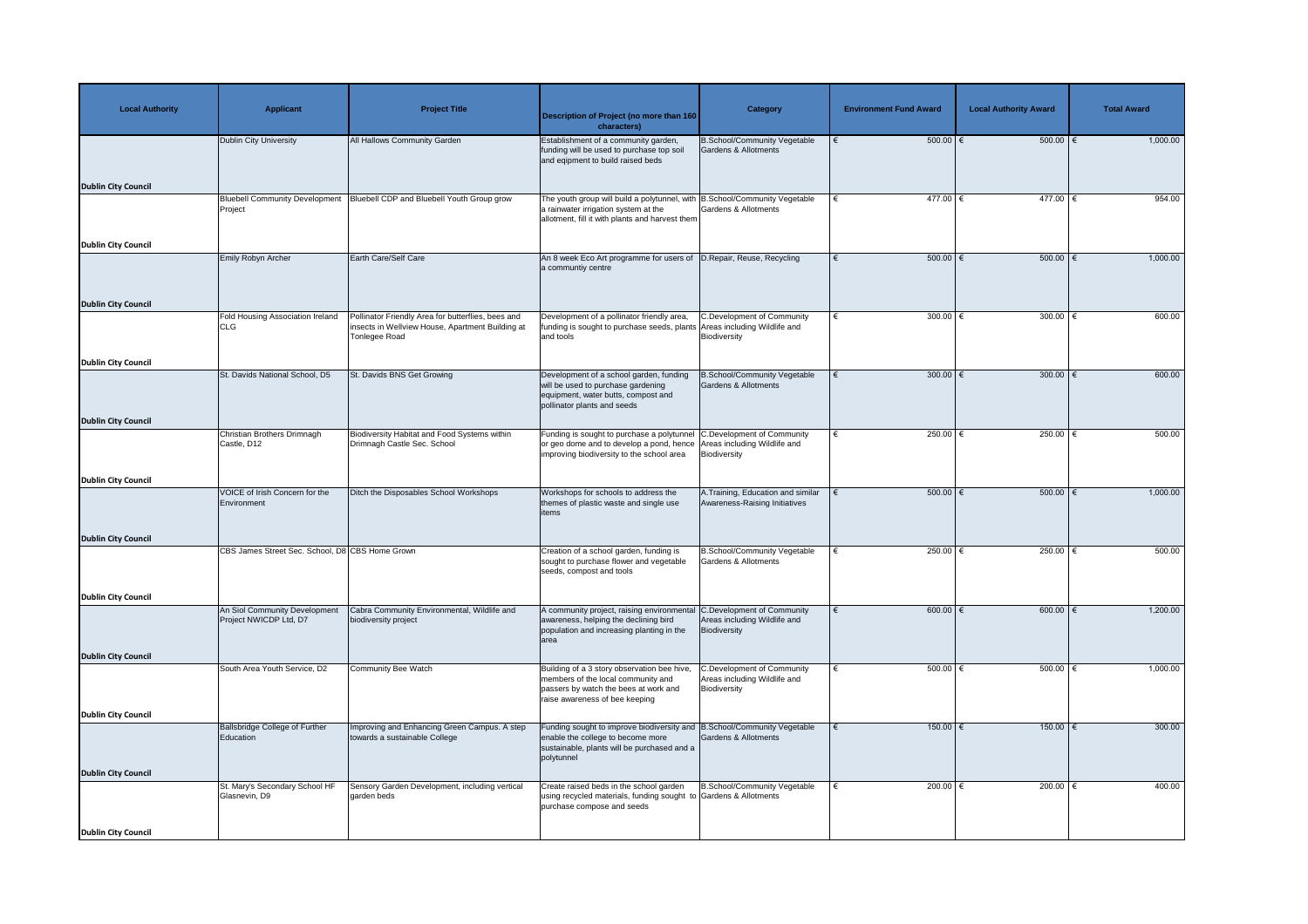| <b>Local Authority</b>     | <b>Applicant</b>                              | <b>Project Title</b>                                                                     | <b>Description of Project (no more than 160</b><br>characters)                                                                                                                                                                              | Category                                                                          | <b>Environment Fund Award</b> | <b>Local Authority Award</b> | <b>Total Award</b> |
|----------------------------|-----------------------------------------------|------------------------------------------------------------------------------------------|---------------------------------------------------------------------------------------------------------------------------------------------------------------------------------------------------------------------------------------------|-----------------------------------------------------------------------------------|-------------------------------|------------------------------|--------------------|
|                            | Mercy Secondary School, D8                    | <b>TY Vegetable Garden</b>                                                               | Creating a school garden to grow fruit,<br>vegetables and flowers                                                                                                                                                                           | <b>B.School/Community Vegetable</b><br>Gardens & Allotments                       | $485.00$ €                    | $485.00$ €                   | 970.00             |
| <b>Dublin City Council</b> | Aoife Munn                                    | <b>Community Support Workshops</b>                                                       | Workshops teaching basic skills to increase A. Training, Education and similar                                                                                                                                                              |                                                                                   | 800.00 $\xi$                  | 800.00 $\epsilon$            | 1,600.00           |
|                            |                                               |                                                                                          | biodiversity and reduce the effects of<br>climate change                                                                                                                                                                                    | Awareness-Raising Initiatives                                                     |                               |                              |                    |
| Dun Laoghaire-Rathdown     |                                               |                                                                                          |                                                                                                                                                                                                                                             |                                                                                   |                               |                              |                    |
|                            | Aoife Munn                                    | <b>Environmental Education in Primary Schools</b>                                        | Project to teach primary school children<br>how to value and increase biodiversity in<br>their school grounds and at home                                                                                                                   | A. Training, Education and similar<br>Awareness-Raising Initiatives               | 800.00 $\xi$<br>∣€            | 800.00 $\epsilon$            | 1,600.00           |
| Dun Laoghaire-Rathdown     |                                               |                                                                                          |                                                                                                                                                                                                                                             |                                                                                   |                               |                              |                    |
|                            | Christian Brothers College,<br>Monkstown Park | CBC Community School Garden and Biodiversity<br>Project                                  | This garden will raise awareness in the<br>importance of sustainable living for parents Gardens & Allotments<br>and students.                                                                                                               | B.School/Community Vegetable                                                      | 350.00 $\epsilon$             | 350.00 $\in$                 | 700.00             |
| Dun Laoghaire-Rathdown     |                                               |                                                                                          |                                                                                                                                                                                                                                             |                                                                                   |                               |                              |                    |
|                            | Dalkey Tidy Towns                             | <b>Butterfly &amp; Bee Corridors</b>                                                     | The purpose of the project is to educate the C.Development of Community<br>community on the importance of bees and<br>other insects for pollination and biodiversity Biodiversity<br>through the creation of three pollinator<br>corridors. | Areas including Wildlife and                                                      | 780.00 €<br>€                 | 780.00 $\epsilon$            | 1,560.00           |
| Dun Laoghaire-Rathdown     |                                               |                                                                                          |                                                                                                                                                                                                                                             |                                                                                   |                               |                              |                    |
|                            | Divine Word NS, D16                           | Ilustrated Information board featuring the birds that<br>visit the schools garden        | Addition of educational interpretative board B.School/Community Vegetable<br>to the school garden.                                                                                                                                          | <b>Gardens &amp; Allotments</b>                                                   | 350.00 $\epsilon$             | 350.00                       | 700.00             |
| Dun Laoghaire-Rathdown     |                                               |                                                                                          |                                                                                                                                                                                                                                             |                                                                                   |                               |                              |                    |
|                            | Emily Robyn Archer                            | <b>Eco-Art School Workshops</b>                                                          | Eco Art workshops for primary & secondary A. Training, Education and similar<br>schools.                                                                                                                                                    | Awareness-Raising Initiatives                                                     | $1,000.00$ $\in$              | $1,000.00$ $\in$             | 2,000.00           |
| Dun Laoghaire-Rathdown     |                                               |                                                                                          |                                                                                                                                                                                                                                             |                                                                                   |                               |                              |                    |
|                            | <b>Fernhill Community Garden</b>              | <b>Biodiversity Pond Installation</b>                                                    | Addition of biodiversity pond to improve<br>local eco system by attracting wildlife and<br>assisting with the control of slugs/snails in<br>the vegetable garden.                                                                           | B.School/Community Vegetable<br>Gardens & Allotments                              | 410.00 €                      | 410.00 €                     | 820.00             |
| Dun Laoghaire-Rathdown     |                                               |                                                                                          |                                                                                                                                                                                                                                             |                                                                                   |                               |                              |                    |
|                            | Kill Abbey Residents' Association             | Environmentally friendly green space                                                     | This project will create an environmentally<br>friendly green space with a sustainable wild-Areas including Wildlife and<br>flower pollinator garden.                                                                                       | C.Development of Community<br>Biodiversity                                        | 400.00   €                    | 400.00   €                   | 800.00             |
| Dun Laoghaire-Rathdown     |                                               |                                                                                          |                                                                                                                                                                                                                                             |                                                                                   |                               |                              |                    |
|                            | Marley Grange Residents'<br>Association       | <b>Biodiversity Planting Scheme</b>                                                      | To improve local biodiversity and promote<br>awareness of the All Ireland Pollinator Plan.                                                                                                                                                  | <b>C.Development of Community</b><br>Areas including Wildlife and<br>Biodiversity | 400.00 $ \epsilon$<br>€       | 400.00   €                   | 800.00             |
| Dun Laoghaire-Rathdown     |                                               |                                                                                          |                                                                                                                                                                                                                                             |                                                                                   |                               |                              |                    |
|                            | Monkstown Village Tidy District               | Design, plant and install biodiversity friendly<br>containers with St Oliver Plunkett NS | The project will place painted containers<br>with pollinator plants in prominent positions<br>in Monkstown Village.                                                                                                                         | C.Development of Community<br>Areas including Wildlife and<br>Biodiversity        | 200.00 $\epsilon$             | 200.00   €                   | 400.00             |
| Dun Laoghaire-Rathdown     |                                               |                                                                                          |                                                                                                                                                                                                                                             |                                                                                   |                               |                              |                    |
|                            | Monkstown Village Tidy District               | <b>Biodiversity Education</b>                                                            | The project will educate the local<br>community to identify, appreciate and<br>support biodiversity.                                                                                                                                        | A. Training, Education and similar<br>Awareness-Raising Initiatives               | 200.00 $\epsilon$             | 200.00 $ \epsilon$           | 400.00             |
| Dun Laoghaire-Rathdown     |                                               |                                                                                          |                                                                                                                                                                                                                                             |                                                                                   |                               |                              |                    |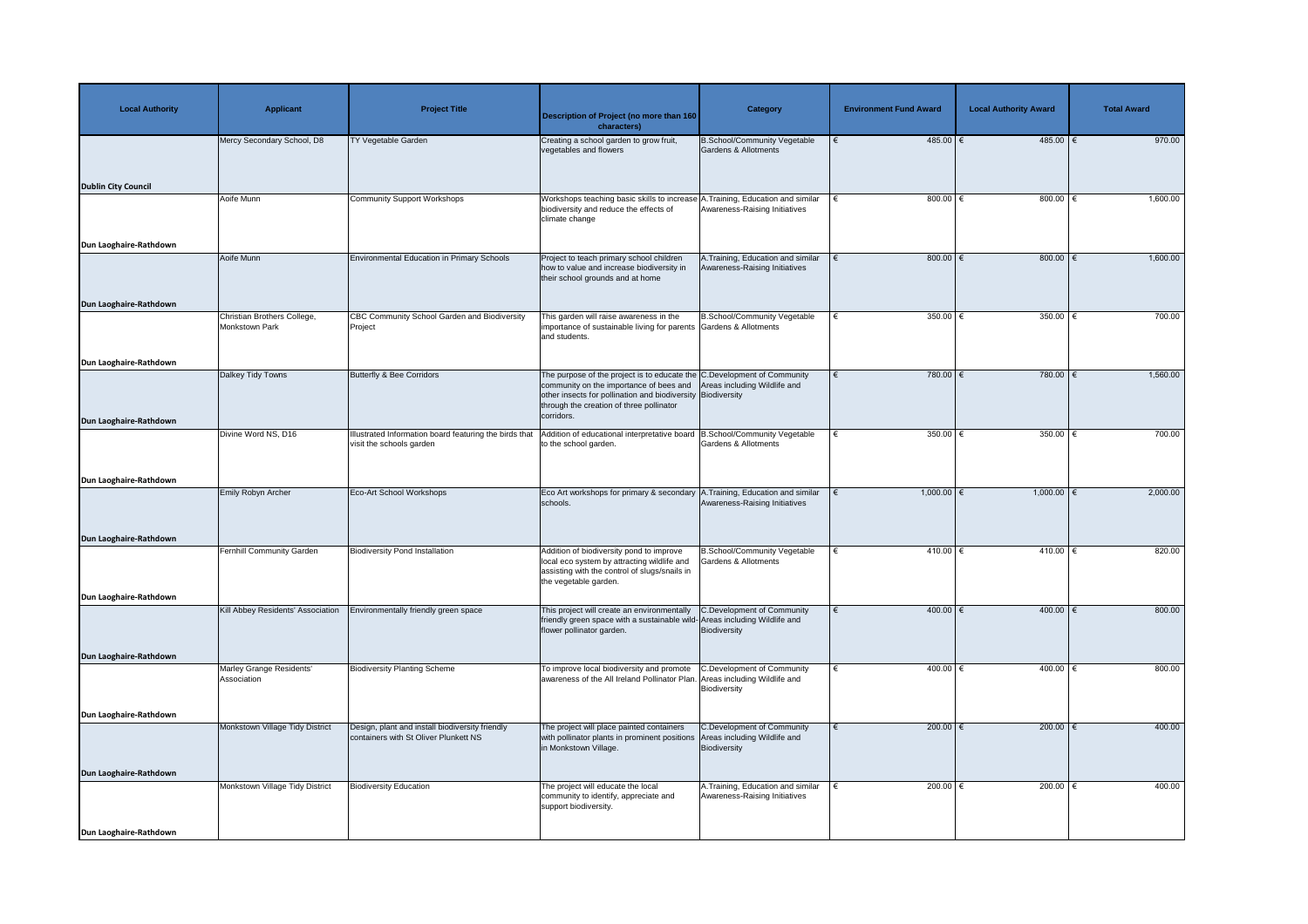| <b>Local Authority</b>                           | <b>Applicant</b>                             | <b>Project Title</b>                                                   | Description of Project (no more than 160<br>characters)                                                                                                     | <b>Category</b>                                                     | <b>Environment Fund Award</b> | <b>Local Authority Award</b> | <b>Total Award</b> |
|--------------------------------------------------|----------------------------------------------|------------------------------------------------------------------------|-------------------------------------------------------------------------------------------------------------------------------------------------------------|---------------------------------------------------------------------|-------------------------------|------------------------------|--------------------|
| Dun Laoghaire-Rathdown                           | Naturally Wild                               | Biodiversity Life in the School Garden Presentations<br>and Activities | A series of workshops relating to<br>environmental awareness.                                                                                               | A.Training, Education and similar<br>Awareness-Raising Initiatives  | $1,500.00$ €                  | $1,500.00$ €                 | 3,000.00           |
|                                                  | Newpark Comprehensive School                 | <b>Biodiversity Garden</b>                                             | Create a sustainable biodiversity garden<br>with native Irish plants and wild-flowers.                                                                      | B.School/Community Vegetable<br>Gardens & Allotments                | 350.00 $ \epsilon$            | 350.00   €                   | 700.00             |
| Dun Laoghaire-Rathdown<br>Dun Laoghaire-Rathdown | Owls                                         | Bee - Biodiversity, Education and Engagement'                          | Workshops focused on the four principles<br>of biodiversity.                                                                                                | A.Training, Education and similar<br>Awareness-Raising Initiatives  | 1,125.00 $\in$                | 1,125.00   €                 | 2,250.00           |
| Dun Laoghaire-Rathdown                           | People For Trees (Ireland) Ltd. T/A<br>Crann | Trees for Ireland, bring a tree to school Education<br>Programme       | Trees for Ireland aims to create awareness<br>amongst primary and secondary aged<br>students of the benefits of trees along with<br>conservation            | A.Training, Education and similar<br>Awareness-Raising Initiatives  | 750.00 $\epsilon$             | 750.00 €                     | 1,500.00           |
| Dun Laoghaire-Rathdown                           | <b>ReCreate Art &amp; Education Store</b>    | The Future Belongs to Us                                               | Awareness raising among young people<br>about environmental issues and empower<br>them to become climate change<br>ambassadors                              | A. Training, Education and similar<br>Awareness-Raising Initiatives | $1,200.00$ €                  | $1,200.00$ €                 | 2,400.00           |
| Dun Laoghaire-Rathdown                           |                                              | Rockford Manor Secondary School Reducing Single Use Plastic Bottles    | Project to encourage reuse and reduce the D. Repair, Reuse, Recycling<br>volume of single use plastic in the school<br>by installing water refill stations. |                                                                     | 600.00 $\in$                  | 600.00 $\in$                 | 1,200.00           |
|                                                  | Saint Raphaela's Secondary<br>School         | Native Planting and Wildlife Environment                               | Upgrading the school garden by planting<br>bare areas of the grounds with native plants Gardens & Allotments<br>and creating 100m of native hedgerow.       | <b>B.School/Community Vegetable</b>                                 | $150.00$ €                    | $150.00$ €                   | 300.00             |
| Dun Laoghaire-Rathdown                           | Sea Shore Kids                               | Marine Biodiversity Workshops                                          | The main purpose is to educate children in<br>local schools about the rich marine<br>biodiversity in their locality through three<br>hands-on workshops.    | A. Training, Education and similar<br>Awareness-Raising Initiatives | 370.00 $\epsilon$             | 370.00                       | 740.00             |
| Dun Laoghaire-Rathdown                           | Sonairte-National Ecology Centre             | Master plan design for action planning                                 | To locate and design areas within Glasthule F.Audits, Surveys and Action<br>& Sandyford re maps for biodiversity and<br>tree planting.                      | Planning                                                            | $500.00$ $\in$                | $500.00$ $\epsilon$          | 1,000.00           |
| Dun Laoghaire-Rathdown                           | St Brigid's Community Garden                 | Bee Keeping for primary school children                                | To promote the art of bee keeping amongst   B. School/Community Vegetable<br>the young and increase hives kept at the<br>garden.                            | <b>Gardens &amp; Allotments</b>                                     | 400.00 $ \epsilon$            | 400.00 $ \epsilon$           | 800.00             |
| Dun Laoghaire-Rathdown                           | St Mary's National School                    | Global Citizenship Green Schools Flag                                  | Project to support the Global Citizenship<br>Green-Schools flag and maintenance of<br>litter & waste, energy, biodiversity                                  | A. Training, Education and similar<br>Awareness-Raising Initiatives | $200.00$ $∈$<br>€             | $200.00$ €                   | 400.00             |
| Dun Laoghaire-Rathdown                           | St. Joseph of Cluny Secondary<br>School      | Creation of a food growing environment and<br>pollinator garden        | Install raised beds and a pollinator garden<br>for the school community to use.                                                                             | <b>3.School/Community Vegetable</b><br>Gardens & Allotments         | 350.00 $ \epsilon$            | 350.00 $\sqrt{6}$            | 700.00             |
| Dun Laoghaire-Rathdown                           |                                              |                                                                        |                                                                                                                                                             |                                                                     |                               |                              |                    |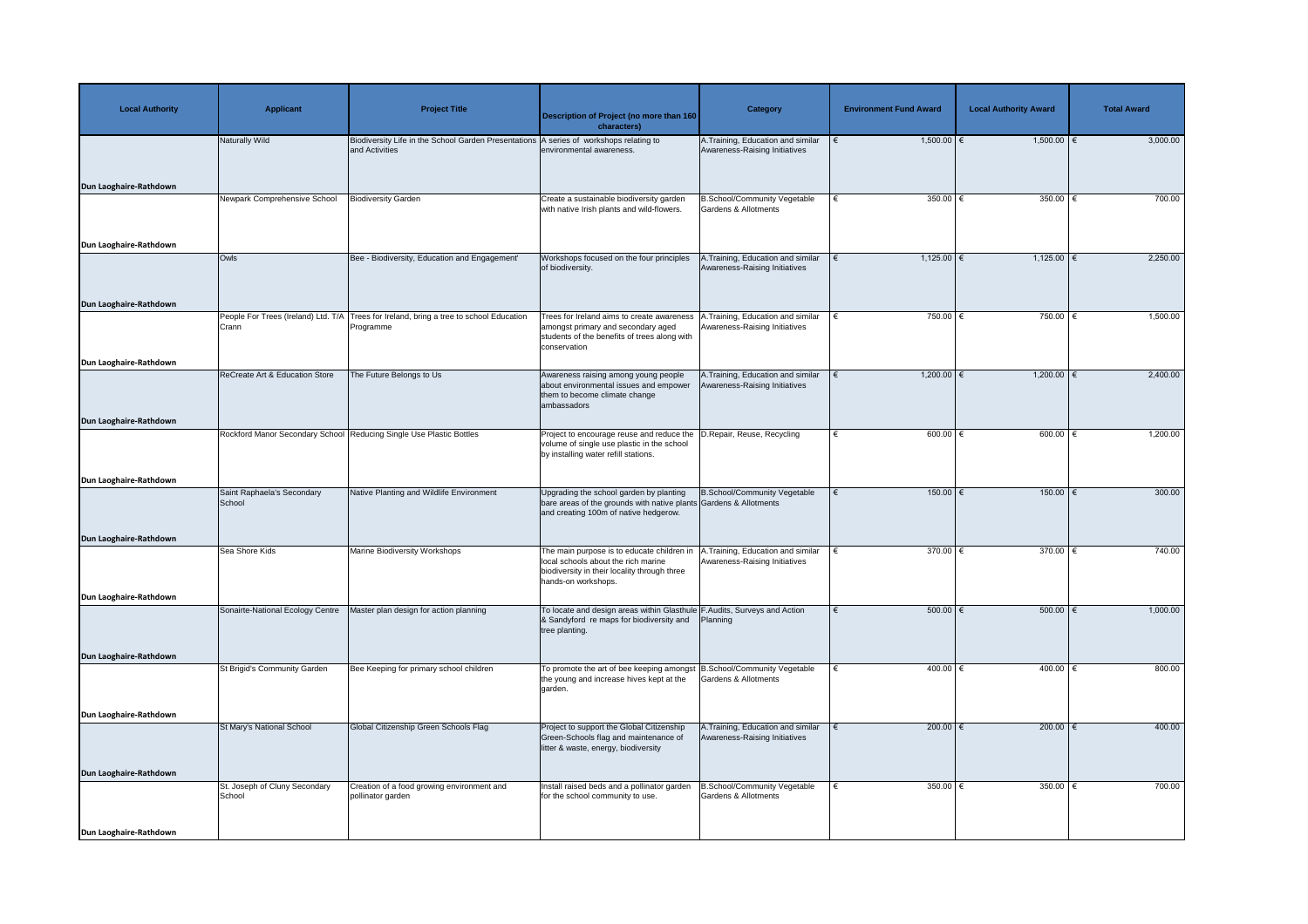| <b>Local Authority</b>       | <b>Applicant</b>                                           | <b>Project Title</b>                                                             | <b>Description of Project (no more than 160</b><br>characters)                                                                                                                                                      | <b>Category</b>                                                     | <b>Environment Fund Award</b> | <b>Local Authority Award</b> | <b>Total Award</b> |
|------------------------------|------------------------------------------------------------|----------------------------------------------------------------------------------|---------------------------------------------------------------------------------------------------------------------------------------------------------------------------------------------------------------------|---------------------------------------------------------------------|-------------------------------|------------------------------|--------------------|
| Dun Laoghaire-Rathdown       | St. Patrick's National School                              | Forest School for St. Patrick's National School                                  | The aim of the project is to promote<br>connections with nature, biodiversity &<br>environmental awareness within the whole<br>school community.                                                                    | <b>B.School/Community Vegetable</b><br>Gardens & Allotments         | 350.00 $\epsilon$             | 350.00   €                   | 700.00             |
|                              | Stepaside Educate Together<br>Secondary School             | Earth & Environmental Science Workshops                                          | Workshops to introduce Transition Year<br>students to earth, environmental science<br>and environmental sustainability                                                                                              | A. Training, Education and similar<br>Awareness-Raising Initiatives | 550.00 $ \epsilon$            | 550.00   €                   | 1,100.00           |
| Dun Laoghaire-Rathdown       |                                                            |                                                                                  |                                                                                                                                                                                                                     |                                                                     |                               |                              |                    |
|                              | Stillorgan College of Further<br>Education                 | Leave No Trace Awareness Course                                                  | Leave No Trace Ireland awareness course<br>for regional tour guide students.                                                                                                                                        | .Training, Education and similar<br>Awareness-Raising Initiatives   | 975.00 $\xi$                  | 975.00 $\in$                 | 1,950.00           |
| Dun Laoghaire-Rathdown       | <b>Susan Adams</b>                                         | Education for Sustainability, Plastic Free Schools                               | Engage and support schools transitioning<br>to 'single-use plastic free' school with a<br>focus on improving biodiversity                                                                                           | A.Training, Education and similar<br>Awareness-Raising Initiatives  | $1,000.00$ €                  | 1,000.00   €                 | 2,000.00           |
| Dun Laoghaire-Rathdown       |                                                            |                                                                                  |                                                                                                                                                                                                                     |                                                                     |                               |                              |                    |
|                              | The Ecological Gardener                                    | <b>Biodiversity Workshops for Primary Schools</b>                                | School based workshops that include the<br>issues of waste, biodiversity, climate<br>change and air quality.                                                                                                        | A.Training, Education and similar<br>Awareness-Raising Initiatives  | 990.00 $\xi$                  | 990.00 $\in$                 | 1,980.00           |
| Dun Laoghaire-Rathdown       |                                                            |                                                                                  |                                                                                                                                                                                                                     |                                                                     |                               |                              |                    |
|                              | The Rediscovery Centre Ltd                                 | <b>Environmental Education Programmes for Schools</b>                            | The aim of the project is to educate and<br>inform primary and second level students   Awareness-Raising Initiatives<br>on various topics of environmental<br>sustainability                                        | A. Training, Education and similar                                  | $1,350.00$ €                  | $1,350.00$   €               | 2,700.00           |
| Dun Laoghaire-Rathdown       |                                                            |                                                                                  |                                                                                                                                                                                                                     |                                                                     |                               |                              |                    |
|                              | Castaheany ETNS, D15                                       | Producing compost, rainwater harvesting, growing<br>veg, increasing biodiversity | Cease the brown bin collection and<br>compost their own waste food. Also install<br>increased rainwater harvesting and install<br>wildlife cameras.                                                                 | <b>B.School/Community Vegetable</b><br>Gardens & Allotments         | $850.00$ €                    | 850.00 $\xi$                 | 1,700.00           |
| <b>Fingal County Council</b> | <b>Community Workshops</b>                                 | <b>Community Biodiversity Workshops</b>                                          | Teach basic skills that allow groups to work   B. School/Community Vegetable                                                                                                                                        |                                                                     | 575.00 $\epsilon$             | 1,425.00   €                 | 2,000.00           |
|                              |                                                            |                                                                                  | together for biodiversity & climate change,<br>50 spaces on a course                                                                                                                                                | Gardens & Allotments                                                |                               |                              |                    |
| <b>Fingal County Council</b> |                                                            |                                                                                  |                                                                                                                                                                                                                     |                                                                     |                               |                              |                    |
|                              | Crann/ Easy Treesie                                        | Easy Treesie Project for Schools                                                 | Children from schools planting trees on<br>public lands, Project supplies the materials - Gardens & Allotments<br>trees are supplied by FCC                                                                         | B.School/Community Vegetable                                        | $1,000.00$ €                  | $1,000.00$ €                 | 2,000.00           |
| <b>Fingal County Council</b> |                                                            |                                                                                  |                                                                                                                                                                                                                     |                                                                     |                               |                              |                    |
| <b>Fingal County Council</b> | <b>Bremore Educate Together</b><br><b>Secondary School</b> | Grow it Cook it, Eat it                                                          | Teaching sustainable living, vegetables, TY B.School/Community Vegetable<br>student project, addressing carbon<br>footprint, students to identify areas for<br>biodiversity in their communities.<br>Homework tasks | <b>Gardens &amp; Allotments</b>                                     | 500.00 $\epsilon$             | $500.00$   €                 | 1,000.00           |
|                              | <b>Baldoyle Tidy Towns</b>                                 | Putting the Bee back in Baldoyle                                                 | Develop 6 areas in the community,<br>Baldoyle first pesticide-free town in Fingal                                                                                                                                   | B.School/Community Vegetable<br>Gardens & Allotments                | $850.00$ €                    | $850.00$   €                 | 1,700.00           |
| <b>Fingal County Council</b> | <b>GAP</b>                                                 | Global Citizenship for climate action in schools                                 | 8 x1.5hr educational workshops in 8<br>schools to increase climate action in<br>schools including waste prevention, water<br>and energy. Sustainable Energy Goals.                                                  | <b>B.School/Community Vegetable</b><br>Gardens & Allotments         | 1,000.00 €                    | 1,000.00   €                 | 2,000.00           |
| <b>Fingal County Council</b> |                                                            |                                                                                  |                                                                                                                                                                                                                     |                                                                     |                               |                              |                    |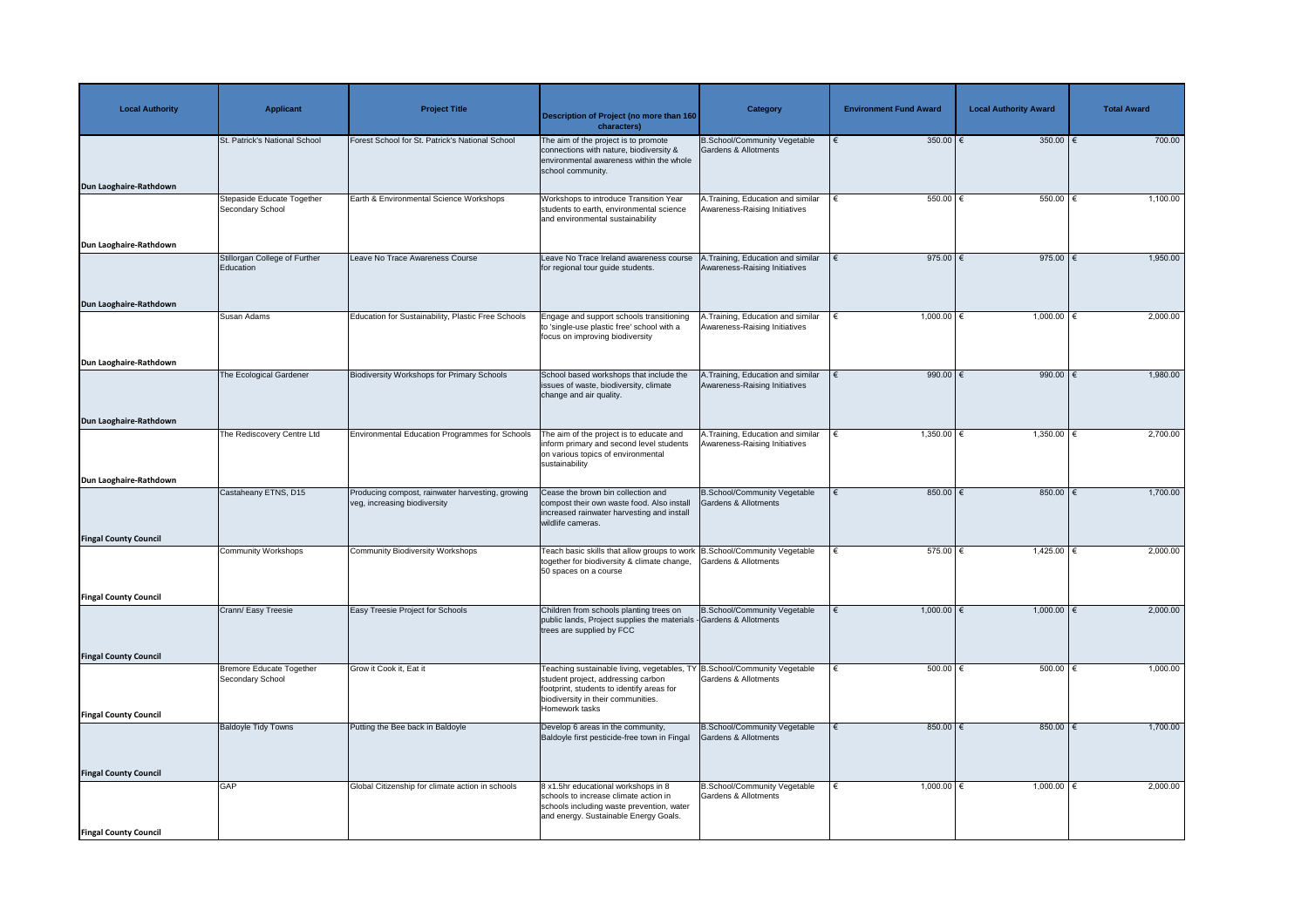| <b>Local Authority</b>       | <b>Applicant</b>                            | <b>Project Title</b>                                                                                                                   | <b>Description of Project (no more than 160</b><br>characters)                                                                                                      | <b>Category</b>                                                                   | <b>Environment Fund Award</b> | <b>Local Authority Award</b> | <b>Total Award</b> |
|------------------------------|---------------------------------------------|----------------------------------------------------------------------------------------------------------------------------------------|---------------------------------------------------------------------------------------------------------------------------------------------------------------------|-----------------------------------------------------------------------------------|-------------------------------|------------------------------|--------------------|
|                              | Cre8                                        | Youth Climate Activism & Self-Care                                                                                                     | 5 secondary schools and the local School<br>Climate Action Network.                                                                                                 | <b>B.School/Community Vegetable</b><br><b>Gardens &amp; Allotments</b>            | $1,100.00$ €                  | $1,100.00$ €                 | 2,200.00           |
| <b>Fingal County Council</b> |                                             |                                                                                                                                        |                                                                                                                                                                     |                                                                                   |                               |                              |                    |
|                              | Castleknock Tidy Towns                      | <b>Biodiversity Action Plan</b>                                                                                                        | Biodiversity: Select area for wildflower<br>meadow, educate group and engage in<br>action. Distribute seeds, do habitat map                                         | <b>C.Development of Community</b><br>Areas including Wildlife and<br>Biodiversity | 850.00 $ \epsilon$<br>€       | 850.00 €                     | 1,700.00           |
| <b>Fingal County Council</b> | <b>Wild Places</b>                          | <b>Fingal Forest School Initiative</b>                                                                                                 | 2 classes to attend seven individual                                                                                                                                | <b>B.School/Community Vegetable</b>                                               | $1,250.00$ €                  | $1,250.00$ €                 | 2,500.00           |
| <b>Fingal County Council</b> |                                             |                                                                                                                                        | sessions, 14 sessions overall.                                                                                                                                      | <b>Gardens &amp; Allotments</b>                                                   |                               |                              |                    |
|                              | <b>VOICE</b>                                | Ditch the Plastic workshops in schools, Elimination<br>of Single-use plastics from the school, 6 schools, 18<br>workshops, 18 pledges. | Ditch the Plastic workshops in schools,<br>Elimination of Single-use plastics from the<br>school, 6 schools, 18 workshops, 18<br>pledges.                           | <b>B.School/Community Vegetable</b><br><b>Gardens &amp; Allotments</b>            | 900.00 $\epsilon$             | 900.00                       | 1,800.00           |
| <b>Fingal County Council</b> |                                             |                                                                                                                                        |                                                                                                                                                                     |                                                                                   |                               |                              |                    |
|                              | Belgree Residents Committee                 | Belgree Community Garden, Tyrellstown                                                                                                  | Development of Community Garden for all<br>ages of the community to use                                                                                             | <b>C.Development of Community</b><br>Areas including Wildlife and<br>Biodiversity | 750.00 $\epsilon$             | 750.00 $\epsilon$            | 1,500.00           |
| <b>Fingal County Council</b> |                                             |                                                                                                                                        |                                                                                                                                                                     |                                                                                   |                               |                              |                    |
|                              | <b>ECO UNESCO</b>                           | What's so hot about Climate Change                                                                                                     | To deliver education, awareness and<br>solutions based practical training to young   Awareness-Raising Initiatives<br>people.                                       | A. Training, Education and similar                                                | 900.00 $\in$                  | 900.00                       | 1,800.00           |
| <b>Fingal County Council</b> |                                             |                                                                                                                                        |                                                                                                                                                                     |                                                                                   |                               |                              |                    |
| <b>Fingal County Council</b> | Gaelscoil an Chuilinn &<br>Porterstown ETNS | <b>Outdoor Classroom</b>                                                                                                               | Outdoor classroom to educate children<br>about environment and sustainability,<br>vegetable beds and polytunnel, wormery,<br>weather station, bug boxes, composting | <b>B.School/Community Vegetable</b><br><b>Gardens &amp; Allotments</b>            | $1,100.00$ €                  | $1,100.00$ $\in$             | 2,200.00           |
|                              | Mary Queen of Ireland NS.                   | MQI and Rivermeade Community Garden                                                                                                    | To add a mature tree and bare root trees to  B.School/Community Vegetable<br>the new community garden. Also some<br>tools/accessories for the polytunnel/<br>garden | <b>Gardens &amp; Allotments</b>                                                   | 250.00 $\epsilon$             | 250.00                       | 500.00             |
| <b>Fingal County Council</b> |                                             |                                                                                                                                        |                                                                                                                                                                     |                                                                                   |                               |                              |                    |
|                              | <b>OWLS</b>                                 | Bee Biodiversity, Education and Engagement, 10<br>primary schools                                                                      | Building biodiversity areas in schools,<br>structures for wildlife                                                                                                  | <b>C.Development of Community</b><br>Areas including Wildlife and<br>Biodiversity | $1,250.00$ €                  | $1,250.00$ €                 | 2,500.00           |
| <b>Fingal County Council</b> |                                             |                                                                                                                                        |                                                                                                                                                                     |                                                                                   |                               |                              |                    |
|                              | Rediscovery Centre                          | <b>Environmental Education Programs for Schools</b>                                                                                    | 3 education programs in 3 different schools, B.School/Community Vegetable<br>each taking 3 days each.                                                               | <b>Gardens &amp; Allotments</b>                                                   | 500.00 $\epsilon$             | $500.00$                     | 1,000.00           |
| <b>Fingal County Council</b> |                                             |                                                                                                                                        |                                                                                                                                                                     |                                                                                   |                               |                              |                    |
|                              | <b>Rediscovery Centre</b>                   | <b>Environmental Education Programs for Schools</b>                                                                                    | 24 outreach workshops following the Green B.School/Community Vegetable<br>Schools program                                                                           | Gardens & Allotments                                                              | $1,000.00$ €                  | $1,000.00$ €                 | 2,000.00           |
| <b>Fingal County Council</b> |                                             |                                                                                                                                        |                                                                                                                                                                     |                                                                                   |                               |                              |                    |
|                              | The Ecological Gardener                     | <b>Biodiversity Workshops for Primary Schools</b>                                                                                      | Bringing birds back to the garden, why we<br>need trees, bumblebees and biodiversity                                                                                | C.Development of Community<br>Areas including Wildlife and<br>Biodiversity        | 750.00 €                      | 750.00   €                   | 1,500.00           |
| <b>Fingal County Council</b> |                                             |                                                                                                                                        |                                                                                                                                                                     |                                                                                   |                               |                              |                    |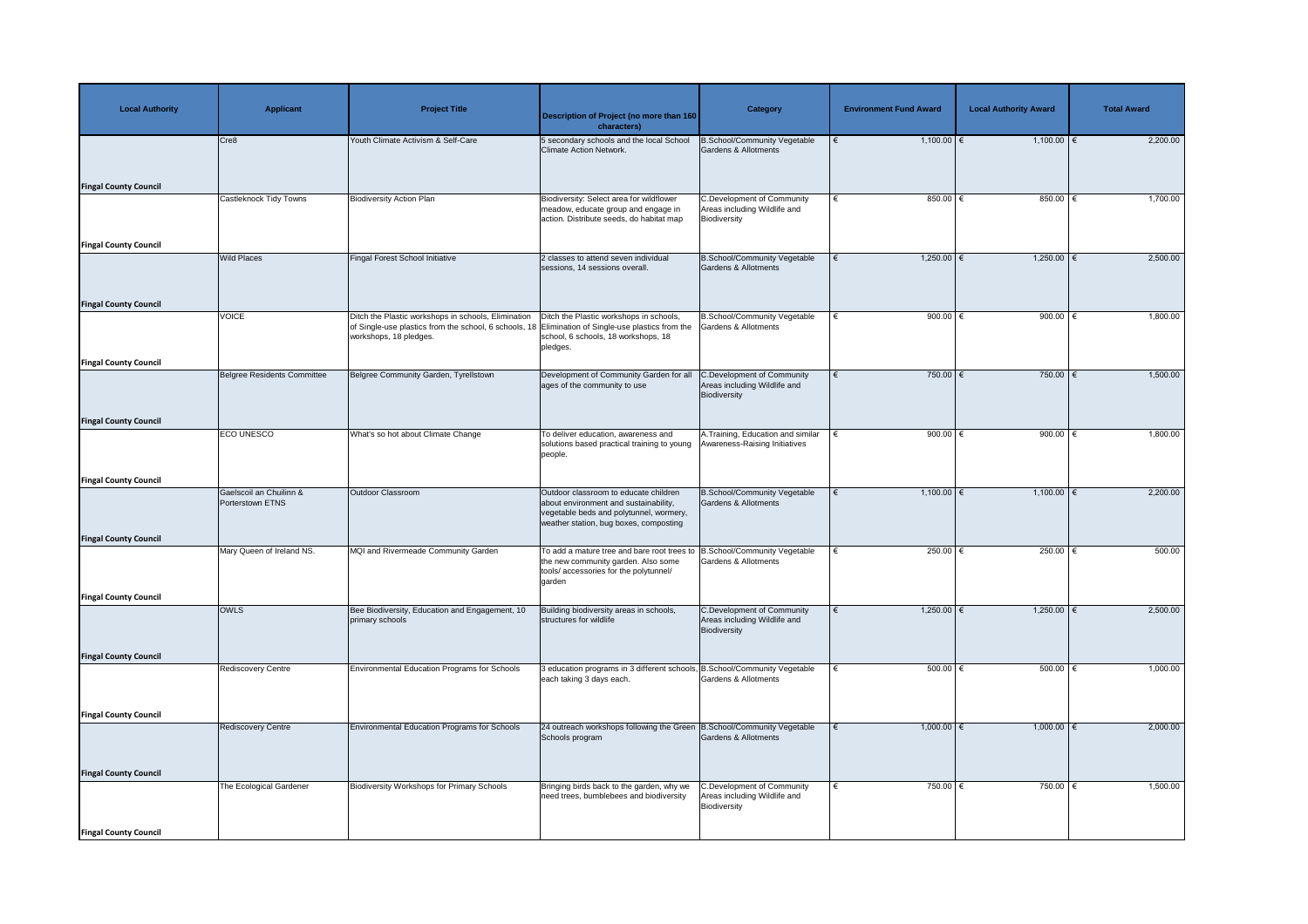| <b>Local Authority</b>       | <b>Applicant</b>                            | <b>Project Title</b>                                                                                       | <b>Description of Project (no more than 160</b><br>characters)                                                                                                                          | <b>Category</b>                                                                   | <b>Environment Fund Award</b> | <b>Local Authority Award</b> | <b>Total Award</b> |
|------------------------------|---------------------------------------------|------------------------------------------------------------------------------------------------------------|-----------------------------------------------------------------------------------------------------------------------------------------------------------------------------------------|-----------------------------------------------------------------------------------|-------------------------------|------------------------------|--------------------|
|                              | Leave No Trace Ireland                      | <b>Climate Champions Program</b>                                                                           | In class and outdoor sessions for<br>interactive learning about climate change<br>and climate action                                                                                    | <b>B.School/Community Vegetable</b><br><b>Gardens &amp; Allotments</b>            | 750.00 $\epsilon$             | 750.00 $\epsilon$            | 1,500.00           |
| <b>Fingal County Council</b> |                                             |                                                                                                            |                                                                                                                                                                                         |                                                                                   |                               |                              |                    |
|                              | Swords Educate Together N.S                 | <b>SETNS Rainwater Harvesting Project</b>                                                                  | To install rainwater harvesting measures in   E. Composting and Rainwater<br>the school grounds                                                                                         | Harvesting                                                                        | $500.00$ $∈$                  | 500.00   €                   | 1,000.00           |
| <b>Fingal County Council</b> |                                             |                                                                                                            |                                                                                                                                                                                         |                                                                                   |                               |                              |                    |
|                              | <b>ESD Training</b>                         | 3 pedal energy climate action days in Primary<br>Schools in Fingal                                         | Pedal Cycle workshop in Schools to teach<br>about energy awareness                                                                                                                      | F.Audits, Surveys and Action<br>Planning                                          | $500.00$ $\in$                | 500.00   €                   | 1,000.00           |
| <b>Fingal County Council</b> | Leave No Trace Ireland                      | <b>River Explorers Program</b>                                                                             | Biodiversity in waterways,                                                                                                                                                              | C.Development of Community                                                        | 750.00 $\epsilon$<br>€        | 750.00 €                     | 1,500.00           |
|                              |                                             |                                                                                                            |                                                                                                                                                                                         | Areas including Wildlife and<br>Biodiversity                                      |                               |                              |                    |
| <b>Fingal County Council</b> |                                             |                                                                                                            |                                                                                                                                                                                         |                                                                                   |                               |                              |                    |
|                              | ReCreate                                    | The Future belongs to us                                                                                   | 10 x 90min workshops, awareness raising,<br>discussion in primary schools about<br>sustainability and climate change,<br>ownership of solutions                                         | .Training, Education and similar<br>Awareness-Raising Initiatives                 | 750.00 $\epsilon$             | 750.00 $\epsilon$            | 1,500.00           |
| <b>Fingal County Council</b> |                                             |                                                                                                            |                                                                                                                                                                                         |                                                                                   |                               |                              |                    |
|                              | <b>Irish Wildlife Trust</b>                 | School habitat - actions for Biodiversity & Climate<br>Change                                              | Engage with 3 schools and create habitats<br>and address food, waste, water,<br>environment and climate change                                                                          | B.School/Community Vegetable<br><b>Gardens &amp; Allotments</b>                   | 750.00 €<br>∣€                | 750.00   €                   | 1,500.00           |
| <b>Fingal County Council</b> |                                             |                                                                                                            |                                                                                                                                                                                         |                                                                                   |                               |                              |                    |
|                              | <b>Portmarnock Community</b><br>Association | Portmarnock Woodland Project                                                                               | Tree Planting project to offset carbon<br>emissions, involving local schools and<br>other groups                                                                                        | <b>C.Development of Community</b><br>Areas including Wildlife and<br>Biodiversity | 750.00 $\epsilon$             | $750.00$ €                   | 1,500.00           |
| <b>Fingal County Council</b> | <b>Galway Western Traders</b>               | Urban growing back west-how to utilise urban                                                               |                                                                                                                                                                                         |                                                                                   | 750.00 $\epsilon$             | $750.00$ €                   | 1,500.00           |
|                              | Assocition                                  | spaces to grow                                                                                             | Looking to expand on a successful planting B.School/Community Vegetable<br>initiative to extend to a community garden<br>and a herb garden in the Westend area of<br><b>Galway City</b> | <b>Gardens &amp; Allotments</b>                                                   |                               |                              |                    |
| <b>Galway City Council</b>   |                                             |                                                                                                            |                                                                                                                                                                                         |                                                                                   |                               |                              |                    |
|                              |                                             | Galway City Tidy Towns Committee Two new display boards for Galway City - Winter<br><b>Migratory Birds</b> | The Primary Purpose of this project is to<br>increase public awareness of the number of Awareness-Raising Initiatives<br>bird species that migrate to/from Galway<br>City every year.   | A. Training, Education and similar                                                | 435.00 €                      | $435.00$ €                   | 870.00             |
| <b>Galway City Council</b>   |                                             |                                                                                                            |                                                                                                                                                                                         |                                                                                   |                               |                              |                    |
|                              | Leave no Trace Ireland                      | Leave No Trace Climate Action Champions                                                                    | This project will focus on the theme of<br>Climate Action in primary schools                                                                                                            | <b>B.School/Community Vegetable</b><br><b>Gardens &amp; Allotments</b>            | 800.00 $\xi$                  | 800.00 $\in$                 | 1,600.00           |
| <b>Galway City Council</b>   |                                             |                                                                                                            |                                                                                                                                                                                         |                                                                                   |                               |                              |                    |
|                              | Shantalla Community Allotments              | Implementing the National Pollinator Plan                                                                  | Strategic planting on the common areas of<br>the allotment site to support and enhance<br>the range of pollinators in the local<br>community                                            | B.School/Community Vegetable<br>Gardens & Allotments                              | $500.00$ $\in$                | $500.00$ $\epsilon$          | 1,000.00           |
| <b>Galway City Council</b>   | The Rediscovery Centre Ltd                  | Climate Action Workshops for schools                                                                       | The purpose of the project is to support                                                                                                                                                | A.Training, Education and similar                                                 | 750.00 €                      | 750.00 €                     | 1,500.00           |
|                              |                                             |                                                                                                            | primary and second level students in the<br>initial planning stage of a climate action<br>project.                                                                                      | Awareness-Raising Initiatives                                                     |                               |                              |                    |
| <b>Galway City Council</b>   |                                             |                                                                                                            |                                                                                                                                                                                         |                                                                                   |                               |                              |                    |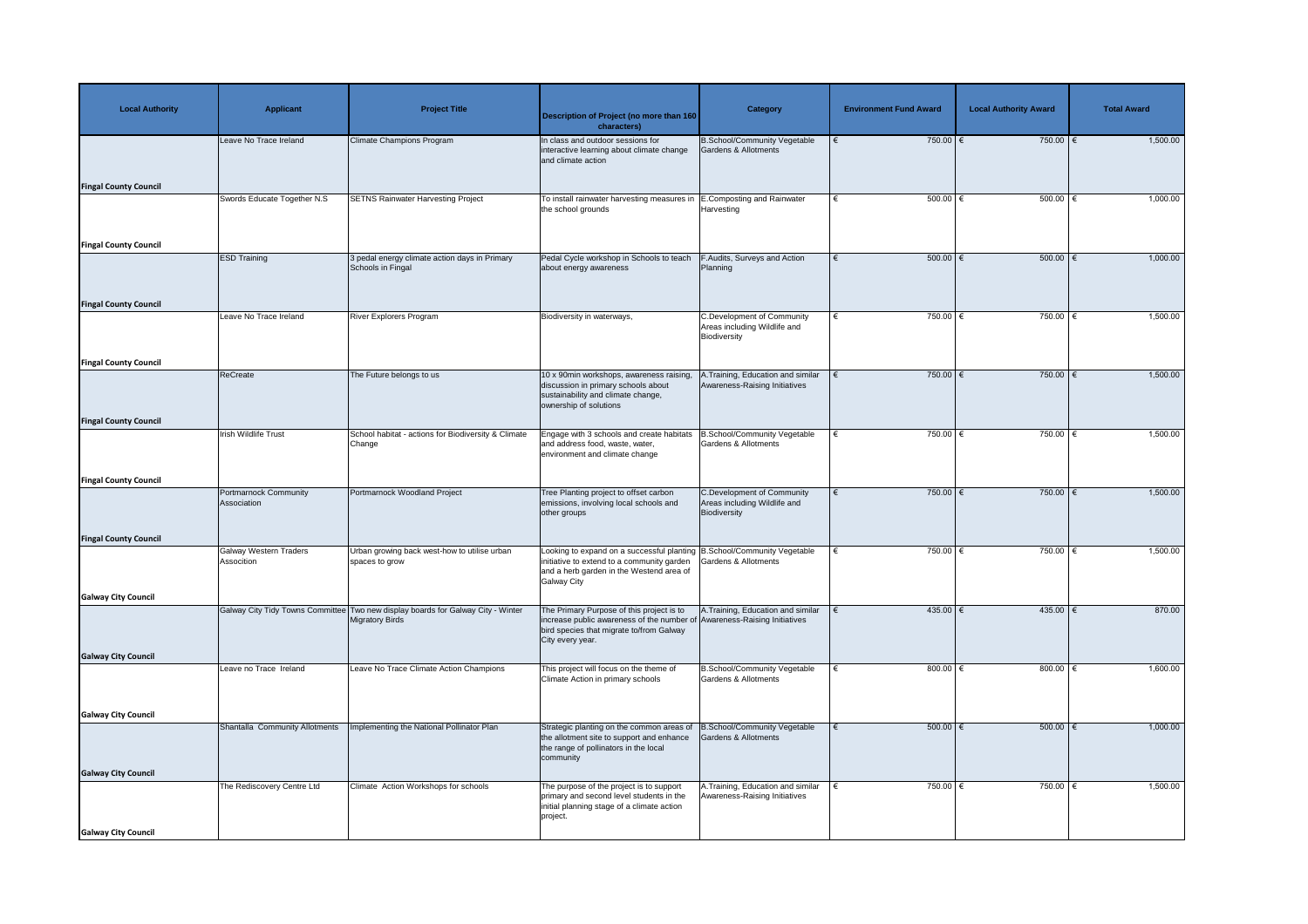| <b>Local Authority</b>     | <b>Applicant</b>                                                                     | <b>Project Title</b>                                                                          | <b>Description of Project (no more than 160</b><br>characters)                                                                                                                                                                    | Category                                                            | <b>Environment Fund Award</b> | <b>Local Authority Award</b> | <b>Total Award</b> |
|----------------------------|--------------------------------------------------------------------------------------|-----------------------------------------------------------------------------------------------|-----------------------------------------------------------------------------------------------------------------------------------------------------------------------------------------------------------------------------------|---------------------------------------------------------------------|-------------------------------|------------------------------|--------------------|
|                            | Claddagh National School                                                             | <b>Biodiversity Bed and Composting System</b>                                                 | To plant a large bed of perennials providing B.School/Community Vegetable<br>food and shelter to pollinators.<br>Construction of composting bin from wire<br>mesh and rebar.                                                      | Gardens & Allotments                                                | $225.00$ €                    | 225.00 $\epsilon$            | 450.00             |
| <b>Galway City Council</b> | Friends of Merlin Woods                                                              | <b>Exploring biodiversity of Merlin Woods</b>                                                 | The purpose of the project is to examine                                                                                                                                                                                          | A. Training, Education and similar                                  | $375.00$ €                    | $375.00$   €                 | 750.00             |
|                            |                                                                                      |                                                                                               | different elements of biodiversity through<br>woodshops with experts in their fields from<br>mammals to insects.                                                                                                                  | Awareness-Raising Initiatives                                       |                               |                              |                    |
| <b>Galway City Council</b> |                                                                                      |                                                                                               |                                                                                                                                                                                                                                   |                                                                     |                               |                              |                    |
| <b>Galway City Council</b> | Ard Gardening Group                                                                  | Sustainability in the Community Garden                                                        | Workshops on re-use of sustainable<br>materials, raised planting areas, areas for<br>children in the garden, open days on<br>growing vegetables                                                                                   | <b>B.School/Community Vegetable</b><br>Gardens & Allotments         | $400.00$ €<br>€               | $400.00$ $\in$               | 800.00             |
|                            | <b>COPE Galway Company Limited</b><br>By Guarantee                                   | Teach Corrib Day Centre Garden: Supporting<br><b>Biodiversity and Environmental Education</b> | This project allows development of the<br>garden at the Teach Corrib Day Centre for<br>men and women who are homeless.                                                                                                            | A. Training, Education and similar<br>Awareness-Raising Initiatives | 460.00 €                      | 460.00 €                     | 920.00             |
|                            |                                                                                      |                                                                                               |                                                                                                                                                                                                                                   |                                                                     |                               |                              |                    |
| <b>Galway City Council</b> |                                                                                      |                                                                                               |                                                                                                                                                                                                                                   |                                                                     |                               |                              |                    |
|                            | Colin Stanley                                                                        | <b>Galway Butterfly Project</b>                                                               | To raise awareness of the Butterfly Species A. Training, Education and similar<br>of Galway which are over 30 species, times Awareness-Raising Initiatives<br>of year they can be seen, habitats and the<br>foodplants they need. |                                                                     | 300.00 $ \epsilon$            | $300.00$ $\epsilon$          | 600.00             |
| <b>Galway City Council</b> |                                                                                      |                                                                                               |                                                                                                                                                                                                                                   |                                                                     |                               |                              |                    |
|                            | Gavin Harte TA ESD Training                                                          | Pedal Energy Climate Action Days for Primary<br>Schools in Galway City                        | whole school events for primary schools in   A. Training, Education and similar<br>Galway to help them understand the linke   Awareness-Raising Initiatives<br>between climate and energy                                         |                                                                     | 300.00 $\epsilon$             | 300.00                       | 600.00             |
| <b>Galway City Council</b> |                                                                                      |                                                                                               |                                                                                                                                                                                                                                   |                                                                     |                               |                              |                    |
|                            | <b>Rethink (Galway Waste)</b><br>Cooperative) C/O Galway Energy<br>Cooperative       | <b>Rethinking Waste</b>                                                                       | Objectives are waste prevention, reuse and A. Training, Education and similar<br>repurposing, climate action, sustainability<br>and resilience.                                                                                   | Awareness-Raising Initiatives                                       | $847.50$ €                    | 847.50 $\xi$                 | 1,695.00           |
| <b>Galway City Council</b> |                                                                                      |                                                                                               |                                                                                                                                                                                                                                   |                                                                     |                               |                              |                    |
|                            | <b>Transition Galway</b>                                                             | Gairdín Chroí Íosa                                                                            | The Scoil Chroi Iosa/Transition Galway<br>Garden is a thriving, biodiverse, and<br>organically managed space in the heart of<br>Galway City.                                                                                      | <b>B.School/Community Vegetable</b><br>Gardens & Allotments         | 300.00 $\epsilon$             | 300.00 $\epsilon$            | 600.00             |
| <b>Galway City Council</b> |                                                                                      |                                                                                               |                                                                                                                                                                                                                                   |                                                                     |                               |                              |                    |
|                            | Conservation Volunteers Terryland The Outdoor Classroom-Part 6<br><b>Forest Park</b> |                                                                                               | To produce a comprehensive information<br>brochure (maps/facts/images) both online<br>and in hard copy on the wildlife                                                                                                            | G.Other                                                             | 500.00   €                    | 500.00   €                   | 1,000.00           |
| <b>Galway City Council</b> |                                                                                      |                                                                                               |                                                                                                                                                                                                                                   |                                                                     |                               |                              |                    |
|                            | Westside Resource Centre Limited<br><b>By Guarantee</b>                              | "Water Wise in Westside"                                                                      | To undertake a study to assess the<br>feasibility of using harvested rainwater to<br>reduce use of mains water                                                                                                                    | A. Training, Education and similar<br>Awareness-Raising Initiatives | 475.00 €                      | 475.00   €                   | 950.00             |
| <b>Galway City Council</b> |                                                                                      |                                                                                               |                                                                                                                                                                                                                                   |                                                                     |                               |                              |                    |
|                            | An Mheitheal Rothar                                                                  | ReCycle Your Cycle                                                                            | Recycle Your Cycle is run by An Mheitheal<br>Rothar, Galway's community bike worshop.                                                                                                                                             | D.Repair, Reuse, Recycling                                          | $500.00$ $\in$                | 500.00   €                   | 1,000.00           |
| <b>Galway City Council</b> |                                                                                      |                                                                                               |                                                                                                                                                                                                                                   |                                                                     |                               |                              |                    |
|                            | <b>Galway Environmental Network</b>                                                  | Climate and Biodiversity: Interconnections and<br>Implications.                               | Galway Environment Network are planning<br>a day-long series of seminars and<br>workshops on Galway's Urban biodiversity<br>and ecosystems                                                                                        | A. Training, Education and similar<br>Awareness-Raising Initiatives | 750.00 €                      | 750.00   €                   | 1,500.00           |
| <b>Galway City Council</b> |                                                                                      |                                                                                               |                                                                                                                                                                                                                                   |                                                                     |                               |                              |                    |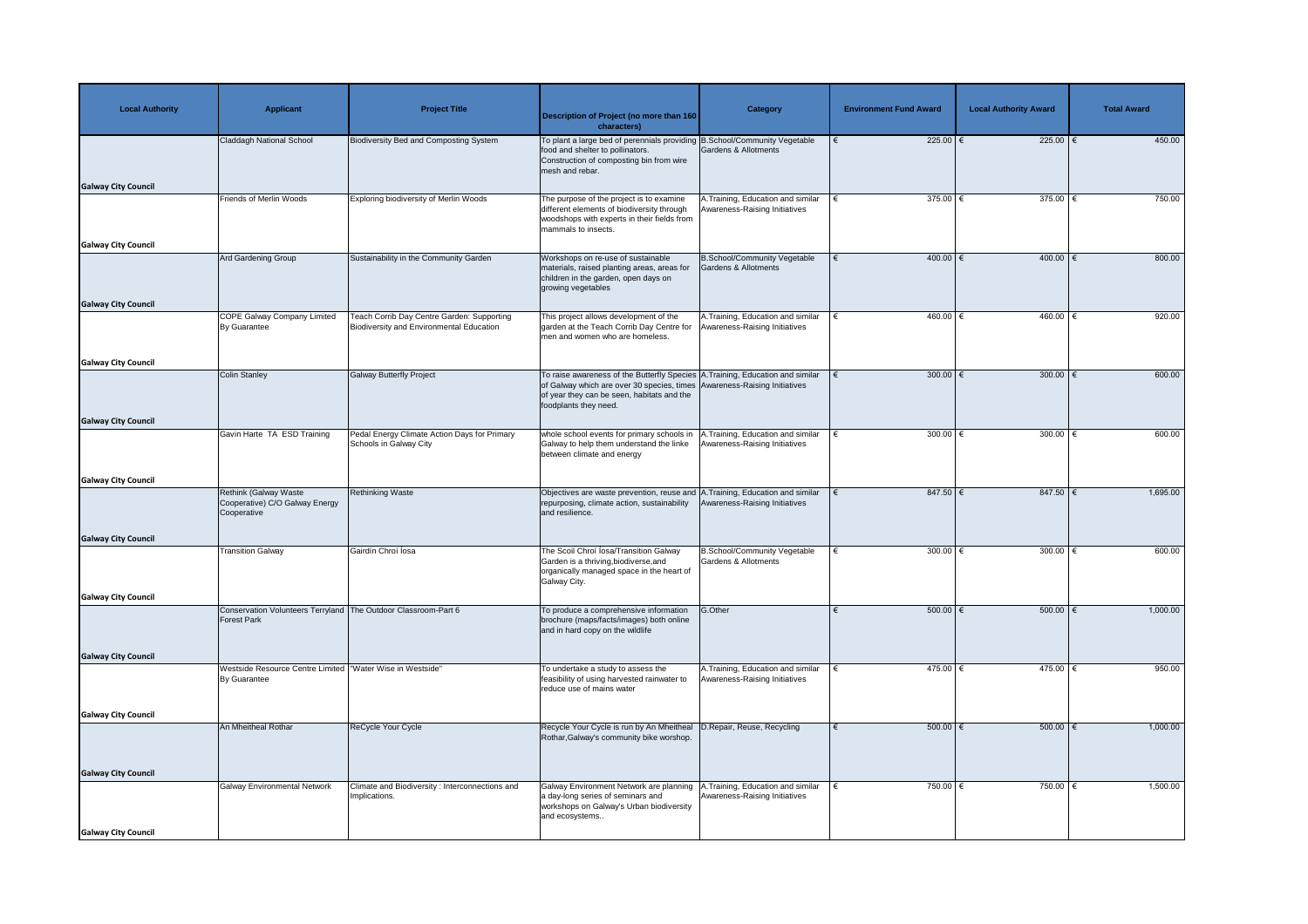| <b>Local Authority</b>       | <b>Applicant</b>                       | <b>Project Title</b>                                                                                | <b>Description of Project (no more than 160</b><br>characters)                                                                                                                                                              | <b>Category</b>                                                                   | <b>Environment Fund Award</b> | <b>Local Authority Award</b> | <b>Total Award</b> |
|------------------------------|----------------------------------------|-----------------------------------------------------------------------------------------------------|-----------------------------------------------------------------------------------------------------------------------------------------------------------------------------------------------------------------------------|-----------------------------------------------------------------------------------|-------------------------------|------------------------------|--------------------|
|                              | Youth Work Ireland, Galway             | Triple S (The Sensational Sensory Space)                                                            | The Primary aim of this project is to turn a   A. Training, Education and similar<br>currently unused Geodome, on the grounds Awareness-Raising Initiatives<br>of Scoil Bhride NS, into a user-<br>friendly, sensory space. |                                                                                   | $500.00$ $\in$                | 500.00   €                   | 1,000.00           |
| <b>Galway City Council</b>   |                                        |                                                                                                     |                                                                                                                                                                                                                             |                                                                                   |                               |                              |                    |
|                              | Galway-Mayo Institute of<br>Technology | Designing and Piloting an inclusive institute-wide<br>module entitled 'The Sustainability Sessions" | Staff and students and community will be<br>invited to participate in the co-design of the Awareness-Raising Initiatives<br>module, suggesting topics, means of<br>engagement and communicaiton                             | .Training, Education and similar                                                  | 500.00 $\epsilon$             | 500.00                       | 1,000.00           |
| <b>Galway City Council</b>   | <b>Third Space Galway</b>              | Third Space Galway ECO-Arts Regenerative                                                            | Third Space Galway are proposing holding                                                                                                                                                                                    | Training, Education and similar                                                   | $500.00$   €                  | 500.00   €                   | 1,000.00           |
|                              |                                        | Cultural Talks, Events & Workshops                                                                  | a series of educational, exploratory, and<br>creative events & workshops on a varienty<br>of socio-ecologically regenerative themes.                                                                                        | Awareness-Raising Initiatives                                                     |                               |                              |                    |
| <b>Galway City Council</b>   | Galway Atlantaquaria Ltd               | Beach School-Introducing Montessori Groups to the                                                   | Piloted in 2018/2019, Beach School                                                                                                                                                                                          | A.Training, Education and similar                                                 | 607.50 $\in$                  | 607.50                       | 1,215.00           |
|                              |                                        | Irish Seashore                                                                                      | delivers a learning experience outside of<br>the classroom to children at a pre-school<br>age.                                                                                                                              | Awareness-Raising Initiatives                                                     |                               |                              |                    |
| <b>Galway City Council</b>   |                                        |                                                                                                     |                                                                                                                                                                                                                             |                                                                                   |                               |                              |                    |
|                              | <b>Upsew</b>                           | New Rainwear from Old-Upcycling old tents and<br>broken umbrellas to bags, covers and ponchos.      | Reusing old tents, shower curtains and<br>broken umbrellas to make rain<br>ponchos, bags, backpacks, saddle covers<br>etc                                                                                                   | A.Training, Education and similar<br>Awareness-Raising Initiatives                | 150.00   €                    | 150.00   €                   | 300.00             |
| <b>Galway City Council</b>   |                                        |                                                                                                     |                                                                                                                                                                                                                             |                                                                                   |                               |                              |                    |
|                              | <b>Archbishop McHale College</b>       | School and community vegetable & sensory garden                                                     | Create a sensory garden and organic<br>vegetable garden for school & community.   Gardens & Allotments                                                                                                                      | B.School/Community Vegetable                                                      | $500.00$   €                  | 500.00                       | 1,000.00           |
| <b>Galway County Council</b> |                                        |                                                                                                     |                                                                                                                                                                                                                             |                                                                                   |                               |                              |                    |
|                              | <b>BirdWatch Ireland</b>               | Showcasing the unique and wonderlife wildlife of<br>Carrownagappul Bog                              | Develop information booklet on the wildlife<br>of Carrownagappul Bog & poster of wildlife Awareness-Raising Initiatives<br>on the bog                                                                                       | A. Training, Education and similar                                                | $550.00$ $\in$                | 550.00 $\epsilon$            | 1,100.00           |
| <b>Galway County Council</b> |                                        |                                                                                                     |                                                                                                                                                                                                                             |                                                                                   |                               |                              |                    |
|                              | <b>Calasanctius College</b>            | Pedal Energy Climate Day of Action                                                                  | A Climate Day of action involving all<br>students, staff & wider Oranmore<br>community                                                                                                                                      | A. Training, Education and similar<br>Awareness-Raising Initiatives               | 325.00 $\epsilon$             | 325.00                       | 650.00             |
| <b>Galway County Council</b> |                                        |                                                                                                     |                                                                                                                                                                                                                             |                                                                                   |                               |                              |                    |
|                              | Clann Family Resource Centre           | Sensory and biodiversity Community Garden                                                           | A garden sensory stimulation for visitors to E.Composting and Rainwater<br>the centre. Will also have a demonstration<br>garden & will install water butts                                                                  | Harvesting                                                                        | 300.00 $\epsilon$             | 300.00 $\epsilon$            | 600.00             |
| <b>Galway County Council</b> |                                        |                                                                                                     |                                                                                                                                                                                                                             |                                                                                   |                               |                              |                    |
|                              | <b>Claregalway Tidy Towns</b>          | Clare River Sculpture Project                                                                       | Connect Claregalway residents with their<br>local clare river & the importance of the<br>river ecosystem for wildlife                                                                                                       | A.Training, Education and similar<br>Awareness-Raising Initiatives                | 400.00   €                    | 400.00                       | 800.00             |
| <b>Galway County Council</b> |                                        |                                                                                                     |                                                                                                                                                                                                                             |                                                                                   |                               |                              |                    |
|                              | Clarinbridge Tidy Towns                | Clarinbridge Pollinator Friendly Planting                                                           | Planting on layby on approach to<br>Clarinbridge from Galway, River bank<br>planting at Clarin river & Kilcornan walled<br>garden planting                                                                                  | <b>C.Development of Community</b><br>Areas including Wildlife and<br>Biodiversity | 267.50 $\epsilon$             | 267.50 $\epsilon$            | 535.00             |
| <b>Galway County Council</b> | <b>Clonbur Community Council</b>       | Boosting Biodiversity in Clonbur                                                                    | Increase awareness of the role nature plays C. Development of Community                                                                                                                                                     |                                                                                   | 450.00 $\in$                  | 450.00                       | 900.00             |
|                              |                                        |                                                                                                     | in everday life to community & boost<br>biodiversity in the locality                                                                                                                                                        | Areas including Wildlife and<br>Biodiversity                                      |                               |                              |                    |
| <b>Galway County Council</b> |                                        |                                                                                                     |                                                                                                                                                                                                                             |                                                                                   |                               |                              |                    |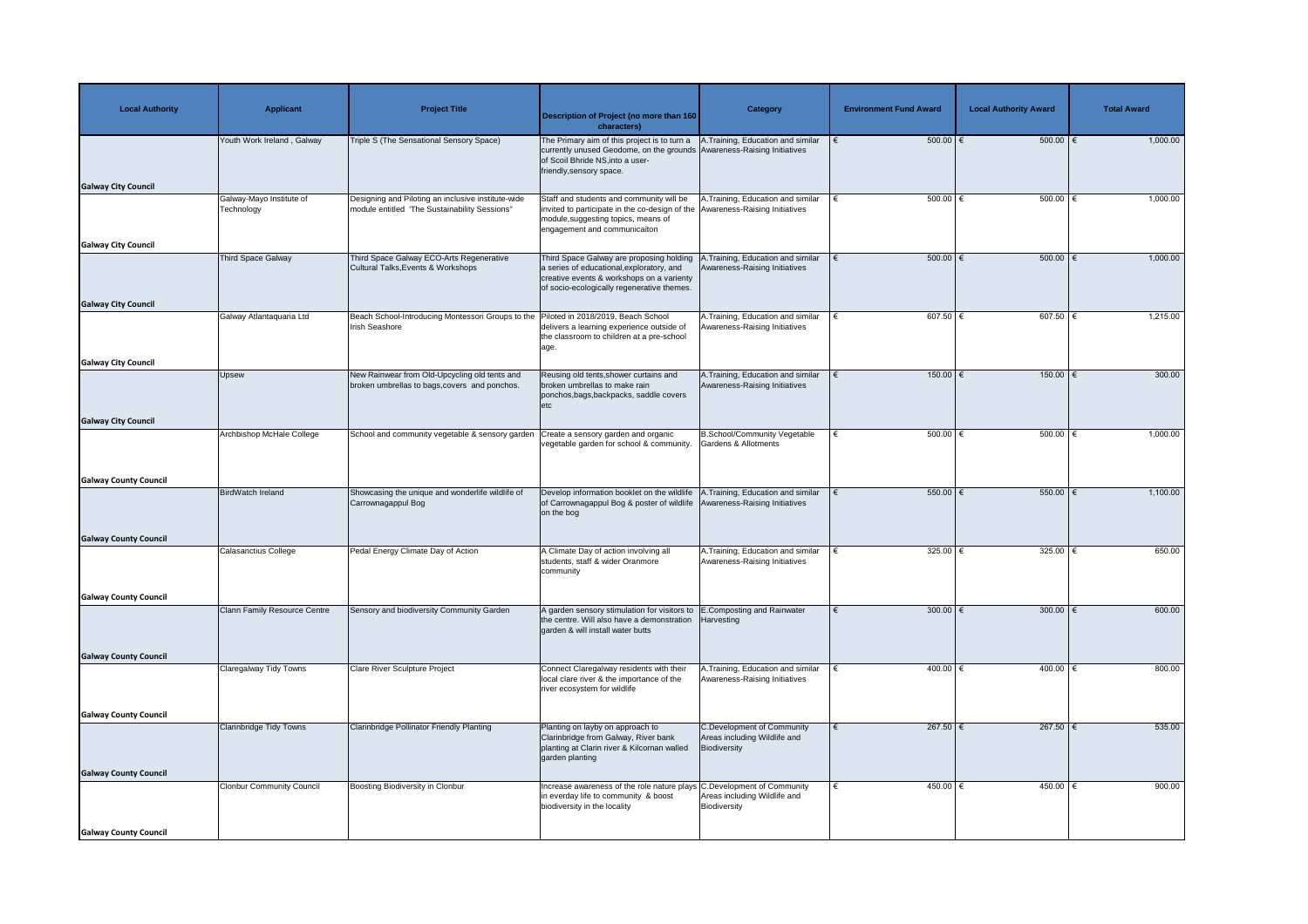| <b>Local Authority</b>       | <b>Applicant</b>                                              | <b>Project Title</b>                                                                        | <b>Description of Project (no more than 160</b><br>characters)                                                                                                                            | <b>Category</b>                                                                   | <b>Environment Fund Award</b> | <b>Local Authority Award</b> | <b>Total Award</b> |
|------------------------------|---------------------------------------------------------------|---------------------------------------------------------------------------------------------|-------------------------------------------------------------------------------------------------------------------------------------------------------------------------------------------|-----------------------------------------------------------------------------------|-------------------------------|------------------------------|--------------------|
|                              | <b>Colin Stanley</b>                                          | <b>Galway Butterfly Project</b>                                                             | To educate school children on 30 butterfly<br>species, the habitats & foodplants needed<br>to survive                                                                                     | A.Training, Education and similar<br>Awareness-Raising Initiatives                | $500.00$ $\in$                | 500.00   €                   | 1,000.00           |
| <b>Galway County Council</b> |                                                               |                                                                                             |                                                                                                                                                                                           |                                                                                   |                               |                              |                    |
|                              | Crann Trees for Ireland                                       | <b>Easy Treesie Project</b>                                                                 | To engage school children and their<br>communities through a symbolic & practical Awareness-Raising Initiatives<br>Climate Change Action to promote<br>biodiversity through tree planting | A. Training, Education and similar                                                | 600.00 $\in$                  | 600.00 $\in$                 | 1,200.00           |
| <b>Galway County Council</b> | Creggs Rural Development                                      | Improvements to landscape features in the village of                                        | To carry out improvement to the Planting                                                                                                                                                  | <b>C.Development of Community</b>                                                 | 750.00                        | 750.00   €                   | 1,500.00           |
|                              | Limited                                                       | Creggs                                                                                      | Schemes and landscape features to the<br>village which will enhance the visual and<br>interactive experience for visitors                                                                 | Areas including Wildlife and<br>Biodiversity                                      |                               |                              |                    |
| <b>Galway County Council</b> | Forum Connemara CLG                                           | The gARTen project                                                                          | To develop an outside classroom                                                                                                                                                           | <b>B.School/Community Vegetable</b>                                               | 300.00 $\epsilon$             | 300.00 $\epsilon$            | 600.00             |
|                              |                                                               |                                                                                             |                                                                                                                                                                                           | <b>Gardens &amp; Allotments</b>                                                   |                               |                              |                    |
| <b>Galway County Council</b> |                                                               |                                                                                             |                                                                                                                                                                                           |                                                                                   |                               |                              |                    |
|                              | Galway Atlantaquaria Ltd                                      | Beach School - Introducing Montessori Groups to<br>the Irish Seashore                       | Beach school delivers a learning<br>experience outside of the classroom to pre Awareness-Raising Initiatives<br>school age children                                                       | A. Training, Education and similar                                                | 475.00 $ \epsilon$            | 475.00                       | 950.00             |
| <b>Galway County Council</b> |                                                               |                                                                                             |                                                                                                                                                                                           |                                                                                   |                               |                              |                    |
|                              | <b>Galway Environmental Network</b>                           | Climate & Biodiversity: Interconnections and<br>Implications                                | GEN planning a day long series of<br>seminars/workshops on Galway County's<br>biodiversity and ecosystems, highlighting<br>their importance for building local resilience                 | A. Training, Education and similar<br>Awareness-Raising Initiatives               | $600.00$ $\in$                | $600.00$ $\in$               | 1,200.00           |
| <b>Galway County Council</b> |                                                               |                                                                                             |                                                                                                                                                                                           |                                                                                   |                               |                              |                    |
|                              | <b>Gort Community School</b>                                  | Environmental sustainablility and improvement<br>program for Gort Community School          | To change the attitudes of 1000 students by G.Other<br>educating them on harms of of over use of<br>plastic, failing to recycle, benefits of<br>composting                                |                                                                                   | $1,000.00$ €                  | $1,000.00$ $\in$             | 2,000.00           |
| <b>Galway County Council</b> | Gortanumera NS                                                | ncrease Pollination, Biodiversity Zone and further                                          | Will link in with the local Gortanumera                                                                                                                                                   | <b>C.Development of Community</b>                                                 | 425.00 $\epsilon$             | 425.00 €                     | 850.00             |
|                              |                                                               | development of School Garden                                                                | community through Parents Committee,<br>Portumna Tidy Towns & locals                                                                                                                      | Areas including Wildlife and<br>Biodiversity                                      |                               |                              |                    |
| <b>Galway County Council</b> |                                                               |                                                                                             |                                                                                                                                                                                           |                                                                                   |                               |                              |                    |
|                              | <b>Green Sod Land Trust CLG</b>                               | <b>Wild bee Presentations</b>                                                               | Raise awareness of our Irish wild bee<br>species by connecting biodiversity<br>preservation to local level community<br>actions                                                           | <b>C.Development of Community</b><br>Areas including Wildlife and<br>Biodiversity | 325.00 $ \epsilon$            | 325.00                       | 650.00             |
| <b>Galway County Council</b> |                                                               |                                                                                             |                                                                                                                                                                                           |                                                                                   |                               |                              |                    |
|                              | Green Sod Land Trust CLG                                      | <b>Bee Aware</b>                                                                            | Will work with schools to develop a<br>Pollinator Plan                                                                                                                                    | A.Training, Education and similar<br>Awareness-Raising Initiatives                | 600.00 $\in$                  | 600.00 $\in$                 | 1,200.00           |
| <b>Galway County Council</b> |                                                               |                                                                                             |                                                                                                                                                                                           |                                                                                   |                               |                              |                    |
|                              | <b>Headford Environment</b><br>Group(Presentation Sec School) | Installation of Swift Nesting Boxes with Cameras on<br><b>Presentation College Headford</b> | nstall nest boxes for swifts on a suitable<br>location on the school building                                                                                                             | <b>B.School/Community Vegetable</b><br>Gardens & Allotments                       | 750.00                        | 750.00 $\epsilon$            | 1,500.00           |
| <b>Galway County Council</b> |                                                               |                                                                                             |                                                                                                                                                                                           |                                                                                   |                               |                              |                    |
|                              | <b>Headford Environment Group</b>                             | Sandybanks Biodiversity Education and Promotion<br>Film                                     | To make a short film from the recordings of $ C$ . Development of Community<br>a series of six Walking Wildlife Workshops Areas including Wildlife and                                    | Biodiversity                                                                      | 500.00 $\epsilon$             | 500.00   €                   | 1,000.00           |
| <b>Galway County Council</b> |                                                               |                                                                                             |                                                                                                                                                                                           |                                                                                   |                               |                              |                    |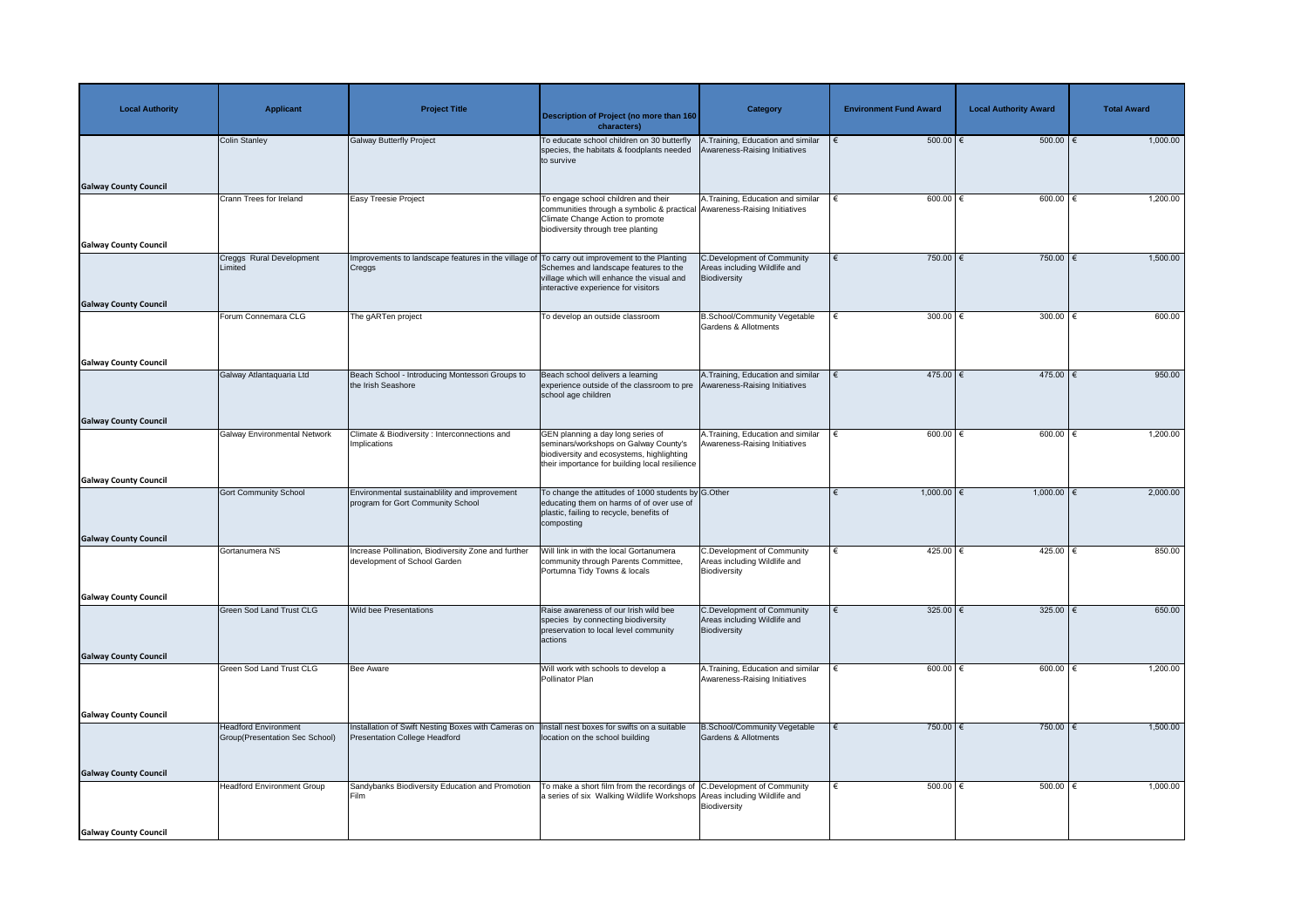| <b>Local Authority</b>                                       | <b>Applicant</b>                                                       | <b>Project Title</b>                                                             | Description of Project (no more than 160<br>characters)                                                                                                                                                              | <b>Category</b>                                                                   | <b>Environment Fund Award</b> | <b>Local Authority Award</b> | <b>Total Award</b> |
|--------------------------------------------------------------|------------------------------------------------------------------------|----------------------------------------------------------------------------------|----------------------------------------------------------------------------------------------------------------------------------------------------------------------------------------------------------------------|-----------------------------------------------------------------------------------|-------------------------------|------------------------------|--------------------|
| <b>Galway County Council</b>                                 | Irish Wheelchair Association (Tuam Community Sensory Garden<br>Branch) |                                                                                  | To create a sensory garden, to be used by $ B.School/Community Vegetable$<br>all including people with physical, sensory & Gardens & Allotments<br>intellectual disabilities through touch smell<br>visual & hearing |                                                                                   | $400.00$ €                    | 400.00   €                   | 800.00             |
| <b>Galway County Council</b>                                 | Kilcolgan Educate Together NS                                          | School Garden Project                                                            | Teach skills of planting/growing & reinforce B.School/Community Vegetable<br>the lifestyle of growing and harvesting<br>sustainably. And to share skills across<br>generations                                       | <b>Gardens &amp; Allotments</b>                                                   | 300.00 $ \epsilon$<br>€       | 300.00                       | 600.00             |
|                                                              | Kilrickle NS                                                           | <b>Wildflower Pollinator Garden</b>                                              | To create a pollinator friendly wildflower<br>garden & outdoor classroom                                                                                                                                             | <b>B.School/Community Vegetable</b><br><b>Gardens &amp; Allotments</b>            | 375.00 $\epsilon$             | 375.00   €                   | 750.00             |
| <b>Galway County Council</b>                                 | Kinvara Plastic Free                                                   | Earth Keeper Workshops and new Members Day                                       | To host an activities day for children,<br>recruit new members, raise awareness                                                                                                                                      | D.Repair, Reuse, Recycling                                                        | 450.00 €                      | 450.00                       | 900.00             |
| <b>Galway County Council</b>                                 | Lawrencetown CDG                                                       | Installation of Electric Vehicle Charging point in<br>village community car park | To install an electric vehicle charging point G.Other<br>in the community car park beside NS                                                                                                                         |                                                                                   | 900.00 $\epsilon$             | 900.00 $\in$                 | 1,800.00           |
| <b>Galway County Council</b>                                 | Lawrencetown NS                                                        | Bee and Butterfly Garden                                                         | To develop a bee and butterfly school<br>garden                                                                                                                                                                      | <b>C.Development of Community</b><br>Areas including Wildlife and<br>Biodiversity | 200.00   €                    | 200.00                       | 400.00             |
| <b>Galway County Council</b>                                 | Maree NS Board of Management                                           | Maree National School Garden                                                     | To install a marine themed mural on the<br>wall of infants playground & install<br>birdbaths, bird boxes & plant pollinator<br>friendly bulbs around the school                                                      | <b>B.School/Community Vegetable</b><br><b>Gardens &amp; Allotments</b>            | 325.00 $\epsilon$             | 325.00 $\epsilon$            | 650.00             |
| <b>Galway County Council</b>                                 | Mercy College Woodford                                                 | <b>Sensory Garden</b>                                                            | To create a sensory garden to be used as a $\mathsf B$ . School/Community Vegetable<br>go to location for students to calm and de<br>stress                                                                          | <b>Gardens &amp; Allotments</b>                                                   | $500.00$ $\in$                | 500.00                       | 1,000.00           |
| <b>Galway County Council</b>                                 | Milltown National School                                               | School Garden & Pollinator Project                                               | Renovate a disused & overgrown area of<br>the school into a garden & outdoor<br>classroom.                                                                                                                           | <b>B.School/Community Vegetable</b><br><b>Gardens &amp; Allotments</b>            | $500.00$ $\in$                | 500.00                       | 1,000.00           |
| <b>Galway County Council</b>                                 | Milltown Development Company                                           | Milltown Tidy Towns Water Founains                                               | To install & maintain two free standing<br>water fountains in our village                                                                                                                                            | A.Training, Education and similar<br>Awareness-Raising Initiatives                | 900.00 $\in$                  | 900.00                       | 1,800.00           |
| <b>Galway County Council</b>                                 | Newbridge Tidy Towns                                                   | The Orchard                                                                      | To reclaim area around Newbridge Social<br>Centre as a community space & create an<br>Orchard with pollinator plants as<br>recommended in National Pollinator Plan                                                   | C.Development of Community<br>Areas including Wildlife and<br>Biodiversity        | $500.00$ $\in$                | $500.00$ $\in$               | 1,000.00           |
| <b>Galway County Council</b><br><b>Galway County Council</b> | Portumna Tidy Towns                                                    | Yew Walk Environmental Awareness Project                                         | To revitalise an area of wasteland in the<br>centre of Portumna, to include fairy garden, Areas including Wildlife and<br>reflection area and biodiversity and<br>conservation                                       | <b>C.Development of Community</b><br>Biodiversity                                 | 450.00 $\in$                  | 450.00 $\sqrt{2}$            | 900.00             |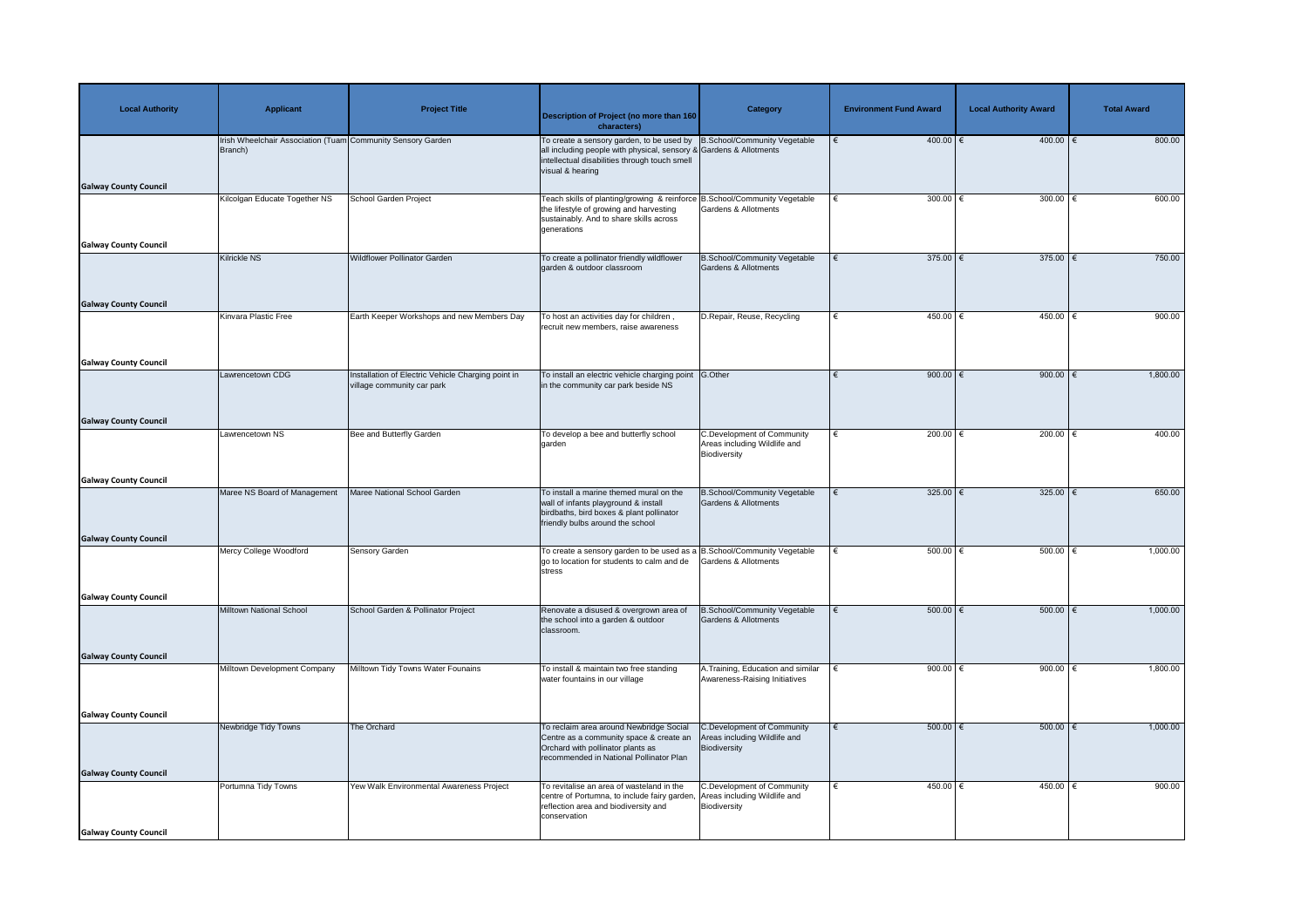| <b>Local Authority</b>       | <b>Applicant</b>                                         | <b>Project Title</b>                                                                            | <b>Description of Project (no more than 160</b><br>characters)                                                                                            | Category                                                                          | <b>Environment Fund Award</b> | <b>Local Authority Award</b> | <b>Total Award</b> |
|------------------------------|----------------------------------------------------------|-------------------------------------------------------------------------------------------------|-----------------------------------------------------------------------------------------------------------------------------------------------------------|-----------------------------------------------------------------------------------|-------------------------------|------------------------------|--------------------|
|                              | <b>Rosscahill Tidy Towns</b>                             | Rosscahill Tidy Towns                                                                           | To improve the appearance of the area<br>within the boundaries of Rosscahill                                                                              | <b>B.School/Community Vegetable</b><br><b>Gardens &amp; Allotments</b>            | $400.00$ €                    | $400.00$ €                   | 800.00             |
| <b>Galway County Council</b> | Smartbay Ireland                                         | Workshops on the Marine Environment & Marine                                                    | Educational & fun workshops on the marine A. Training, Education and similar                                                                              |                                                                                   | 450.00 $\in$                  | 450.00 €                     | 900.00             |
|                              |                                                          | Renewable Energy                                                                                | environment, as it relates to marine<br>renewable energy and its form, limitations<br>and issues.                                                         | Awareness-Raising Initiatives                                                     |                               |                              |                    |
| <b>Galway County Council</b> |                                                          |                                                                                                 |                                                                                                                                                           |                                                                                   |                               |                              |                    |
|                              | St Paul's Secondary School                               | Waste Management in the School                                                                  | To make people aware of the amount of<br>waste produced in the school & it's effect<br>on the environment                                                 | D.Repair, Reuse, Recycling                                                        | $425.00$ €                    | $425.00$ €                   | 850.00             |
| <b>Galway County Council</b> |                                                          |                                                                                                 |                                                                                                                                                           |                                                                                   |                               |                              |                    |
|                              | Tearmanna Eanna CTR                                      | Ross Choillte Tearmann Eanna ar an Tulach                                                       | Cur leis an mbithéagsúlacht I Eastáit<br>tithiochta Thearmann Eanna agus Eannach Awareness-Raising Initiatives<br>Mheáin                                  | A. Training, Education and similar                                                | 412.50 $\epsilon$             | $412.50$ €                   | 825.00             |
| <b>Galway County Council</b> |                                                          |                                                                                                 |                                                                                                                                                           |                                                                                   |                               |                              |                    |
|                              | Western Traveller & Intercultural<br>Development         | Environmental Awareness Programme with Traveller To raise environmental awareness with<br>Girls | young Traveller girls, explores what waste<br>is, types we create and how we can reduce,<br>recycle and reuse                                             | A. Training, Education and similar<br>Awareness-Raising Initiatives               | $600.00$ $\in$                | 600.00 $ \epsilon$           | 1,200.00           |
| <b>Galway County Council</b> |                                                          |                                                                                                 |                                                                                                                                                           |                                                                                   |                               |                              |                    |
|                              | <b>Woodford Parish Development</b>                       | <b>Woodford Biodiversity Initiative</b>                                                         | To plant hedgerows with native and<br>appropriate wildflowers, attracting<br>pollinators and increasing biodiversity,<br>cutting down on mowing/strimming | <b>C.Development of Community</b><br>Areas including Wildlife and<br>Biodiversity | 350.00 $\epsilon$             | 350.00                       | 700.00             |
| <b>Galway County Council</b> |                                                          |                                                                                                 |                                                                                                                                                           |                                                                                   |                               |                              |                    |
|                              | A.C.A.R.D Ltd                                            | <b>Scentry Garden</b>                                                                           | Restore old town park. Provide seating,<br>Flower beds, restore old pump. Paint old<br>buildings. Improve points in Tidy Towns.                           | <b>B.School/Community Vegetable</b><br><b>Gardens &amp; Allotments</b>            | 200.00 $\epsilon$             | 200.00 $\epsilon$            | 400.00             |
| <b>Kerry County Council</b>  |                                                          |                                                                                                 |                                                                                                                                                           |                                                                                   |                               |                              |                    |
|                              | Adrigole Family Resource Centre                          | Tuosist Kids Against Climate Change                                                             | A day long intergenerational workshop.<br>Education/afterschool programme to make<br>puppets using recycled materials                                     | A. Training, Education and similar<br>Awareness-Raising Initiatives               | 150.00                        | 150.00                       | 300.00             |
| <b>Kerry County Council</b>  |                                                          |                                                                                                 |                                                                                                                                                           |                                                                                   |                               |                              |                    |
|                              | <b>Annascaul Adventures</b>                              | Habitats & food for our native species                                                          | To plant and make habitats for food for our C.Development of Community<br>native species. The type of suitable trees<br>for our area                      | Areas including Wildlife and<br>Biodiversity                                      | 200.00 $ \epsilon$            | 200.00   €                   | 400.00             |
| <b>Kerry County Council</b>  |                                                          |                                                                                                 |                                                                                                                                                           |                                                                                   |                               |                              |                    |
|                              | <b>Asdee Community Development</b><br>Association        | <b>Asdee Community Garden</b>                                                                   | Provide a community garden. Community<br>allotment, bug hotel, Rainwater harvesting<br>& pollinators.                                                     | B.School/Community Vegetable<br>Gardens & Allotments                              | 200.00 $ \epsilon$            | 200.00   €                   | 400.00             |
| <b>Kerry County Council</b>  |                                                          |                                                                                                 |                                                                                                                                                           |                                                                                   |                               |                              |                    |
|                              | Ashleigh Downs Residents Assoc.                          | Enhance & encourage Pollinators                                                                 | Preserving a green area for wild flowers.<br>Bird, bee, butterfly & insect boxes.                                                                         | <b>C.Development of Community</b><br>Areas including Wildlife and<br>Biodiversity | 200.00 $\epsilon$             | 200.00   €                   | 400.00             |
| <b>Kerry County Council</b>  |                                                          |                                                                                                 |                                                                                                                                                           |                                                                                   |                               |                              |                    |
|                              | Ballybunion Community Centre Ltd   Water Re-fill Station |                                                                                                 | People engaged in sports etc.in the centre<br>can be confident that the water is safe to<br>drink. Plastic bottles can be refilled at the<br>station.     | D.Repair, Reuse, Recycling                                                        | 200.00 $ \epsilon$            | 200.00   €                   | 400.00             |
| <b>Kerry County Council</b>  |                                                          |                                                                                                 |                                                                                                                                                           |                                                                                   |                               |                              |                    |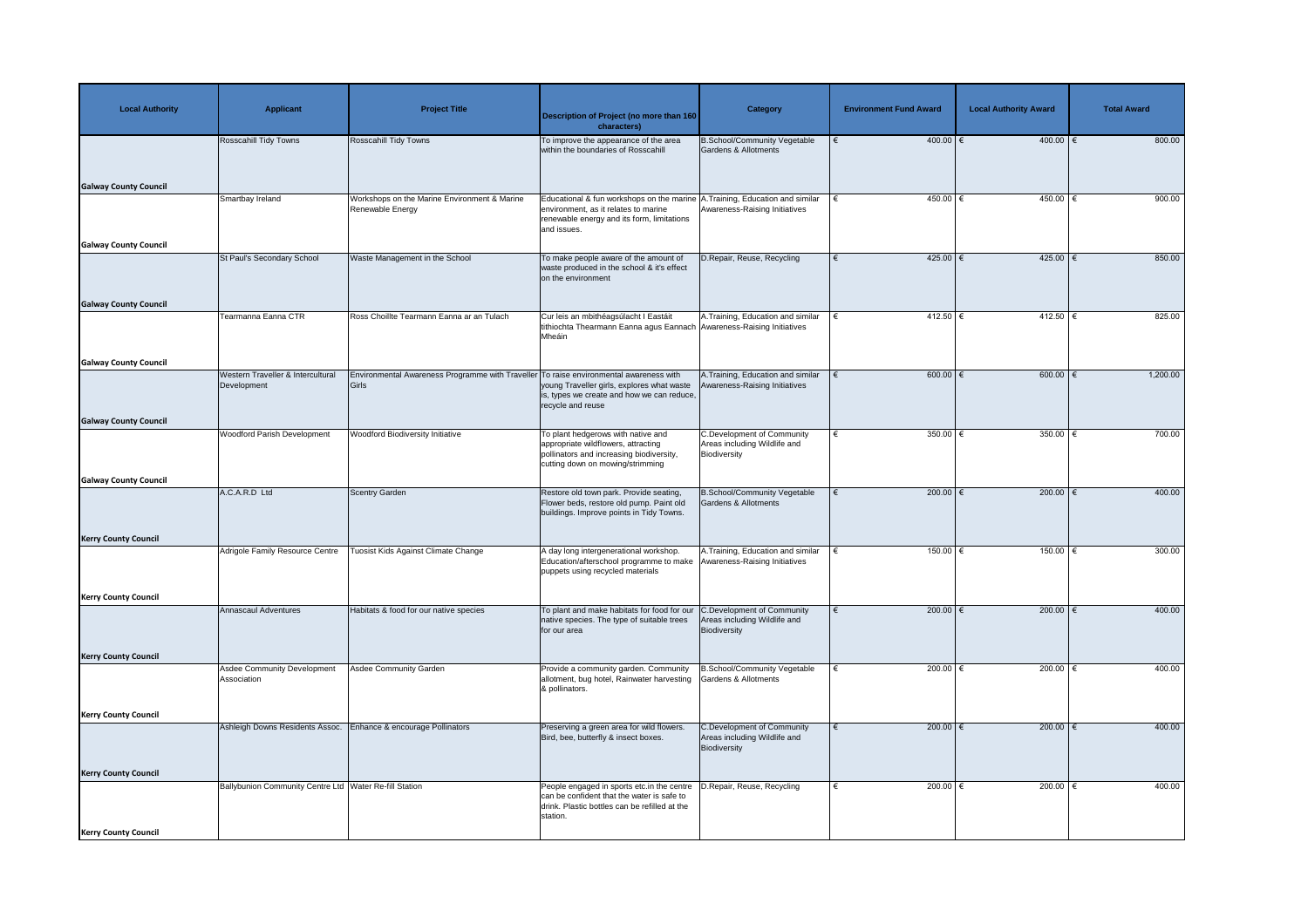| <b>Local Authority</b>      | <b>Applicant</b>                | <b>Project Title</b>                                                                              | <b>Description of Project (no more than 160</b><br>characters)                                                                                                                                  | Category                                                                          | <b>Environment Fund Award</b> | <b>Local Authority Award</b> | <b>Total Award</b> |
|-----------------------------|---------------------------------|---------------------------------------------------------------------------------------------------|-------------------------------------------------------------------------------------------------------------------------------------------------------------------------------------------------|-----------------------------------------------------------------------------------|-------------------------------|------------------------------|--------------------|
|                             | <b>Ballybunion Tidy Towns</b>   | <b>Cashen Biodiversity Pathway</b>                                                                | Natural footpath to bring people up to the<br>Bug Hotel. Increase in trees, bushes and<br>flowers along path.                                                                                   | <b>B.School/Community Vegetable</b><br><b>Gardens &amp; Allotments</b>            | 200.00 $\epsilon$             | $200.00$ €                   | 400.00             |
| <b>Kerry County Council</b> |                                 |                                                                                                   |                                                                                                                                                                                                 |                                                                                   |                               |                              |                    |
|                             | Ballyduff in Bloom/Tidy Towns   | <b>Biodiversity Planting</b>                                                                      | To encourage wildlife, Bees, Butterfly &<br>insects. To raise awareness for all Ireland<br>Pollinators.                                                                                         | <b>C.Development of Community</b><br>Areas including Wildlife and<br>Biodiversity | 200.00 $\in$                  | 200.00   €                   | 400.00             |
| <b>Kerry County Council</b> |                                 |                                                                                                   |                                                                                                                                                                                                 |                                                                                   |                               |                              |                    |
|                             | <b>Ballylongford Tidy Towns</b> | Build & install a Rainwater Harvesting System &<br>purchase a number of self-irrigating planters. | Build & install a Rainwater Harvesting<br>System & purchase a number of self-<br>irrigating planters.                                                                                           | <b>E.Composting and Rainwater</b><br>Harvesting                                   | 200.00 $\epsilon$             | 200.00 $\epsilon$            | 400.00             |
| <b>Kerry County Council</b> |                                 |                                                                                                   |                                                                                                                                                                                                 |                                                                                   |                               |                              |                    |
|                             | Cahersiveen Tidy Towns          | Cahersiveen Community Garden                                                                      | Developing a community gardenfor the<br>town. Composting facilities & rainwater<br>management. Promote in local<br>sustainability forums & schools.                                             | <b>B.School/Community Vegetable</b><br><b>Gardens &amp; Allotments</b>            | $140.00$ €                    | 140.00 €                     | 280.00             |
| <b>Kerry County Council</b> |                                 |                                                                                                   |                                                                                                                                                                                                 |                                                                                   |                               |                              |                    |
|                             | Castleisland Community College  | <b>Biodiversity Project</b>                                                                       | Creating a wild meadow. Build a wooden<br>bench along the river walk. Erect signs<br>about the importance of bee & awareness<br>of swifts.                                                      | <b>B.School/Community Vegetable</b><br>Gardens & Allotments                       | 200.00 $\epsilon$<br>€        | 200.00 $\epsilon$            | 400.00             |
| <b>Kerry County Council</b> |                                 |                                                                                                   |                                                                                                                                                                                                 |                                                                                   |                               |                              |                    |
|                             | <b>Castleisland Tidy Towns</b>  | Water harvesting & information board on swifts                                                    | A 900L tank to be erected to provide<br>harvested rainwater for the plants.<br>Information board on the riverwalk on<br>swifts.                                                                 | <b>E.Composting and Rainwater</b><br>Harvesting                                   | 200.00 $\in$                  | 200.00                       | 400.00             |
| <b>Kerry County Council</b> |                                 |                                                                                                   |                                                                                                                                                                                                 |                                                                                   |                               |                              |                    |
|                             | Causeway Comprehensive School   | Causeway Comprehensive School Pedal Energy<br>Climate Day of Action                               | This event offers the opportunity for the<br>students and staff and the Causeway<br>Community to come together to achieve our<br>Green Schools target.                                          | A.Training, Education and similar<br>Awareness-Raising Initiatives                | 200.00 $\epsilon$             | 200.00 $\epsilon$            | 400.00             |
| <b>Kerry County Council</b> |                                 | Development of an Invasive Alien Species                                                          |                                                                                                                                                                                                 |                                                                                   | 250.00 $\epsilon$             | 250.00 $\epsilon$            | 500.00             |
|                             | Cloghane Brandon Tidy Towns     | Management Plan                                                                                   | The plan will be to identify and quantify IAS   F. Audits, Surveys and Action<br>in this area with a specific focus on<br>Japanese Knotweed. We want to hire a<br>qualified experienced company | Planning                                                                          |                               |                              |                    |
| <b>Kerry County Council</b> |                                 |                                                                                                   |                                                                                                                                                                                                 |                                                                                   |                               |                              |                    |
|                             | Coiste Pobail Cathair Donall    | Caherdaniel Environmental Design Plan                                                             | Seeking funding towards the cost of<br>employing a contractor to develop an<br>environmental biodiversity plan<br>incorporating an integrated constructed<br>Wetlands                           | F.Audits, Surveys and Action<br>Planning                                          | 250.00 $ \epsilon$            | 250.00   €                   | 500.00             |
| <b>Kerry County Council</b> | Coiste Speiceas Coimhthioch     | Life after Japanese knotweed                                                                      | To empower and upskill the community to                                                                                                                                                         | .Training, Education and similar                                                  | 200.00 $ \epsilon$            | 200.00   €                   | 400.00             |
|                             | lonrach                         |                                                                                                   | identify local biodiversity and how to<br>maintain and conserve areas where<br>Japanese knotweed were eliminated                                                                                | Awareness-Raising Initiatives                                                     |                               |                              |                    |
| <b>Kerry County Council</b> |                                 |                                                                                                   |                                                                                                                                                                                                 |                                                                                   |                               |                              |                    |
| <b>Kerry County Council</b> | <b>Conor Dwane</b>              | The story of the Rubbish Monster                                                                  | Educational show for primary school<br>children to teach them the benefits of<br>recycling and anti-litter. Environment<br>awareness to help fight the effects of<br>climate change             | A. Training, Education and similar<br>Awareness-Raising Initiatives               | 200.00 $\epsilon$             | 200.00   €                   | 400.00             |
|                             | Coomhola Salmon Trust Ltd       | StreamScape Bunusach                                                                              | To produce a genetic Irish Language<br>Aquatic and Biodiversity Educational<br>booklet                                                                                                          | A.Training, Education and similar<br>Awareness-Raising Initiatives                | 200.00 $ \epsilon$            | 200.00 $ \epsilon$           | 400.00             |
| <b>Kerry County Council</b> |                                 |                                                                                                   |                                                                                                                                                                                                 |                                                                                   |                               |                              |                    |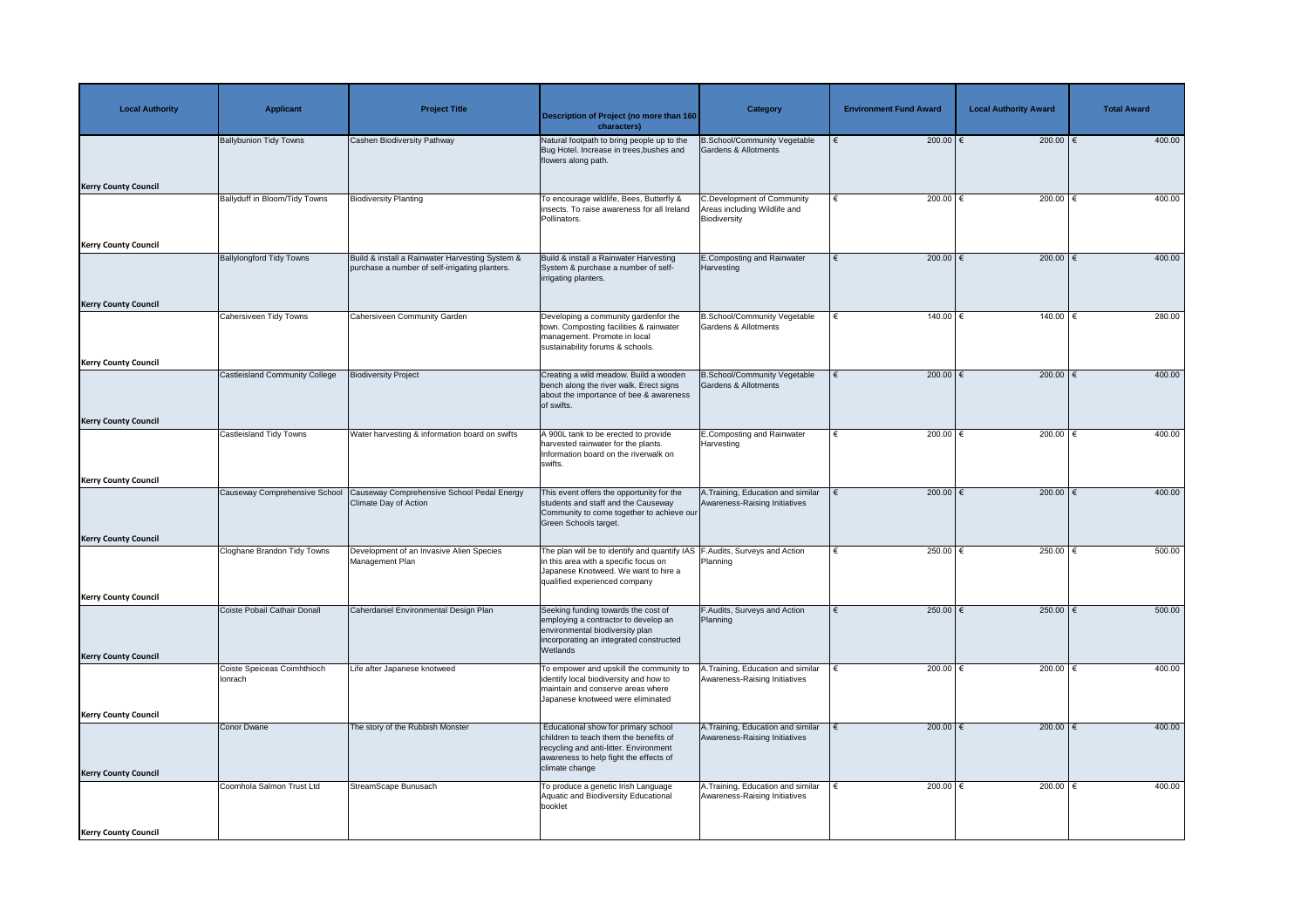| <b>Local Authority</b>                                     | <b>Applicant</b>                 | <b>Project Title</b>                                                                 | <b>Description of Project (no more than 160</b><br>characters)                                                                                                                                                                                                                           | Category                                                            | <b>Environment Fund Award</b> | <b>Local Authority Award</b> | <b>Total Award</b> |
|------------------------------------------------------------|----------------------------------|--------------------------------------------------------------------------------------|------------------------------------------------------------------------------------------------------------------------------------------------------------------------------------------------------------------------------------------------------------------------------------------|---------------------------------------------------------------------|-------------------------------|------------------------------|--------------------|
| <b>Kerry County Council</b>                                | <b>Cork Nature Network</b>       | Local action programme - Actions for biodiversity                                    | Training course that identifies existing<br>wildlife habitats and explore opportunities to Awareness-Raising Initiatives<br>encourage biodiversity and preserve wildlife<br>habitats. Action taken after course me<br>include tree planting, habitat creation and<br>community awareness | A.Training, Education and similar                                   | $150.00$ €                    | 150.00   €                   | 300.00             |
| <b>Kerry County Council</b>                                | <b>Cork University Hospital</b>  | <b>CUH Garden Companions</b>                                                         | 1st hospital in world to achieve Green Flag   B.School/Community Vegetable<br>status. It has been recommended that we<br>develop strategies to ensure greater public<br>and staff engagement in our green<br>advocacy                                                                    | <b>Gardens &amp; Allotments</b>                                     | 175.00 €                      | 175.00   €                   | 350.00             |
| <b>Kerry County Council</b>                                | Dingle Oceanworld                | Pollinator plant "Top Trumps" Educational<br>Resources                               | A set of biodiversity playing cards that<br>would be used to showcase a number of<br>special species and their benefit through a<br>game similar to Top Trumps                                                                                                                           | A. Training, Education and similar<br>Awareness-Raising Initiatives | 200.00 $\epsilon$             | 200.00 $\epsilon$            | 400.00             |
| <b>Kerry County Council</b>                                | Dingle Tidy Towns Committee      | Refurbished and Reuse Dingles Street Faucets                                         | Dingle tidy towns with the local Council and D. Repair, Reuse, Recycling<br>schools to refurbish the existing retired<br>Street faucets. Dingle people will be able to<br>refill bottles of water reducing the need for<br>plastic.                                                      |                                                                     | 300.00 $\epsilon$             | 300.00 $\sqrt{2}$            | 600.00             |
|                                                            | ECO-UNESCO                       | <b>Waste Warriors</b>                                                                | Waste Warriors Workshop will promote<br>greater local awareness and creative action Awareness-Raising Initiatives<br>towards waste issues by reducing, reusing<br>and recycling waste material                                                                                           | A. Training, Education and similar                                  | 220.00 $ \epsilon$            | 220.00   €                   | 440.00             |
| <b>Kerry County Council</b>                                | Fenit Development Association    | Fenit Wild Mind Nature Festival                                                      | We facilitate a number of land and sea<br>bass guided tours, talks, workshops, films, Awareness-Raising Initiatives<br>seminars and exhibitions about the<br>importance of biodiversity.                                                                                                 | A. Training, Education and similar                                  | 200.00 $\in$                  | 200.00                       | 400.00             |
| <b>Kerry County Council</b><br><b>Kerry County Council</b> | <b>Fiachne Day Centre</b>        | Our native trees and their value to local biodiversity                               | Explore our native trees (Ash and Oak) and B.School/Community Vegetable<br>their proven value in supporting local<br>biodiversity - Flora, fauna, insects, birds, air<br>and water quality to the group (Adults with<br>mental difficulties)                                             | Gardens & Allotments                                                | 200.00 $\epsilon$             | 200.00 $\epsilon$            | 400.00             |
|                                                            | <b>Filemore NS</b>               | <b>Wildflower School Garden</b>                                                      | To convert disused ground and beds into a  B.School/Community Vegetable<br>wildflower sanctuary and Bug Hotel                                                                                                                                                                            | Gardens & Allotments                                                | 75.00 $\xi$                   | 75.00 $\epsilon$             | 150.00             |
| <b>Kerry County Council</b>                                | Foodshare Kerry                  | <b>Lixnaw Community Composting Project</b>                                           | The aim is promoting more sustainable<br>waste management practices and social<br>inclusion within a low carbon framework.                                                                                                                                                               | E.Composting and Rainwater<br>Harvesting                            | 200.00 $ \epsilon$            | 200.00   €                   | 400.00             |
| <b>Kerry County Council</b>                                | Friends of Tralee-Fenit Greenway | Community Heritage Orchard, soft food garden and<br>nuttery along the Fenit Greenway | The development of a linear orchard<br>consisting of Community Heritage Orchard, Gardens & Allotments<br>soft fruit garden and nuttery along the urban<br>section of the Tralee to Fenit Greenway                                                                                        | B.School/Community Vegetable                                        | 200.00 $ \epsilon$            | 200.00   €                   | 400.00             |
| <b>Kerry County Council</b>                                | Irish Whale and Dolphin Group    | Marine Biologist Workshop                                                            | This project focuses on Irish whales and<br>dolphins, the threats they face and<br>conservation measures. The importance of<br>marine mammals conservation                                                                                                                               | A.Training, Education and similar<br>Awareness-Raising Initiatives  | $150.00$ $\in$                | $150.00$ €                   | 300.00             |
| <b>Kerry County Council</b>                                | John Fitzgerald                  | Seaweed workshop for Schools                                                         | To raise awareness of the benefits of<br>seaweed to local school children                                                                                                                                                                                                                | A.Training, Education and similar<br>Awareness-Raising Initiatives  | 100.00 $ \epsilon$            | 100.00 $ \epsilon$           | 200.00             |
| <b>Kerry County Council</b>                                |                                  |                                                                                      |                                                                                                                                                                                                                                                                                          |                                                                     |                               |                              |                    |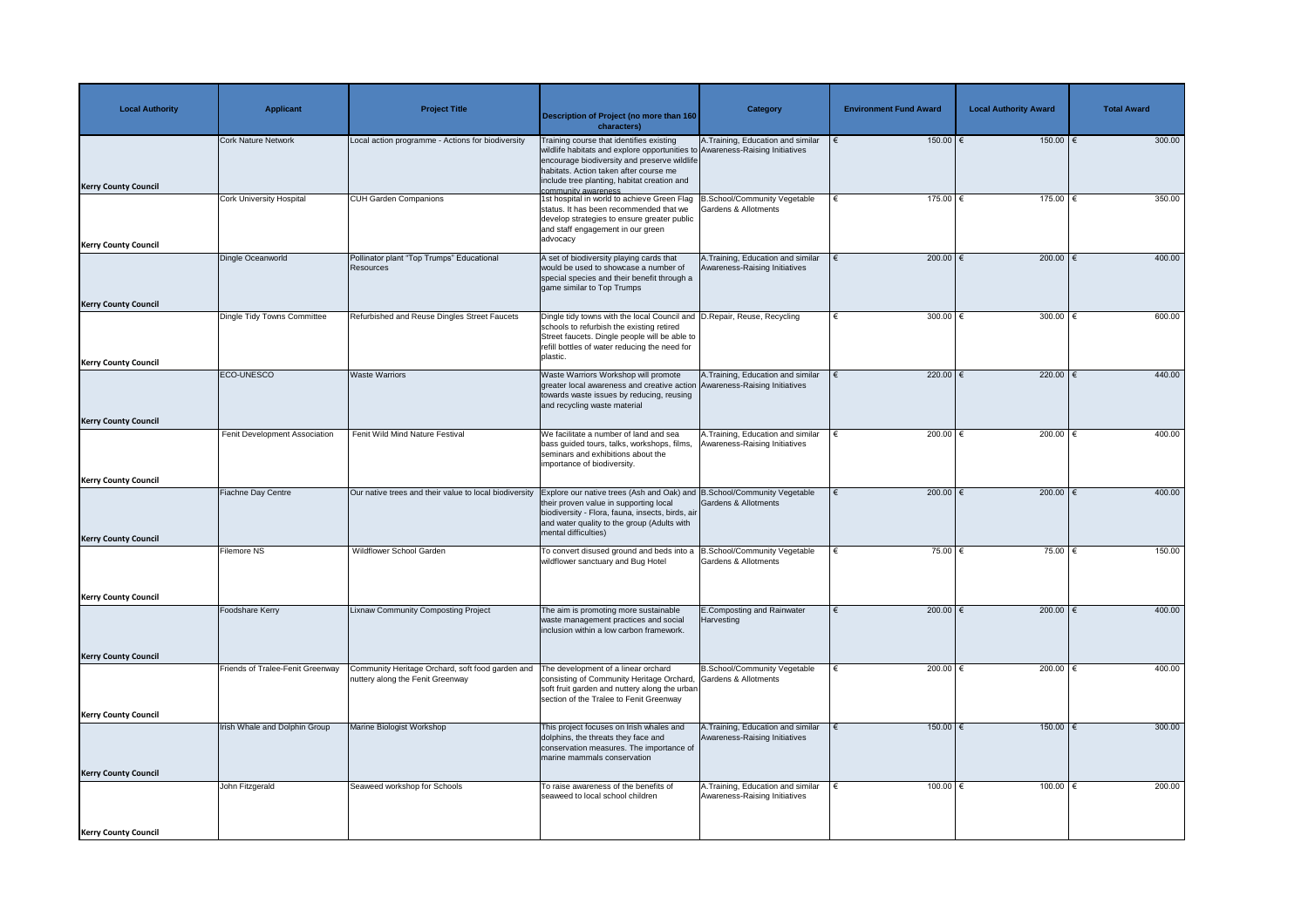| <b>Local Authority</b>      | <b>Applicant</b>                                     | <b>Project Title</b>                                                                     | <b>Description of Project (no more than 160</b><br>characters)                                                                                                                                                             | <b>Category</b>                                                                          | <b>Environment Fund Award</b> | <b>Local Authority Award</b> | <b>Total Award</b> |
|-----------------------------|------------------------------------------------------|------------------------------------------------------------------------------------------|----------------------------------------------------------------------------------------------------------------------------------------------------------------------------------------------------------------------------|------------------------------------------------------------------------------------------|-------------------------------|------------------------------|--------------------|
|                             | Kieran Cummins                                       | Invasive species and biodiversity loss in County<br>Kerry - Identification and Education | To support community groups, teachers<br>and students on the challenges posed by<br>invasive plant and animal species and to<br>help them to identify such species.                                                        | A.Training, Education and similar<br>Awareness-Raising Initiatives                       | 185.00 $\epsilon$             | 185.00   €                   | 370.00             |
| <b>Kerry County Council</b> |                                                      |                                                                                          |                                                                                                                                                                                                                            |                                                                                          |                               |                              |                    |
|                             | Kenmare Family Resource Centre                       | Eist Neidin 2019                                                                         | To raise public awareness of climate<br>change locally by organising a series of<br>talks in the local library. Eg Stop food<br>waste, invasive species and growing your<br>own food.                                      | A.Training, Education and similar<br>Awareness-Raising Initiatives                       | 200.00 $ \epsilon$            | 200.00                       | 400.00             |
| <b>Kerry County Council</b> | Kenmare Tidy Towns                                   | Centralised Biodiversity sign for Kenmare Town                                           | Erect a sign that will explain what what is                                                                                                                                                                                | A.Training, Education and similar                                                        | 200.00 $\epsilon$             | 200.00   €                   | 400.00             |
|                             |                                                      |                                                                                          | biodiversity. Why we need to protect and<br>enhance biodiversity where possible and<br>how the public can also help.                                                                                                       | Awareness-Raising Initiatives                                                            |                               |                              |                    |
| <b>Kerry County Council</b> | Kerry Cycling Campaign                               | Series of public talks and workshops                                                     | Bi-monthly series of public talks and                                                                                                                                                                                      | A. Training, Education and similar                                                       | 200.00 $ \epsilon$            | 200.00                       | 400.00             |
|                             |                                                      |                                                                                          | workshops (6 In total) which will aim to<br>promote cycling as a sustainable clean,<br>feasible, emission free and affordable<br>mode of transport                                                                         | Awareness-Raising Initiatives                                                            |                               |                              |                    |
| <b>Kerry County Council</b> | Kerry Sustainable Energy Co-                         | Operations Kerry Renewable Energy                                                        | wishes is to appoint an independent                                                                                                                                                                                        | A.Training, Education and similar                                                        | 225.00 $\epsilon$             | 225.00   €                   | 450.00             |
|                             | Operative (KSEC)                                     | Transformation                                                                           | trainer/facilitator to deliver a series of<br>information sessions and workshops on<br>renewable energy, energy use reduction in<br>both domestic/non-domestic buildings                                                   | Awareness-Raising Initiatives                                                            |                               |                              |                    |
| <b>Kerry County Council</b> |                                                      |                                                                                          |                                                                                                                                                                                                                            |                                                                                          |                               |                              |                    |
|                             | Kilcummin Looking Good                               | Kilcummin Biodiversity Community Garden                                                  | This project is one of climate protection and A. Training, Education and similar<br>biodiversity with emphasis on inclusion,   Awareness-Raising Initiatives<br>integration and education.                                 |                                                                                          | 200.00 $ \epsilon$            | 200.00                       | 400.00             |
| <b>Kerry County Council</b> |                                                      |                                                                                          |                                                                                                                                                                                                                            |                                                                                          |                               |                              |                    |
| <b>Kerry County Council</b> | Laharn and District Residents<br>Association (LaDRA) | Combating climate change and enhancing<br>biodiversity in our community                  | Training sessions to our community<br>members to demonstrate the importance of Awareness-Raising Initiatives<br>protecting and enhancing biodiversity and<br>show simple ways of how we can help<br>tackle climate change. | A. Training, Education and similar                                                       | 225.00 $\epsilon$             | 225.00 $\epsilon$            | 450.00             |
|                             | <b>Lauragh Community Council</b>                     | Lauragh Area Biodiversity Project                                                        | Project to improve the aesthetics and                                                                                                                                                                                      | <b>C.Development of Community</b>                                                        | 200.00 $\epsilon$             | 200.00                       | 400.00             |
|                             |                                                      |                                                                                          | biodiversity of the graveyard car park in<br>Killmackilloge. We need to finish the tree<br>and shrub planting. Erect permanent<br>signage.                                                                                 | Areas including Wildlife and<br>Biodiversity                                             |                               |                              |                    |
| <b>Kerry County Council</b> |                                                      |                                                                                          |                                                                                                                                                                                                                            |                                                                                          |                               |                              |                    |
|                             | Leave No Trace Ireland                               | Leave No Trace Climate Action Champions                                                  | Using classroom based and outdoor<br>workshops to help strengthen children's<br>social and behavioural environmental<br>consciousness.                                                                                     | A. Training, Education and similar<br>Awareness-Raising Initiatives                      | 200.00 $\epsilon$             | 200.00   €                   | 400.00             |
| <b>Kerry County Council</b> |                                                      |                                                                                          |                                                                                                                                                                                                                            |                                                                                          |                               |                              |                    |
|                             | <b>Listowel Community Centre CLG</b>                 | Project Green Listowel                                                                   | Provide a water cooler instead of plastic<br>bottles, Eco-friendly hand dryers instead of Gardens & Allotments<br>paper towels and put in place a<br>dehumidifier and toxin absorbing machine.                             | <b>B.School/Community Vegetable</b>                                                      | 200.00   €                    | 200.00                       | 400.00             |
| <b>Kerry County Council</b> |                                                      |                                                                                          |                                                                                                                                                                                                                            |                                                                                          |                               |                              |                    |
|                             | Lixnaw Men's Shed                                    | Hermitage Park pollinators patch                                                         | Develop a portion of Hermitage Park as a<br>pollinator friendly place. Setting native<br>pollinator friendly trees. Erecting bee<br>hotels, bird and bug boxes. Educating<br>members of the public on biodiversity         | <b>C.Development of Community</b><br>Areas including Wildlife and<br><b>Biodiversity</b> | 200.00 $\epsilon$             | 200.00   €                   | 400.00             |
| <b>Kerry County Council</b> | Lyreacrompane National School                        | Outdoor living classrooms                                                                | To extend our native woodland and create a B.School/Community Vegetable                                                                                                                                                    |                                                                                          | 200.00 $\in$                  | 200.00                       | 400.00             |
|                             |                                                      |                                                                                          | wetland/ wildlife pond area at the front of<br>the school along with a butterfly/bee friendly<br>area                                                                                                                      | Gardens & Allotments                                                                     |                               |                              |                    |
| <b>Kerry County Council</b> |                                                      |                                                                                          |                                                                                                                                                                                                                            |                                                                                          |                               |                              |                    |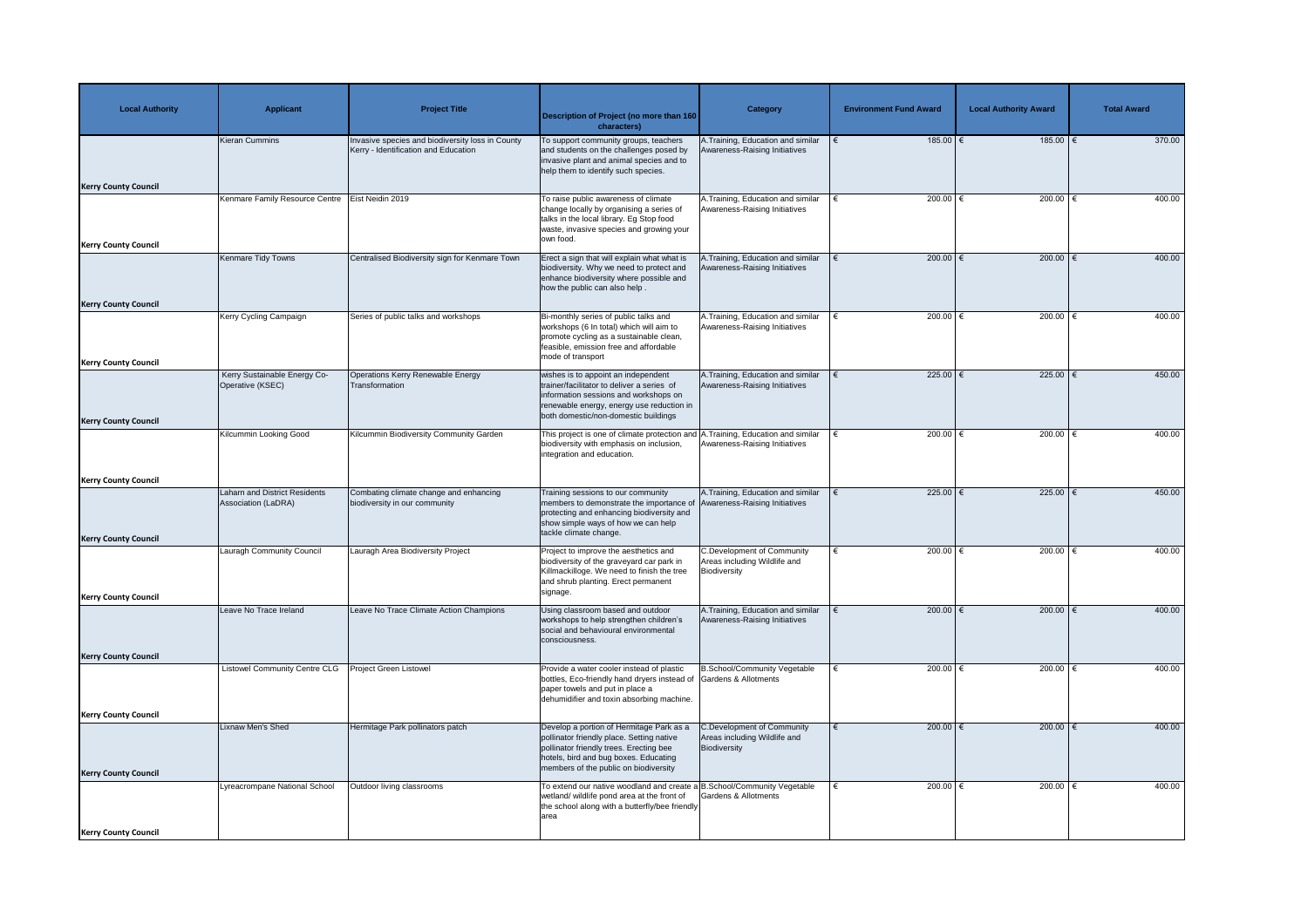| <b>Local Authority</b>      | <b>Applicant</b>                                              | <b>Project Title</b>                                                                               | <b>Description of Project (no more than 160</b><br>characters)                                                                                                          | <b>Category</b>                                                                   | <b>Environment Fund Award</b> | <b>Local Authority Award</b> | <b>Total Award</b> |
|-----------------------------|---------------------------------------------------------------|----------------------------------------------------------------------------------------------------|-------------------------------------------------------------------------------------------------------------------------------------------------------------------------|-----------------------------------------------------------------------------------|-------------------------------|------------------------------|--------------------|
|                             | Manor Village                                                 | Bringing wildlife nature to an urban setting                                                       | To educate the young and old on all<br>aspects of wildlife and biodiversity                                                                                             | <b>C.Development of Community</b><br>Areas including Wildlife and<br>Biodiversity | 200.00 $\epsilon$             | 200.00   €                   | 400.00             |
| <b>Kerry County Council</b> |                                                               |                                                                                                    |                                                                                                                                                                         |                                                                                   |                               |                              |                    |
|                             | <b>Maherees Conservation</b><br><b>Association CLG</b>        | ncrease the awareness of and appreciation of the<br>wildflowers on the Maharees Sand Dunes Habitat | To increase visitors and residents<br>awareness of and appreciation for the<br>biodiversity of the Maharees sand dunes<br>habitat.                                      | A.Training, Education and similar<br>Awareness-Raising Initiatives                | 200.00 $ \epsilon$            | 200.00                       | 400.00             |
| <b>Kerry County Council</b> | Milltown Tidy Towns                                           | The Square Bee Friendly Garden                                                                     |                                                                                                                                                                         | <b>C.Development of Community</b>                                                 | 200.00 $\epsilon$             | 200.00   €                   | 400.00             |
|                             |                                                               |                                                                                                    | Our purpose is creating a bee friendly<br>garden area in the square of Milltown                                                                                         | Areas including Wildlife and<br>Biodiversity                                      |                               |                              |                    |
| <b>Kerry County Council</b> |                                                               |                                                                                                    |                                                                                                                                                                         |                                                                                   |                               |                              |                    |
|                             | North Kerry Environmental Forum                               | Social media impact campaigns on key<br>environmental issues                                       | <b>NKEF Social Media Projects with</b><br><b>Environmental Campaigns</b>                                                                                                | A.Training, Education and similar<br>Awareness-Raising Initiatives                | 100.00 $ \epsilon$            | 100.00                       | 200.00             |
| <b>Kerry County Council</b> |                                                               |                                                                                                    |                                                                                                                                                                         |                                                                                   |                               |                              |                    |
|                             | Peter Bradley Foundation CLG<br>Acquired Brain Injury Ireland | ABI Ireland Resource Centre/River Walk<br>Enhancement                                              | Planting and maintaining various native<br>hedging. Planning to develop the green<br>areas surrounding the new resource centre Biodiversity<br>to enhance the riverwalk | <b>C.Development of Community</b><br>Areas including Wildlife and                 | 400.00 €                      | 400.00   €                   | 800.00             |
| <b>Kerry County Council</b> |                                                               |                                                                                                    |                                                                                                                                                                         |                                                                                   |                               |                              |                    |
|                             | Pobalscoil Chorca Dhuibhne                                    | <b>Exploring Sustainability Through Creative</b><br>Technology                                     | Our sustainable futures is a vision to<br>achieve sustainability across the areas<br>including energy, transport, agriculture,<br>tourism etc.                          | A. Training, Education and similar<br>Awareness-Raising Initiatives               | 300.00 $\in$                  | 300.00                       | 600.00             |
| <b>Kerry County Council</b> |                                                               |                                                                                                    |                                                                                                                                                                         |                                                                                   | 200.00 $\epsilon$             | $200.00$ $∈$                 |                    |
|                             | Portmagee Development Group<br><b>CLG</b>                     | Reusable Bamboo Cups for Portmagee                                                                 | We are getting our own, attractively<br>designed souvenir reusable cups to sell to<br>our visitors                                                                      | D.Repair, Reuse, Recycling                                                        |                               |                              | 400.00             |
| <b>Kerry County Council</b> |                                                               |                                                                                                    |                                                                                                                                                                         |                                                                                   |                               |                              |                    |
|                             | <b>Presentation Secondary School</b>                          | Organic School Garden Project                                                                      | To encourage our community to engage in<br>in organic practices. Development of a<br>wildflower garden and nature woodlands.                                            | B.School/Community Vegetable<br><b>Gardens &amp; Allotments</b>                   | 200.00 $\epsilon$             | 200.00                       | 400.00             |
| <b>Kerry County Council</b> |                                                               |                                                                                                    |                                                                                                                                                                         |                                                                                   |                               |                              |                    |
|                             | Quarryvale Residents Association                              | Quarryvale Biodiversity Enhancement Project                                                        | It will concentrate on developing habitats<br>and areas with in the green areas of the<br>estate where native wildlife both flora and<br>fauna can flourish.            | <b>C.Development of Community</b><br>Areas including Wildlife and<br>Biodiversity | 200.00 $\epsilon$             | 200.00 $\epsilon$            | 400.00             |
| <b>Kerry County Council</b> |                                                               |                                                                                                    |                                                                                                                                                                         |                                                                                   |                               |                              |                    |
|                             | Sea Synergy Ltd                                               | Marine Creature Feature (Blue Flag Beach/ Public<br>Library) Workshop                              | To introduce marine fauna and facts of the<br>Irish coasts and beaches. Create<br>awareness of marine biodiversity                                                      | .Training, Education and similar<br>Awareness-Raising Initiatives                 | 1,250.00 €                    | 1,250.00                     | 2,500.00           |
| <b>Kerry County Council</b> |                                                               |                                                                                                    |                                                                                                                                                                         |                                                                                   |                               |                              |                    |
| <b>Kerry County Council</b> | Shanakill Family Resource Centre                              | Gardening in a changing climate                                                                    | Encourage and support members of our<br>diverse community to plant and grow their<br>own food. Enhance awareness and<br>knowledge of climate change and<br>biodiversity | B.School/Community Vegetable<br>Gardens & Allotments                              | 200.00 $\epsilon$             | 200.00 $\epsilon$            | 400.00             |
|                             | Shannow Family Resource Centre                                | Abbeydorney/Kilflynn Community Garden - Organic                                                    | To encourage people in the local                                                                                                                                        | <b>B.School/Community Vegetable</b>                                               | 200.00 $\in$                  | 200.00                       | 400.00             |
|                             |                                                               | allotment and composting site                                                                      | community to grow their own organic food<br>to supplement their diet and furthermore to<br>promote awareness of good environmental<br>practices.                        | Gardens & Allotments                                                              |                               |                              |                    |
| <b>Kerry County Council</b> |                                                               |                                                                                                    |                                                                                                                                                                         |                                                                                   |                               |                              |                    |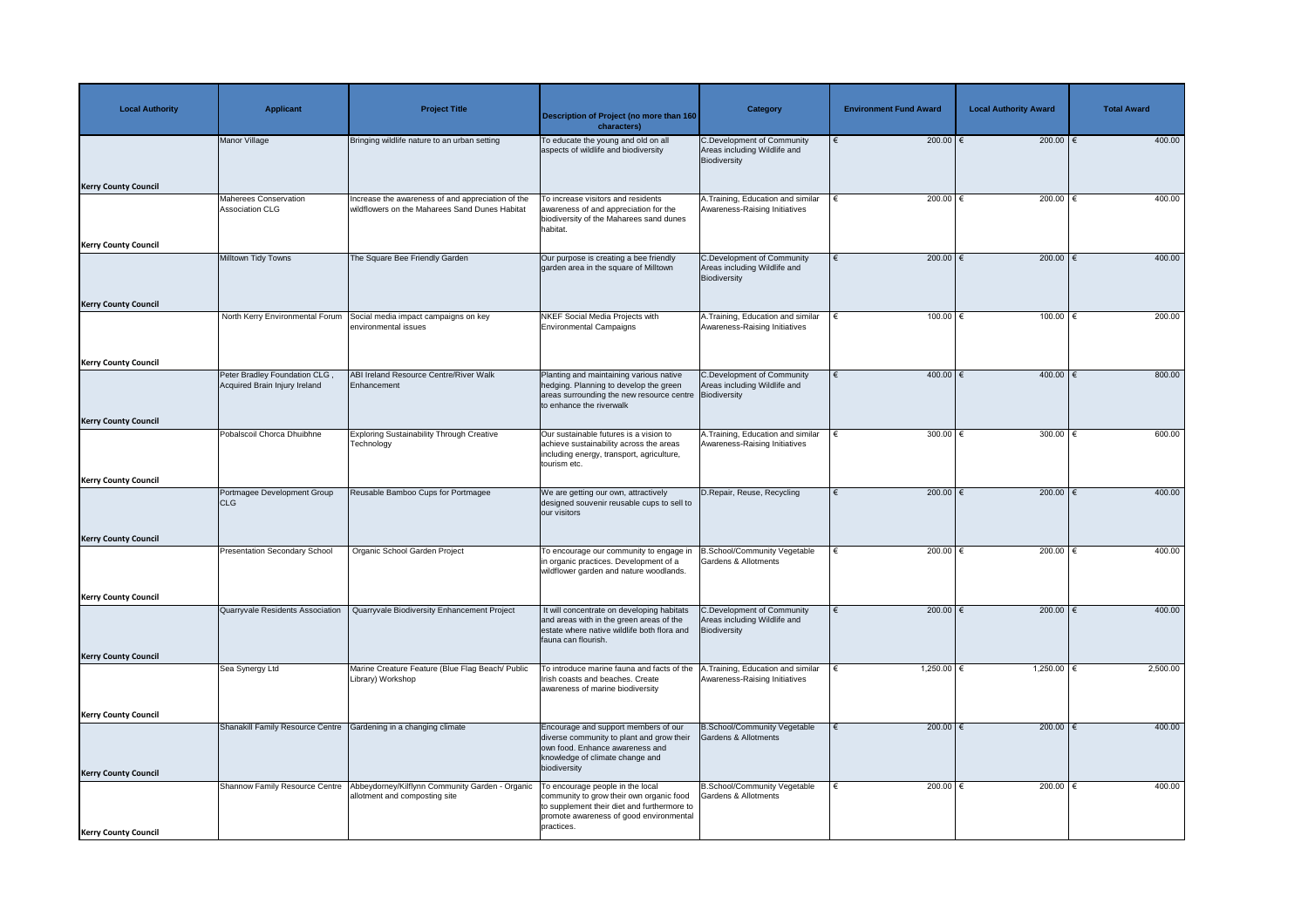| <b>Local Authority</b>        | <b>Applicant</b>                                            | <b>Project Title</b>                                                                                                                           | <b>Description of Project (no more than 160</b><br>characters)                                                                                                                                          | Category                                                                          | <b>Environment Fund Award</b> | <b>Local Authority Award</b> | <b>Total Award</b> |
|-------------------------------|-------------------------------------------------------------|------------------------------------------------------------------------------------------------------------------------------------------------|---------------------------------------------------------------------------------------------------------------------------------------------------------------------------------------------------------|-----------------------------------------------------------------------------------|-------------------------------|------------------------------|--------------------|
|                               | Sneem Development Co-operative<br>Limited/Sneem Tidy Towns  | <b>Sneem Community Orchard</b>                                                                                                                 | We wish to create a community orchard in a B.School/Community Vegetable<br>currently disused field.                                                                                                     | <b>Gardens &amp; Allotments</b>                                                   | 200.00 $\epsilon$             | $200.00$ €                   | 400.00             |
| <b>Kerry County Council</b>   |                                                             |                                                                                                                                                |                                                                                                                                                                                                         |                                                                                   |                               |                              |                    |
|                               | <b>St Bridget's Presentation</b><br><b>Secondary School</b> | Create signage for local primary and secondary<br>school to encourage more walking to school                                                   | The signage would encourage the safety,<br>mental health and environmental benefits<br>of more people walking to school                                                                                 | <b>B.School/Community Vegetable</b><br>Gardens & Allotments                       | 250.00 $\epsilon$             | $250.00$ (                   | 500.00             |
| <b>Kerry County Council</b>   |                                                             |                                                                                                                                                |                                                                                                                                                                                                         |                                                                                   |                               |                              |                    |
|                               | <b>Tarbert Development Association</b>                      | Carry out essential repairs to the Bird Hide located<br>at Tarbert Bay                                                                         | The wooden structure and the floor<br>supports are rotten and need to be<br>replaced.                                                                                                                   | D.Repair, Reuse, Recycling                                                        | $450.00$ €                    | $450.00$ €                   | 900.00             |
| <b>Kerry County Council</b>   |                                                             |                                                                                                                                                |                                                                                                                                                                                                         |                                                                                   |                               |                              |                    |
|                               | <b>Tralee Chamber Alliance</b><br>(Environmental Taskforce) | Increase the awareness and appreciation of<br>biodiversity in Tralee                                                                           | The proposed project idea would involve<br>the design of common wildflower species<br>spotter sheet which can be downloaded<br>from the Tralee Chamber Alliance                                         | A.Training, Education and similar<br>Awareness-Raising Initiatives                | 275.00 $\epsilon$             | 275.00   €                   | 550.00             |
| <b>Kerry County Council</b>   |                                                             |                                                                                                                                                |                                                                                                                                                                                                         |                                                                                   |                               |                              |                    |
|                               | <b>Tralee Educate Together National</b><br>School           | School Biodiversity Herb Garden and Biodiversity<br>Study                                                                                      | The project will enable pupils, parents and<br>teachers to build a herb garden and add<br>seating areas to enable outdoor teaching.<br>To purchase materials to study the<br>biodiversity in the garden | <b>B.School/Community Vegetable</b><br>Gardens & Allotments                       | 200.00 $\epsilon$             | $200.00$ €                   | 400.00             |
| <b>Kerry County Council</b>   |                                                             |                                                                                                                                                |                                                                                                                                                                                                         |                                                                                   |                               |                              |                    |
|                               | Tralee Save the Green Committee                             | Cloonbeg Wildlife Project                                                                                                                      | Improve 2.5 hectares. Plant area to provide C.Development of Community<br>seasonal colours with native shrubs. Create Areas including Wildlife and<br>pond if feasible.                                 | Biodiversity                                                                      | 200.00 $\in$                  | 200.00                       | 400.00             |
| <b>Kerry County Council</b>   |                                                             |                                                                                                                                                |                                                                                                                                                                                                         |                                                                                   |                               |                              |                    |
|                               | Tralee Women's Interactive<br>Network                       | Women and the Environment                                                                                                                      | To further our journey individual and<br>collectively as a women's group committed   Awareness-Raising Initiatives<br>to learning more about and creating a better<br>environment in Kerry              | A.Training, Education and similar                                                 | $180.00$ €                    | $180.00$ $∈$                 | 360.00             |
| <b>Kerry County Council</b>   | <b>Waterville Tidy Towns</b>                                | <b>Waterville Goes Green</b>                                                                                                                   | Promoting the reuse of cutlery (tetra pak,                                                                                                                                                              | D.Repair, Reuse, Recycling                                                        | 200.00 $\epsilon$             | 200.00 $\epsilon$            | 400.00             |
|                               |                                                             |                                                                                                                                                | paper straws etc) in the local area<br>especially within local business'                                                                                                                                |                                                                                   |                               |                              |                    |
| <b>Kerry County Council</b>   |                                                             |                                                                                                                                                |                                                                                                                                                                                                         |                                                                                   |                               |                              |                    |
|                               | Athy Kenpo Parents Assoc.                                   | Plastic is not Fantastic                                                                                                                       | Reusable drinks bottle project                                                                                                                                                                          | A. Training, Education and similar<br>Awareness-Raising Initiatives               | 300.00 $\epsilon$             | 300.00   €                   | 600.00             |
| <b>Kildare County Council</b> |                                                             |                                                                                                                                                |                                                                                                                                                                                                         |                                                                                   |                               |                              |                    |
|                               | <b>Ballyshannon NS</b>                                      | Outdoor Biodiversity Garden                                                                                                                    | Development of willow-based outdoor<br>classroom                                                                                                                                                        | <b>B.School/Community Vegetable</b><br>Gardens & Allotments                       | 250.00 $\in$                  | 250.00   €                   | 500.00             |
| <b>Kildare County Council</b> |                                                             |                                                                                                                                                |                                                                                                                                                                                                         |                                                                                   |                               |                              |                    |
|                               | <b>BWI Kildare</b>                                          | Sand martin nesting bank project                                                                                                               | Provision of 120 nestbox tunnels for Sand<br>Martins                                                                                                                                                    | <b>C.Development of Community</b><br>Areas including Wildlife and<br>Biodiversity | $1,000.00$ €                  | $1,000.00$ $\in$             | 2,000.00           |
| <b>Kildare County Council</b> |                                                             |                                                                                                                                                |                                                                                                                                                                                                         |                                                                                   |                               |                              |                    |
|                               | <b>Calverstown Action Network</b>                           | Wild Flower Meadows (Part of The Calverstown Wild Wild Orchards' aims to provide new wildlife- C.Development of Community<br>Orchards Project) | friendly zones dotted around the village of<br>Calverstown.                                                                                                                                             | Areas including Wildlife and<br>Biodiversity                                      | 500.00 $\epsilon$             | 500.00   €                   | 1,000.00           |
| <b>Kildare County Council</b> |                                                             |                                                                                                                                                |                                                                                                                                                                                                         |                                                                                   |                               |                              |                    |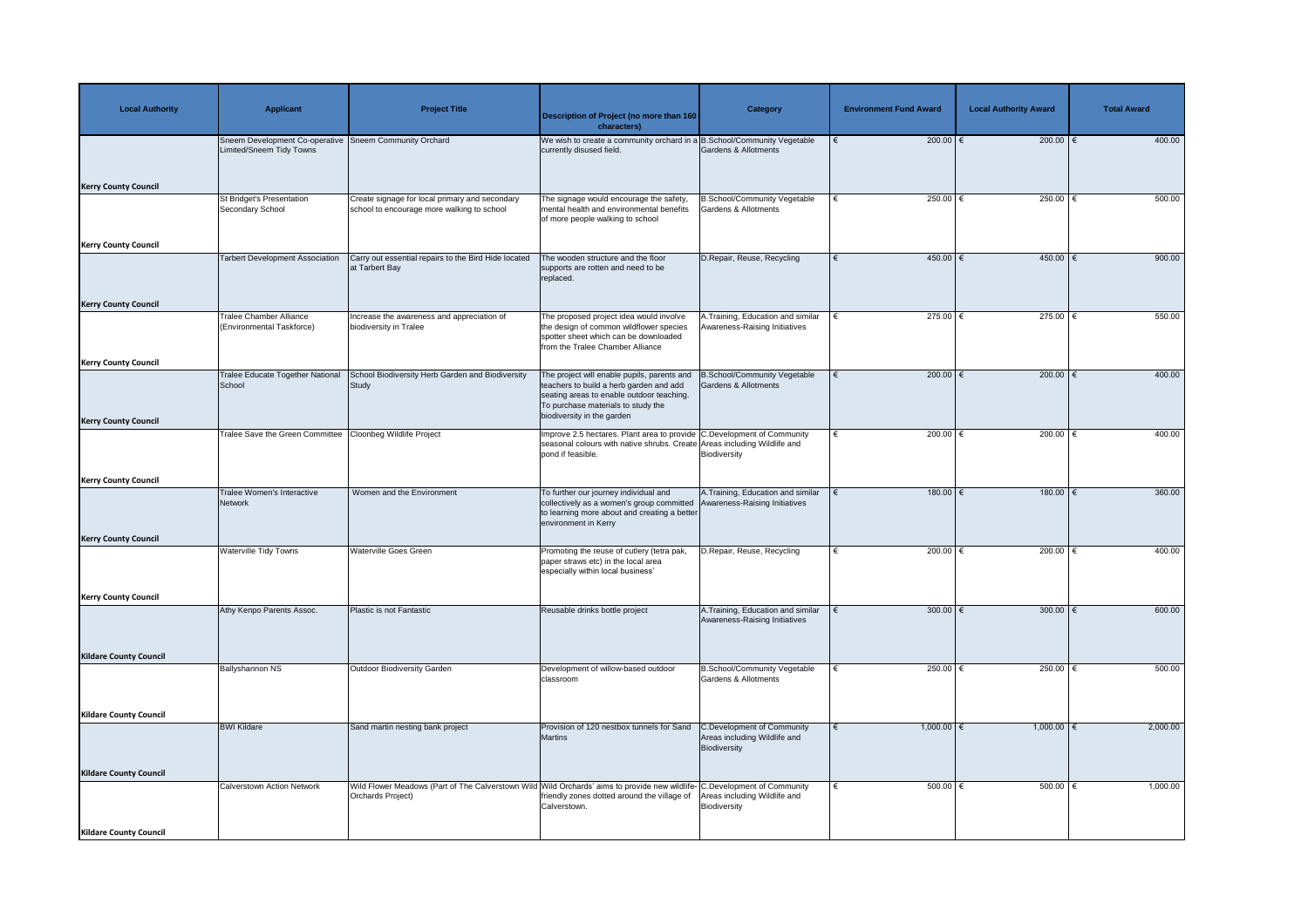| <b>Local Authority</b>                                         | <b>Applicant</b>                                | <b>Project Title</b>                                                    | <b>Description of Project (no more than 160</b><br>characters)                                                                                                                                                           | <b>Category</b>                                                                   | <b>Environment Fund Award</b> | <b>Local Authority Award</b> | <b>Total Award</b> |
|----------------------------------------------------------------|-------------------------------------------------|-------------------------------------------------------------------------|--------------------------------------------------------------------------------------------------------------------------------------------------------------------------------------------------------------------------|-----------------------------------------------------------------------------------|-------------------------------|------------------------------|--------------------|
| <b>Kildare County Council</b>                                  | <b>Carbury Village Residents</b><br>Association | Safe Emission-Free Transport                                            | Provision of themed bicyle stands in centre G.Other<br>of village to encourage cycling and<br>therefore reduce emissions                                                                                                 |                                                                                   | $500.00$ $\in$                | 500.00                       | 1,000.00           |
| <b>Kildare County Council</b>                                  | <b>Clane Sustainable Energy</b><br>Community    | <b>BEC 2020</b>                                                         | Energy efficiency initiatives to develop a<br>better energy community in Clane in a<br>measureable & manageable way using<br>social media to promote local engagement                                                    | A.Training, Education and similar<br>Awareness-Raising Initiatives                | 750.00 $\epsilon$             | 750.00   €                   | 1,500.00           |
| <b>Kildare County Council</b>                                  | Cloth Nappy Library Ireland                     | Cloth Nappy Library Ireland                                             | To borrow cloth nappies from the individual G.Other<br>libraries, increase awareness of the waste<br>caused by disposable nappies, educate on<br>cloth nappies,                                                          |                                                                                   | $1,000.00$ €                  | $1,000.00$ €                 | 2,000.00           |
|                                                                | <b>Conleths Community College</b>               | Biodiversity area with weather station and bat boxes                    | Construction of a wildlife area is to provide<br>a positive local amenity for students and<br>locals using the school facilities                                                                                         | B.School/Community Vegetable<br><b>Gardens &amp; Allotments</b>                   | $500.00$ $\in$                | 500.00 $ \epsilon$           | 1,000.00           |
| <b>Kildare County Council</b><br><b>Kildare County Council</b> | Curragh Family Resource Centre                  | Rainwater Harvesting System                                             | Rainwater Harvesting System for<br>community garden                                                                                                                                                                      | E.Composting and Rainwater<br>Harvesting                                          | 320.00 $\epsilon$             | 320.00 $\xi$                 | 640.00             |
| <b>Kildare County Council</b>                                  | Dunmurray Rise RA                               | <b>Community Wildlife Pond</b>                                          | Build a small within the community garden<br>in Bishopsland, Kildare town. Main aim is to Areas including Wildlife and<br>promote biodiversity, and specifically to<br>provide a breeding ground for the common<br>frog. | C.Development of Community<br>Biodiversity                                        | 500.00 $ \epsilon$            | 500.00   €                   | 1,000.00           |
| <b>Kildare County Council</b>                                  | <b>Green Sod Ireland</b>                        | <b>Bee Aware</b>                                                        | <b>Six</b> workshops- bee-friendly actions<br>programme designed to help support<br>Ireland's bee assemblage                                                                                                             | A. Training, Education and similar<br>Awareness-Raising Initiatives               | $500.00$ $\in$                | $500.00$ $\epsilon$          | 1,000.00           |
| <b>Kildare County Council</b>                                  | <b>Irish Peatland Conservation</b><br>Council   | Sphagnum Moss Transfer Community Training &<br>Restoration of Lodge Bog | Workshop providing information to<br>participants on peatland habitat, peatland<br>values and<br>the method of completing a successful<br>Sphagnum moss transfer                                                         | G.Other                                                                           | 350.00 $\xi$                  | 350.00                       | 700.00             |
|                                                                | Irish Wheelchair Association Athy               | Mobile Rainwater Harvesting system                                      | To develop a mobile rainwater harvesting<br>system                                                                                                                                                                       | E.Composting and Rainwater<br>Harvesting                                          | 295.00 $\epsilon$             | 295.00 $\xi$                 | 590.00             |
| <b>Kildare County Council</b>                                  | Jigginstown Green RA                            | <b>Community Garden</b>                                                 | Development of community garden                                                                                                                                                                                          | <b>C.Development of Community</b><br>Areas including Wildlife and<br>Biodiversity | 500.00 $ \epsilon$            | 500.00 $ \epsilon$           | 1,000.00           |
| <b>Kildare County Council</b>                                  | <b>Kids Community Garden</b>                    | <b>Kids Climate Corner</b>                                              | Ten week programme is to educate children C. Development of Community<br>in a fun and interactive way on the methods Areas including Wildlife and<br>of best practice towards climate change<br>and sustainability       | Biodiversity                                                                      | $500.00$ $\in$                | 500.00   €                   | 1,000.00           |
| <b>Kildare County Council</b>                                  | Kilcullen Community Action                      | Kilcullen Pollinator Project 2020                                       | Development of biodiversity areas around<br>the town with training in data recording                                                                                                                                     | C.Development of Community<br>Areas including Wildlife and<br>Biodiversity        | 500.00 $ \epsilon$            | $500.00$   €                 | 1,000.00           |
| <b>Kildare County Council</b>                                  |                                                 |                                                                         |                                                                                                                                                                                                                          |                                                                                   |                               |                              |                    |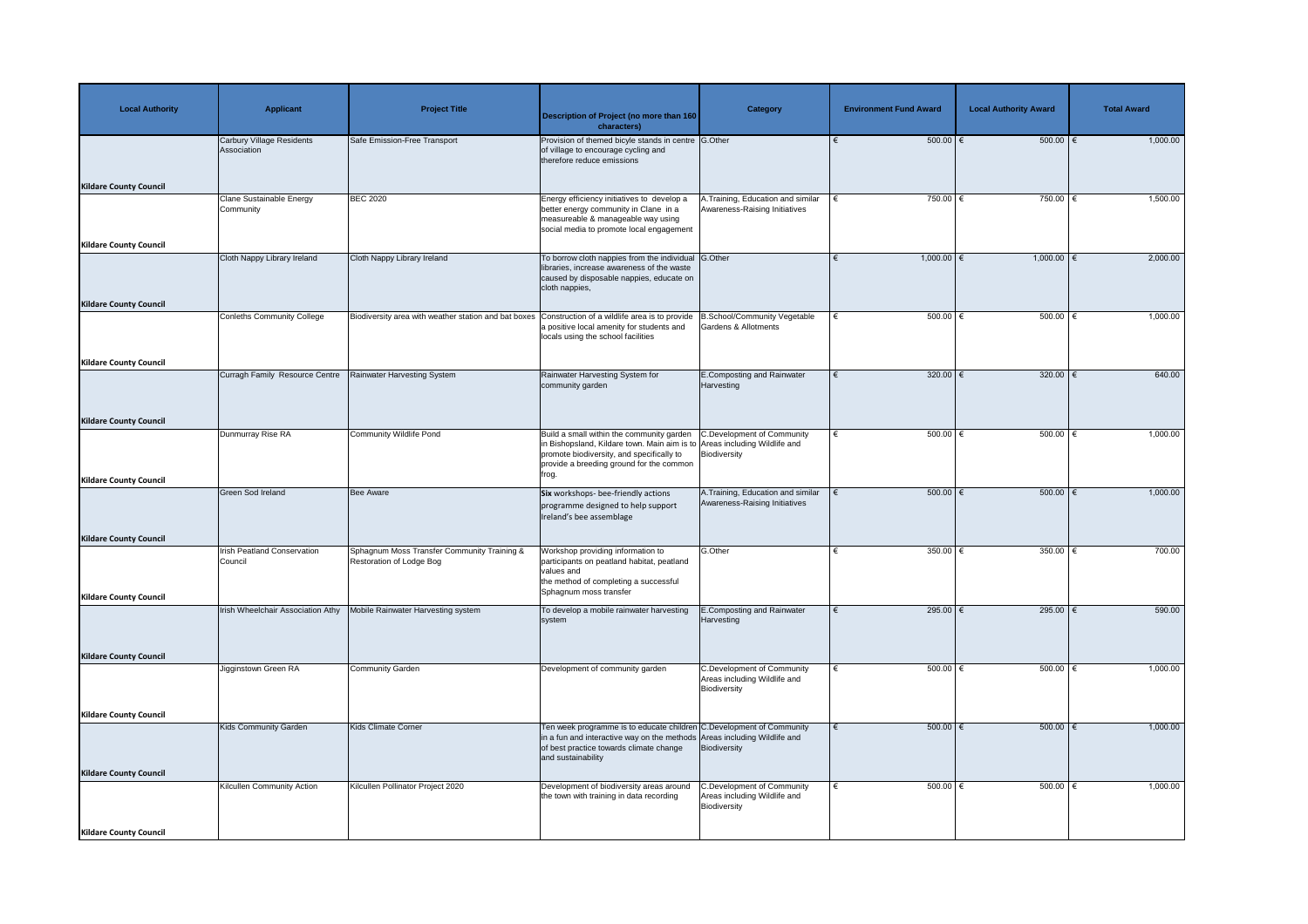| <b>Local Authority</b>        | <b>Applicant</b>              | <b>Project Title</b>                                              | <b>Description of Project (no more than 160</b><br>characters)                                                                                                                       | <b>Category</b>                                                                   | <b>Environment Fund Award</b> | <b>Local Authority Award</b> | <b>Total Award</b> |
|-------------------------------|-------------------------------|-------------------------------------------------------------------|--------------------------------------------------------------------------------------------------------------------------------------------------------------------------------------|-----------------------------------------------------------------------------------|-------------------------------|------------------------------|--------------------|
|                               | Kilcullen Tidy Towns          | <b>Kilcullen Community Garden</b>                                 | Development of a community garden in the C.Development of Community<br>grounds of the local library                                                                                  | Areas including Wildlife and<br>Biodiversity                                      | $500.00$ $\in$                | $500.00$ $\epsilon$          | 1,000.00           |
| <b>Kildare County Council</b> |                               |                                                                   |                                                                                                                                                                                      |                                                                                   |                               |                              |                    |
|                               | <b>Kildare Downs Syndrome</b> | An Garrai Beag                                                    | Creation of biodiversity areas in community- C.Development of Community<br>based special needs education centre                                                                      | Areas including Wildlife and<br>Biodiversity                                      | 750.00 $\epsilon$             | 750.00                       | 1,500.00           |
| <b>Kildare County Council</b> |                               |                                                                   |                                                                                                                                                                                      |                                                                                   |                               |                              |                    |
|                               | Kill Tidy Towns               | <b>Wildflower Meadow</b>                                          | Providing a biodiverse area in an<br>ecologically sterile site                                                                                                                       | <b>C.Development of Community</b><br>Areas including Wildlife and<br>Biodiversity | $500.00$ $\in$<br>$\epsilon$  | $500.00$ $\epsilon$          | 1,000.00           |
| <b>Kildare County Council</b> |                               |                                                                   |                                                                                                                                                                                      |                                                                                   |                               |                              |                    |
|                               | <b>Maynooth University</b>    | Build a Bird Box Workshop                                         | A one day practical workshop to build a bird C.Development of Community<br>box and bring home to put up in their<br>gardens                                                          | Areas including Wildlife and<br>Biodiversity                                      | 250.00 $\epsilon$             | 250.00 $\epsilon$            | 500.00             |
| <b>Kildare County Council</b> |                               |                                                                   |                                                                                                                                                                                      |                                                                                   |                               |                              |                    |
|                               | Michele Castiaux              | School workshops on a number of environmental<br>education themes | <b>Workshops in primary schools, secondary</b><br>schools on five different topics                                                                                                   | .Training, Education and similar<br>Awareness-Raising Initiatives                 | 368.00 $\epsilon$             | $367.00$ $\epsilon$          | 735.00             |
| <b>Kildare County Council</b> |                               |                                                                   |                                                                                                                                                                                      |                                                                                   |                               |                              |                    |
|                               | Millford Eastate RA           | Composting in Millford                                            | Compost garden and community waste in<br>Millford Estate, Athgarvan                                                                                                                  | <b>E.Composting and Rainwater</b><br>Harvesting                                   | 600.00 $\epsilon$             | 600.00                       | 1,200.00           |
| <b>Kildare County Council</b> |                               |                                                                   |                                                                                                                                                                                      |                                                                                   |                               |                              |                    |
|                               | Monasterevin Tidy Towns       | pollinator inventory and action plan                              | Develop pollinator plan specific to the town C.Development of Community                                                                                                              | Areas including Wildlife and<br>Biodiversity                                      | 750.00 $\epsilon$             | 750.00 $\epsilon$            | 1,500.00           |
| <b>Kildare County Council</b> |                               |                                                                   |                                                                                                                                                                                      |                                                                                   |                               |                              |                    |
|                               | No Planet B Naas              | No Planet B Club startup                                          | Materials for club, primary school kids (age   A. Training, Education and similar<br>8-12) learn about climate change in a fun Awareness-Raising Initiatives<br>and interactive way. |                                                                                   | 250.00 $\epsilon$             | 250.00 $\epsilon$            | 500.00             |
| <b>Kildare County Council</b> |                               |                                                                   |                                                                                                                                                                                      |                                                                                   |                               |                              |                    |
|                               | <b>Paul Finch</b>             | The Pedal Power Lab                                               | Pedal powered experiments to<br>highlight/understand Energy and our<br>dependence on it. Using these experiments<br>to relate this energy use to climate change<br>and biodiversity  | A. Training, Education and similar<br>Awareness-Raising Initiatives               | $500.00$ $\in$                | $500.00$   €                 | 1,000.00           |
| <b>Kildare County Council</b> |                               | "The Loading Bank" biodiversity and water                         |                                                                                                                                                                                      |                                                                                   | 415.00 $ \epsilon$            | 415.00 €                     | 830.00             |
|                               | Prosperous Tidy Towns         | conservation project                                              | Using a local heritage feature to highlight<br>sustainable practices                                                                                                                 | <b>E.Composting and Rainwater</b><br>Harvesting                                   |                               |                              |                    |
| <b>Kildare County Council</b> |                               |                                                                   |                                                                                                                                                                                      |                                                                                   |                               |                              |                    |
|                               | Rathangan Tidy Towns          | Community beehive                                                 | To purchase a beehive to encourage<br>pollination within the local area. The hive<br>will be strategically placed within the town                                                    | <b>C.Development of Community</b><br>Areas including Wildlife and<br>Biodiversity | 250.00 $\epsilon$             | 250.00 $\epsilon$            | 500.00             |
| <b>Kildare County Council</b> |                               |                                                                   |                                                                                                                                                                                      |                                                                                   |                               |                              |                    |
|                               | Rathcoffey Zero Waste Garden  | Solar Pump for water harvesting                                   | Installation of solar water pump for irrigating E.Composting and Rainwater<br>from rainwater butts                                                                                   | Harvesting                                                                        | 600.00                        | 600.00 $\in$                 | 1,200.00           |
| <b>Kildare County Council</b> |                               |                                                                   |                                                                                                                                                                                      |                                                                                   |                               |                              |                    |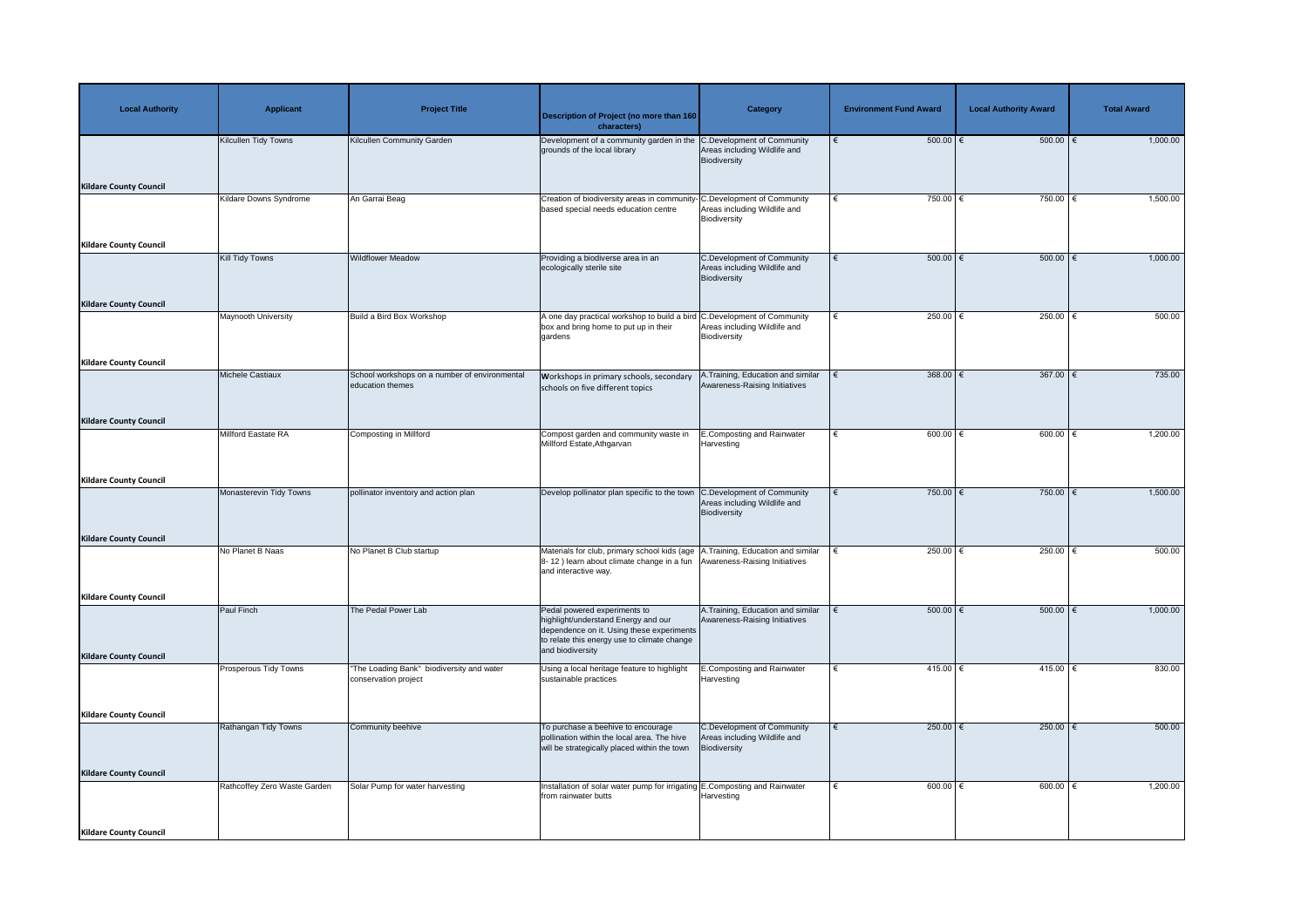| <b>Local Authority</b>                                         | <b>Applicant</b>                          | <b>Project Title</b>                                                              | <b>Description of Project (no more than 160</b><br>characters)                                                                                                                         | <b>Category</b>                                                            | <b>Environment Fund Award</b> | <b>Local Authority Award</b> | <b>Total Award</b> |
|----------------------------------------------------------------|-------------------------------------------|-----------------------------------------------------------------------------------|----------------------------------------------------------------------------------------------------------------------------------------------------------------------------------------|----------------------------------------------------------------------------|-------------------------------|------------------------------|--------------------|
| <b>Kildare County Council</b>                                  | Refill.ie                                 | Kildare's Zero Waste Drinking Water Run 2019                                      | Providing a Mobile Hydration Station with<br>filtered water, reusable cups and tumbler<br>collection infrastructure -self service taps<br>for 900 participants.                        | D.Repair, Reuse, Recycling                                                 | $462.00$ €                    | $463.00$ $∈$                 | 925.00             |
|                                                                | Scoil Bhride, Clane                       | <b>School Garden</b>                                                              | Develop the school garden with a focus on<br>pollinator flowers and plants                                                                                                             | B.School/Community Vegetable<br>Gardens & Allotments                       | $200.00$ €                    | $200.00$ €                   | 400.00             |
| <b>Kildare County Council</b><br><b>Kildare County Council</b> | Scoil na Mainistreach, Celbridge          | A School Garden for All                                                           | Improving our school garden to make it<br>accessible to all our students and are keen Gardens & Allotments<br>to encourage more biodiversity in our<br>wildflower and pollinator areas | <b>B.School/Community Vegetable</b>                                        | 250.00 $\epsilon$             | 250.00   €                   | 500.00             |
| <b>Kildare County Council</b>                                  | South Kildare Beekeepers Assoc.           | The Benefits of Bees                                                              | 10 workshops for farmers to come and<br>learn how the<br>native honey bee is vital for the existence<br>of agriculture and food production                                             | A. Training, Education and similar<br>Awareness-Raising Initiatives        | 750.00 $\epsilon$             | 750.00 $\epsilon$            | 1,500.00           |
| <b>Kildare County Council</b>                                  | <b>Trinity Residents Association</b>      | <b>Biodiversity Corner</b>                                                        | Children's Nature Camp where we will<br>create a biodiversity corner in the large<br>green area of Trinity Crecsent.                                                                   | C.Development of Community<br>Areas including Wildlife and<br>Biodiversity | 500.00   €                    | 500.00   €                   | 1,000.00           |
|                                                                | Wild Kildare                              | Monitoring, education & awareness of the wildlife<br>that surrounds us in Kildare | To educate and create awareness through<br>educational wildlife talks, such as "moth<br>morning" and "gardening for moths".                                                            | A. Training, Education and similar<br>Awareness-Raising Initiatives        | 750.00 $\epsilon$             | 750.00 $\epsilon$            | 1,500.00           |
| <b>Kildare County Council</b>                                  | <b>Willow Wonder</b>                      | Working with Biodiversity through Creative<br><b>Sustainable Solutions</b>        | Two full day workshops for<br>school/community group                                                                                                                                   | A.Training, Education and similar<br>Awareness-Raising Initiatives         | $550.00$ $\in$                | 550.00                       | 1,100.00           |
| <b>Kildare County Council</b>                                  | <b>XR Kildare</b>                         | Climate and Biodiversity campaign                                                 | Campaign to draw attention to the climate<br>change crisis and act on the declaration of<br>Climate and Biodiversity emergency                                                         | A.Training, Education and similar<br>Awareness-Raising Initiatives         | 250.00 $\epsilon$             | 250.00 $\epsilon$            | 500.00             |
| <b>Kildare County Council</b>                                  | Zero Waste Maynooth                       | Zero Waste Maynooth 19/20 campaign                                                | To raise awareness about reducing waste<br>in local community                                                                                                                          | A.Training, Education and similar<br>Awareness-Raising Initiatives         | 690.00 $ \epsilon$            | 690.00   €                   | 1,380.00           |
| <b>Kildare County Council</b>                                  | Conor Dwane                               | The Story of the Rubbish Monster                                                  | An educational show for primary school<br>children using puppets and actors to teach<br>them about recycling in a fun, positive and<br>proactive way.                                  | A. Training, Education and similar<br>Awareness-Raising Initiatives        | 880.00 $\xi$                  | $880.00$   €                 | 1,760.00           |
| <b>Kilkenny County Council</b>                                 | Jennifer Fahy T/A GrassRoots<br>Education | An Exploration of Waste, Energy and Climate<br>Change                             | To explore the issues surrounding waste,<br>energy and climate change in Ireland                                                                                                       | A. Training, Education and similar<br>Awareness-Raising Initiatives        | $1,250.00$ €                  | $1,250.00$ €                 | 2,500.00           |
| <b>Kilkenny County Council</b>                                 | <b>Windgap Tidy Towns</b>                 | <b>Community Biodiversity Plan</b>                                                | To survey the village following the walking<br>trail and map habitats                                                                                                                  | F.Audits, Surveys and Action<br>Planning                                   | 800.00 $\in$                  | 800.00 $\in$                 | 1,600.00           |
| <b>Kilkenny County Council</b>                                 |                                           |                                                                                   |                                                                                                                                                                                        |                                                                            |                               |                              |                    |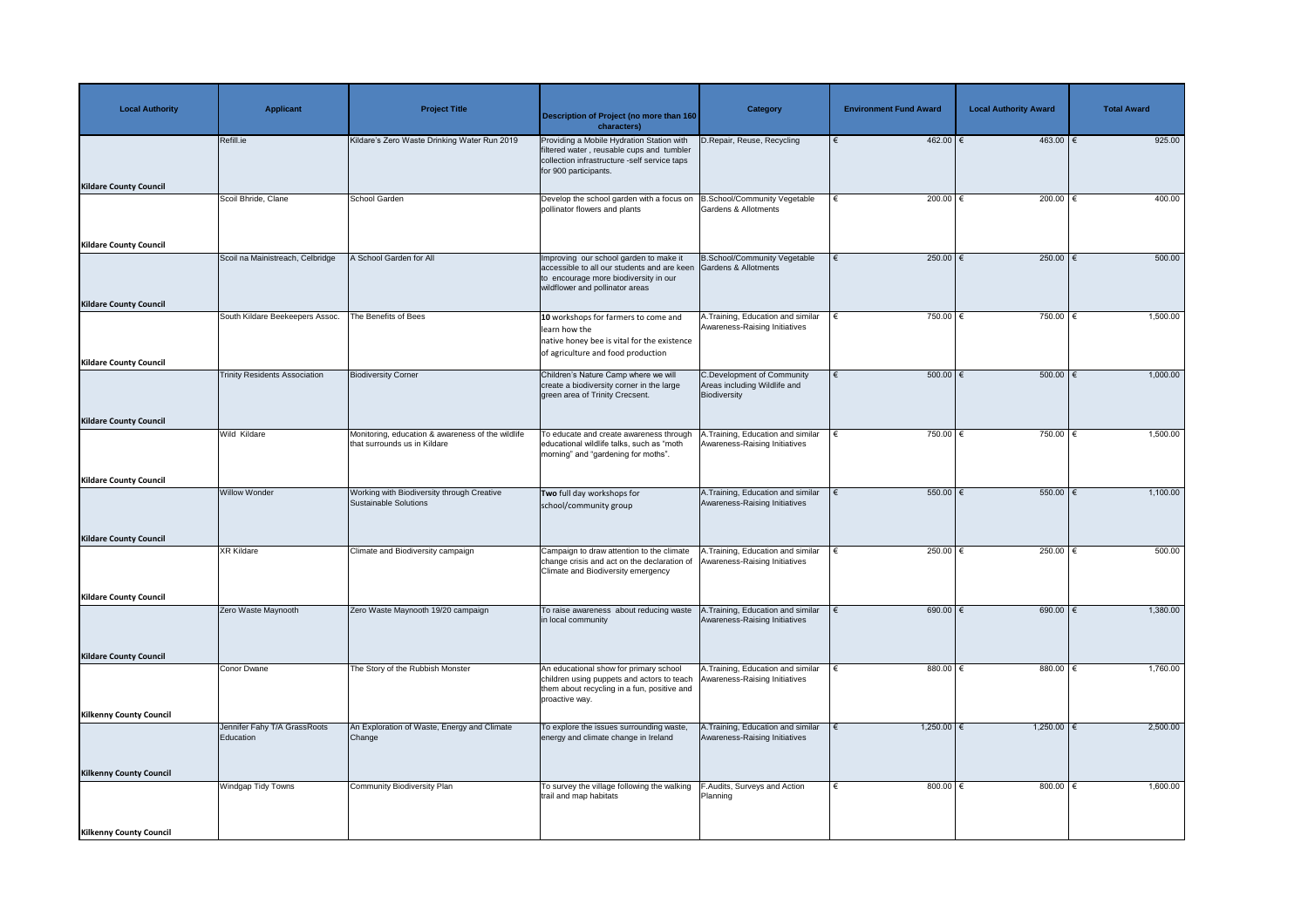| <b>Local Authority</b>         | <b>Applicant</b>                         | <b>Project Title</b>                                                                                                               | <b>Description of Project (no more than 160</b><br>characters)                                                                                 | <b>Category</b>                                                                   | <b>Environment Fund Award</b> | <b>Local Authority Award</b> | <b>Total Award</b> |
|--------------------------------|------------------------------------------|------------------------------------------------------------------------------------------------------------------------------------|------------------------------------------------------------------------------------------------------------------------------------------------|-----------------------------------------------------------------------------------|-------------------------------|------------------------------|--------------------|
|                                | <b>Freshford Tidy Towns</b>              | An Ecology Survey of Freshford and surrounding<br>habitats to feed into the development of a<br>community Biodiversity Action Plan | Develop community biodiversity                                                                                                                 | F.Audits, Surveys and Action<br>Planning                                          | 800.00 $\epsilon$             | 800.00 $\epsilon$            | 1,600.00           |
| <b>Kilkenny County Council</b> | Ballyragget Dev. Ass.                    | <b>Bee Friendly Ballyragget</b>                                                                                                    | Planting a biodiversity & bee friendly<br>hedgerow along the River Nore                                                                        | <b>C.Development of Community</b><br>Areas including Wildlife and                 | $545.00$ $\in$<br>€           | $545.00$ €                   | 1,090.00           |
| <b>Kilkenny County Council</b> |                                          |                                                                                                                                    |                                                                                                                                                | Biodiversity                                                                      |                               |                              |                    |
|                                |                                          | Coon Tidy Towns & Heritage Group Coon Green Valley Conservation Project                                                            | Water conservation, compost bins and wild<br>flowers                                                                                           | E.Composting and Rainwater<br>Harvesting                                          | $600.00$ $\in$                | 600.00 $\leq$                | 1,200.00           |
| <b>Kilkenny County Council</b> |                                          |                                                                                                                                    |                                                                                                                                                |                                                                                   |                               |                              |                    |
|                                | Eco-Unesco                               | <b>Get Drastic About Plastic</b>                                                                                                   | Workshops investigating the origins and<br>lifecycle of plastics                                                                               | A. Training, Education and similar<br>Awareness-Raising Initiatives               | $660.00$ $\in$                | $660.00$ $\in$               | 1,320.00           |
| <b>Kilkenny County Council</b> |                                          |                                                                                                                                    |                                                                                                                                                |                                                                                   |                               |                              |                    |
|                                | Sli na Coille                            | The Acorn Project                                                                                                                  | Promotes community learning and<br>biodiversity while addressing climate<br>change and also training and support in<br>creating a tree nursery | A. Training, Education and similar<br>Awareness-Raising Initiatives               | 900.00 $\in$                  | 900.00 $\in$                 | 1,800.00           |
| <b>Kilkenny County Council</b> |                                          |                                                                                                                                    |                                                                                                                                                |                                                                                   |                               |                              |                    |
|                                | Ballycallan Community Dev. Assc.<br>Ltd  | <b>Ballycallan for Biodiversity</b>                                                                                                | Development of a community orchard and<br>wildlife friendly area with foroige                                                                  | <b>C.Development of Community</b><br>Areas including Wildlife and<br>Biodiversity | $390.00$ €<br>∣€              | 390.00 $\overline{\epsilon}$ | 780.00             |
| <b>Kilkenny County Council</b> |                                          |                                                                                                                                    |                                                                                                                                                |                                                                                   |                               |                              |                    |
|                                | 3rd Kilkenny (Thomastown Scout<br>Troop) | Pollinator Friendly Scout Den                                                                                                      | Dev of the scout den for biodiversity                                                                                                          | <b>C.Development of Community</b><br>Areas including Wildlife and<br>Biodiversity | 300.00 $\epsilon$             | 300.00 $\epsilon$            | 600.00             |
| <b>Kilkenny County Council</b> | St Patricks NS, Clogh                    |                                                                                                                                    |                                                                                                                                                |                                                                                   | 300.00 $\xi$<br>€             | 300.00 $\epsilon$            | 600.00             |
|                                |                                          | <b>Pollinator Planting</b>                                                                                                         | Increasing pollinator plants in schools and<br>conserving water                                                                                | <b>C.Development of Community</b><br>Areas including Wildlife and<br>Biodiversity |                               |                              |                    |
| <b>Kilkenny County Council</b> |                                          |                                                                                                                                    |                                                                                                                                                |                                                                                   |                               |                              |                    |
|                                | Scoil Mhuire National School             | Wildflower and Veg Garden                                                                                                          | Increase awareness of biodiversity and<br>educate how biodiversity can be increased<br>through the green schools programme                     | C.Development of Community<br>Areas including Wildlife and<br>Biodiversity        | 300.00 $ \epsilon$            | 300.00   €                   | 600.00             |
| <b>Kilkenny County Council</b> |                                          |                                                                                                                                    |                                                                                                                                                |                                                                                   |                               |                              |                    |
|                                | Graig Boys NS                            | Pollinating our School                                                                                                             | Creating a school garden and outdoor<br>classroom                                                                                              | <b>C.Development of Community</b><br>Areas including Wildlife and<br>Biodiversity | 800.00 $\in$<br>€             | $800.00$   €                 | 1,600.00           |
| <b>Kilkenny County Council</b> |                                          |                                                                                                                                    |                                                                                                                                                |                                                                                   |                               |                              |                    |
|                                | <b>CBS Kilkenny</b>                      | One More Tree                                                                                                                      | Grow tree saplings in school nursery                                                                                                           | <b>B.School/Community Vegetable</b><br>Gardens & Allotments                       | 400.00 €                      | $400.00$ €                   | 800.00             |
| <b>Kilkenny County Council</b> |                                          |                                                                                                                                    |                                                                                                                                                |                                                                                   |                               |                              |                    |
|                                | St Beacons NS                            | Pollinator Friendly School                                                                                                         | Dev. A pollinator area                                                                                                                         | <b>C.Development of Community</b><br>Areas including Wildlife and<br>Biodiversity | 300.00 $\in$<br>€             | 300.00   €                   | 600.00             |
| <b>Kilkenny County Council</b> |                                          |                                                                                                                                    |                                                                                                                                                |                                                                                   |                               |                              |                    |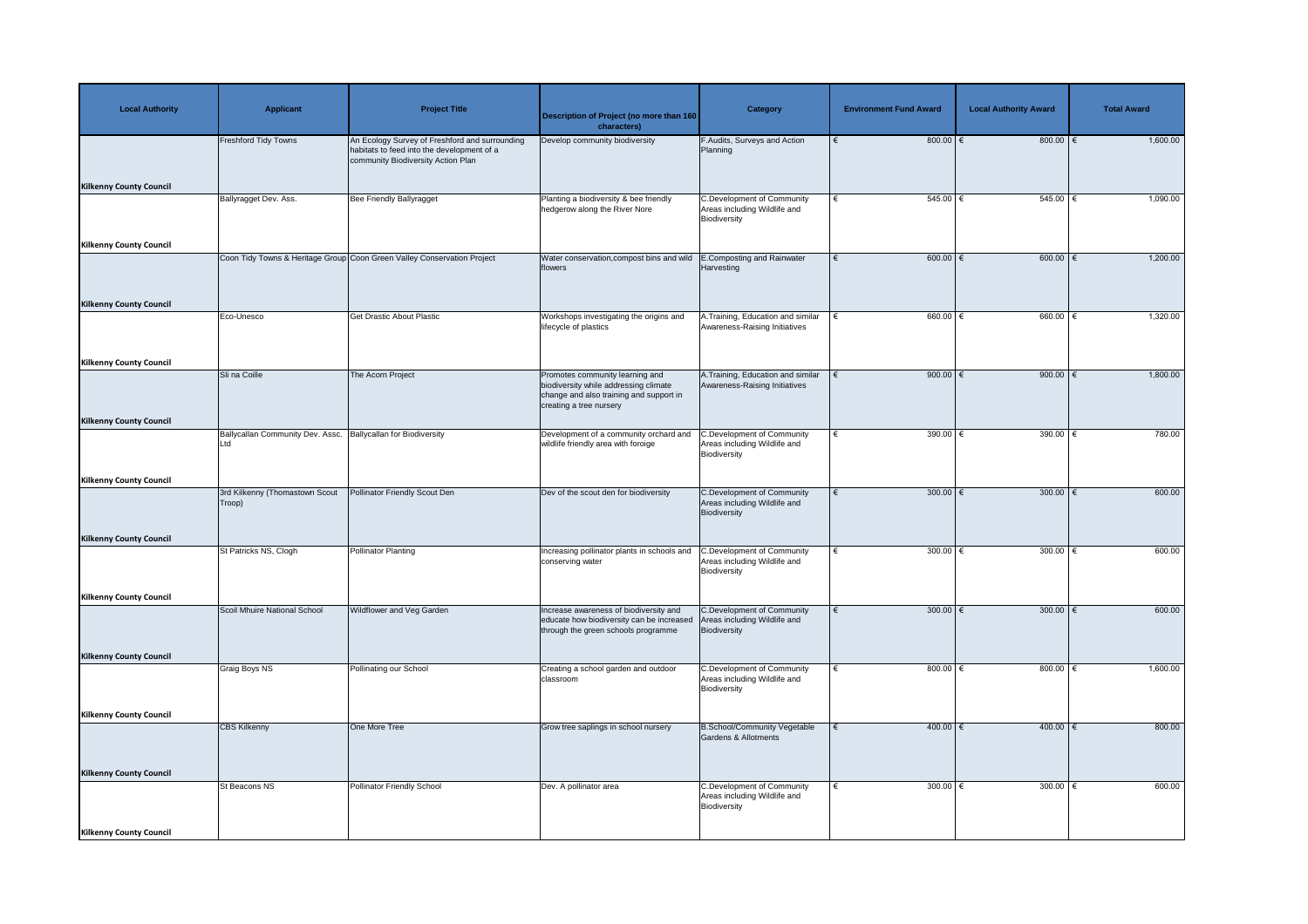| <b>Local Authority</b>                                     | <b>Applicant</b>                                           | <b>Project Title</b>                                                                               | <b>Description of Project (no more than 160</b><br>characters)                                                                                                                                               | <b>Category</b>                                                                   | <b>Environment Fund Award</b> | <b>Local Authority Award</b> | <b>Total Award</b> |
|------------------------------------------------------------|------------------------------------------------------------|----------------------------------------------------------------------------------------------------|--------------------------------------------------------------------------------------------------------------------------------------------------------------------------------------------------------------|-----------------------------------------------------------------------------------|-------------------------------|------------------------------|--------------------|
| <b>Kilkenny County Council</b>                             | <b>Castlecomer Community School</b>                        | <b>Biodiversity Enhancement In Comer School</b>                                                    | Biodiversity Enhancement In Comer School B.School/Community Vegetable                                                                                                                                        | Gardens & Allotments                                                              | $750.00$ €                    | 750.00 $\epsilon$            | 1,500.00           |
|                                                            | Mother of Fair Love                                        | <b>A Pollinator Friendly Garden</b>                                                                | A Pollinator Friendly Garden                                                                                                                                                                                 | <b>C.Development of Community</b><br>Areas including Wildlife and<br>Biodiversity | 250.00 $\epsilon$<br>€        | 250.00 $\epsilon$            | 500.00             |
| <b>Kilkenny County Council</b>                             | CBS primary                                                | <b>Biodiversity Matters</b>                                                                        | Creating a wild area in our playing field                                                                                                                                                                    | <b>C.Development of Community</b><br>Areas including Wildlife and<br>Biodiversity | $300.00$ €<br>€               | 300.00 $\epsilon$            | 600.00             |
| <b>Kilkenny County Council</b>                             | Scoil Bhride, Paulstown                                    | Develop a School Garden and Learning Area                                                          | Creating an outdoor learning environment                                                                                                                                                                     | <b>B.School/Community Vegetable</b><br><b>Gardens &amp; Allotments</b>            | $400.00$ €<br>€               | $400.00$ $\in$               | 800.00             |
| <b>Kilkenny County Council</b>                             | <b>Wildlife Management Services</b>                        | Laois barn Owl Nest Box Project                                                                    | The barn owl (Tyto alba) is an iconic<br>farmland bird. It is Red-listed as a priority<br>species because it has undergone a<br>decline of over 50% in its population.                                       | <b>C.Development of Community</b><br>Areas including Wildlife and<br>Biodiversity | 600.00 $\in$<br>€             | $600.00$ $\in$               | 1,200.00           |
| <b>Laois County Council</b><br><b>Laois County Council</b> | <b>Clonaslee Community</b><br>Development Association Ltd. | Creation of a small facility to break down clippings<br>for mulching.Purchase of repair equipment. | Purchase/installation of garden shredder for E.Composting and Rainwater<br>breaching clippings of branches to be used Harvesting<br>on garden beds. Purchase of welder to<br>carry out repairs on equipment. |                                                                                   | $600.00$ $\in$                | $600.00$ $\in$               | 1,200.00           |
|                                                            | Michéle Castiaux                                           | School workshops on a number of environmental<br>education themes                                  | It is proposed to alloocate 6 half-days to<br>present workshops in primary schools,<br>secdondary schools or other groups chosen<br>by their Local Authority.                                                | A. Training, Education and similar<br>Awareness-Raising Initiatives               | $367.50$ €                    | 367.50 $\epsilon$            | 735.00             |
| <b>Laois County Council</b>                                | Association                                                | Shanahoe National School Parents Shanahoe National School goes 'Green'                             | 1.provide reusable water bottles/sandwich<br>wraps for each pupil/staff member.2. plant<br>butterfly garden.3.purchase bird<br>houses.4.purchase water butts                                                 | B.School/Community Vegetable<br>Gardens & Allotments                              | 500.00 $ \epsilon$            | $500.00$   €                 | 1,000.00           |
| <b>Laois County Council</b>                                | Maryborough N.S.                                           | Our Outdoor Classroom                                                                              | The purpose of our project is to create<br>learning stations that help teachers to<br>utilise the outdoors as an educational tool<br>for hands-on, inquiry based                                             | <b>B.School/Community Vegetable</b><br>Gardens & Allotments                       | 750.00 €<br>€                 | 750.00   €                   | 1,500.00           |
| <b>Laois County Council</b>                                | <b>Irish Peatland Conservation</b><br>Council              | <b>Irish Peatland Council</b>                                                                      | Peatlands once covered 1.3 million<br>hectares of the land surface of Ireland -<br>today less than 17.9% of that remains.                                                                                    | A. Training, Education and similar<br>Awareness-Raising Initiatives               | 250.00 $\epsilon$             | $250.00$   €                 | 500.00             |
| <b>Laois County Council</b><br><b>Laois County Council</b> | Naturally Wild                                             | Naturally Wild Pollinator Project                                                                  | A series of three to four one hour<br>approximate workshops a day are<br>presented in each primary schools, public<br>libraries, community gardens and other<br>venues.                                      | A. Training, Education and similar<br>Awareness-Raising Initiatives               | $550.00$ $\in$                | $550.00$ $\epsilon$          | 1,100.00           |
| <b>Laois County Council</b>                                | Borris -in-Ossory Mens Shed                                | Re-tool Re-furnish Re-supply                                                                       | To engage with the local community<br>groups+associations/schools etc. All tools.<br>Furniture, items which are not wanted in<br>household are given to Mens shed.                                           | D.Repair, Reuse, Recycling                                                        | 312.50 $ \epsilon$            | 312.50 $ \epsilon$           | 625.00             |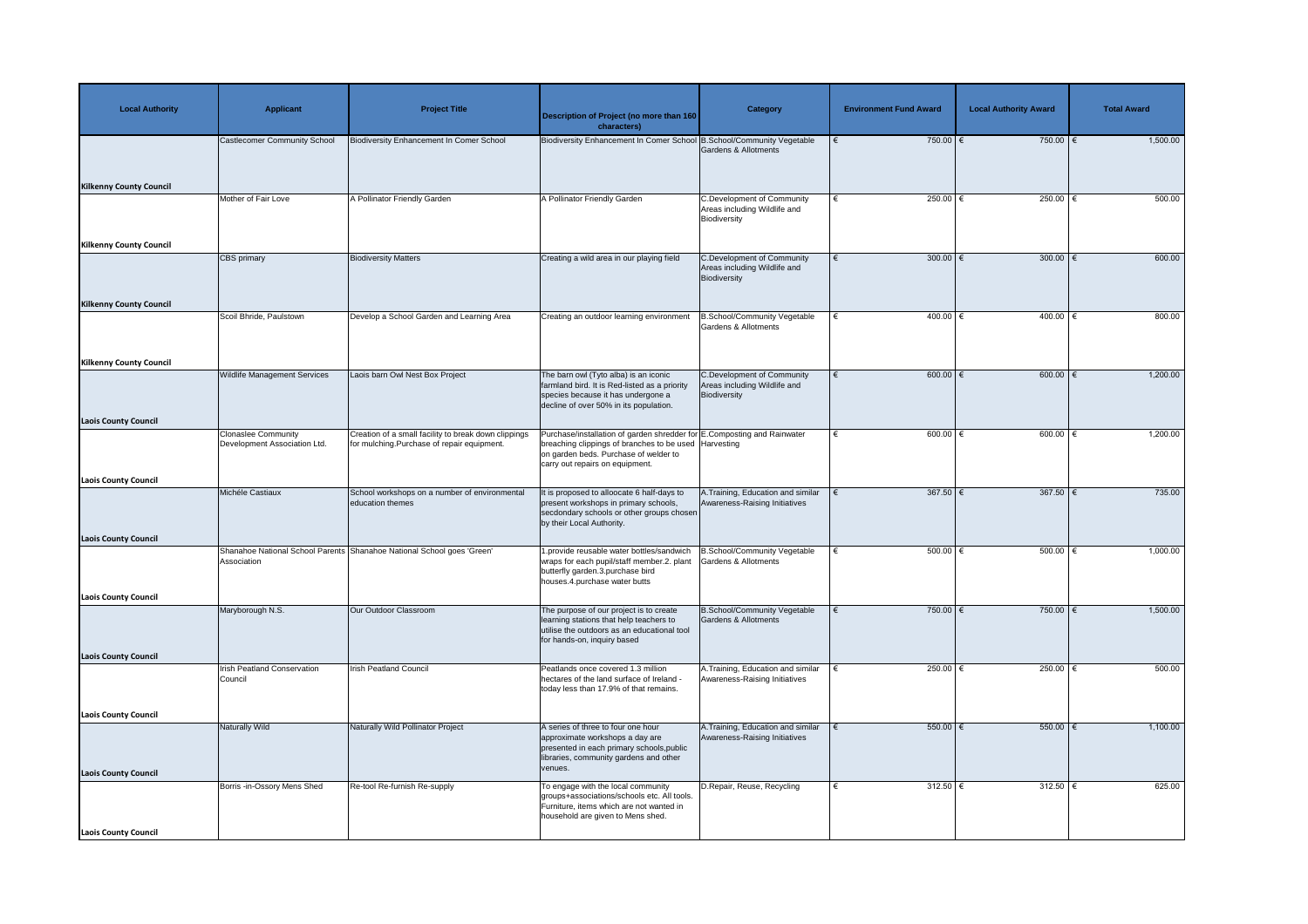| <b>Local Authority</b>        | <b>Applicant</b>                   | <b>Project Title</b>                                                                                                           | <b>Description of Project (no more than 160</b><br>characters)                                                                                                            | <b>Category</b>                                                            | <b>Environment Fund Award</b> | <b>Local Authority Award</b> | <b>Total Award</b> |
|-------------------------------|------------------------------------|--------------------------------------------------------------------------------------------------------------------------------|---------------------------------------------------------------------------------------------------------------------------------------------------------------------------|----------------------------------------------------------------------------|-------------------------------|------------------------------|--------------------|
|                               | <b>Camross Tidy Towns</b>          | Plant a native Irish Woodland, a community<br>response to help tackle climate breakdown and<br>enhance the local biodiversity. | Climate change is the defining issue of our C. Development of Community<br>time and now is the defining moment to do<br>something about it.                               | Areas including Wildlife and<br>Biodiversity                               | $1,040.00$ €                  | $1,040.00$ €                 | 2,080.00           |
| <b>Laois County Council</b>   |                                    |                                                                                                                                |                                                                                                                                                                           |                                                                            |                               |                              |                    |
|                               | St. Joseph's N.S.                  | School garden development & creating link with<br>growery in local mens shed.                                                  | Develop a bee friendly space/Create a herb B.School/Community Vegetable<br>garden/display mini-beast themed bottle<br>cap art on the ground fence.                        | Gardens & Allotments                                                       | 250.00 $ \epsilon$            | 250.00   €                   | 500.00             |
| <b>Laois County Council</b>   |                                    |                                                                                                                                |                                                                                                                                                                           |                                                                            |                               |                              |                    |
| <b>Laois County Council</b>   | <b>Emo Tidy Towns</b>              | Enhancement of Village Pump and Awareness of<br>water supplies                                                                 | Make safe the area around the old-hand<br>pump with some additional paving<br>works. The hand pumping mechanism will<br>be repaired.                                      | A. Training, Education and similar<br>Awareness-Raising Initiatives        | $500.00$ $\in$                | 500.00   €                   | 1,000.00           |
|                               | <b>Reconnect with Nature</b>       | <b>Biodiversity Workshops in Primary Schools</b>                                                                               | Biodiversity Workshops in primary schools                                                                                                                                 | .Training, Education and similar<br>Awareness-Raising Initiatives          | 500.00 $ \epsilon$            | 500.00 $ \epsilon$           | 1,000.00           |
| <b>Laois County Council</b>   |                                    |                                                                                                                                |                                                                                                                                                                           |                                                                            |                               |                              |                    |
|                               | Niall O Dwyer T/A Mad Professor    | Energy & Environmental Science Workshop                                                                                        | Promote an educational and fun workshop<br>which generates interest and guidance in<br>energy and single use plastic issues.                                              | .Training, Education and similar<br>Awareness-Raising Initiatives          | 550.00 $\epsilon$             | 550.00   €                   | 1,100.00           |
| <b>Laois County Council</b>   |                                    |                                                                                                                                |                                                                                                                                                                           |                                                                            |                               |                              |                    |
|                               | Colaiste Iosagain                  | Transition to reusable water bottles and elimiation of School aims for the school community to<br>single use plastics          | transition to the use of reusable drinking<br>bottles only this school year.                                                                                              | D.Repair, Reuse, Recycling                                                 | 845.00 €                      | 845.00 €                     | 1,690.00           |
| <b>Laois County Council</b>   |                                    |                                                                                                                                |                                                                                                                                                                           |                                                                            |                               |                              |                    |
|                               | Abbeyleix Heritage Company         | <b>STEM Project</b>                                                                                                            | STEM based citizen science / renewable<br>project to pormote low carbon awareness<br>and climate change action                                                            | A. Training, Education and similar<br>Awareness-Raising Initiatives        | $460.00$ €                    | $460.00$ €                   | 920.00             |
| <b>Laois County Council</b>   |                                    |                                                                                                                                |                                                                                                                                                                           |                                                                            |                               |                              |                    |
|                               | Scoil Tighearnach Naofa, Cullohill | <b>Hive Help</b>                                                                                                               | Importance of bees and what we can do to<br>protect them.                                                                                                                 | B.School/Community Vegetable<br>Gardens & Allotments                       | $500.00$ $\in$                | 500.00                       | 1,000.00           |
| <b>Laois County Council</b>   |                                    |                                                                                                                                |                                                                                                                                                                           |                                                                            |                               |                              |                    |
|                               | Mountrath Scout Group              | <b>Community Garden Project</b>                                                                                                | Create a community herb / fruit / veg<br>garden with rainwater harvesting in a<br>derelict area of our new premises.                                                      | C.Development of Community<br>Areas including Wildlife and<br>Biodiversity | $500.00$ $\in$                | $500.00$ $\epsilon$          | 1,000.00           |
| <b>Laois County Council</b>   |                                    |                                                                                                                                |                                                                                                                                                                           |                                                                            |                               |                              |                    |
|                               | Portarlington Tidy Towns           | Planting in accordance with the biodiversity Action<br>plan for Portarlington                                                  | To plant wild flowers in various locations<br>within the town along with trees and shrubs                                                                                 | C.Development of Community<br>Areas including Wildlife and<br>Biodiversity | 500.00 $\in$                  | 500.00 $ \epsilon$           | 1,000.00           |
| <b>Laois County Council</b>   |                                    |                                                                                                                                |                                                                                                                                                                           |                                                                            |                               |                              |                    |
|                               | <b>Abbeyleix Tidy Towns</b>        | <b>Environmental Best Practice</b>                                                                                             | Tidy Towns are hoping to replace the<br>existing cast iron bins installed in The Main<br>Street. Replace these bins with recycled<br>bins which will be maintenance free. | A. Training, Education and similar<br>Awareness-Raising Initiatives        | $1,350.00$ €                  | $1,350.00$ $∈$               | 2,700.00           |
| <b>Laois County Council</b>   | The Woodland League                | Forest in a Box                                                                                                                | The Woodland League Forest in a Box is a A. Training, Education and similar                                                                                               |                                                                            | $1,500.00$ €                  | 1,500.00   €                 | 3,000.00           |
|                               |                                    |                                                                                                                                | practical and theoretical copy of a nature<br>incubator system for growing and learning<br>about native trees                                                             | Awareness-Raising Initiatives                                              |                               |                              |                    |
| <b>Leitrim County Council</b> |                                    |                                                                                                                                |                                                                                                                                                                           |                                                                            |                               |                              |                    |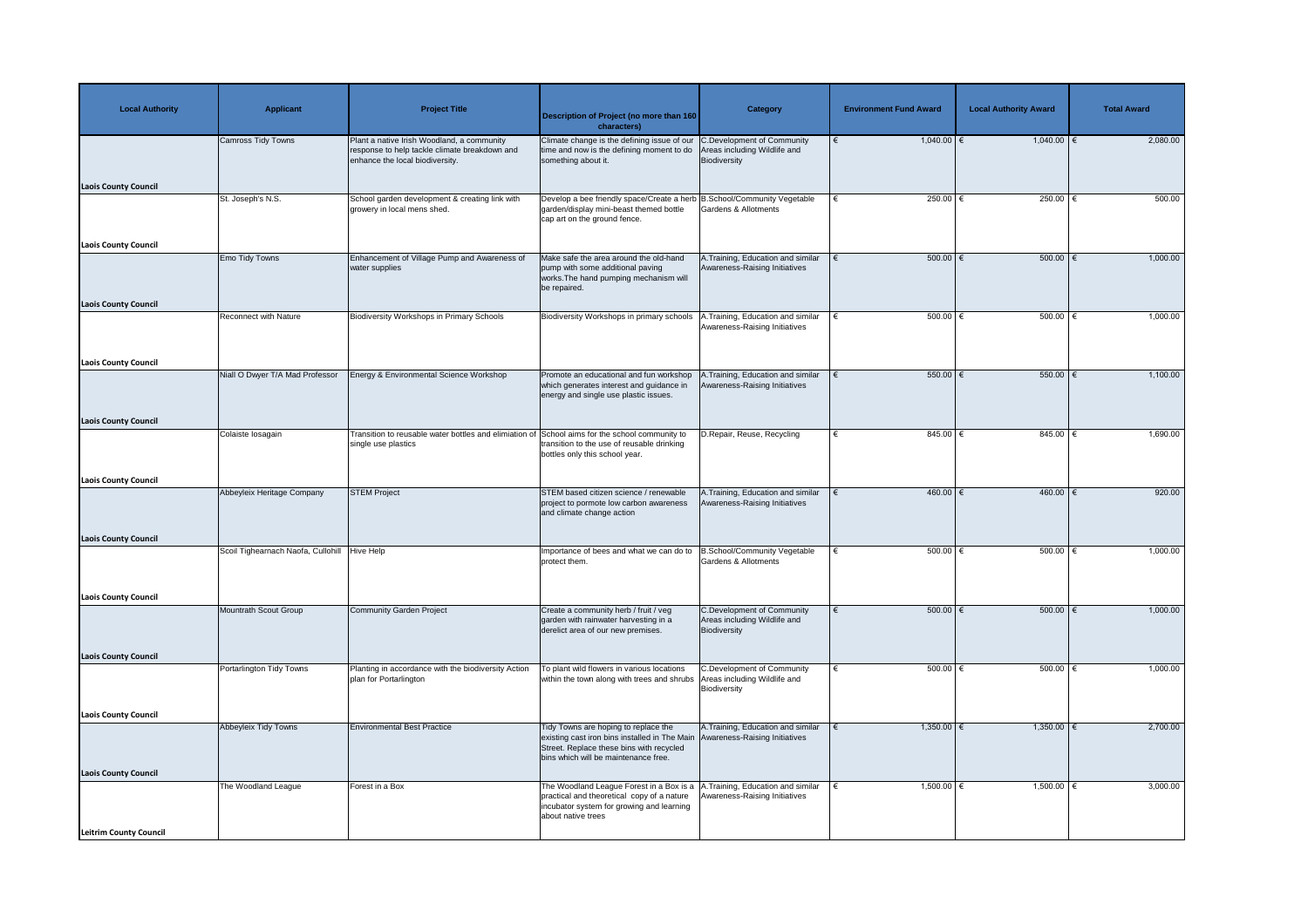| <b>Local Authority</b>        | <b>Applicant</b>                                               | <b>Project Title</b>                                                         | <b>Description of Project (no more than 160</b><br>characters)                                                                                                     | <b>Category</b>                                                                   | <b>Environment Fund Award</b> | <b>Local Authority Award</b> | <b>Total Award</b> |
|-------------------------------|----------------------------------------------------------------|------------------------------------------------------------------------------|--------------------------------------------------------------------------------------------------------------------------------------------------------------------|-----------------------------------------------------------------------------------|-------------------------------|------------------------------|--------------------|
|                               | <b>Lahard Residents Association</b>                            | Lahard Composting & Rainwater Harvesting                                     | Promotion of composting and rainwater<br>harvesting in community and homes                                                                                         | <b>E.Composting and Rainwater</b><br>Harvesting                                   | 918.00 $\xi$                  | 918.00 $\xi$                 | 1,836.00           |
| <b>Leitrim County Council</b> |                                                                |                                                                              |                                                                                                                                                                    |                                                                                   |                               |                              |                    |
|                               | Leitrim Village ICA                                            | Promotion of Biodiversity and Conservation of<br>wildlife in Leitrim Village | Promotion of Biodiversity and conservation<br>of wildlife in Leitrim Village                                                                                       | <b>C.Development of Community</b><br>Areas including Wildlife and<br>Biodiversity | 300.00 $\epsilon$             | 300.00 $\epsilon$            | 600.00             |
| <b>Leitrim County Council</b> | <b>Aughavas Community Centre CLG</b>                           |                                                                              |                                                                                                                                                                    |                                                                                   |                               |                              |                    |
|                               |                                                                | Community Planting & Youth-Environmental<br><b>Education Project</b>         | Planting project, running workshops, create<br>outdoor demonstration and educational<br>area and rainwater harvesting                                              | A.Training, Education and similar<br>Awareness-Raising Initiatives                | $500.00$ $\in$                | $500.00$   €                 | 1,000.00           |
| <b>Leitrim County Council</b> | Aughavas ICA Guild                                             | Conserving Wildlife and Promoting Biodiversity in                            | Local wildlife conservation and                                                                                                                                    | <b>C.Development of Community</b>                                                 | 250.00 $\epsilon$<br>€        | $250.00$ €                   | 500.00             |
|                               |                                                                | <b>Aughavas Community</b>                                                    | enhancement plan which promotes and<br>helps biodiversity in our local community.                                                                                  | Areas including Wildlife and<br>Biodiversity                                      |                               |                              |                    |
| <b>Leitrim County Council</b> |                                                                |                                                                              |                                                                                                                                                                    |                                                                                   |                               |                              |                    |
|                               | Ballinamore Tidy Towns Committee New Polytunnel for Tidy Towns |                                                                              | New Polytunnel for planting for our Tidy<br>Towns Projects                                                                                                         | <b>B.School/Community Vegetable</b><br>Gardens & Allotments                       | $50.00$ $\in$<br>$\epsilon$   | $50.00$ $\in$                | 100.00             |
| <b>Leitrim County Council</b> |                                                                |                                                                              |                                                                                                                                                                    |                                                                                   |                               |                              |                    |
|                               | <b>Cappagh Residents Association</b>                           | Community Vegetable Garden for Cappagh Estate                                | Development of a Community Garden area   B.School/Community Vegetable<br>in Cappagh Estate, Mohill                                                                 | Gardens & Allotments                                                              | $360.00$ €<br>€               | 360.00 $\epsilon$            | 720.00             |
| <b>Leitrim County Council</b> |                                                                |                                                                              |                                                                                                                                                                    |                                                                                   |                               |                              |                    |
|                               | Hullabaloo                                                     | Upcycling Workshops for Primary and Secondary<br>Schools                     | Upcycling Workshops for Primary and<br>Secondary Schools                                                                                                           | D.Repair, Reuse, Recycling                                                        | $520.00$ $\in$                | 520.00                       | 1,040.00           |
| <b>Leitrim County Council</b> |                                                                |                                                                              |                                                                                                                                                                    |                                                                                   |                               |                              |                    |
|                               | <b>Scoil Mhuire</b>                                            | School Garden                                                                | To build a perspex shed (greenhouses) so<br>the children could grow seedlings for the<br>garden and also tomatoes, strawberries etc.                               | B.School/Community Vegetable<br>Gardens & Allotments                              | $1,000.00$ €<br>€             | $1,000.00$ €                 | 2,000.00           |
| <b>Leitrim County Council</b> |                                                                |                                                                              |                                                                                                                                                                    |                                                                                   |                               |                              |                    |
|                               | Ballinamore Men's Shed<br>Committee                            | Sensory Garden Facility at Old Vocational School                             | Development of sensory garden facility at<br>Old Vocational School Ballinamore                                                                                     | <b>B.School/Community Vegetable</b><br>Gardens & Allotments                       | $50.00$ $\in$                 | $50.00$ $\in$                | 100.00             |
| <b>Leitrim County Council</b> |                                                                |                                                                              |                                                                                                                                                                    |                                                                                   |                               |                              |                    |
|                               | Hullabaloo                                                     | Project Management of Community Upcycling<br>Initiative                      | Project Management of Community<br>Upcycling Initiative                                                                                                            | A. Training, Education and similar<br>Awareness-Raising Initiatives               | 745.00 €                      | 745.00   €                   | 1,490.00           |
| <b>Leitrim County Council</b> |                                                                |                                                                              |                                                                                                                                                                    |                                                                                   |                               |                              |                    |
|                               | Manorhamilton Tidy Town                                        | Manorhamilton Biodiversity and Pollinator Project                            | To develop a biodiversity and pollinator<br>plan for the town area including following up Planning<br>on measures put in place along the<br>Owenmore River in 2016 | F.Audits, Surveys and Action                                                      | $500.00$ $\in$                | $500.00$ $\in$               | 1,000.00           |
| <b>Leitrim County Council</b> | <b>Carrick Environmental Group</b>                             | Roll Up, Roll Up! (Mobile Stand)                                             | Creation of a mobile stand to educate on                                                                                                                           | A.Training, Education and similar                                                 | 305.00 $ \epsilon$            | 305.00   €                   | 610.00             |
|                               |                                                                |                                                                              | recycling - for use at Christmas Markets,<br>Festivals etc.                                                                                                        | Awareness-Raising Initiatives                                                     |                               |                              |                    |
| Leitrim County Council        |                                                                |                                                                              |                                                                                                                                                                    |                                                                                   |                               |                              |                    |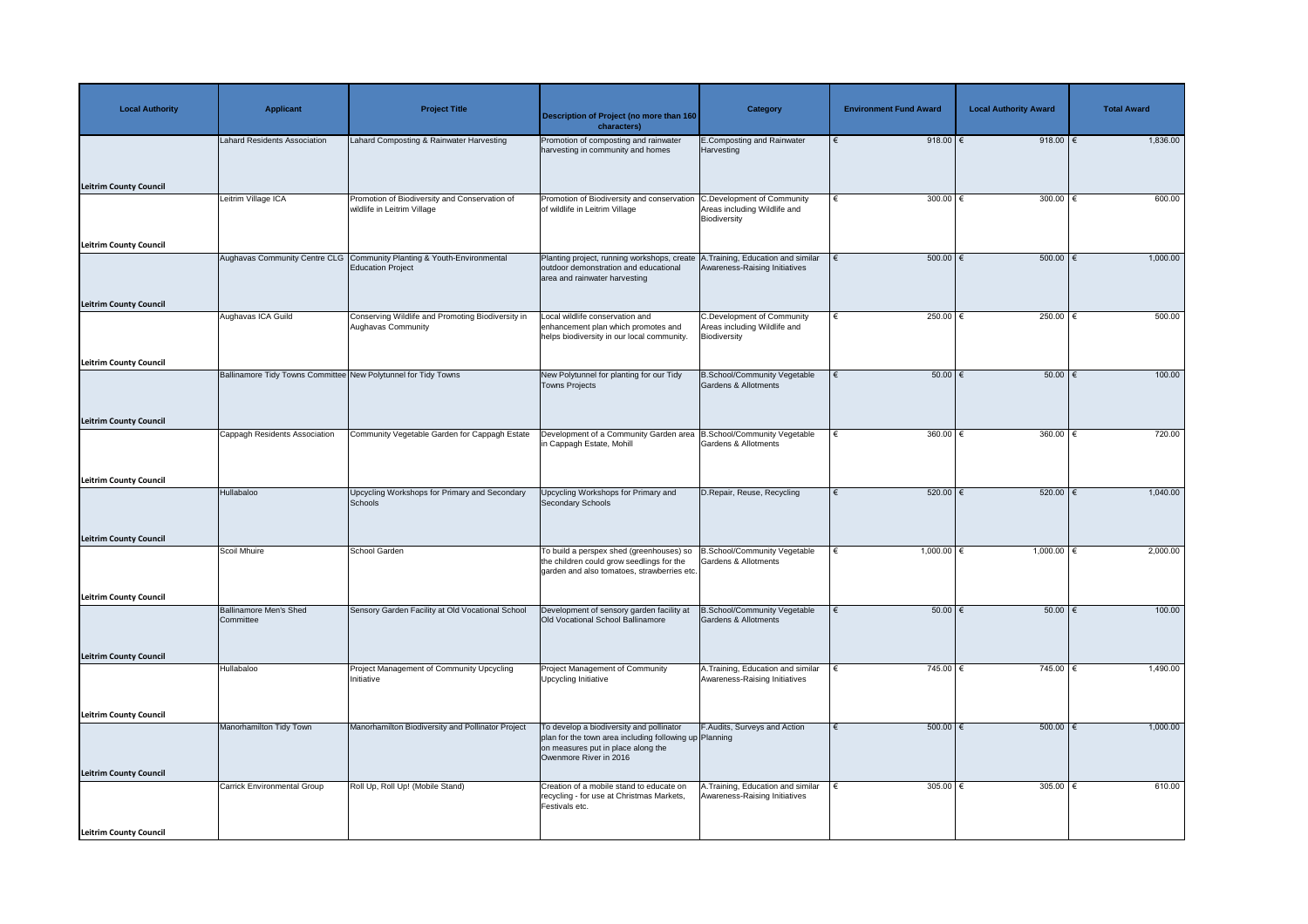| <b>Local Authority</b>                                                                 | <b>Applicant</b>                                           | <b>Project Title</b>                                                                      | Description of Project (no more than 160<br>characters)                                                                       | <b>Category</b>                                                                   | <b>Environment Fund Award</b> | <b>Local Authority Award</b> | <b>Total Award</b> |
|----------------------------------------------------------------------------------------|------------------------------------------------------------|-------------------------------------------------------------------------------------------|-------------------------------------------------------------------------------------------------------------------------------|-----------------------------------------------------------------------------------|-------------------------------|------------------------------|--------------------|
| <b>Leitrim County Council</b>                                                          | Drumsna Development Association Water Conservation Project |                                                                                           | Purchase of small trailer with water tank<br>and pump, hoses and attachments - to<br>extract water from river and re-use      | C.Development of Community<br>Areas including Wildlife and<br>Biodiversity        | 900.00 $\xi$                  | 900.00 $\xi$                 | 1,800.00           |
| <b>Limerick City &amp; County Council</b>                                              | Adare Manor Fields                                         | <b>Biodiversity/Wildlife Signage</b>                                                      | Design, procurement, installation of<br>Biodiversity/Birdlife Awareness/Information<br>Signage                                | <b>C.Development of Community</b><br>Areas including Wildlife and<br>Biodiversity | 387.50 $\epsilon$             | 387.50   €                   | 775.00             |
| <b>Limerick City &amp; County Council</b>                                              | An Taisce Living Limerick                                  | Reducing Food Waste benefits climate & widlife                                            | Deliver 10 workshop to TT grps on food<br>waste prevention                                                                    | A. Training, Education and similar<br>Awareness-Raising Initiatives               | $650.00$ €                    | 700.00 $\epsilon$            | 1,350.00           |
|                                                                                        | Anglesborough Tidy Towns                                   | Biodiversity & Habitat Survey of Anglesborough<br>Village                                 | Biodiversity & Habitat Survey of<br>Anglesborough Village                                                                     | F.Audits, Surveys and Action<br>Planning                                          | $400.00$ €                    | 400.00 €                     | 800.00             |
| <b>Limerick City &amp; County Council</b><br><b>Limerick City &amp; County Council</b> | <b>Ardpatrick Tidy Towns</b>                               | Ardpatrick Raptor Project                                                                 | Raising awareness of raptor barn owls,<br>buzzards and hen harriers                                                           | A.Training, Education and similar<br>Awareness-Raising Initiatives                | $175.00$ €                    | $175.00$ €                   | 350.00             |
| <b>Limerick City &amp; County Council</b>                                              | Athea Tidy Towns                                           | Incorporate a Community Orchard into Athea's River Developing a community orchard<br>Walk | enhancing biodiversity, assisting pollinators Areas including Wildlife and<br>and broaden education element of river<br>walk  | C.Development of Community<br>Biodiversity                                        | 500.00 $ \epsilon$            | 526.00   €                   | 1,026.00           |
| <b>Limerick City &amp; County Council</b>                                              | <b>Ballyagran Development</b><br><b>Association CLG</b>    | <b>Pollinator Friendly Flower Bed</b>                                                     | Construction of a stone wall flower bed                                                                                       | <b>C.Development of Community</b><br>Areas including Wildlife and<br>Biodiversity | 300.00 $\xi$                  | 300.00 $\epsilon$            | 600.00             |
|                                                                                        | <b>Ballyhoura Development CLG</b>                          | Ballyhoura Beo Native Species Awareness<br>Campaign                                       | Educate communities within Ballyhoura<br>area about native animals                                                            | A.Training, Education and similar<br>Awareness-Raising Initiatives                | $500.00$ $\in$                | $500.00$ $\in$               | 1,000.00           |
| <b>Limerick City &amp; County Council</b>                                              | <b>Barbara McCarthy</b>                                    | Our Common Ground                                                                         | Bringing simple practices of sustainable<br>gardening/farming to communities/people<br>across Ireland                         | A. Training, Education and similar<br>Awareness-Raising Initiatives               | $250.00$ €                    | 250.00 $\xi$                 | 500.00             |
| <b>Limerick City &amp; County Council</b>                                              | <b>Bruff Tidy Towns</b>                                    | Bruff EnviroFEST 2020                                                                     | Environmental event broadening public's<br>awareness & understanding of trees, the<br>environment and conservation in general | A.Training, Education and similar<br>Awareness-Raising Initiatives                | 300.00 $ \epsilon$            | 300.00 $ \epsilon$           | 600.00             |
| <b>Limerick City &amp; County Council</b>                                              | Castleconnell Scout Group &<br>Campsite                    | Castleconnell Scout & Campsite Go Green                                                   | Introduce recycling bins following Leave No D.Repair, Reuse, Recycling<br><b>Trace Principle</b>                              |                                                                                   | 300.00 $\xi$                  | $300.00$ $\in$               | 600.00             |
| <b>Limerick City &amp; County Council</b>                                              | Castleconnell Tidy Towns                                   | Water Consumption - Leading by Example                                                    | Project giving positive examples and how<br>water is consumed                                                                 | .Training, Education and similar<br>Awareness-Raising Initiatives                 | 700.00 $\epsilon$             | 720.00   €                   | 1,420.00           |
| <b>Limerick City &amp; County Council</b>                                              |                                                            |                                                                                           |                                                                                                                               |                                                                                   |                               |                              |                    |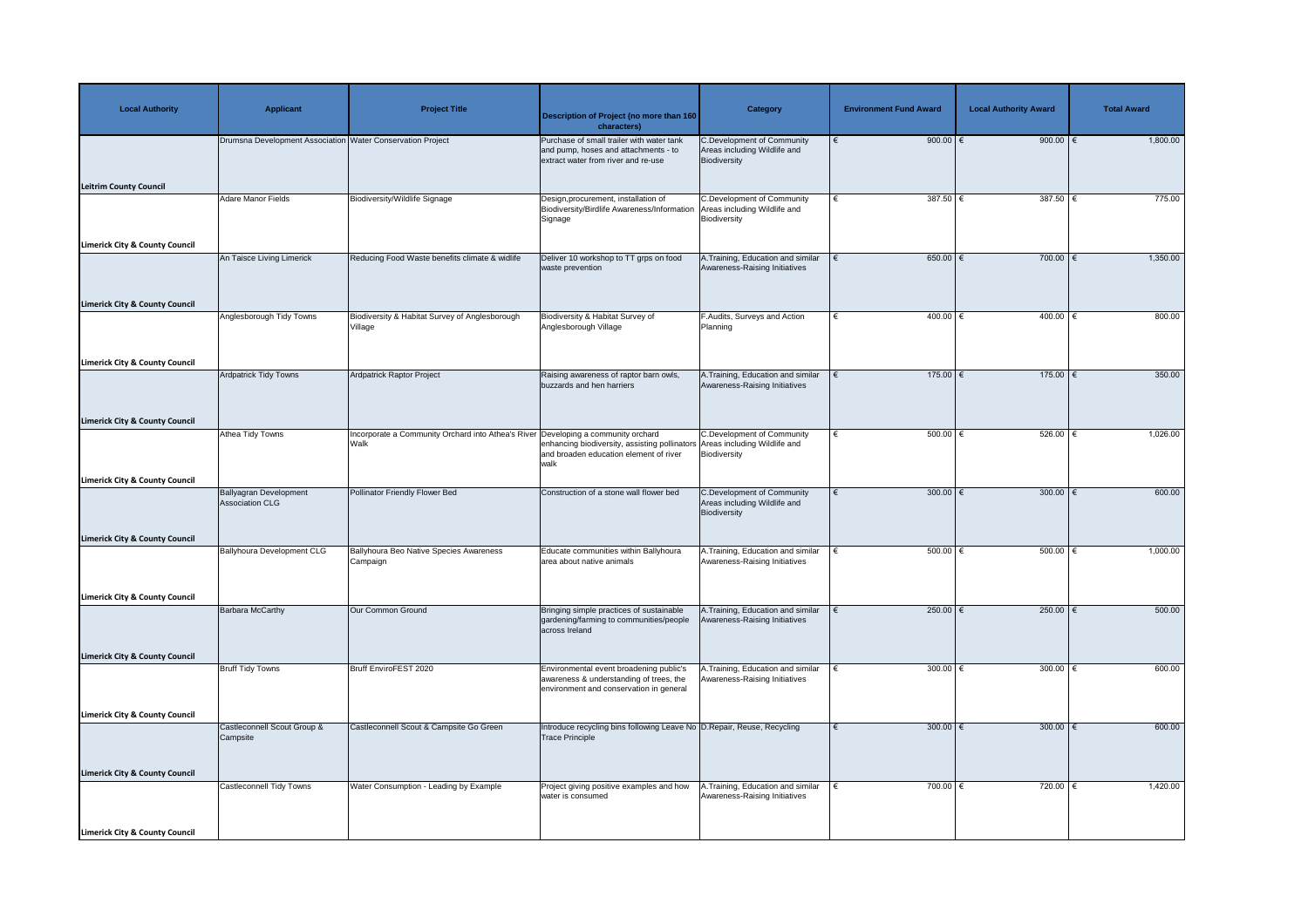| <b>Local Authority</b>                                                                 | <b>Applicant</b>                                 | <b>Project Title</b>                                        | Description of Project (no more than 160<br>characters)                                                                | <b>Category</b>                                                            | <b>Environment Fund Award</b>     | <b>Local Authority Award</b> | <b>Total Award</b> |
|----------------------------------------------------------------------------------------|--------------------------------------------------|-------------------------------------------------------------|------------------------------------------------------------------------------------------------------------------------|----------------------------------------------------------------------------|-----------------------------------|------------------------------|--------------------|
| <b>Limerick City &amp; County Council</b>                                              | <b>County Limerick Beekeepers</b><br>Association | Revival of Limerick Honey Show                              | Reviving what was once a strong<br>community honey show including local<br>community and schools                       | C.Development of Community<br>Areas including Wildlife and<br>Biodiversity | $850.00$ €                        | 900.00 $\xi$                 | 1,750.00           |
| <b>Limerick City &amp; County Council</b>                                              | Breandáin Anraoi macGabhann                      | LimerickAir                                                 | Project to supplement EPA & LCCC air<br>quality monitoring using low cost sensors                                      | G.Other                                                                    | 500.00 $ \epsilon$                | 500.00 $ \epsilon$           | 1,000.00           |
| <b>Limerick City &amp; County Council</b>                                              | Colaiste Iosaf Kilmallock                        | Earth & Mind Wellness Garden                                | Transforming a negleted area of land into<br>sustainbale biodiversity garden                                           | <b>B.School/Community Vegetable</b><br>Gardens & Allotments                | $500.00$ $\epsilon$<br>$\epsilon$ | 500.00                       | 1,000.00           |
|                                                                                        | <b>Crescent College Comprehensive</b>            | <b>Biodiversity Action CCC SJ</b>                           | Create awareness of, and take actions<br>toward enhancing biodiversity within the<br>school environs                   | <b>B.School/Community Vegetable</b><br>Gardens & Allotments                | 300.00 $\epsilon$                 | 300.00 $\epsilon$            | 600.00             |
| <b>Limerick City &amp; County Council</b><br><b>Limerick City &amp; County Council</b> | <b>ECO UNESCO</b>                                | What's so Hot about Climate Change                          | Providing & developing awareness of local<br>and national sustainability issues amongst<br>young people                | A. Training, Education and similar<br>Awareness-Raising Initiatives        | 440.00 €                          | $440.00$ $∈$                 | 880.00             |
| <b>Limerick City &amp; County Council</b>                                              | <b>Focus Ireland</b>                             | Outdoor Vegetable Production Level 5                        | Outdoor Vegetable Production Level 5                                                                                   | B.School/Community Vegetable<br>Gardens & Allotments                       | 200.00 $\epsilon$                 | 200.00 $\epsilon$            | 400.00             |
| <b>Limerick City &amp; County Council</b>                                              | Gaelscoil Chaladh an Treoigh                     | Gairdín an tSonais                                          | Creating a community garden enhancing<br>biodiversity                                                                  | <b>B.School/Community Vegetable</b><br>Gardens & Allotments                | $500.00$ $\in$                    | $500.00$ $\epsilon$          | 1,000.00           |
|                                                                                        | Gavin Harte TA ESD Training                      | Let's Talk Climate Action                                   | Assist county Limerick Tidy Towns Network   A. Training, Education and similar<br>to raise awareness of climate change | Awareness-Raising Initiatives                                              | 700.00 $\epsilon$                 | 700.00 $\epsilon$            | 1,400.00           |
| <b>Limerick City &amp; County Council</b>                                              | Headway Ireland                                  | Making Headway for Environment Action                       | Increase wildlife & biodiversity and<br>implement methods of composting &<br>harvesting rainwater                      | E.Composting and Rainwater<br>Harvesting                                   | $500.00$ $\in$                    | 500.00                       | 1,000.00           |
| <b>Limerick City &amp; County Council</b>                                              | <b>Irish Peatland Conservation</b><br>Council    | Hop to it - Amphibian Facts & Citizen Science<br>Initiative | Amphibian frog survey                                                                                                  | F.Audits, Surveys and Action<br>Planning                                   | 250.00 $\xi$                      | 250.00   €                   | 500.00             |
| <b>Limerick City &amp; County Council</b>                                              | Kantoher Development Group                       | Enhancing Biodiversity at Killeedy Eco Park                 | Working on an eco park to plant native<br>flowers/trees creating a natural habitat                                     | B.School/Community Vegetable<br>Gardens & Allotments                       | $500.00$ $\in$                    | 500.00                       | 1,000.00           |
| <b>Limerick City &amp; County Council</b>                                              | Kilbehenny National School                       | <b>Wild Flower Meadow Mural</b>                             | Project action plan to reduce, reuse and<br>recycle materials                                                          | D. Repair, Reuse, Recycling                                                | 300.00 $\epsilon$                 | 300.00   €                   | 600.00             |
| <b>Limerick City &amp; County Council</b>                                              |                                                  |                                                             |                                                                                                                        |                                                                            |                                   |                              |                    |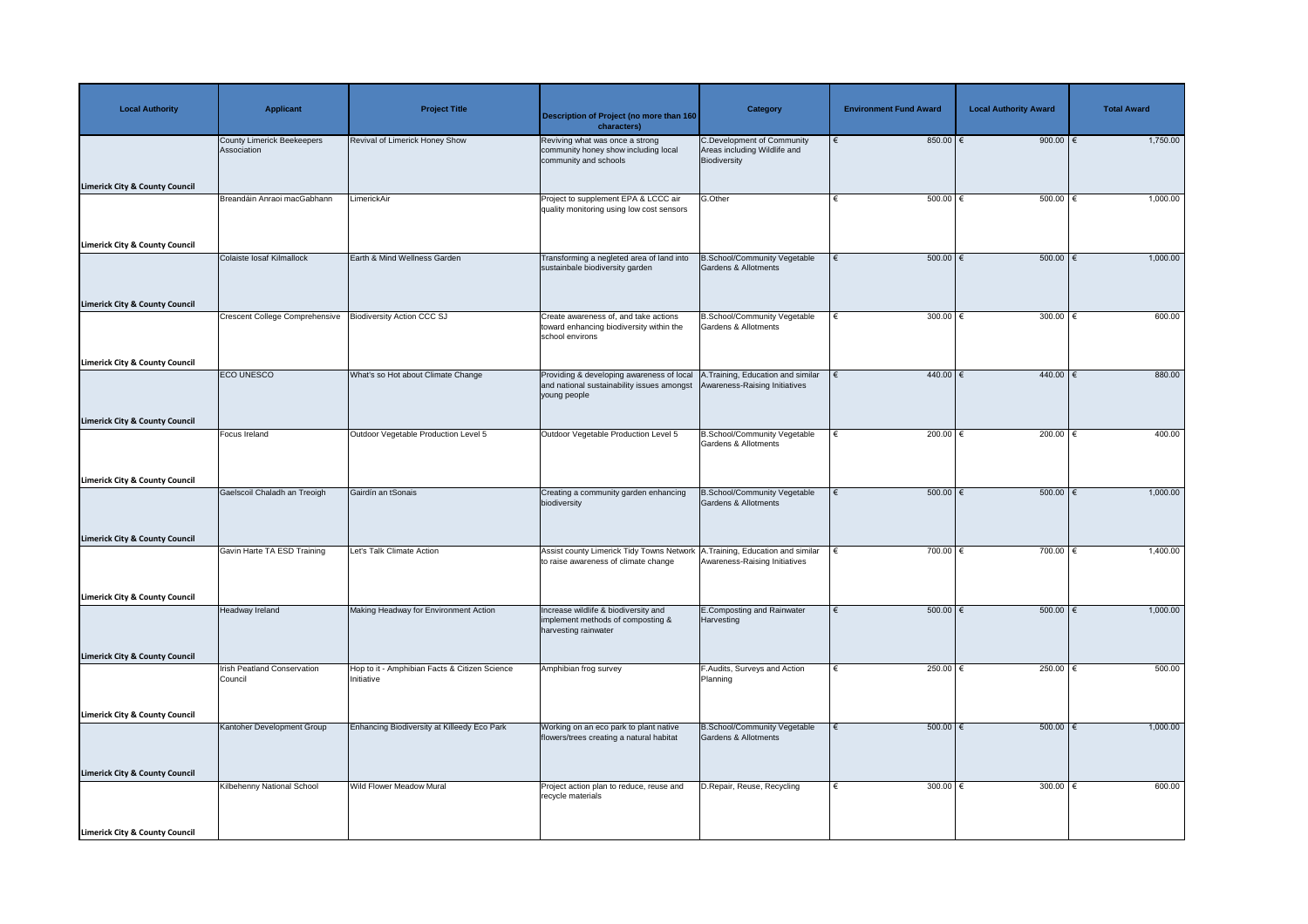| <b>Local Authority</b>                    | <b>Applicant</b>                                                            | <b>Project Title</b>                                                                                 | <b>Description of Project (no more than 160</b><br>characters)                                             | <b>Category</b>                                                                   | <b>Environment Fund Award</b> | <b>Local Authority Award</b> | <b>Total Award</b> |
|-------------------------------------------|-----------------------------------------------------------------------------|------------------------------------------------------------------------------------------------------|------------------------------------------------------------------------------------------------------------|-----------------------------------------------------------------------------------|-------------------------------|------------------------------|--------------------|
| <b>Limerick City &amp; County Council</b> | <b>Knocklong Development</b><br><b>Association CLG</b>                      | Lighting/Equipment to teach beginner beekeepers                                                      | Teaching beginner beekeepers and<br>attending schools with bee awareness<br>sessions                       | A. Training, Education and similar<br>Awareness-Raising Initiatives               | 300.00 $\epsilon$             | 300.00 $\epsilon$            | 600.00             |
|                                           | Limerick Community Grocery CLG   An Industrial Oasis<br>t/a The Urban Co-Op |                                                                                                      | Expanding an outdoor garden in the estate<br>to include wildflower surround                                | B.School/Community Vegetable<br><b>Gardens &amp; Allotments</b>                   | 300.00 $\epsilon$<br>€        | 300.00 $\epsilon$            | 600.00             |
| <b>Limerick City &amp; County Council</b> | Limerick Educate Together<br>National School                                | <b>Taking Education Outside</b>                                                                      | Broadening childrens' experience of<br>growing fruit and vegetables                                        | <b>B.School/Community Vegetable</b><br>Gardens & Allotments                       | 300.00 $\epsilon$             | 300.00 $\xi$                 | 600.00             |
| <b>Limerick City &amp; County Council</b> | Association                                                                 | Mayorstone & Coolraine Resident's Development of Mayorstone Communal Green<br>Spaces                 | Introduce biodiverse planting to residential<br>green spaces                                               | <b>B.School/Community Vegetable</b><br><b>Gardens &amp; Allotments</b>            | 150.00<br>€                   | $150.00$ €                   | 300.00             |
| <b>Limerick City &amp; County Council</b> | Monaleen Park Res Ass                                                       | Monaleen Park in Bloom                                                                               | Turn an acre into a wildflower meadow                                                                      | <b>C.Development of Community</b><br>Areas including Wildlife and<br>Biodiversity | $150.00$ €<br>€               | $150.00$ €                   | 300.00             |
| <b>Limerick City &amp; County Council</b> | Murroe Boher Scouts                                                         | Murroe Boher Scouts Garden & Biodiversity Project                                                    | Enhancing an existing garden with<br>biodiverse planting                                                   | <b>C.Development of Community</b><br>Areas including Wildlife and<br>Biodiversity | 200.00 $\epsilon$             | 200.00 $\epsilon$            | 400.00             |
| <b>Limerick City &amp; County Council</b> | Murroe Wood Park CLG                                                        | The Murroe Town Park Nuttery                                                                         | Planting of a Nuttery to attract wildlife                                                                  | <b>C.Development of Community</b><br>Areas including Wildlife and<br>Biodiversity | 300.00 $\epsilon$             | 300.00 $\epsilon$            | 600.00             |
| <b>Limerick City &amp; County Council</b> | Newcastle West Tidy Towns                                                   | The Tim Geary Garden                                                                                 | CoOp project developing grass areas with<br>biodiversity, sustainability etc                               | <b>C.Development of Community</b><br>Areas including Wildlife and<br>Biodiversity | 1,019.50 $\in$                | 1,125.00 $ \epsilon$         | 2,144.50           |
| <b>Limerick City &amp; County Council</b> | Oola Tidy Towns                                                             | <b>Biodiversity Audit of Oola</b>                                                                    | Audit to present to school and local<br>community                                                          | F.Audits, Surveys and Action<br>Planning                                          | 245.00 $ \epsilon$            | 245.00   €                   | 490.00             |
| <b>Limerick City &amp; County Council</b> | Ormston House CLG                                                           | <b>Climate Classroom</b>                                                                             | Meeting Fridays For Future citizens<br>engaging with them through classroom, self<br>care and repair shops | D.Repair, Reuse, Recycling                                                        | 800.00 $\epsilon$             | 850.00 $\epsilon$            | 1,650.00           |
| <b>Limerick City &amp; County Council</b> | <b>Pallaskenry Community Council</b>                                        | Environmental/Ecological Evaluation of unused<br>lands & the design of a community biodiversity park | Environmental/Ecological Evaluation of<br>unused lands & the design of a community<br>biodiversity park    | <b>C.Development of Community</b><br>Areas including Wildlife and<br>Biodiversity | $500.00$ $\in$<br>€           | $500.00$ $\epsilon$          | 1,000.00           |
| <b>Limerick City &amp; County Council</b> | Robin Barry                                                                 | <b>Bee Wise</b>                                                                                      | <b>Environmental Workshops</b>                                                                             | A.Training, Education and similar<br>Awareness-Raising Initiatives                | 300.00 $\in$                  | 300.00   €                   | 600.00             |
| <b>Limerick City &amp; County Council</b> |                                                                             |                                                                                                      |                                                                                                            |                                                                                   |                               |                              |                    |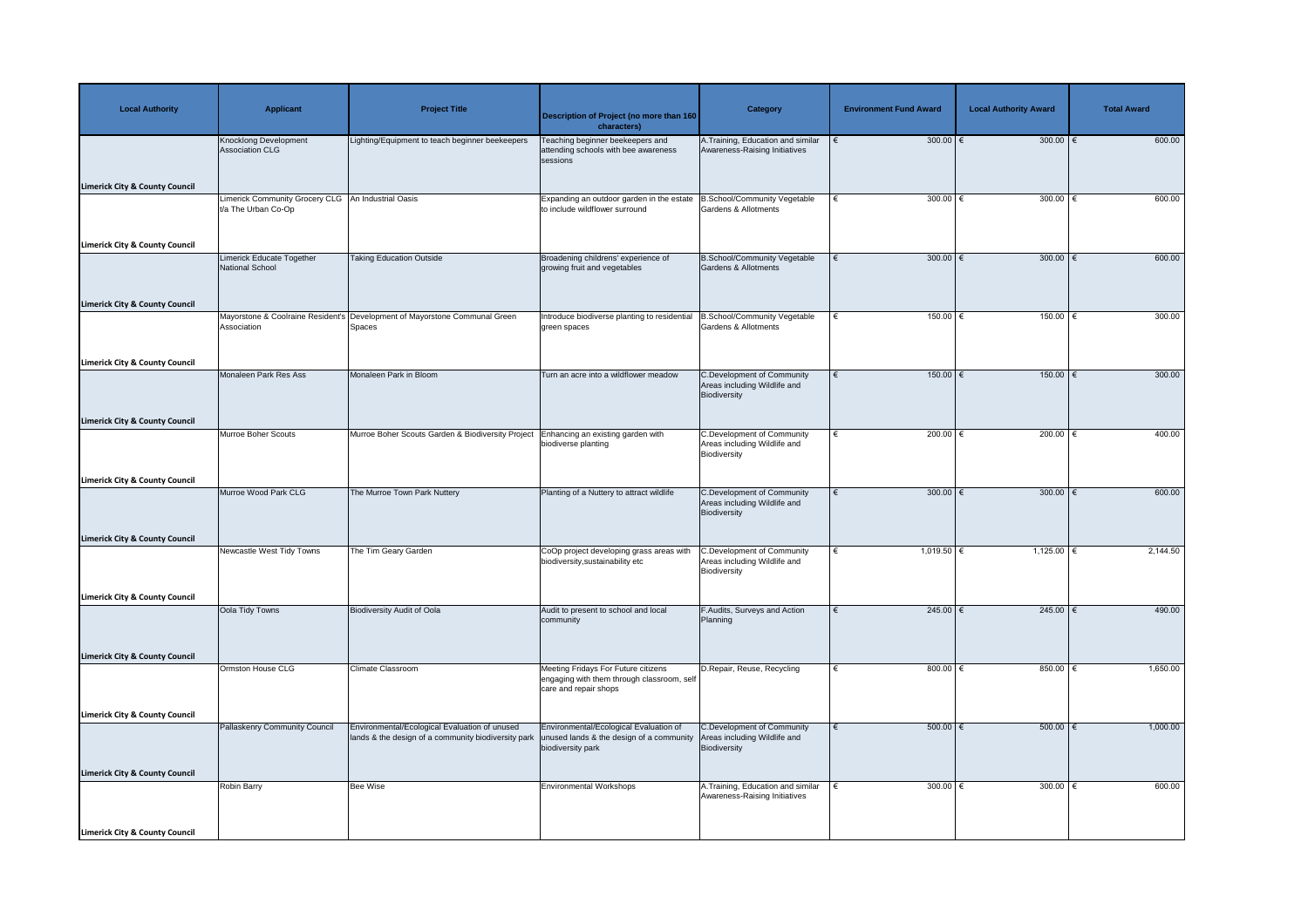| <b>Local Authority</b>                    | <b>Applicant</b>                  | <b>Project Title</b>                                                     | <b>Description of Project (no more than 160</b><br>characters)                                                                                                                                 | <b>Category</b>                                                     | <b>Environment Fund Award</b> | <b>Local Authority Award</b> | <b>Total Award</b> |
|-------------------------------------------|-----------------------------------|--------------------------------------------------------------------------|------------------------------------------------------------------------------------------------------------------------------------------------------------------------------------------------|---------------------------------------------------------------------|-------------------------------|------------------------------|--------------------|
| <b>Limerick City &amp; County Council</b> | Scoil Ide                         | <b>Bridging Generations through Biodiversity</b>                         | Men's Shed to develop sensory garden for<br>outdoor classroom                                                                                                                                  | B.School/Community Vegetable<br>Gardens & Allotments                | $400.00$ €<br>€               | $400.00$ $∈$                 | 800.00             |
|                                           | Southill Hub                      | Where the wild things grow                                               | Encouraging community awareness on<br>biodiversity                                                                                                                                             | A. Training, Education and similar<br>Awareness-Raising Initiatives | 277.00 $\xi$                  | 277.00 €                     | 554.00             |
| <b>Limerick City &amp; County Council</b> |                                   |                                                                          |                                                                                                                                                                                                |                                                                     |                               |                              |                    |
| <b>Limerick City &amp; County Council</b> | St. Bridid's National School      | Bee & Butterfly Friendly Garden & Tree Nursery                           | Educate pupils about biodiversity                                                                                                                                                              | B.School/Community Vegetable<br>Gardens & Allotments                | $200.00$ €<br>€               | 200.00 $\epsilon$            | 400.00             |
|                                           | St. Mary's Aid                    | St. Mary's Parish Environment & Community<br>Enhancement                 | Exploring the flora and fauna not yet known A. Training, Education and similar<br>by community groups in the riverside areas Awareness-Raising Initiatives                                     |                                                                     | 750.00 $\epsilon$             | 750.00 $\epsilon$            | 1,500.00           |
| <b>Limerick City &amp; County Council</b> |                                   |                                                                          |                                                                                                                                                                                                |                                                                     |                               |                              |                    |
|                                           | St. Munchin's College             | Upskilling & Training Cyclists to ensure safe cycling<br>& working bikes | Uskilling & Training Cyclists to ensure safe<br>cycling & working bikes                                                                                                                        | A.Training, Education and similar<br>Awareness-Raising Initiatives  | $250.00$ €<br>$\epsilon$      | 250.00 $\epsilon$            | 500.00             |
| <b>Limerick City &amp; County Council</b> |                                   |                                                                          |                                                                                                                                                                                                |                                                                     |                               |                              |                    |
|                                           | The Maigue Rivers Trust           | Survey of Riparian Habitats in Maigue                                    | Survey Habitats in the Maigue River                                                                                                                                                            | F.Audits, Surveys and Action<br>Planning                            | 411.00 €                      | $411.00$ €                   | 822.00             |
| <b>Limerick City &amp; County Council</b> |                                   |                                                                          |                                                                                                                                                                                                |                                                                     |                               |                              |                    |
|                                           | The Rediscovery Centre Ltd        | Climate Action workshops for schools                                     | Support primary schools/secondary schools A. Training, Education and similar<br>in initial planning stage of climate action<br>project which will be subsequently carried<br>out in the school | Awareness-Raising Initiatives                                       | $650.00$ $\in$                | 700.00 €                     | 1,350.00           |
| <b>Limerick City &amp; County Council</b> | <b>Wildlings Forest School</b>    | An innovative educational approach to outdoor play                       | An innovative educational approach to                                                                                                                                                          | A. Training, Education and similar                                  | $550.00$ $\in$                | $600.00$ $\in$               | 1,150.00           |
|                                           |                                   | and learning                                                             | outdoor play and learning                                                                                                                                                                      | Awareness-Raising Initiatives                                       |                               |                              |                    |
| <b>Limerick City &amp; County Council</b> |                                   |                                                                          |                                                                                                                                                                                                |                                                                     |                               |                              |                    |
|                                           | Abbeylara Tidy Towns              | St Bernards Biodiversity Project                                         | Create Pollinator Friendly garden in school C.Development of Community<br>and get school involved in Junior Pollinator Areas including Wildlife and<br>Plan                                    | Biodiversity                                                        | 250.00 $\epsilon$             | 250.00   €                   | 500.00             |
| <b>Longford County Council</b>            |                                   |                                                                          |                                                                                                                                                                                                |                                                                     |                               |                              |                    |
|                                           | People for Trees T/A as Crann     | Crann Trees for Ireland                                                  | 10 Tree planting programme and<br>awareness for schools                                                                                                                                        | A. Training, Education and similar<br>Awareness-Raising Initiatives | 600.00 $\xi$                  | 600.00 $\in$                 | 1,200.00           |
| <b>Longford County Council</b>            |                                   |                                                                          |                                                                                                                                                                                                |                                                                     |                               |                              |                    |
|                                           | Dale Treadwell T/A Naturally Wild | Biodiversity life in the school garden                                   | 5 Ecology workshops for primary schools                                                                                                                                                        | A.Training, Education and similar<br>Awareness-Raising Initiatives  | $600.00$ $\in$                | 600.00 $ \epsilon$           | 1,200.00           |
| <b>Longford County Council</b>            |                                   |                                                                          |                                                                                                                                                                                                |                                                                     |                               |                              |                    |
|                                           | Drumlish Tidy Towns               | Water Butts for water harvesting                                         | On street water harvesting and awareness<br>campaign of water conservation                                                                                                                     | <b>E.Composting and Rainwater</b><br>Harvesting                     | 400.00 €                      | 400.00   €                   | 800.00             |
| Longford County Council                   |                                   |                                                                          |                                                                                                                                                                                                |                                                                     |                               |                              |                    |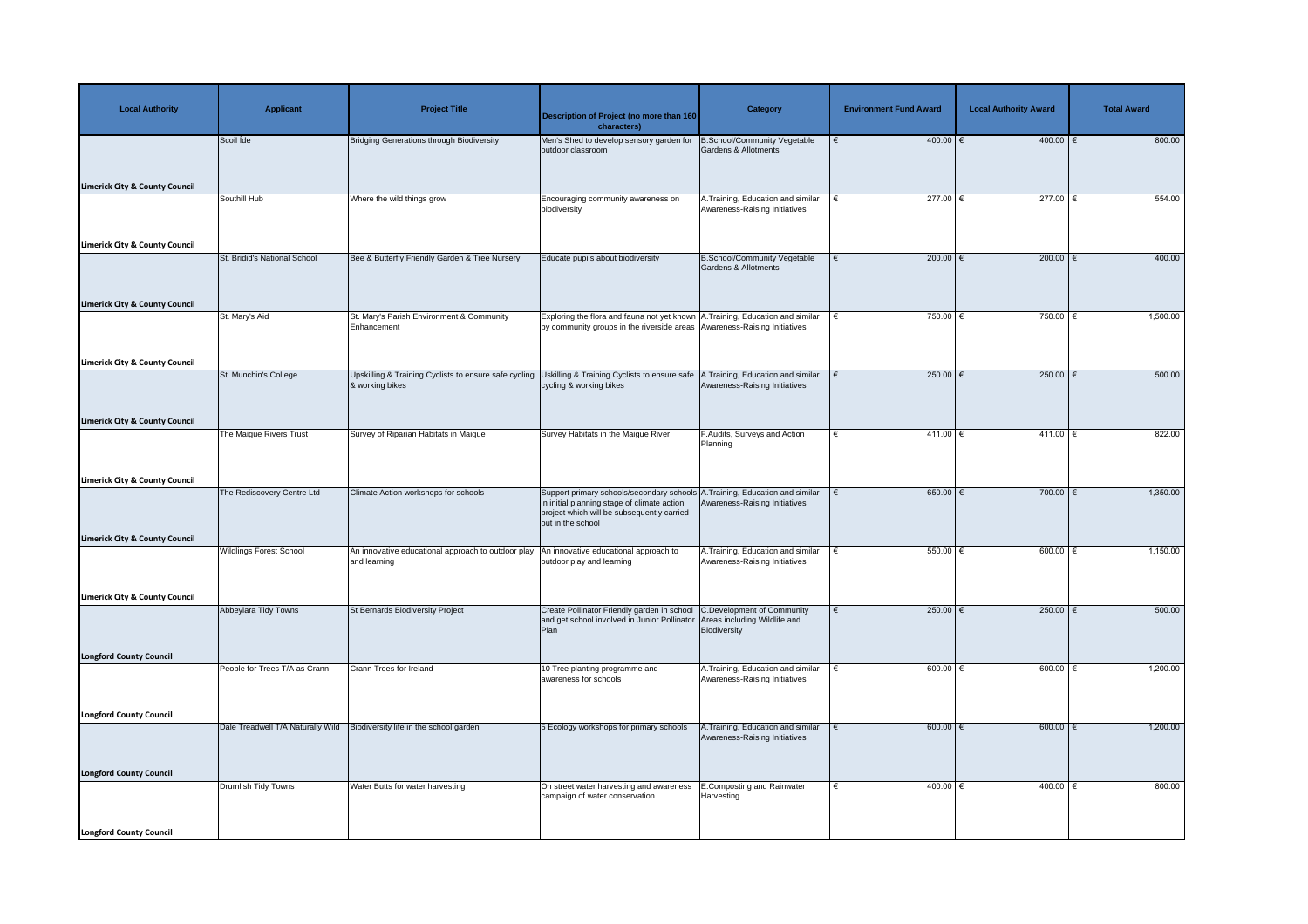| <b>Local Authority</b>         | <b>Applicant</b>                 | <b>Project Title</b>                                       | Description of Project (no more than 160<br>characters)                                                                                                                | <b>Category</b>                                                                   | <b>Environment Fund Award</b> | <b>Local Authority Award</b> | <b>Total Award</b> |
|--------------------------------|----------------------------------|------------------------------------------------------------|------------------------------------------------------------------------------------------------------------------------------------------------------------------------|-----------------------------------------------------------------------------------|-------------------------------|------------------------------|--------------------|
|                                | Eco Unesco                       | <b>Exploring Ecology</b>                                   | 6 Ecology based workshops for secondary A. Training, Education and similar<br>schools                                                                                  | Awareness-Raising Initiatives                                                     | $400.00$ €                    | $400.00$ €                   | 800.00             |
| <b>Longford County Council</b> |                                  |                                                            |                                                                                                                                                                        |                                                                                   |                               |                              |                    |
|                                | <b>Edgeworthstown Tidy Towns</b> | Native Wildflower planting                                 | Planting of wildflowers along roadside<br>verge and minimising cutting of roadside<br>grass                                                                            | <b>C.Development of Community</b><br>Areas including Wildlife and<br>Biodiversity | 250.00 $\in$<br>€             | $250.00$                     | 500.00             |
| <b>Longford County Council</b> | Gavin Harte T/A ESD Training     | Lets Talk Climate Action                                   | 2 Climate Action talks for Tidy Towns                                                                                                                                  | A. Training, Education and similar                                                | 350.00 $\epsilon$             | 350.00 $\epsilon$            | 700.00             |
| <b>Longford County Council</b> |                                  |                                                            | Groups                                                                                                                                                                 | Awareness-Raising Initiatives                                                     |                               |                              |                    |
|                                | <b>Granard Tidy Towns</b>        | Landscaping of Diaspora Garden                             | Planting of pollinator friendly plants and<br>flowers in Diaspora garden                                                                                               | <b>C.Development of Community</b><br>Areas including Wildlife and<br>Biodiversity | 400.00 $\epsilon$<br>€        | 400.00 $\sqrt{2}$            | 800.00             |
| <b>Longford County Council</b> |                                  |                                                            |                                                                                                                                                                        |                                                                                   |                               |                              |                    |
|                                | Hullabaloo                       | Project Management of Community Upcycling<br>Initiatives   | Community Upcycling Project                                                                                                                                            | D.Repair, Reuse, Recycling                                                        | $500.00$ $\in$                | $500.00$ $\epsilon$          | 1,000.00           |
| <b>Longford County Council</b> |                                  |                                                            |                                                                                                                                                                        |                                                                                   |                               |                              |                    |
|                                | <b>IPCC</b>                      | Workshop on raising awareness of the value of<br>peatlands | Raining awareness of the value of<br>peatlands as carbon sinks and for Wildlife   Awareness-Raising Initiatives<br>and Biodiversity for schools or community<br>groups | A. Training, Education and similar                                                | 250.00 $\epsilon$             | 250.00                       | 500.00             |
| <b>Longford County Council</b> |                                  |                                                            |                                                                                                                                                                        |                                                                                   |                               | $200.00$ $∈$                 | 400.00             |
|                                | Kenagh Tidy Towns                | Upcycling project for Village                              | Upcycle waste materials to create pleasant D. Repair, Reuse, Recycling<br>spaces around the village                                                                    |                                                                                   | 200.00 $\epsilon$             |                              |                    |
| <b>Longford County Council</b> | Leave No Trace                   | <b>Climate Action Champions</b>                            | 20 Climate Action Workshops for 10                                                                                                                                     | A. Training, Education and similar                                                | 300.00 $\epsilon$             | 300.00                       | 600.00             |
|                                |                                  |                                                            | <b>Primary Schools</b>                                                                                                                                                 | Awareness-Raising Initiatives                                                     |                               |                              |                    |
| <b>Longford County Council</b> |                                  |                                                            |                                                                                                                                                                        |                                                                                   |                               |                              |                    |
|                                | Leave No Trace                   | <b>Rivers Explorers Programme</b>                          | 12 workshops exploring biodiversity in<br>rivers and canals of Longford                                                                                                | A. Training, Education and similar<br>Awareness-Raising Initiatives               | 350.00 $\epsilon$             | 350.00 $\epsilon$            | 700.00             |
| <b>Longford County Council</b> |                                  |                                                            |                                                                                                                                                                        |                                                                                   |                               |                              |                    |
|                                | Longford Environmental Alliance  | Raising awareness of waste and energy in Co<br>Longford    | 2 workshops and information sessions on<br>Climate Change                                                                                                              | .Training, Education and similar<br>Awareness-Raising Initiatives                 | 400.00 $\in$                  | 400.00                       | 800.00             |
| <b>Longford County Council</b> |                                  |                                                            |                                                                                                                                                                        |                                                                                   |                               |                              |                    |
|                                | Niall O Dwyer T/A Mad Professor  | Energy & Environmental Science Workshops                   | 5 workshops for schools on energy and<br>science                                                                                                                       | A. Training, Education and similar<br>Awareness-Raising Initiatives               | $500.00$ $\in$                | $500.00$ $\in$               | 1,000.00           |
| <b>Longford County Council</b> |                                  |                                                            |                                                                                                                                                                        |                                                                                   |                               |                              |                    |
|                                | B K Moore T/A Kando Arts         | Recycle Magic                                              | 5 magic shows/ workshops for primary<br>schools promoting recycling, waste<br>minimisation and energy conservation                                                     | A. Training, Education and similar<br>Awareness-Raising Initiatives               | 300.00 $ \epsilon$            | 300.00 $\sqrt{6}$            | 600.00             |
| <b>Longford County Council</b> |                                  |                                                            |                                                                                                                                                                        |                                                                                   |                               |                              |                    |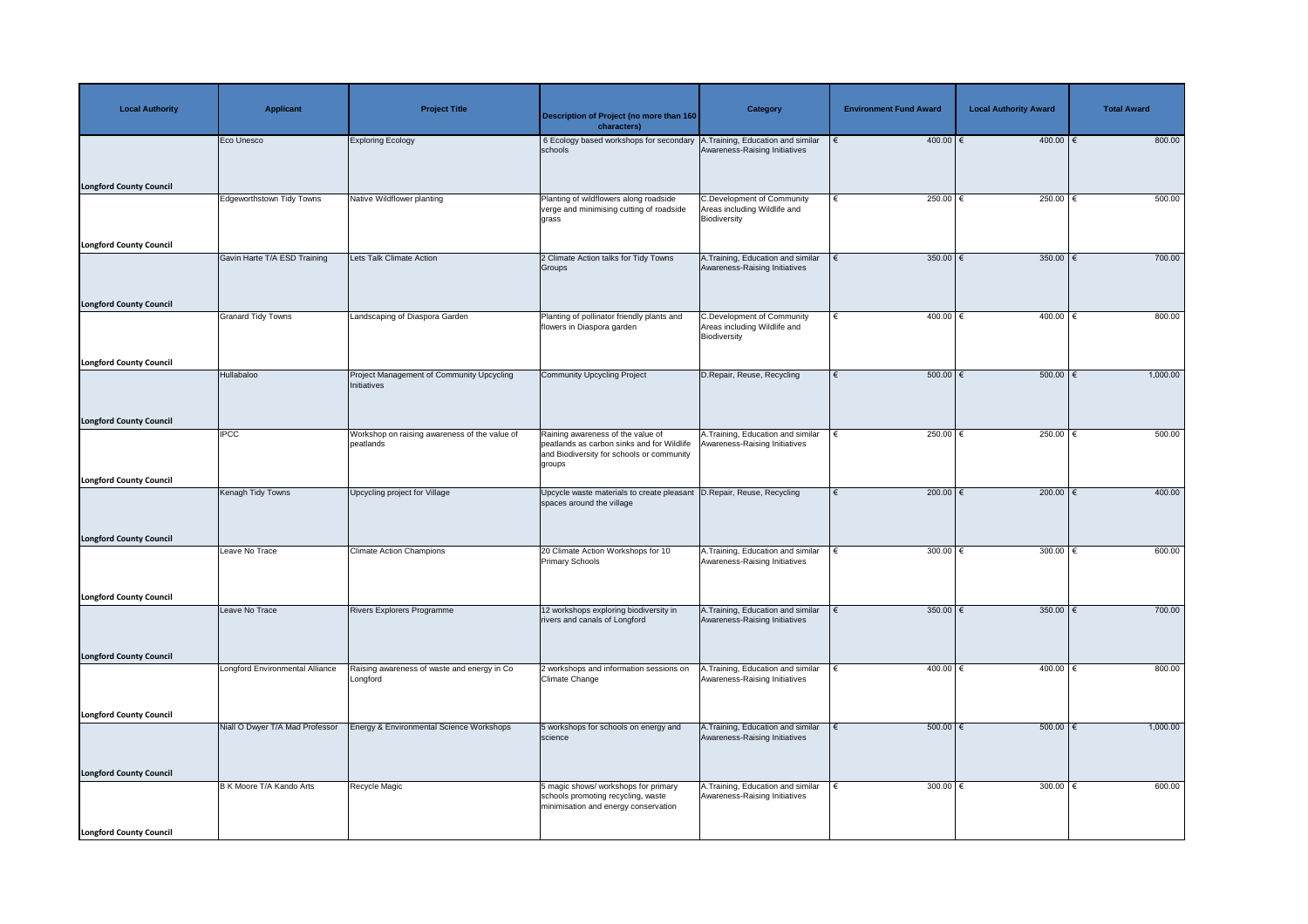| <b>Local Authority</b>         | <b>Applicant</b>                                                             | <b>Project Title</b>                                                      | <b>Description of Project (no more than 160</b><br>characters)                                                                                      | <b>Category</b>                                                                   | <b>Environment Fund Award</b> | <b>Local Authority Award</b> | <b>Total Award</b> |
|--------------------------------|------------------------------------------------------------------------------|---------------------------------------------------------------------------|-----------------------------------------------------------------------------------------------------------------------------------------------------|-----------------------------------------------------------------------------------|-------------------------------|------------------------------|--------------------|
|                                | Matina Butler                                                                | Our Environment our responsibility                                        | 12 workshops for primary schools on<br>climate change and protecting their local<br>environment                                                     | A. Training, Education and similar<br>Awareness-Raising Initiatives               | $500.00$ $\epsilon$           | $500.00$ $\epsilon$          | 1,000.00           |
| <b>Longford County Council</b> |                                                                              |                                                                           |                                                                                                                                                     |                                                                                   |                               |                              |                    |
|                                | Newtownforbes Tidy Towns                                                     | Bringing Sustainability home                                              | Developing a more sustainable water<br>harvesting and composting programme for Harvesting<br>Newtownforbes                                          | E.Composting and Rainwater                                                        | 250.00 $ \epsilon$            | 250.00   €                   | 500.00             |
| <b>Longford County Council</b> |                                                                              |                                                                           |                                                                                                                                                     |                                                                                   |                               |                              |                    |
|                                | <b>Larry Mitchell</b>                                                        | Saving & restoring Longford's swifts                                      | A programme designed to help swifts nest<br>and breed successfully in Longford                                                                      | <b>C.Development of Community</b><br>Areas including Wildlife and<br>Biodiversity | $400.00$ €<br>€               | $400.00$ $∈$                 | 800.00             |
| <b>Longford County Council</b> |                                                                              |                                                                           |                                                                                                                                                     |                                                                                   | 350.00 $\epsilon$             |                              | 700.00             |
|                                | Sheelagh Mooney T/A Ardagh Eco   Organic Gardening Workshops<br>Landscapes   |                                                                           | Two workshops to show the public how to<br>grow their own food and become more<br>sustainable                                                       | A.Training, Education and similar<br>Awareness-Raising Initiatives                |                               | 350.00 $\epsilon$            |                    |
| <b>Longford County Council</b> |                                                                              |                                                                           |                                                                                                                                                     |                                                                                   |                               |                              |                    |
|                                | St Eamers Residents Association                                              | Community garden for wildlife                                             | To up grade existing garden to a pollinator<br>friendly garden for bees butterflies and<br>other insects                                            | C.Development of Community<br>Areas including Wildlife and<br>Biodiversity        | 250.00 $\epsilon$<br>€        | 250.00 $\epsilon$            | 500.00             |
| <b>Longford County Council</b> |                                                                              |                                                                           |                                                                                                                                                     |                                                                                   |                               |                              |                    |
|                                | <b>Templemichael College</b>                                                 | Outdoor Composting and gardening area                                     | To educate groups on sustainable planting   B. School/Community Vegetable<br>of vegetables for school and the<br>development of a biodiversity area | <b>Gardens &amp; Allotments</b>                                                   | 250.00 $ \epsilon$<br>€       | 250.00 $ \epsilon$           | 500.00             |
| <b>Longford County Council</b> |                                                                              |                                                                           |                                                                                                                                                     |                                                                                   |                               |                              |                    |
|                                | <b>Abhaile Autism Support</b>                                                | Continuation of sustainable living willow sculpture<br>building programme | Hold willow sculpture workshops to create<br>willow sculpture to add to sensory garden                                                              | A.Training, Education and similar<br>Awareness-Raising Initiatives                | 325.00 $\epsilon$             | 325.00 $\overline{\epsilon}$ | 650.00             |
| <b>Louth County Council</b>    | Castlebellingham Kilsaran Env                                                | Kilsaran N.S. Nature walk & bio diversity garden                          | Enhancement of nature walkway at Kilsaran C.Development of Community                                                                                |                                                                                   | $500.00$ $\in$                | $500.00$ $\in$               | 1,000.00           |
|                                | Comm                                                                         |                                                                           | N.S. & addition of biodiversity garden                                                                                                              | Areas including Wildlife and<br>Biodiversity                                      |                               |                              |                    |
| <b>Louth County Council</b>    |                                                                              |                                                                           |                                                                                                                                                     |                                                                                   |                               |                              |                    |
|                                | <b>Cooley Community Alert</b>                                                | Peninsula Marine litter group                                             | Purchase of trailer to allow segregation of<br>marine litter for recycling rather than going<br>straight to land fill                               | D.Repair, Reuse, Recycling                                                        | $300.00$ €                    | 300.00 $\xi$                 | 600.00             |
| <b>Louth County Council</b>    |                                                                              |                                                                           |                                                                                                                                                     |                                                                                   |                               |                              |                    |
|                                | Drogheda ABACAS Special School Wildflower meadow<br>for children with Autism |                                                                           | Laying of wildflower turf in area at school to C. Development of Community<br>create a wildflower meadow                                            | Areas including Wildlife and<br>Biodiversity                                      | $275.00$ €                    | 275.00 $ \epsilon$           | 550.00             |
| <b>Louth County Council</b>    |                                                                              |                                                                           |                                                                                                                                                     |                                                                                   |                               |                              |                    |
|                                | Dundalk Youth Centre                                                         | Youth climate change project                                              | To develop workshops with young people to A. Training, Education and similar<br>raise their knowledge and awarenss of<br>climate change.            | Awareness-Raising Initiatives                                                     | $700.00$ €                    | $700.00$ €                   | 1,400.00           |
| <b>Louth County Council</b>    |                                                                              |                                                                           |                                                                                                                                                     |                                                                                   |                               |                              |                    |
|                                | <b>Glenmore Athletic Club</b>                                                | Elimination of single use plastics                                        | Purchase of reuseable cups to be used<br>through athletic events                                                                                    | D.Repair, Reuse, Recycling                                                        | 400.00 $ \epsilon$            | 400.00 $ \epsilon$           | 800.00             |
| <b>Louth County Council</b>    |                                                                              |                                                                           |                                                                                                                                                     |                                                                                   |                               |                              |                    |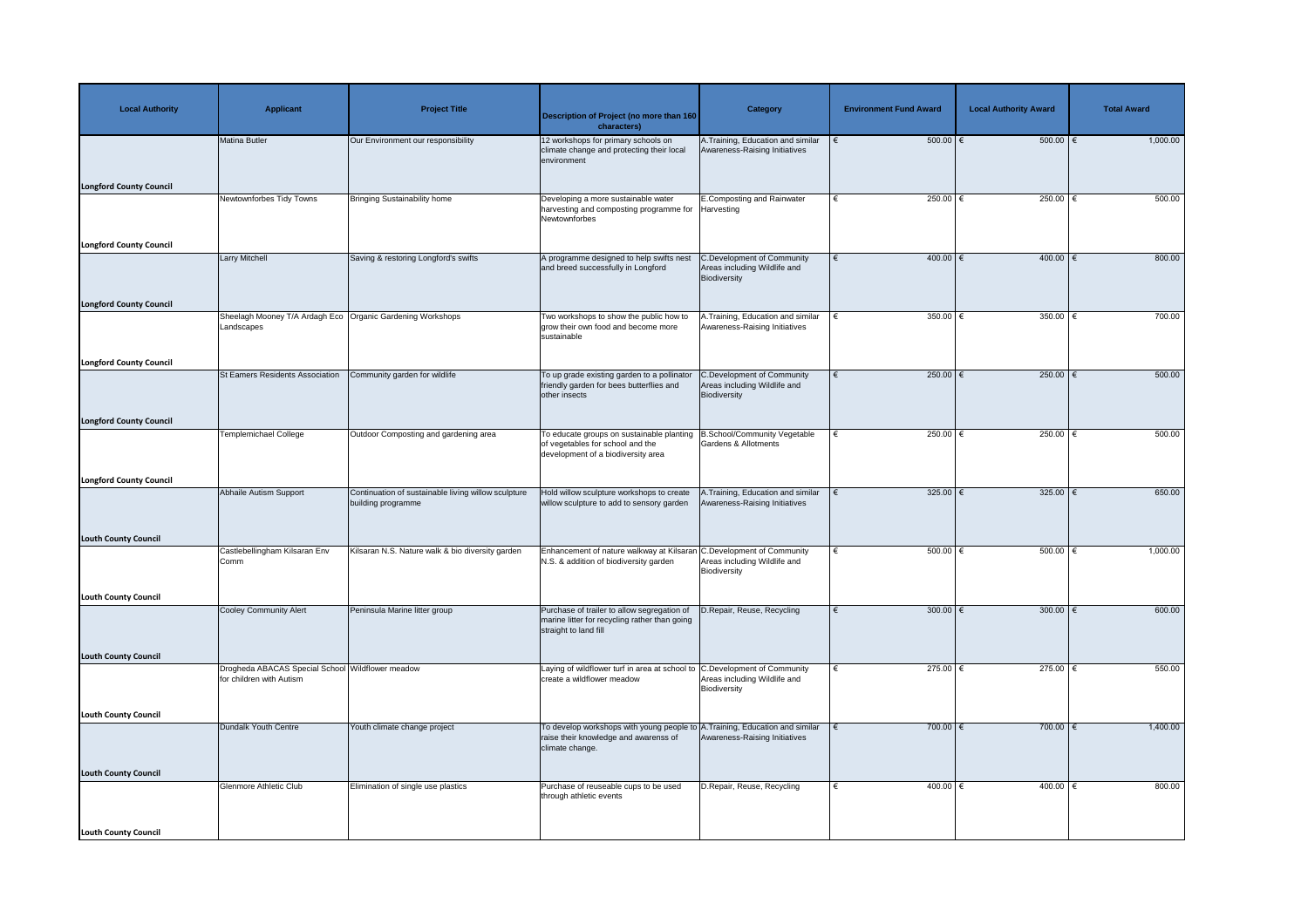| <b>Local Authority</b>      | <b>Applicant</b>                  | <b>Project Title</b>                 | <b>Description of Project (no more than 160</b><br>characters)                                                                                                     | <b>Category</b>                                                                   | <b>Environment Fund Award</b> | <b>Local Authority Award</b> | <b>Total Award</b> |
|-----------------------------|-----------------------------------|--------------------------------------|--------------------------------------------------------------------------------------------------------------------------------------------------------------------|-----------------------------------------------------------------------------------|-------------------------------|------------------------------|--------------------|
| <b>Louth County Council</b> | Harmony Heights Res Assoc         | Wild flowers promotiing biodiversity | Creation of biodiversity area at entrance to<br>estate                                                                                                             | <b>C.Development of Community</b><br>Areas including Wildlife and<br>Biodiversity | $150.00$ €                    | $150.00$ €                   | 300.00             |
|                             | <b>Liscorrie Res Assoc</b>        | <b>Biodiversity project</b>          | To promote biodiversity & pollinators in the<br>estate and encourage children to take<br>responsiblity for this area                                               | <b>C.Development of Community</b><br>Areas including Wildlife and<br>Biodiversity | 150.00<br>∣€                  | $150.00$ €                   | 300.00             |
| <b>Louth County Council</b> | Louth Tidy Towns Together         | Eco Tribes                           | To develop an ecologically focussed<br>challenge among primary schools that will                                                                                   | <b>C.Development of Community</b><br>Areas including Wildlife and                 | $1,500.00$ €                  | $1,500.00$ €                 | 3,000.00           |
| <b>Louth County Council</b> |                                   |                                      | generate community gardens                                                                                                                                         | Biodiversity                                                                      |                               |                              |                    |
|                             | Louth Tidy Towns Together         | <b>Trashion Fashion</b>              | Fashion show for transition year students<br>who make their costumes out of recycled<br>items.                                                                     | D.Repair, Reuse, Recycling                                                        | $1,500.00$ €                  | $1,500.00$ €                 | 3,000.00           |
| <b>Louth County Council</b> |                                   |                                      |                                                                                                                                                                    |                                                                                   |                               |                              |                    |
|                             | Mid Louth Mens Shed               | <b>Biodiversity project</b>          | Purchase of beekeeping equipment &<br>pollinator friendly planting to raise<br>awareness of benefit of bees to our<br>environment                                  | <b>C.Development of Community</b><br>Areas including Wildlife and<br>Biodiversity | $475.00$ €<br>€               | 475.00   €                   | 950.00             |
| <b>Louth County Council</b> |                                   |                                      |                                                                                                                                                                    |                                                                                   |                               |                              |                    |
|                             | <b>Oliver Plunketts GFC</b>       | Memorial & biodiversity garden       | Creation of biodiversity memorial garden & C.Development of Community<br>to raise awareness of biodiversity amoung   Areas including Wildlife and<br>the community | Biodiversity                                                                      | $175.00$ $\in$<br>∣€          | $175.00$ €                   | 350.00             |
| Louth County Council        |                                   |                                      |                                                                                                                                                                    |                                                                                   |                               |                              |                    |
|                             | <b>Omeath District Dev CLD</b>    | Omeath Youth grown your own project  | Creation of fruit, herb & vegetable<br>community garden aided by 2 local schools Gardens & Allotments<br>and youths involved in Engage4Change<br>programme         | <b>B.School/Community Vegetable</b>                                               | 750.00 $\epsilon$             | $750.00$ €                   | 1,500.00           |
| <b>Louth County Council</b> |                                   |                                      |                                                                                                                                                                    |                                                                                   |                               |                              |                    |
|                             | Rotary Club of Dundalk            | <b>School Bikes for Africa</b>       | Repair of old bikes abandoned in the area<br>which are then shipped to africa to be<br>reused.                                                                     | D.Repair, Reuse, Recycling                                                        | 275.00 $\epsilon$             | 275.00 $ \epsilon$           | 550.00             |
| <b>Louth County Council</b> |                                   |                                      |                                                                                                                                                                    |                                                                                   |                               |                              |                    |
|                             | Sea Synergy Ltd                   | Marine Creature Feature              | Workshops for blue flag beaches to raise<br>awareness of marine biodiversity and<br>environmental issues.                                                          | A.Training, Education and similar<br>Awareness-Raising Initiatives                | 850.00 $ \epsilon$            | $850.00$   €                 | 1,700.00           |
| <b>Louth County Council</b> |                                   |                                      |                                                                                                                                                                    |                                                                                   |                               |                              |                    |
|                             | Shealgh Youth Club                | Biodiversity garden                  | Creation of biodiversity garden with<br>assistance from children that attend                                                                                       | <b>C.Development of Community</b><br>Areas including Wildlife and<br>Biodiversity | 200.00 $\epsilon$             | 200.00 $ \epsilon$           | 400.00             |
| <b>Louth County Council</b> |                                   |                                      |                                                                                                                                                                    |                                                                                   |                               |                              |                    |
|                             | Stabannon N.S.                    | <b>Biodiversity sensory garden</b>   | Creation of biodiversity/sensory garden                                                                                                                            | <b>C.Development of Community</b><br>Areas including Wildlife and<br>Biodiversity | $500.00$ $\in$<br>€           | $500.00$ $\epsilon$          | 1,000.00           |
| <b>Louth County Council</b> |                                   |                                      |                                                                                                                                                                    |                                                                                   |                               |                              |                    |
|                             | St Brigids & St Patricks Drogheda | Drogheda Growns/Crann the town       | Children from the school to plant<br>indigenous & fruit trees throughout the town Areas including Wildlife and                                                     | <b>C.Development of Community</b><br>Biodiversity                                 | 500.00 $\epsilon$             | $500.00$   €                 | 1,000.00           |
| Louth County Council        |                                   |                                      |                                                                                                                                                                    |                                                                                   |                               |                              |                    |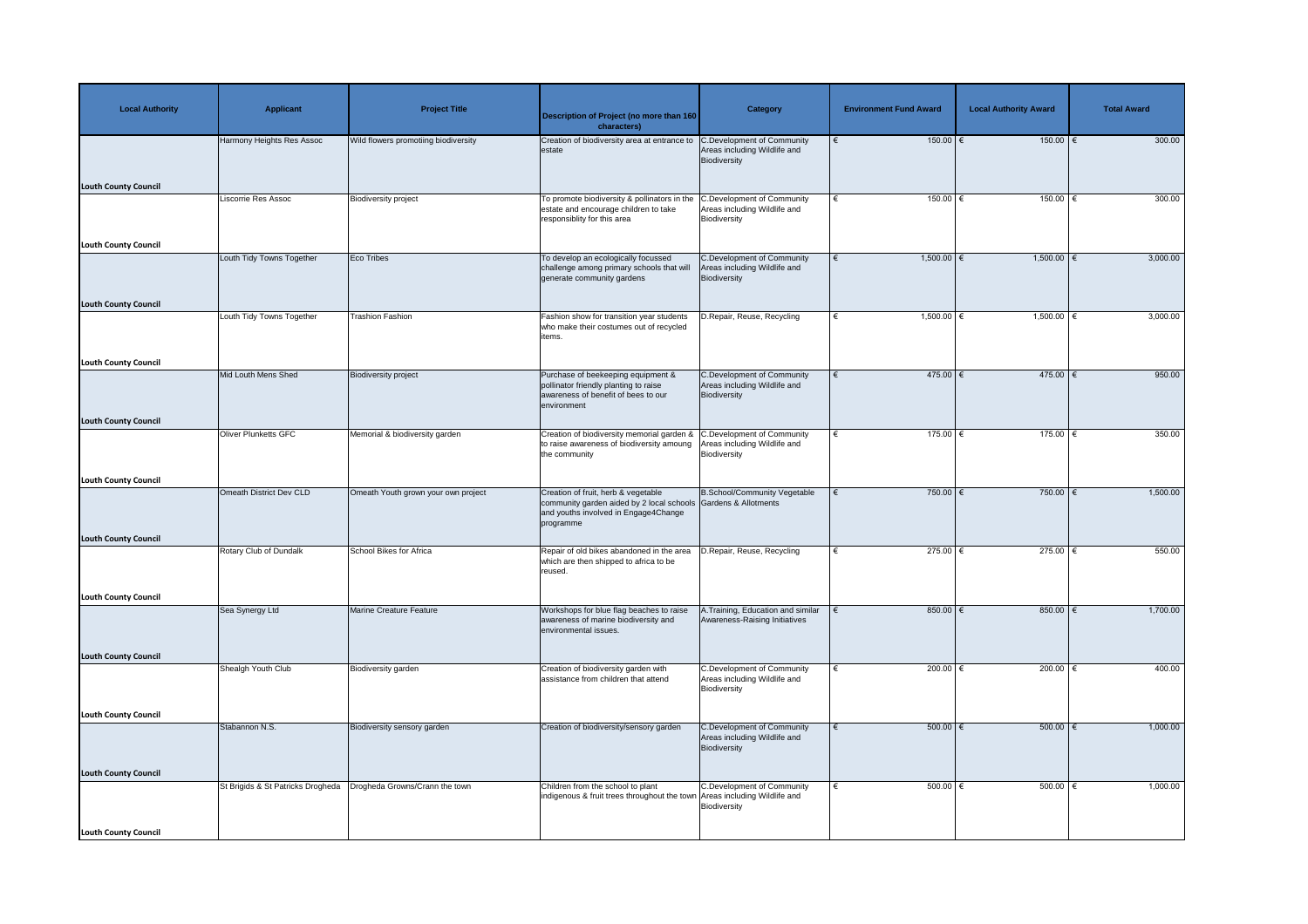| <b>Local Authority</b>      | <b>Applicant</b>                        | <b>Project Title</b>                                                               | <b>Description of Project (no more than 160</b><br>characters)                                                                                                      | <b>Category</b>                                                                   | <b>Environment Fund Award</b> | <b>Local Authority Award</b> | <b>Total Award</b> |
|-----------------------------|-----------------------------------------|------------------------------------------------------------------------------------|---------------------------------------------------------------------------------------------------------------------------------------------------------------------|-----------------------------------------------------------------------------------|-------------------------------|------------------------------|--------------------|
|                             | St Brigids Special School               | Rejuvenation of our garden                                                         | Creation of biodiversity/sensory garden with B.School/Community Vegetable<br>assistance of students                                                                 | Gardens & Allotments                                                              | 300.00 $\xi$                  | 300.00 $\epsilon$            | 600.00             |
| <b>Louth County Council</b> |                                         |                                                                                    |                                                                                                                                                                     |                                                                                   |                               |                              |                    |
|                             | Stephenstown Pond Trust Ltd             | Native Irish tree trail                                                            | Review of trees currently planted &<br>planting of native trees not currently at the<br>pond                                                                        | <b>C.Development of Community</b><br>Areas including Wildlife and<br>Biodiversity | $400.00$ €<br>€               | $400.00$ €                   | 800.00             |
| <b>Louth County Council</b> |                                         |                                                                                    |                                                                                                                                                                     |                                                                                   |                               |                              |                    |
|                             |                                         | St Mochtas N.S. & Louth Village TT Water & Sustainable development village project | Joint project with St Mochtas N.S, Tidy<br>Towns & youth group to promote<br>biodiversity & sustainability in the<br>community                                      | <b>C.Development of Community</b><br>Areas including Wildlife and<br>Biodiversity | $300.00$ €<br>€               | 300.00 $\epsilon$            | 600.00             |
| <b>Louth County Council</b> | The Cottage Market GIY                  | Reuse & recycle within our cottage market                                          | Workshops on waste management within                                                                                                                                | D.Repair, Reuse, Recycling                                                        | 300.00 $\epsilon$             | 300.00 $\xi$                 | 600.00             |
|                             |                                         | community                                                                          | the market area and reuseable bags                                                                                                                                  |                                                                                   |                               |                              |                    |
| <b>Louth County Council</b> |                                         |                                                                                    |                                                                                                                                                                     |                                                                                   |                               |                              |                    |
|                             | The Red Door Project                    | Currys Hill Community Biodiversity Garden                                          | Creation of biodiversity area at Currys Hill                                                                                                                        | C.Development of Community<br>Areas including Wildlife and<br>Biodiversity        | 825.00 $ \epsilon$<br>€       | $825.00$ $\in$               | 1,650.00           |
| <b>Louth County Council</b> |                                         |                                                                                    |                                                                                                                                                                     |                                                                                   |                               |                              |                    |
|                             | Louth Bee Keepers Assoc &<br>Dundalk TT | Mind our bees                                                                      | Purchase of bee hives and equipment to<br>install two bee hives in two public locations   Areas including Wildlife and<br>in Co Louth                               | C.Development of Community<br>Biodiversity                                        | $1,000.00$ €<br>€             | $1,000.00$ €                 | 2,000.00           |
| <b>Louth County Council</b> |                                         |                                                                                    |                                                                                                                                                                     |                                                                                   |                               |                              |                    |
|                             | St. Joseph's N.S., Ballinrobe           | <b>Create Diverse Bio Environment</b>                                              | Cultivate environment for pollination for<br>bees, insects, birds, and Ogham Woodland. Gardens & Allotments<br>Purchase polytunnel and create bird<br>garden.       | <b>B.School/Community Vegetable</b>                                               | $1,100.00$ €<br>€             | $1,100.00$ €                 | 2,200.00           |
| <b>Mayo County Council</b>  | Gortnor Abbey Sec. School               | Polytunnel for School                                                              | Purchase of a polytunnell for use by the                                                                                                                            | B.School/Community Vegetable                                                      | 900.00 $\epsilon$             | 900.00 $\in$                 | 1,800.00           |
|                             |                                         |                                                                                    | students in the school. Crops to be<br>harvested for Market Day in May and to co-<br>incide with Grandparents Day.                                                  | Gardens & Allotments                                                              |                               |                              |                    |
| <b>Mayo County Council</b>  |                                         |                                                                                    |                                                                                                                                                                     |                                                                                   |                               |                              |                    |
|                             | St. Feichin's N.S., Cross               | Primary Geography Through The School Grounds                                       | Children examine issues like biodiversity,<br>sustainability, climate change. Purchase<br>of equipment and guest speaker. Create<br>visions for a better world.     | A. Training, Education and similar<br>Awareness-Raising Initiatives               | 500.00   €                    | $500.00$   €                 | 1,000.00           |
| <b>Mayo County Council</b>  |                                         |                                                                                    |                                                                                                                                                                     |                                                                                   |                               |                              |                    |
|                             | Tavneena N.S.                           | Create a School Garden                                                             | Erect some raised beds, local gardener to<br>visit monthly to guide children. Sourcing<br>local compost and topsoil. Learning about<br>crop rotation.               | B.School/Community Vegetable<br>Gardens & Allotments                              | $400.00$ €                    | 400.00   €                   | 800.00             |
| <b>Mayo County Council</b>  |                                         |                                                                                    |                                                                                                                                                                     |                                                                                   |                               |                              |                    |
|                             | <b>Green Sod Land Trust</b>             | Bee Aware Project                                                                  | Raise awareness of plight of bees and<br>facilitate a practical solution for 6 schools.<br>Information resource. Knowledge &<br>assistance to encourage protection. | A. Training, Education and similar<br>Awareness-Raising Initiatives               | 975.00 $\xi$                  | 975.00 $\in$                 | 1,950.00           |
| <b>Mayo County Council</b>  | Irish Whale & Dolphin Group             | Marine Biologist Workshops                                                         | Provide 5 x workshops for coastal schools                                                                                                                           | 1. Training, Education and similar                                                | 750.00   €                    | 750.00   €                   | 1,500.00           |
| <b>Mayo County Council</b>  | (IWDG)                                  |                                                                                    | to increase knowledge of Irish whales &<br>dolphins, ecology & threats. Free workshop<br>at a festival also.                                                        | Awareness-Raising Initiatives                                                     |                               |                              |                    |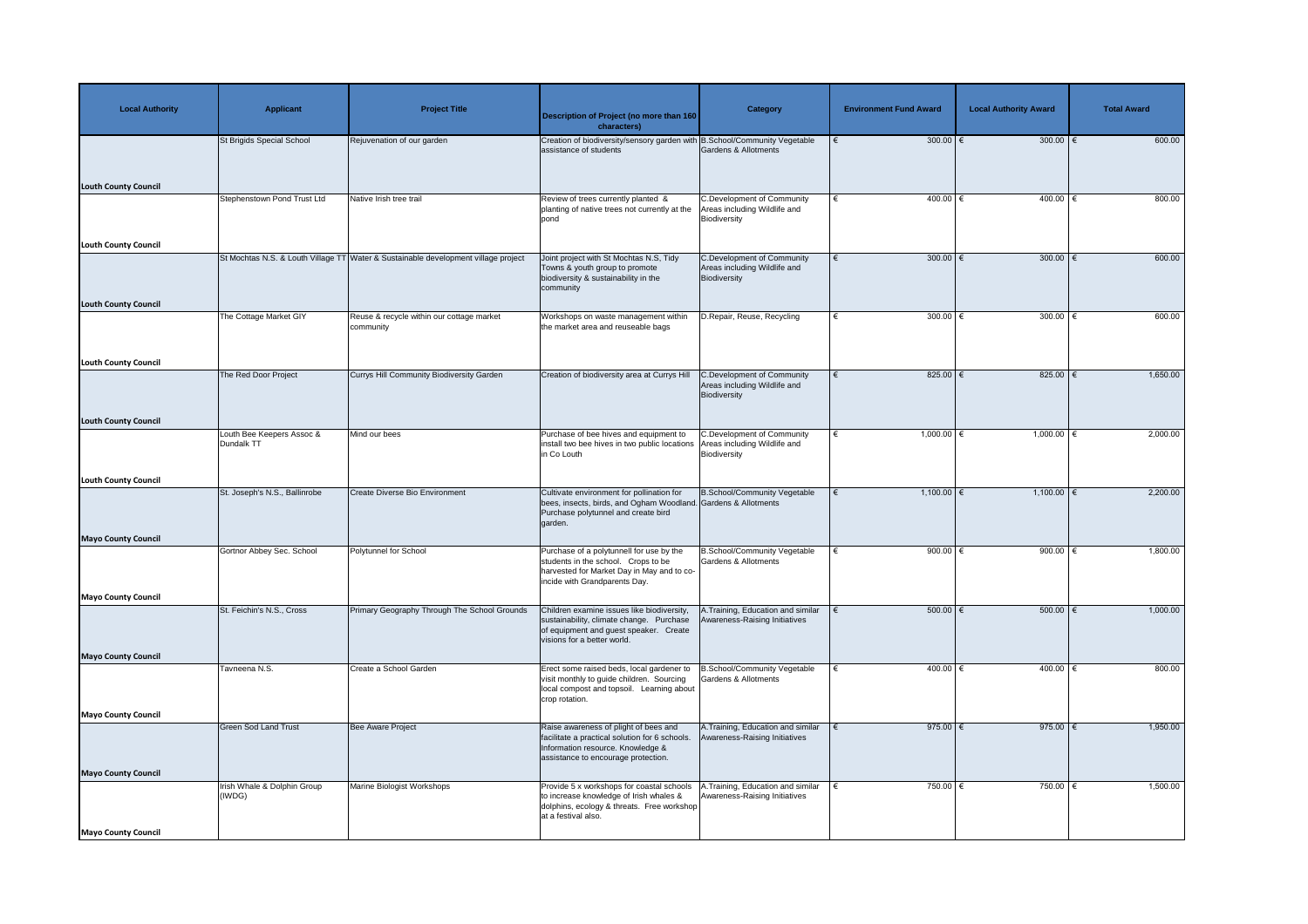| <b>Local Authority</b>     | <b>Applicant</b>                            | <b>Project Title</b>                                                                          | Description of Project (no more than 160<br>characters)                                                                                                                                                               | Category                                                                          | <b>Environment Fund Award</b> | <b>Local Authority Award</b> | <b>Total Award</b> |
|----------------------------|---------------------------------------------|-----------------------------------------------------------------------------------------------|-----------------------------------------------------------------------------------------------------------------------------------------------------------------------------------------------------------------------|-----------------------------------------------------------------------------------|-------------------------------|------------------------------|--------------------|
|                            | <b>Belmullet Tidy Towns</b>                 | <b>Bee Friendly Spring Planting</b>                                                           | Planting to provide early food for bees and C.Development of Community<br>other pollinators to complement their award Areas including Wildlife and<br>winning Biodiversity Plan. Four species of<br>bee in Belmullet. | Biodiversity                                                                      | 200.00 $\epsilon$             | $200.00$ €                   | 400.00             |
| <b>Mayo County Council</b> | Lough Carra Catchment                       | Launch Event for Booklet L. Carra                                                             | Launch event for Booklet - Lough Carra A G.Other                                                                                                                                                                      |                                                                                   | 600.00 $\epsilon$             | 600.00                       | 1,200.00           |
|                            | Association                                 |                                                                                               | Gem Worth Preserving. Two key speakers<br>and a banner to be designed.                                                                                                                                                |                                                                                   |                               |                              |                    |
| <b>Mayo County Council</b> |                                             |                                                                                               |                                                                                                                                                                                                                       |                                                                                   |                               |                              |                    |
|                            | Kilmaine Community Garden                   | Improving our Community Garden                                                                | Upgrade and improve existing garden.<br>Partner with local school who look after<br>some of the beds. Develop small picnic<br>area. RSS involved.                                                                     | <b>C.Development of Community</b><br>Areas including Wildlife and<br>Biodiversity | $650.00$ €<br>€               | $650.00$ $\in$               | 1,300.00           |
| <b>Mayo County Council</b> | Mayo Dark Skies                             | Role of Dark Skies in Sustainable Dev. Goals                                                  | Want to provide model for best practice.                                                                                                                                                                              | G.Other                                                                           | $1,000.00$ €                  | $1,000.00$ €                 | 2,000.00           |
|                            |                                             |                                                                                               | Prepare plan for Dark Sky Friendly Town<br>(Newport) to be first in Ireland. Provide<br>outreach events & workshops.                                                                                                  |                                                                                   |                               |                              |                    |
| <b>Mayo County Council</b> |                                             |                                                                                               |                                                                                                                                                                                                                       |                                                                                   |                               |                              |                    |
|                            | Swift Conservation Mayo                     | <b>Building Swift Nest Boxes</b>                                                              | Installation of nest boxes into wall of new<br>schools and public buildings. Long-term<br>solution to support recovery of swift<br>population.                                                                        | C.Development of Community<br>Areas including Wildlife and<br>Biodiversity        | $500.00$   €<br>€             | 500.00   €                   | 1,000.00           |
| <b>Mayo County Council</b> |                                             |                                                                                               |                                                                                                                                                                                                                       |                                                                                   |                               |                              |                    |
|                            | <b>Geesala Tidy Towns Committee</b>         | Geesala's Biodiversity & Sustainability Project                                               | Awareness on pollinators. Plant pollinating   A. Training, Education and similar<br>trees & shrubs to provide all year food for   Awareness-Raising Initiatives<br>pollinators. Reduce planting of annual<br>flowers. |                                                                                   | 495.00 €                      | 495.00                       | 990.00             |
| <b>Mayo County Council</b> |                                             |                                                                                               |                                                                                                                                                                                                                       |                                                                                   |                               |                              |                    |
|                            | Louisburgh Community Futures                | Bunowen River & Walking Loop Development                                                      | Publicity and educational events to promote C.Development of Community<br>the Bunowen River and Walking Loop.                                                                                                         | Areas including Wildlife and<br>Biodiversity                                      | $500.00$ $\in$                | $500.00$ $\epsilon$          | 1,000.00           |
| <b>Mayo County Council</b> |                                             |                                                                                               |                                                                                                                                                                                                                       |                                                                                   |                               |                              |                    |
|                            | Lecanvey Community Centre                   | Bat Conservation Project on Pier Road & River Walk Provision of 10 x bat boxes, bat detector, | signage, information & educational<br>workshop.                                                                                                                                                                       | <b>C.Development of Community</b><br>Areas including Wildlife and<br>Biodiversity | $150.00$ €                    | $150.00$ €                   | 300.00             |
| <b>Mayo County Council</b> |                                             |                                                                                               |                                                                                                                                                                                                                       |                                                                                   |                               |                              |                    |
|                            | Rehins Fort Residents Committee,<br>Ballina | <b>Rehins Fort Biodiversity Gardens</b>                                                       | Two identified areas within the Estate to be C.Development of Community<br>developed to increase biodiversity. Plants Areas including Wildlife and<br>& shrubs purchased locally.                                     | Biodiversity                                                                      | 900.00 $\in$                  | 900.00 $ \epsilon$           | 1,800.00           |
| <b>Mayo County Council</b> |                                             |                                                                                               |                                                                                                                                                                                                                       |                                                                                   |                               |                              |                    |
|                            | Belcarra Community Co-Op/Tidy<br>Towns      | Audit of Habitat & Species in Belcarra Village &<br>Walshpool Lough                           | Create a map of habitats of biodiversity<br>value within the local area. Intention to<br>expand and complement existing initiatives Biodiversity<br>in the village.                                                   | <b>C.Development of Community</b><br>Areas including Wildlife and                 | 1,000.00 $\in$                | 1,000.00 $ \epsilon$         | 2,000.00           |
| <b>Mayo County Council</b> |                                             |                                                                                               |                                                                                                                                                                                                                       |                                                                                   |                               |                              |                    |
|                            | Mulranny Tidy Towns Committee               | Regeneration of Wildflower Garden & Purchase of<br>Mobile Water Tank                          | Removal of invasive species (Montbretia) in C.Development of Community<br>existing garden. Replant with wildflowers<br>and perennial native plants. Mobile water<br>tank to be purchased.                             | Areas including Wildlife and<br>Biodiversity                                      | $500.00$ $\in$                | 500.00   €                   | 1,000.00           |
| <b>Mayo County Council</b> | <b>Achill International Harp Festival</b>   | Achill International Harp Festival Environmental                                              | Nature walks, beach clean. Festival                                                                                                                                                                                   | G.Other                                                                           | 200.00 $ \epsilon$            | 200.00 $ \epsilon$           | 400.00             |
|                            |                                             | Awareness                                                                                     | participants to receive a native hardwood<br>sapling instead of a plastic wrist-band.                                                                                                                                 |                                                                                   |                               |                              |                    |
| <b>Mayo County Council</b> |                                             |                                                                                               |                                                                                                                                                                                                                       |                                                                                   |                               |                              |                    |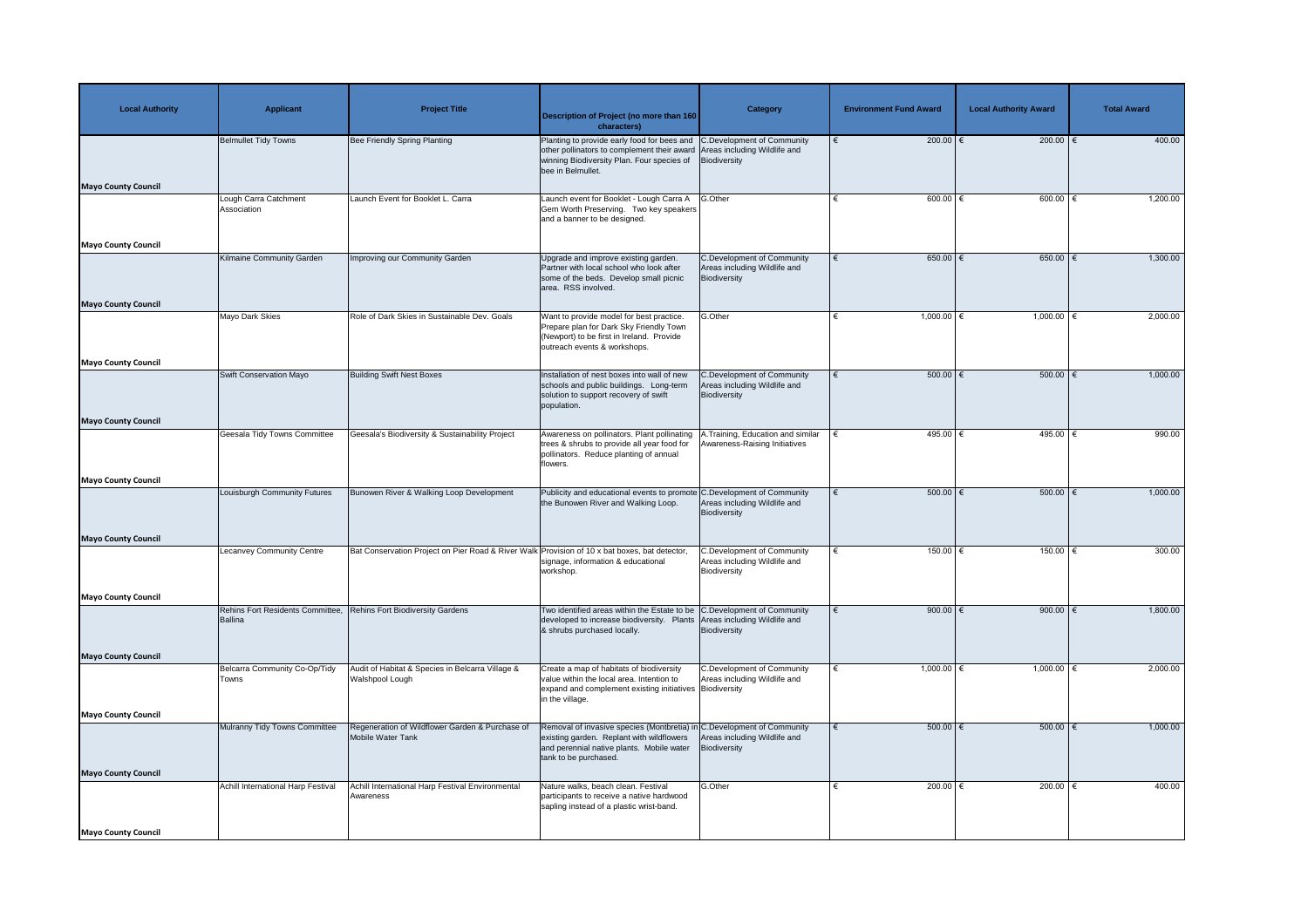| <b>Local Authority</b>      | <b>Applicant</b>                       | <b>Project Title</b>                                                     | <b>Description of Project (no more than 160</b><br>characters)                                                                                                 | <b>Category</b>                                                                   | <b>Environment Fund Award</b> | <b>Local Authority Award</b> | <b>Total Award</b> |
|-----------------------------|----------------------------------------|--------------------------------------------------------------------------|----------------------------------------------------------------------------------------------------------------------------------------------------------------|-----------------------------------------------------------------------------------|-------------------------------|------------------------------|--------------------|
|                             | Straide Community Development<br>Group | Conversion of Roadside Verges into<br>Wildflower/Biodiversity Corridors. | Working with the RSS as way of resolving<br>concerns for roadside verge cutting.<br>Create wildflower pollinator corridors along Biodiversity<br>roadside.     | C.Development of Community<br>Areas including Wildlife and                        | $500.00$ $\epsilon$           | $500.00$ $\epsilon$          | 1,000.00           |
| <b>Mayo County Council</b>  |                                        |                                                                          |                                                                                                                                                                |                                                                                   |                               |                              |                    |
|                             | <b>Irish Wildlife Trust</b>            | People for Bees - Community Action for Pollinators<br>Mayo               | Project to empower local action in<br>monitoring of wild bee populations and<br>create new habitats. 2 x workshops                                             | <b>C.Development of Community</b><br>Areas including Wildlife and<br>Biodiversity | $680.00$ €                    | 680.00   €                   | 1,360.00           |
| <b>Mayo County Council</b>  |                                        |                                                                          |                                                                                                                                                                |                                                                                   |                               |                              |                    |
| <b>Mayo County Council</b>  | <b>Ballinrobe Tidy Towns Committee</b> | <b>Bowers Walk Willow Sculptures</b>                                     | Commission a number of willow<br>animals/bird sculptures at Bowers Walk<br>area of Ballinrobe Town. Working with the<br>Arts Squad in Mayo.                    | <b>C.Development of Community</b><br>Areas including Wildlife and<br>Biodiversity | 400.00   €<br>€               | 400.00   €                   | 800.00             |
|                             | <b>TACU Ballinrobe</b>                 | Community Garden Rainwater Harvesting                                    | Install a Climatree in the community<br>garden. Tower to collect rainwater for use<br>in garden. Local engineering students<br>involved. Functional public art | E.Composting and Rainwater<br>Harvesting                                          | 900.00 $\xi$<br>€             | 900.00 $\xi$                 | 1,800.00           |
| Mayo County Council         |                                        |                                                                          |                                                                                                                                                                |                                                                                   |                               |                              |                    |
|                             | <b>Woodlands Residents</b>             | The Meadow Project                                                       | Develop wildflower meadow on green area                                                                                                                        | <b>B.School/Community Vegetable</b><br>Gardens & Allotments                       | 250.00 $\epsilon$             | 250.00   €                   | 500.00             |
| <b>Meath County Council</b> |                                        |                                                                          |                                                                                                                                                                |                                                                                   |                               |                              |                    |
|                             | <b>Gavin Harte</b>                     | Lets Talk Climare Action Workshop                                        | 2 x Climate Action Workshops with PPN<br>Network                                                                                                               | A. Training, Education and similar<br>Awareness-Raising Initiatives               | 700.00 $\epsilon$             | 700.00 $\epsilon$            | 1,400.00           |
| <b>Meath County Council</b> |                                        |                                                                          |                                                                                                                                                                |                                                                                   |                               |                              |                    |
|                             | <b>St Oliver Plunkett NS</b>           | School / Community Sensory Garden                                        | Development of sensory garden on organic B.School/Community Vegetable<br>sustainable principals, using music form<br>shape smell texture                       | <b>Gardens &amp; Allotments</b>                                                   | 750.00 $\epsilon$             | 750.00 $\epsilon$            | 1,500.00           |
| <b>Meath County Council</b> |                                        |                                                                          |                                                                                                                                                                |                                                                                   |                               |                              |                    |
|                             | <b>IPCC</b>                            | Girley Bog - Meaths Climate Change Hero                                  | Awareness Raising of vital habitat Girley<br>Bog highlighting biodiversity and climate<br>action                                                               | A. Training, Education and similar<br>Awareness-Raising Initiatives               | 250.00 $\epsilon$             | 250.00 $\epsilon$            | 500.00             |
| <b>Meath County Council</b> |                                        |                                                                          |                                                                                                                                                                |                                                                                   |                               |                              |                    |
|                             | Duleek Boys N.S.                       | <b>Schools Garden Development</b>                                        | Further develop school garden including<br>food production                                                                                                     | <b>B.School/Community Vegetable</b><br>Gardens & Allotments                       | $600.00$ $\in$                | $600.00$ $\in$               | 1,200.00           |
| <b>Meath County Council</b> |                                        |                                                                          |                                                                                                                                                                |                                                                                   |                               |                              |                    |
|                             | Centre for Climate Change              | Cool Planet Experience                                                   | Workshops on climate change empowering A. Training, Education and similar<br>young people and their teachers to take<br>action                                 | Awareness-Raising Initiatives                                                     | $1,000.00$ €                  | $1,000.00$ €                 | 2,000.00           |
| <b>Meath County Council</b> |                                        |                                                                          |                                                                                                                                                                |                                                                                   |                               |                              |                    |
|                             | <b>St Ciarans National School</b>      | <b>Bio Diversity Garden</b>                                              | New Biodiversity Garden in school                                                                                                                              | <b>B.School/Community Vegetable</b><br><b>Gardens &amp; Allotments</b>            | 750.00 €                      | 750.00   €                   | 1,500.00           |
| <b>Meath County Council</b> |                                        |                                                                          |                                                                                                                                                                |                                                                                   |                               |                              |                    |
|                             | Scoil Mhuire Navan                     | Hanging with Flowers                                                     | Planting flowers for use in the school<br>garden                                                                                                               | <b>B.School/Community Vegetable</b><br>Gardens & Allotments                       | 250.00 $ \epsilon$<br>€       | 250.00   €                   | 500.00             |
| <b>Meath County Council</b> |                                        |                                                                          |                                                                                                                                                                |                                                                                   |                               |                              |                    |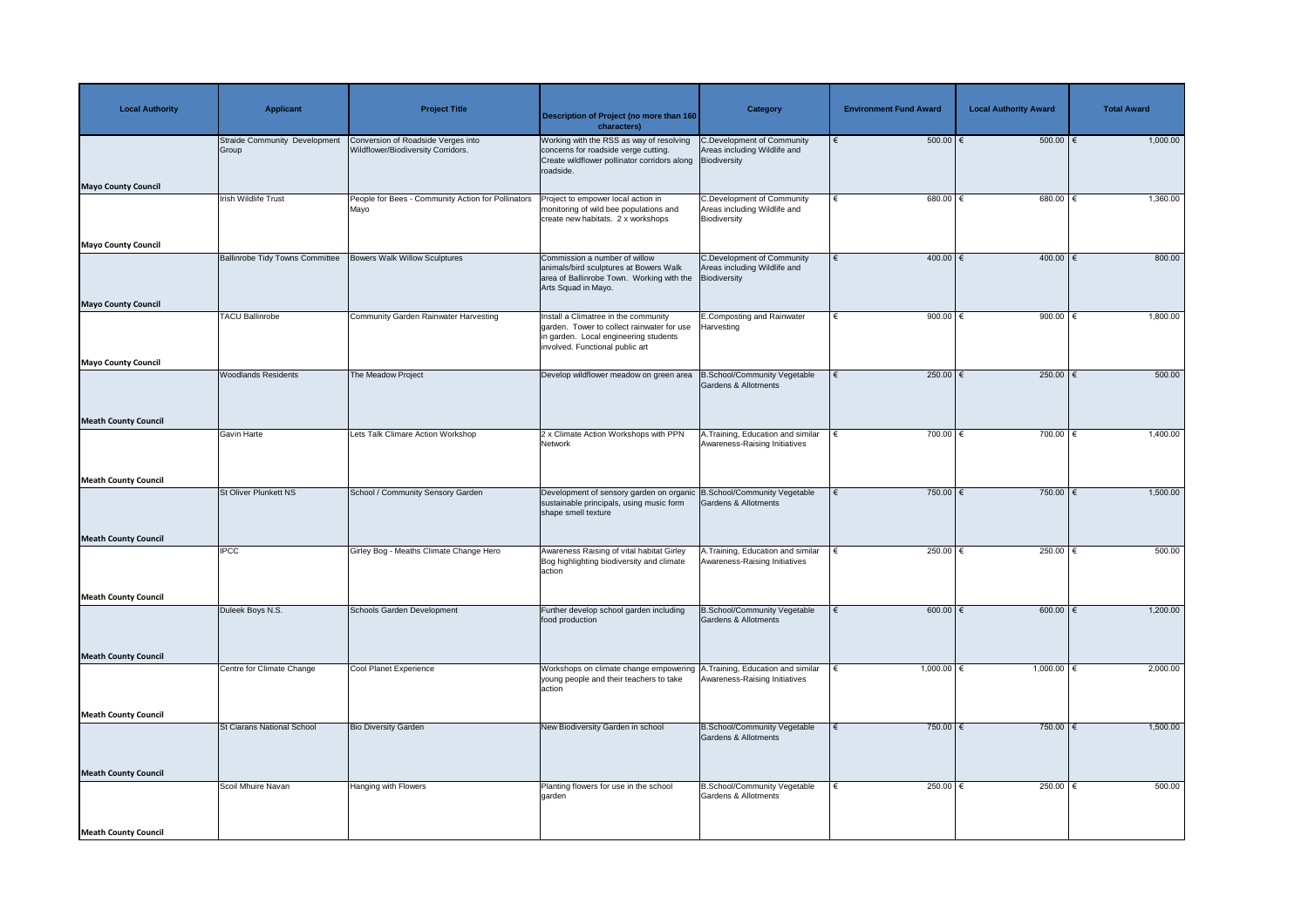| <b>Local Authority</b>      | <b>Applicant</b>                   | <b>Project Title</b>                             | <b>Description of Project (no more than 160</b><br>characters)                                                              | Category                                                            | <b>Environment Fund Award</b> | <b>Local Authority Award</b> | <b>Total Award</b> |
|-----------------------------|------------------------------------|--------------------------------------------------|-----------------------------------------------------------------------------------------------------------------------------|---------------------------------------------------------------------|-------------------------------|------------------------------|--------------------|
|                             | Dunboyne Tidy Towns                | Dunboyne 2020                                    | Planting of pollinators for Dunboynes<br>established Pollinator Project                                                     | <b>B.School/Community Vegetable</b><br>Gardens & Allotments         | 350.00 $\epsilon$<br>€        | 350.00 $\epsilon$            | 700.00             |
| <b>Meath County Council</b> |                                    |                                                  |                                                                                                                             |                                                                     |                               |                              |                    |
|                             | Colaiste Pobal Rathcairn           | <b>School Biodiversity Garden</b>                | Biodiversity Garden in the school grounds                                                                                   | B.School/Community Vegetable<br>Gardens & Allotments                | 750.00 $\epsilon$             | 750.00 €                     | 1,500.00           |
| <b>Meath County Council</b> |                                    |                                                  |                                                                                                                             |                                                                     |                               |                              |                    |
| <b>Meath County Council</b> | Naturally Wild                     | Naturally Wild Pollinator Project                | Pollinator Workshops and Garden Planting<br>Projects                                                                        | .Training, Education and similar<br>Awareness-Raising Initiatives   | $500.00$ $\in$<br>∣€          | $500.00$ $\epsilon$          | 1,000.00           |
|                             | <b>Kilbride National School</b>    | Community Garden & Outdoor Classroom             | Expansion of school garden and outdoor<br>classroom teaching biodiversity,<br>environmental protection etc                  | <b>B.School/Community Vegetable</b><br>Gardens & Allotments         | 750.00 $\epsilon$             | 750.00 $\epsilon$            | 1,500.00           |
| <b>Meath County Council</b> |                                    |                                                  |                                                                                                                             |                                                                     |                               |                              |                    |
|                             | <b>St Stephens National School</b> | Our School Sensory Garden                        | School garden showing children how to<br>plant, maintain and harvest food and plants Gardens & Allotments<br>for wildlife   | <b>B.School/Community Vegetable</b>                                 | 750.00 $\epsilon$<br>€        | $750.00$ €                   | 1,500.00           |
| <b>Meath County Council</b> |                                    |                                                  |                                                                                                                             |                                                                     |                               |                              |                    |
|                             | Rotary Club of Navan               | School bikes for Africa                          | Repair and Upcycling of old bikes for use<br>by students in Africa to access education                                      | D.Repair, Reuse, Recycling                                          | $500.00$ $\in$                | 500.00                       | 1,000.00           |
| <b>Meath County Council</b> |                                    |                                                  |                                                                                                                             |                                                                     |                               |                              |                    |
|                             | Sea Synergy Ltd                    | Marine Creature Workshops                        | Workshops and exhibits re Marine<br>Creatures and effects of Climate Action on<br>their habitat                             | A. Training, Education and similar<br>Awareness-Raising Initiatives | $600.00$ $\in$                | $600.00$ $\in$               | 1,200.00           |
| <b>Meath County Council</b> |                                    |                                                  |                                                                                                                             |                                                                     |                               |                              |                    |
|                             | <b>Athboy Tidy Towns</b>           | <b>Conscious Consumption Community Programme</b> | Community based workshops encouraging<br>whole community action on sustainable<br>living                                    | A. Training, Education and similar<br>Awareness-Raising Initiatives | $500.00$ $\in$                | 500.00                       | 1,000.00           |
| <b>Meath County Council</b> |                                    |                                                  |                                                                                                                             |                                                                     |                               |                              |                    |
|                             | <b>St Marys Special School</b>     | Eat the Rainbow Vegetable Patch                  | Productive food focused gardening project<br>in conjunction with other school in<br>community                               | <b>B.School/Community Vegetable</b><br>Gardens & Allotments         | 500.00 $ \epsilon$            | 500.00   €                   | 1,000.00           |
| <b>Meath County Council</b> |                                    |                                                  |                                                                                                                             |                                                                     |                               |                              |                    |
|                             | Natures Patch Network              | Ballinlough - Learning about biodiversity        | Wokshop focused on area surrounding<br>school, raising awarenss of biodiversity,<br>challenges, protection measures         | A. Training, Education and similar<br>Awareness-Raising Initiatives | 300.00 $\in$                  | 300.00   €                   | 600.00             |
| <b>Meath County Council</b> |                                    |                                                  |                                                                                                                             |                                                                     |                               |                              |                    |
|                             | Sonairte                           | Sonairte Youth Sustainability Workshop Model     | TY focused interactive workshops on<br>sustainability based in the National Ecology Awareness-Raising Initiatives<br>Centre | A. Training, Education and similar                                  | $450.00$ €                    | $450.00$ €                   | 900.00             |
| <b>Meath County Council</b> |                                    |                                                  |                                                                                                                             |                                                                     |                               |                              |                    |
|                             | <b>St Ciarans Community School</b> | <b>Biodiversity and Climate Change Project</b>   | School garden with native trees, pollinators,<br>native hedgerows, wildflowers                                              | B.School/Community Vegetable<br><b>Gardens &amp; Allotments</b>     | 750.00 $\epsilon$<br>€        | 750.00   €                   | 1,500.00           |
| <b>Meath County Council</b> |                                    |                                                  |                                                                                                                             |                                                                     |                               |                              |                    |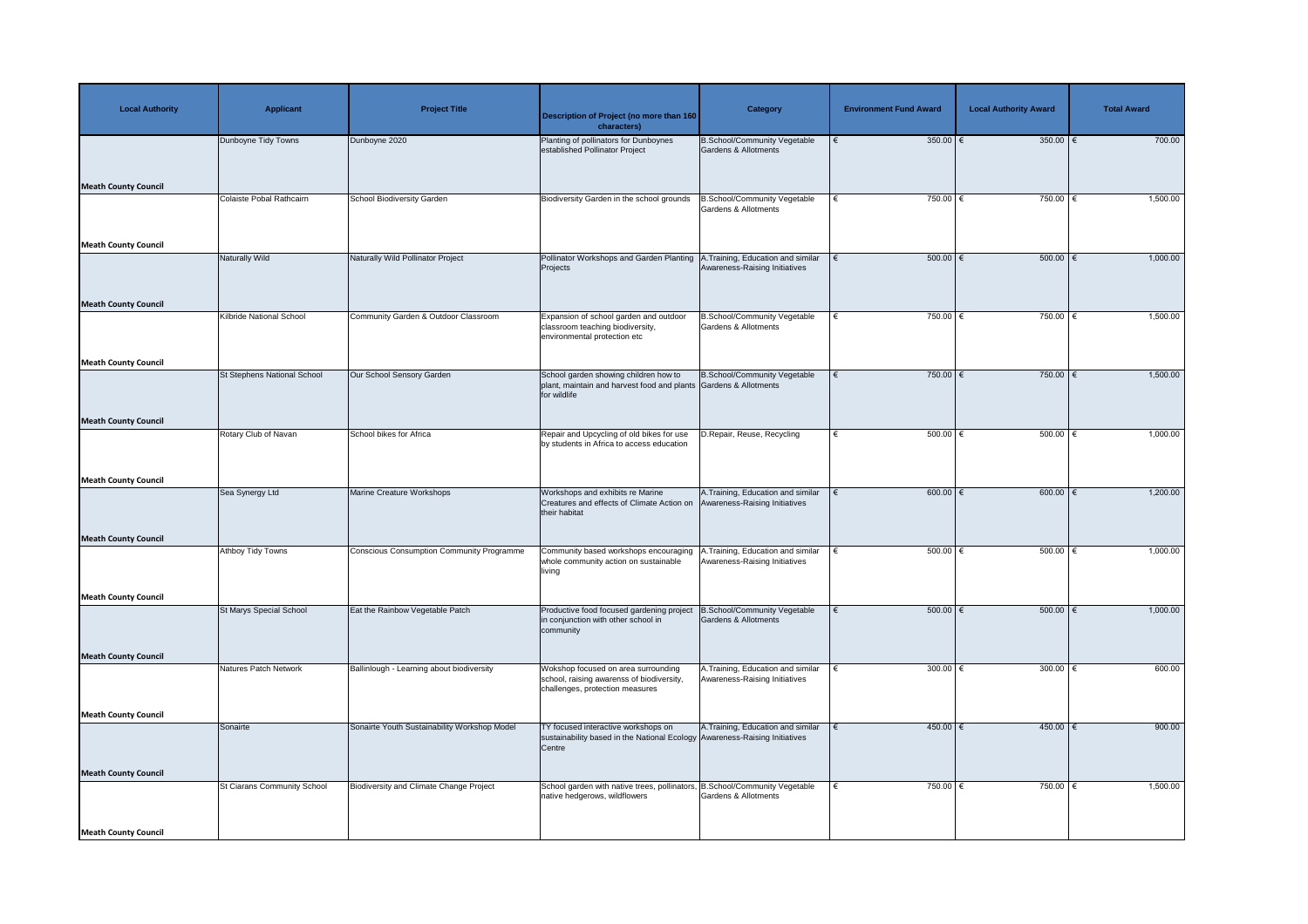| <b>Local Authority</b>      | <b>Applicant</b>                   | <b>Project Title</b>                          | <b>Description of Project (no more than 160</b><br>characters)                            | <b>Category</b>                                                        | <b>Environment Fund Award</b> | <b>Local Authority Award</b> | <b>Total Award</b> |
|-----------------------------|------------------------------------|-----------------------------------------------|-------------------------------------------------------------------------------------------|------------------------------------------------------------------------|-------------------------------|------------------------------|--------------------|
| <b>Meath County Council</b> | St Columbas Kells Parish           | St Columbas COI Biodiversity Project          | Biodiversity Garden in the heart of Kells<br>town                                         | <b>B.School/Community Vegetable</b><br>Gardens & Allotments            | $500.00$ $\in$<br>€           | 500.00                       | 1,000.00           |
| <b>Meath County Council</b> | <b>Enfield Development Group</b>   | Interactive Environmental Workshops           | Workshops by ECO Unesco                                                                   | A. Training, Education and similar<br>Awareness-Raising Initiatives    | $500.00$ $\in$<br>∣€          | $500.00$ $\in$               | 1,000.00           |
| <b>Meath County Council</b> | Bee Wise                           | Bee Wise to Nature                            | Workshops and Exhibition of<br>bees/pollinators                                           | A. Training, Education and similar<br>Awareness-Raising Initiatives    | $1,000.00$ $\in$              | $1,000.00$ €                 | 2,000.00           |
| <b>Meath County Council</b> | St Finians National School Killyon | School Courtyard Biodiversity Garden          | Biodiversity and edible garden in the school B.School/Community Vegetable                 | <b>Gardens &amp; Allotments</b>                                        | $500.00$ $\in$<br>$\epsilon$  | 500.00                       | 1,000.00           |
|                             | Dunboyne Senior Primary School     | School Garden Development Project             | <b>Biodiversity Garden</b>                                                                | <b>B.School/Community Vegetable</b><br><b>Gardens &amp; Allotments</b> | $500.00$ $\in$<br>€           | $500.00$ $\in$               | 1,000.00           |
| <b>Meath County Council</b> | Kilmessan Mens Shed                | <b>Community Biodiversity Project</b>         | Community biodiversity garden for use as<br>recreation and educational facility           | B.School/Community Vegetable<br><b>Gardens &amp; Allotments</b>        | 350.00 $\xi$<br>€             | 350.00 $\epsilon$            | 700.00             |
| <b>Meath County Council</b> | Broadmeadow River Project          | Tree Planting for Ashbournes History & Future | Tree Planting along the banks of the<br>Broadmeadow River as action and<br>awareness tool | <b>B.School/Community Vegetable</b><br>Gardens & Allotments            | $500.00$ $\in$<br>€           | $500.00$ $\epsilon$          | 1,000.00           |
| <b>Meath County Council</b> | Scoil Naisiunta Naomh Ciarain      | Creating a Diverse School Garden              | Developing a school garden for food and<br>pollinators                                    | <b>B.School/Community Vegetable</b><br><b>Gardens &amp; Allotments</b> | $500.00$ $\in$                | $500.00$ $\in$               | 1,000.00           |
| <b>Meath County Council</b> | Scoil an Spioraid Naoimh           | Ban the Bottle at SSN                         | Introducing Reusable bottles to school                                                    | D.Repair, Reuse, Recycling                                             | $250.00$ €<br>€               | 250.00   €                   | 500.00             |
| <b>Meath County Council</b> | Laytown Tidy Towns                 | <b>Bee Friendly Flowerbeds</b>                | Pollinator landscaping project                                                            | B.School/Community Vegetable<br><b>Gardens &amp; Allotments</b>        | 265.00 $\xi$                  | 735.00 $\epsilon$            | 1,000.00           |
| <b>Meath County Council</b> | <b>Annette McNelis</b>             | Love Where you Live                           | Environmental Workshops delivered<br>through musical theatre                              | A. Training, Education and similar<br>Awareness-Raising Initiatives    | $600.00$ $\in$<br>$\epsilon$  | $600.00$ $\epsilon$          | 1,200.00           |
| <b>Meath County Council</b> | Julianstown & District Res Assoc   | Improve Biodiversity in our Community Garden  | Improvements for pollinators in community<br>garden                                       | <b>B.School/Community Vegetable</b><br>Gardens & Allotments            | $\epsilon$<br>$\sim$          | 500.00<br>l €                | 500.00             |
| <b>Meath County Council</b> |                                    |                                               |                                                                                           |                                                                        |                               |                              |                    |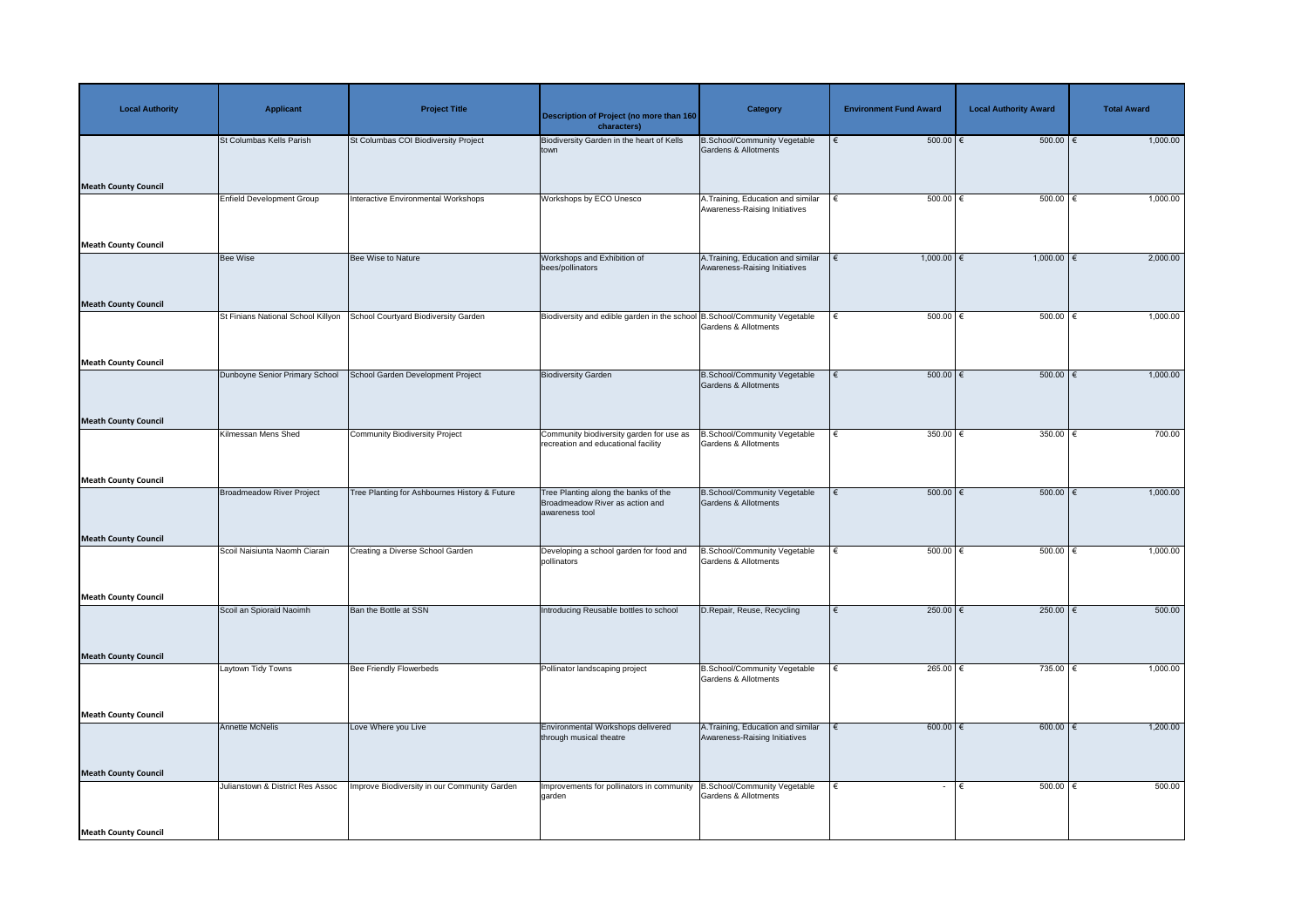| <b>Local Authority</b>         | <b>Applicant</b>                                           | <b>Project Title</b>                                                                                                                   | <b>Description of Project (no more than 160</b><br>characters)                                                                                                   | <b>Category</b>                                                     | <b>Environment Fund Award</b> | <b>Local Authority Award</b> | <b>Total Award</b> |
|--------------------------------|------------------------------------------------------------|----------------------------------------------------------------------------------------------------------------------------------------|------------------------------------------------------------------------------------------------------------------------------------------------------------------|---------------------------------------------------------------------|-------------------------------|------------------------------|--------------------|
|                                | Scoil Oilibheir Naofa                                      | A multi sensory garden for all                                                                                                         | Sensory element to the extisting garden for B.School/Community Vegetable<br>ASD Children                                                                         | Gardens & Allotments                                                | $500.00$ $\epsilon$           | 500.00                       | 1,000.00           |
| <b>Meath County Council</b>    | <b>CSG Sports Club CLG</b>                                 | Bee Wild with Flowers - Biodiversity Project                                                                                           | Biodiversity project within Claremont                                                                                                                            | <b>B.School/Community Vegetable</b>                                 | $500.00$ $\in$                | 500.00   €                   | 1,000.00           |
|                                |                                                            |                                                                                                                                        | Stadium                                                                                                                                                          | Gardens & Allotments                                                |                               |                              |                    |
| <b>Meath County Council</b>    |                                                            |                                                                                                                                        |                                                                                                                                                                  |                                                                     |                               |                              |                    |
| <b>Meath County Council</b>    | <b>Beaufort College</b>                                    | Tree Planting and Raised Bed Gardening                                                                                                 | Tree planting and food production garden ir<br>school grounds for education and<br>awareness                                                                     | B.School/Community Vegetable<br>Gardens & Allotments                | $340.00$ €                    | $340.00$   €                 | 680.00             |
|                                | Castleblayney Arts & Community                             | Community Garden Development & Biodiversity                                                                                            | To develop the community gardens, buy                                                                                                                            | <b>B.School/Community Vegetable</b>                                 | $500.00$ $\in$                | $500.00$ $\in$               | 1,000.00           |
|                                | Development                                                | planting and awareness                                                                                                                 | new polythene cover for the polytunnel,<br>seeds, garden tools and timber for<br>vegetable and flower garden                                                     | Gardens & Allotments                                                |                               |                              |                    |
| <b>Monaghan County Council</b> |                                                            |                                                                                                                                        |                                                                                                                                                                  |                                                                     |                               |                              |                    |
|                                | Centre                                                     | Doohamlet Community & Resource Rejuvenating Doohamlet Community Garden                                                                 | To bring the community back together to<br>rejuvenate the community garden as a<br>space for everyone to enjoy                                                   | B.School/Community Vegetable<br>Gardens & Allotments                | 450.00   €                    | 450.00   €                   | 900.00             |
| <b>Monaghan County Council</b> |                                                            |                                                                                                                                        |                                                                                                                                                                  |                                                                     |                               |                              |                    |
|                                | <b>Carrick Community Allotments,</b>                       | Community Garden enhancement in conjunction<br>with the allotments                                                                     | The number of visitors to our garden is<br>increasing and we want this trend to<br>continue                                                                      | B.School/Community Vegetable<br>Gardens & Allotments                | $500.00$ $\in$                | $500.00$ $\in$               | 1,000.00           |
| <b>Monaghan County Council</b> |                                                            |                                                                                                                                        |                                                                                                                                                                  |                                                                     |                               |                              |                    |
|                                | Cavan and Monaghan Education<br>and Training Board         | Building Green Sanctuary and Polytunnel,<br>environmentally sustainable school garden that wil<br>serve the school and wider community | Construct/facilitate the construction of our<br>Green Sanctuary with priority given to our<br>polytunnel.                                                        | <b>B.School/Community Vegetable</b><br>Gardens & Allotments         | 350.00 $\epsilon$             | 350.00 $\sqrt{6}$            | 700.00             |
| <b>Monaghan County Council</b> |                                                            |                                                                                                                                        |                                                                                                                                                                  |                                                                     |                               |                              |                    |
|                                | <b>Clones Family Resource Centre</b>                       | <b>Forest School Experience</b>                                                                                                        | To bring a group of 40 young children 6-11<br>years of age from disadvantaged<br>backgrounds in Clones for special day of<br>activities in Tanagh Outdoor Centre | A.Training, Education and similar<br>Awareness-Raising Initiatives  | $450.00$ €                    | $450.00$ $\in$               | 900.00             |
| Monaghan County Council        |                                                            |                                                                                                                                        |                                                                                                                                                                  |                                                                     |                               |                              |                    |
|                                | St Michael's National School<br><b>Parents Association</b> | Friendship Garden                                                                                                                      | Creating a Friendship Garden to support<br>mental health and well being.                                                                                         | B.School/Community Vegetable<br>Gardens & Allotments                | 350.00   €                    | 350.00   €                   | 700.00             |
| <b>Monaghan County Council</b> |                                                            |                                                                                                                                        |                                                                                                                                                                  |                                                                     |                               |                              |                    |
|                                | Tydavnet Tidy Towns Committee                              | Landscaping Plan for Village Car Park                                                                                                  | Following the completion of our new car<br>park we want tp appropriately landscape the Gardens & Allotments<br>surrounds and soft areas                          | B.School/Community Vegetable                                        | 400.00 $ \epsilon$            | 400.00 $ \epsilon$           | 800.00             |
| <b>Monaghan County Council</b> |                                                            |                                                                                                                                        |                                                                                                                                                                  |                                                                     |                               |                              |                    |
|                                | National Federation of Group<br><b>Water Schemes</b>       | "Let nature bloom: rethinking herbicide use in<br>Ballybay"                                                                            | Project will work through Community<br>College Ballybay and local groups to<br>address ongoing herbicide contamination of<br>Dromore River system                | A. Training, Education and similar<br>Awareness-Raising Initiatives | $250.00$ €                    | 250.00                       | 500.00             |
| <b>Monaghan County Council</b> | <b>Clones Athletics Club</b>                               | Racing against Waste! - Reusable Water Bottles for Simple Project - Seeks Financial support                                            |                                                                                                                                                                  | D. Repair, Reuse, Recycling                                         | 125.00 $ \epsilon$            | 125.00   €                   | 250.00             |
|                                |                                                            | <b>Clones AC</b>                                                                                                                       | for purchase of reusable stainless steel<br>water bottles for all members at nominal<br>cost                                                                     |                                                                     |                               |                              |                    |
| Monaghan County Council        |                                                            |                                                                                                                                        |                                                                                                                                                                  |                                                                     |                               |                              |                    |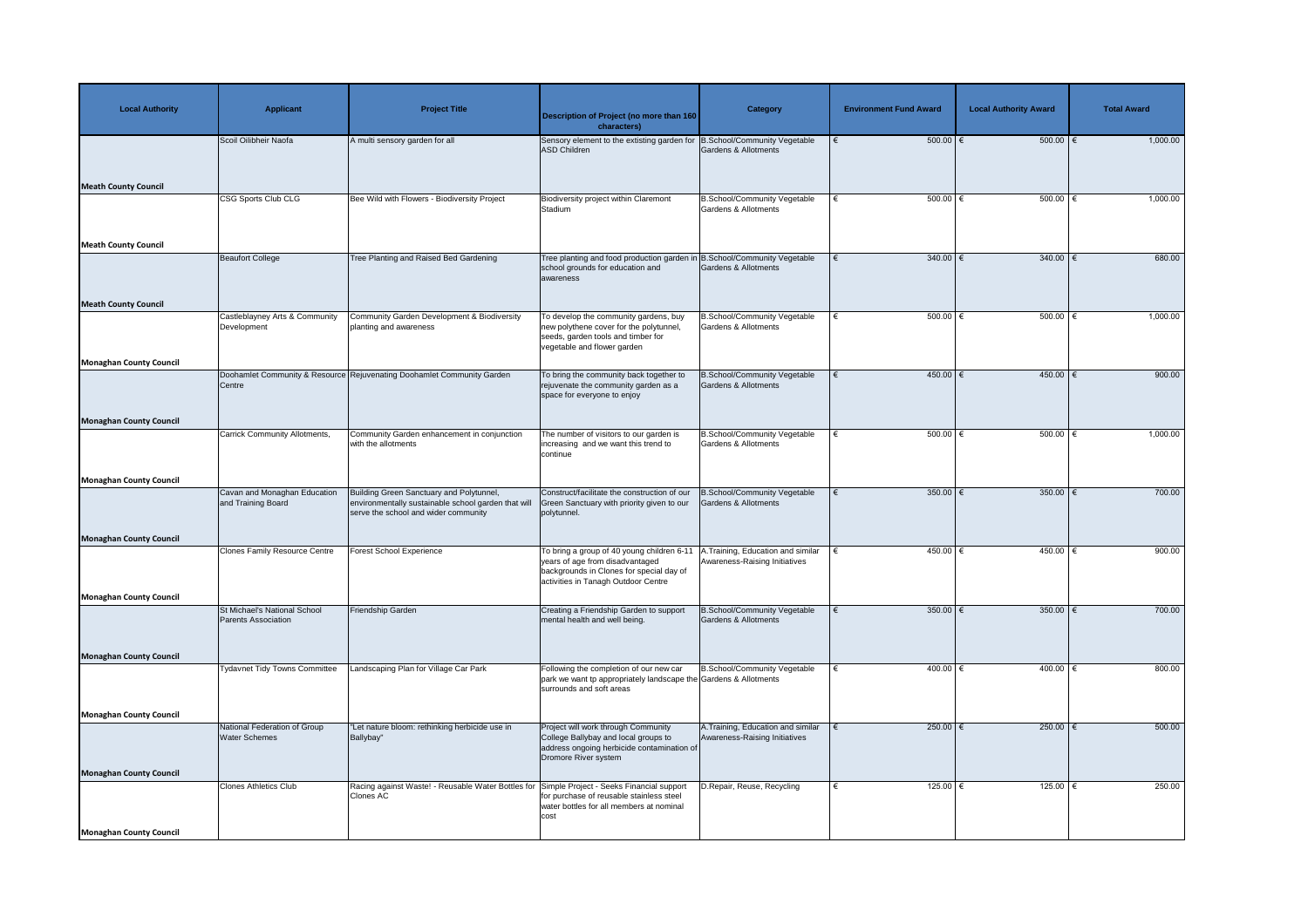| <b>Local Authority</b>         | <b>Applicant</b>                                 | <b>Project Title</b>                                  | <b>Description of Project (no more than 160</b><br>characters)                                                                                                               | <b>Category</b>                                                                   | <b>Environment Fund Award</b> | <b>Local Authority Award</b> | <b>Total Award</b> |
|--------------------------------|--------------------------------------------------|-------------------------------------------------------|------------------------------------------------------------------------------------------------------------------------------------------------------------------------------|-----------------------------------------------------------------------------------|-------------------------------|------------------------------|--------------------|
|                                | Monaghan Community Allotments                    | Monaghan Town Allotments and Biodiversity<br>Facility | Provide the local community an opportunity A. Training, Education and similar<br>to be self sufficient in the provision of fresh Awareness-Raising Initiatives<br>food       |                                                                                   | $500.00$ $\in$                | $500.00$ $\in$               | 1,000.00           |
| <b>Monaghan County Council</b> |                                                  | Zero Waste Awareness Events                           | We would like to raise awareness on zero                                                                                                                                     | .Training, Education and similar                                                  | 400.00 $ \epsilon$            | 400.00   €                   | 800.00             |
|                                | Castleblayney Tidy Towns                         |                                                       | waste and sustainability.                                                                                                                                                    | Awareness-Raising Initiatives                                                     |                               |                              |                    |
| <b>Monaghan County Council</b> |                                                  | Learn the 3 'R's - Recycle, Reuse, Repurpose.         |                                                                                                                                                                              |                                                                                   |                               | 500.00   €                   | 1,000.00           |
| <b>Monaghan County Council</b> | <b>Clones Development Society</b>                |                                                       | To educate and encourage the local<br>communtiy to learn the 3 R's.                                                                                                          | A. Training, Education and similar<br>Awareness-Raising Initiatives               | $500.00$   €                  |                              |                    |
|                                | <b>Scotstown Tidy Towns</b>                      | Presbyterian Property Biodiversity Project            | To Reclaim and reseed with wild-flower<br>seeds overgrown and weed-infested one-<br>half acre of ground adjacent to Presbyterian Biodiversity<br>Old Graveyard in Scotstown. | <b>C.Development of Community</b><br>Areas including Wildlife and                 | $400.00$ €<br>€               | $400.00$ €                   | 800.00             |
| Monaghan County Council        |                                                  |                                                       |                                                                                                                                                                              |                                                                                   |                               |                              |                    |
|                                | Monaghan Tidy Towns                              | Respect the Dandelion Project                         | This project will involve painting a number<br>of biodiversity themed murals on walls and<br>fences as well as an information campaign<br>in print and on social media.      | A.Training, Education and similar<br>Awareness-Raising Initiatives                | 250.00 $\epsilon$             | $250.00$   $\leftarrow$      | 500.00             |
| <b>Monaghan County Council</b> |                                                  |                                                       |                                                                                                                                                                              |                                                                                   |                               |                              |                    |
|                                | <b>Ballyoisin Tidy Towns</b>                     | Pollinator Friendly garden                            | A programme of planting pollinator friendly   B. School/Community Vegetable<br>bulbs and flowers for spring, summer and   Gardens & Allotments<br>autumn.                    |                                                                                   | 250.00 $ \epsilon$<br>€       | 250.00   €                   | 500.00             |
| Monaghan County Council        |                                                  |                                                       |                                                                                                                                                                              |                                                                                   |                               |                              |                    |
|                                | <b>Cluain Alainn Residents</b><br>Association    | Cluain Alainn Biodiversity Focus 2019                 | The purpose of this project is to clean up on C. Development of Community<br>untidy and overgrown area in our housing<br>estate.                                             | Areas including Wildlife and<br>Biodiversity                                      | 350.00 $\epsilon$             | 350.00                       | 700.00             |
| <b>Monaghan County Council</b> |                                                  |                                                       |                                                                                                                                                                              |                                                                                   |                               |                              |                    |
|                                | <b>Oram Community Development</b><br>Association | <b>Helping Oram Blossom</b>                           | PolyTunnel and compost heaps                                                                                                                                                 | <b>B.School/Community Vegetable</b><br>Gardens & Allotments                       | 200.00 $\epsilon$<br>€        | 200.00 $\epsilon$            | 400.00             |
| <b>Monaghan County Council</b> |                                                  |                                                       |                                                                                                                                                                              |                                                                                   |                               |                              |                    |
|                                | Mullan Development Group                         | <b>Community Garden Development</b>                   | Set up Rainwater Collection Area,<br>Pollinators for Orchard.                                                                                                                | <b>C.Development of Community</b><br>Areas including Wildlife and<br>Biodiversity | 350.00 $\epsilon$             | 350.00 $\epsilon$            | 700.00             |
| <b>Monaghan County Council</b> |                                                  |                                                       |                                                                                                                                                                              |                                                                                   |                               |                              |                    |
|                                | Beechgrove Lawns Residents<br>Association        | <b>Pollinator Friendly Garden</b>                     | Seeking to plant a pollinator friendly garden C.Development of Community<br>at the entrance to the estate.                                                                   | Areas including Wildlife and<br>Biodiversity                                      | 350.00 $ \epsilon$            | 350.00   €                   | 700.00             |
| <b>Monaghan County Council</b> |                                                  |                                                       |                                                                                                                                                                              |                                                                                   |                               |                              |                    |
|                                | Doohamlet Tidy Towns                             | Establishing a Riparian Zone                          | Establish a riparian zone along a<br>watercourse bounding the GFC pitches.                                                                                                   | <b>C.Development of Community</b><br>Areas including Wildlife and<br>Biodiversity | 250.00 $ \epsilon$            | 250.00   €                   | 500.00             |
| <b>Monaghan County Council</b> |                                                  |                                                       |                                                                                                                                                                              |                                                                                   |                               |                              |                    |
|                                | Clones Tidy Towns, Billy Flynn                   | Greening the Yard                                     | Improve our work, expand the range of<br>things we can do and also to provide<br>demonstration of good environmental<br>practice.                                            | <b>B.School/Community Vegetable</b><br><b>Gardens &amp; Allotments</b>            | 250.00 $ \epsilon$<br>€       | 250.00   €                   | 500.00             |
| Monaghan County Council        |                                                  |                                                       |                                                                                                                                                                              |                                                                                   |                               |                              |                    |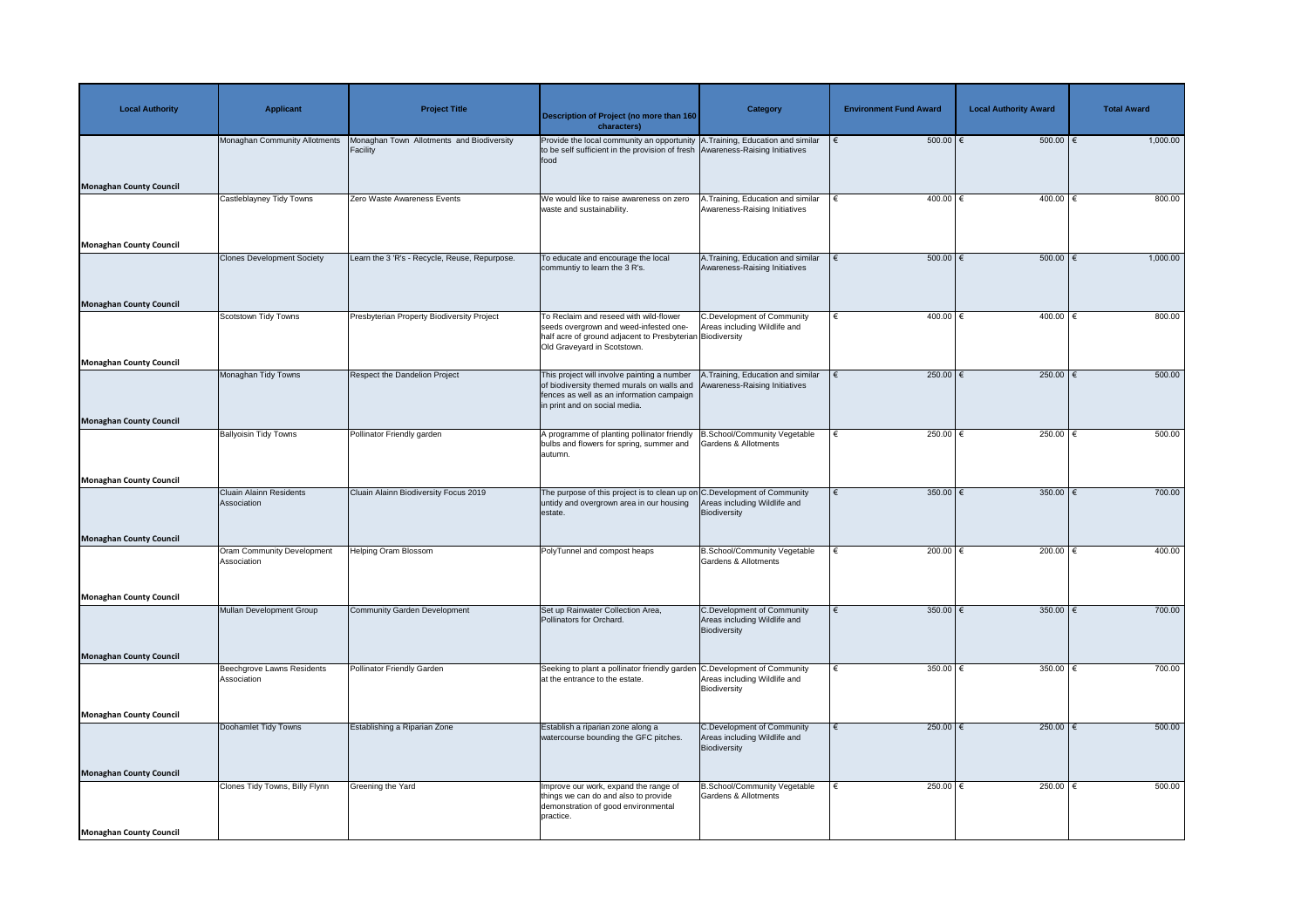| <b>Local Authority</b>         | <b>Applicant</b>                                       | <b>Project Title</b>                                                                | Description of Project (no more than 160<br>characters)                                                                                                              | <b>Category</b>                                                                   | <b>Environment Fund Award</b> | <b>Local Authority Award</b> | <b>Total Award</b> |
|--------------------------------|--------------------------------------------------------|-------------------------------------------------------------------------------------|----------------------------------------------------------------------------------------------------------------------------------------------------------------------|-----------------------------------------------------------------------------------|-------------------------------|------------------------------|--------------------|
| <b>Monaghan County Council</b> | Carrickmacross Toy Library, Jill<br>Kennon             | Carrickmacross Toy Library - Official Opening                                       | Provide families and caregivers of children  <br>aged 0-6 access to safe, high quality,<br>eductional toys which are sustainably<br>sourced.                         | A.Training, Education and similar<br>Awareness-Raising Initiatives                | 200.00 $\epsilon$             | 200.00 $\epsilon$            | 400.00             |
|                                | Earthforce Education & Growing<br>Wild, Ciara Hinksman | An Introduction to Forest School Ethos and<br>Principles Training                   | An Introduction to Forest School Ethos and<br>Principles                                                                                                             | Training, Education and similar<br>Awareness-Raising Initiatives                  | $500.00$ $\in$                | $500.00$ $\in$               | 1,000.00           |
| <b>Monaghan County Council</b> |                                                        |                                                                                     |                                                                                                                                                                      |                                                                                   |                               |                              |                    |
|                                | <b>Transition Monaghan, Candice</b><br>Moen            | Adaptation and Self-Sufficiency Workshops -<br>Preparing for Climate Change.        | Rainwater Harvesting, Microgeneration,<br>Composting Food Waste, Building a<br>Composting Toilet, Grow your own Food,<br>Food Preservation.                          | <b>E.Composting and Rainwater</b><br>Harvesting                                   | 250.00 $\epsilon$             | 250.00                       | 500.00             |
| <b>Monaghan County Council</b> |                                                        |                                                                                     |                                                                                                                                                                      |                                                                                   |                               |                              |                    |
|                                | Mullaghmatt/Cortolvin<br>Development Community Garden  | Mullaghmatt/Cortolvin Community Garden                                              | Provide local community with a self<br>sufficient and sustainable facility and<br>educational opportunities in Biodiversity                                          | A.Training, Education and similar<br>Awareness-Raising Initiatives                | $500.00$ $\in$                | $500.00$ $\in$               | 1,000.00           |
| <b>Monaghan County Council</b> |                                                        |                                                                                     |                                                                                                                                                                      |                                                                                   |                               |                              |                    |
|                                | Glaslough Village Green Estate,<br>Helen Irwin         | Residential enhancement to include community<br>plantive of native trees and shrubs | Tree planting in residential areas of new<br>housing estates                                                                                                         | C.Development of Community<br>Areas including Wildlife and<br>Biodiversity        | 200.00 $ \epsilon$            | 200.00                       | 400.00             |
| <b>Monaghan County Council</b> |                                                        |                                                                                     |                                                                                                                                                                      |                                                                                   |                               |                              |                    |
|                                | <b>Glaslough Tidy Towns</b>                            | Tree management plan action on public trees                                         | Tree maintenance throughout the village                                                                                                                              | <b>C.Development of Community</b><br>Areas including Wildlife and<br>Biodiversity | 200.00 $\epsilon$             | 200.00 $\epsilon$            | 400.00             |
| <b>Monaghan County Council</b> |                                                        |                                                                                     |                                                                                                                                                                      |                                                                                   |                               |                              |                    |
|                                | Greenan's Cross Development<br>Committee               | Habitat Action Plan Phase 1                                                         | Make walkways more user friendly, add<br>seating/benches and provide educational<br>workshops.                                                                       | A. Training, Education and similar<br>Awareness-Raising Initiatives               | 250.00 $\epsilon$             | 250.00                       | 500.00             |
| <b>Monaghan County Council</b> |                                                        |                                                                                     |                                                                                                                                                                      |                                                                                   |                               |                              |                    |
|                                | <b>Kileevan Tidy Towns</b>                             | Kileevan Tidy Towns Wildlife Conservation                                           | To conserve and create awareness of<br>wildlife and native plants/trees, awareness<br>and biodiversity.                                                              | A. Training, Education and similar<br>Awareness-Raising Initiatives               | 250.00 $\epsilon$             | 250.00 $\epsilon$            | 500.00             |
| <b>Monaghan County Council</b> |                                                        |                                                                                     |                                                                                                                                                                      |                                                                                   |                               |                              |                    |
|                                | Edel Heeran                                            | Pollinators in our school                                                           | Engage primary schools with the All-Ireland<br>Pollinator Plan. Raise awareness of<br>wildflowers and pollinators in school<br>grounds. Deliver workshops to schools | A.Training, Education and similar<br>Awareness-Raising Initiatives                | 650.00 $ \epsilon$            | 650.00   €                   | 1,300.00           |
| <b>Offaly County Council</b>   |                                                        |                                                                                     |                                                                                                                                                                      |                                                                                   |                               |                              |                    |
|                                | <b>Michel Castiux</b>                                  | School workshops                                                                    | Environmental workshops                                                                                                                                              | A.Training, Education and similar<br>Awareness-Raising Initiatives                | 350.00 $ \epsilon$            | 367.50   €                   | 717.50             |
| <b>Offaly County Council</b>   |                                                        |                                                                                     |                                                                                                                                                                      |                                                                                   |                               |                              |                    |
|                                | Leave no Trace Ireland                                 | <b>Climate Action Champions</b>                                                     | Environmental workshops                                                                                                                                              | A. Training, Education and similar<br>Awareness-Raising Initiatives               | $2,000.00$ €                  | $2,000.00$ $∈$               | 4,000.00           |
| <b>Offaly County Council</b>   |                                                        |                                                                                     |                                                                                                                                                                      |                                                                                   |                               |                              |                    |
|                                | Seir Kieran Community Group                            | Project on Bee population                                                           | Biodiversity project in school                                                                                                                                       | <b>B.School/Community Vegetable</b><br><b>Gardens &amp; Allotments</b>            | 150.00 $ \epsilon$<br>€       | 150.00   €                   | 300.00             |
| <b>Offaly County Council</b>   |                                                        |                                                                                     |                                                                                                                                                                      |                                                                                   |                               |                              |                    |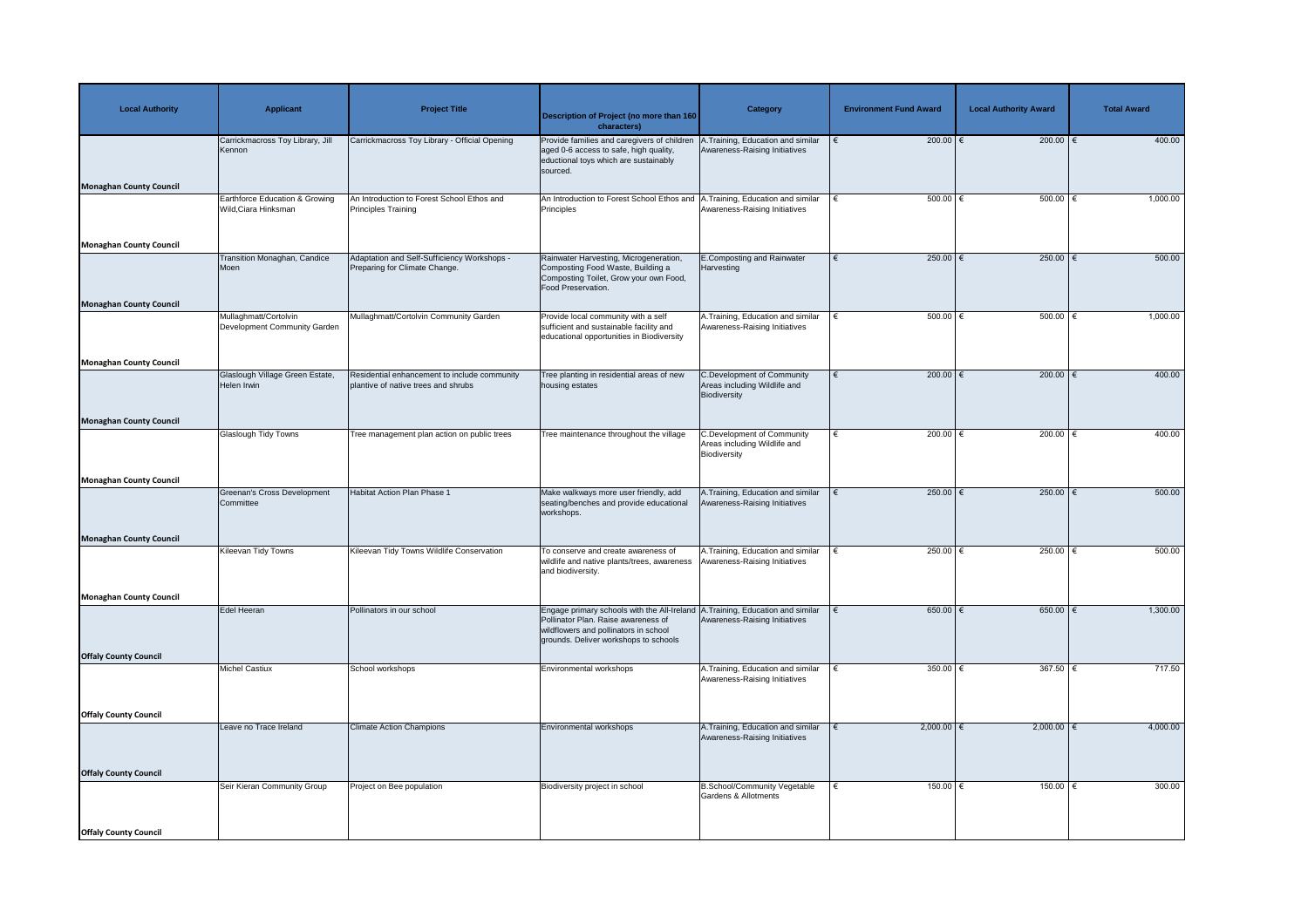| <b>Local Authority</b>       | <b>Applicant</b>                          | <b>Project Title</b>                    | Description of Project (no more than 160<br>characters) | <b>Category</b>                                                        | <b>Environment Fund Award</b> | <b>Local Authority Award</b> | <b>Total Award</b> |
|------------------------------|-------------------------------------------|-----------------------------------------|---------------------------------------------------------|------------------------------------------------------------------------|-------------------------------|------------------------------|--------------------|
|                              | Grassroots Education                      | <b>Water Conservation</b>               | Workshops on water conservation and<br>efficiency       | A.Training, Education and similar<br>Awareness-Raising Initiatives     | $1,250.00$ €                  | $1,250.00$ €                 | 2,500.00           |
| <b>Offaly County Council</b> | Clonbologue Dev Assoc                     | <b>Biodiversity Climate Action Plan</b> | Implement biodiversity actions set out in<br>Plan       | <b>B.School/Community Vegetable</b><br>Gardens & Allotments            | $150.00$ €<br>$\epsilon$      | 150.00                       | 300.00             |
| <b>Offaly County Council</b> |                                           |                                         |                                                         |                                                                        |                               |                              |                    |
|                              | Gavin Harte T/A ESD Training              | <b>Climate Action workshop</b>          | <b>Woekshop for PPN Groups</b>                          | A. Training, Education and similar<br>Awareness-Raising Initiatives    | $1,150.00$ €                  | $1,150.00$ €                 | 2,300.00           |
| <b>Offaly County Council</b> | <b>IPCC</b>                               | Raising awarenss about peatlands        | Carbon Storage Ability of Peatlands                     | A.Training, Education and similar<br>Awareness-Raising Initiatives     | 250.00 $\epsilon$<br>l€       | 250.00 $\epsilon$            | 500.00             |
| <b>Offaly County Council</b> |                                           |                                         |                                                         |                                                                        |                               |                              |                    |
|                              | <b>Rediscovery Centre</b>                 | <b>Environmental Ed Workshops</b>       | Awareness on environmental sustainability               | .Training, Education and similar<br>Awareness-Raising Initiatives      | $1,500.00$ €                  | $1,500.00$ €                 | 3,000.00           |
| <b>Offaly County Council</b> |                                           |                                         |                                                         |                                                                        |                               |                              |                    |
|                              | <b>Reconnect with Nature</b>              | <b>Biodiversity workshops</b>           | Workshops on biodiversity                               | A. Training, Education and similar<br>Awareness-Raising Initiatives    | 500.00<br>ا €                 | 500.00                       | 1,000.00           |
| <b>Offaly County Council</b> |                                           |                                         |                                                         |                                                                        |                               |                              |                    |
|                              | Paul Furey                                | <b>Mad Professor</b>                    | Energy & Environmental Science<br><b>Workshops</b>      | A. Training, Education and similar<br>Awareness-Raising Initiatives    | 375.00 $\epsilon$             | 375.00 $\epsilon$            | 750.00             |
| <b>Offaly County Council</b> | An Corran Residents Assoc                 | Community Garden                        | <b>Community Garden</b>                                 | <b>B.School/Community Vegetable</b>                                    | 150.00<br>€                   | $150.00$ €                   | 300.00             |
|                              |                                           |                                         |                                                         | <b>Gardens &amp; Allotments</b>                                        |                               |                              |                    |
| <b>Offaly County Council</b> |                                           |                                         |                                                         |                                                                        |                               |                              |                    |
|                              | Moneygall Community Garden                | <b>Community Garden</b>                 | Composting garden/Biodiversity<br>area/Reduced waste    | <b>B.School/Community Vegetable</b><br><b>Gardens &amp; Allotments</b> | 150.00<br>∣€                  | $150.00$ €                   | 300.00             |
| <b>Offaly County Council</b> |                                           |                                         |                                                         |                                                                        |                               |                              |                    |
|                              | Scoil Bhride and Reconnect with<br>Nature | Outdoor Learning                        | Using outdoor space for teaching                        | <b>B.School/Community Vegetable</b><br><b>Gardens &amp; Allotments</b> | 150.00<br>∣€                  | $150.00$ €                   | 300.00             |
| <b>Offaly County Council</b> |                                           |                                         |                                                         |                                                                        |                               |                              |                    |
|                              | <b>Kinnitty Tidy Towns</b>                | <b>Pollinator Planting Scheme</b>       | Pollinator programme                                    | <b>B.School/Community Vegetable</b><br>Gardens & Allotments            | 150.00<br>$\epsilon$          | $150.00$ €                   | 300.00             |
| <b>Offaly County Council</b> |                                           |                                         |                                                         |                                                                        |                               |                              |                    |
|                              | Playpals Preschool                        | Outdoor Sensory Area                    | Create environmental space for preschool<br>children    | 3.School/Community Vegetable<br><b>Gardens &amp; Allotments</b>        | 150.00<br>€                   | $150.00$ €                   | 300.00             |
| <b>Offaly County Council</b> |                                           |                                         |                                                         |                                                                        |                               |                              |                    |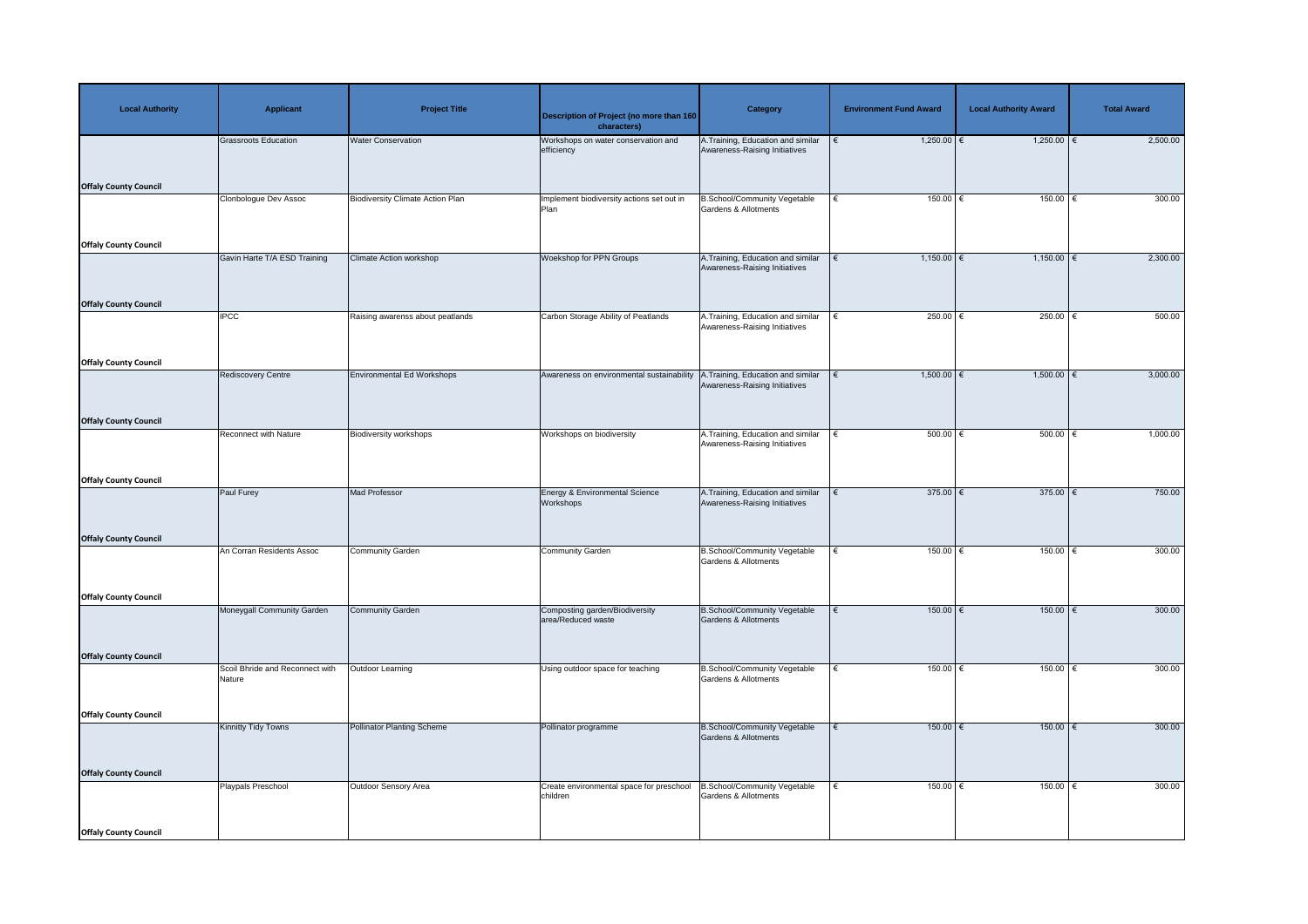| <b>Local Authority</b>       | <b>Applicant</b>                | <b>Project Title</b>                | Description of Project (no more than 160<br>characters) | <b>Category</b>                                                                   | <b>Environment Fund Award</b> | <b>Local Authority Award</b> | <b>Total Award</b> |
|------------------------------|---------------------------------|-------------------------------------|---------------------------------------------------------|-----------------------------------------------------------------------------------|-------------------------------|------------------------------|--------------------|
|                              | Colaiste Isogain                | <b>Reducing Single Use Plastics</b> | Install water stations                                  | G.Other                                                                           | $150.00$ $\in$                | $150.00$ €                   | 300.00             |
|                              |                                 |                                     |                                                         |                                                                                   |                               |                              |                    |
| <b>Offaly County Council</b> |                                 |                                     |                                                         |                                                                                   |                               |                              |                    |
|                              | <b>Pullough Residents Assoc</b> | Awareness about hedgerows           | Planting and involving school and<br>community          | <b>B.School/Community Vegetable</b><br><b>Gardens &amp; Allotments</b>            | 150.00<br>€                   | 150.00                       | 300.00             |
| <b>Offaly County Council</b> |                                 |                                     |                                                         |                                                                                   |                               |                              |                    |
|                              | <b>Kinnitty National School</b> | <b>Sensory Garden</b>               | Create nature space for pupils                          | <b>B.School/Community Vegetable</b>                                               | $150.00$ €<br>€               | $150.00$ €                   | 300.00             |
|                              |                                 |                                     |                                                         | Gardens & Allotments                                                              |                               |                              |                    |
| <b>Offaly County Council</b> |                                 |                                     |                                                         |                                                                                   |                               |                              |                    |
|                              | Gaelscoil an Escir Riada        | School Garden                       | Create nature space for pupils                          | <b>B.School/Community Vegetable</b><br><b>Gardens &amp; Allotments</b>            | 150.00<br>€                   | 150.00                       | 300.00             |
| <b>Offaly County Council</b> |                                 |                                     |                                                         |                                                                                   |                               |                              |                    |
|                              | <b>Geashill National School</b> | From the Ground up Part 3           | Environmental garden for schools                        | <b>B.School/Community Vegetable</b>                                               | $150.00$ €<br>€               | $150.00$ €                   | 300.00             |
|                              |                                 |                                     |                                                         | <b>Gardens &amp; Allotments</b>                                                   |                               |                              |                    |
| <b>Offaly County Council</b> |                                 |                                     |                                                         |                                                                                   |                               |                              |                    |
|                              | Ferbane Tidy Towns              | <b>Forest of Ferbane</b>            | Tree Planting                                           | <b>C.Development of Community</b><br>Areas including Wildlife and                 | 200.00 $\epsilon$<br>€        | 200.00 $\epsilon$            | 400.00             |
|                              |                                 |                                     |                                                         | Biodiversity                                                                      |                               |                              |                    |
| <b>Offaly County Council</b> |                                 |                                     |                                                         |                                                                                   |                               |                              |                    |
|                              | <b>Geashill Tidy Towns</b>      | Environmental sustainability        | Reduce carbon footprint of the village                  | <b>C.Development of Community</b><br>Areas including Wildlife and<br>Biodiversity | $150.00$ €                    | $150.00$ €                   | 300.00             |
| <b>Offaly County Council</b> |                                 |                                     |                                                         |                                                                                   |                               |                              |                    |
|                              | St. Marys Primary School        | Eco Brick Furniture                 | Make furniture from recycled materials                  | D.Repair, Reuse, Recycling                                                        | 150.00                        | 150.00                       | 300.00             |
|                              |                                 |                                     |                                                         |                                                                                   |                               |                              |                    |
| <b>Offaly County Council</b> | Mucklagh Comm Dev Company       | Sensory Garden                      | Sensory Garden in School                                | <b>B.School/Community Vegetable</b>                                               | $150.00$ $\in$<br>€           | $150.00$ €                   | 300.00             |
|                              |                                 |                                     |                                                         | <b>Gardens &amp; Allotments</b>                                                   |                               |                              |                    |
| <b>Offaly County Council</b> |                                 |                                     |                                                         |                                                                                   |                               |                              |                    |
|                              | St. Francis BNS                 | Project Busy Bee                    | School garden                                           | <b>B.School/Community Vegetable</b><br><b>Gardens &amp; Allotments</b>            | 150.00<br>€                   | 150.00                       | 300.00             |
|                              |                                 |                                     |                                                         |                                                                                   |                               |                              |                    |
| <b>Offaly County Council</b> | <b>Tubber Development Assoc</b> | School Garden                       | School garden/Awareness raising                         | <b>B.School/Community Vegetable</b>                                               | $150.00$ €                    | $150.00$ €                   | 300.00             |
|                              |                                 |                                     |                                                         | <b>Gardens &amp; Allotments</b>                                                   |                               |                              |                    |
| <b>Offaly County Council</b> |                                 |                                     |                                                         |                                                                                   |                               |                              |                    |
|                              | Rhode Tidy Towns                | Biodiversity                        | <b>Tree Planting</b>                                    | <b>C.Development of Community</b><br>Areas including Wildlife and<br>Biodiversity | 150.00<br>€                   | $150.00$ €                   | 300.00             |
| <b>Offaly County Council</b> |                                 |                                     |                                                         |                                                                                   |                               |                              |                    |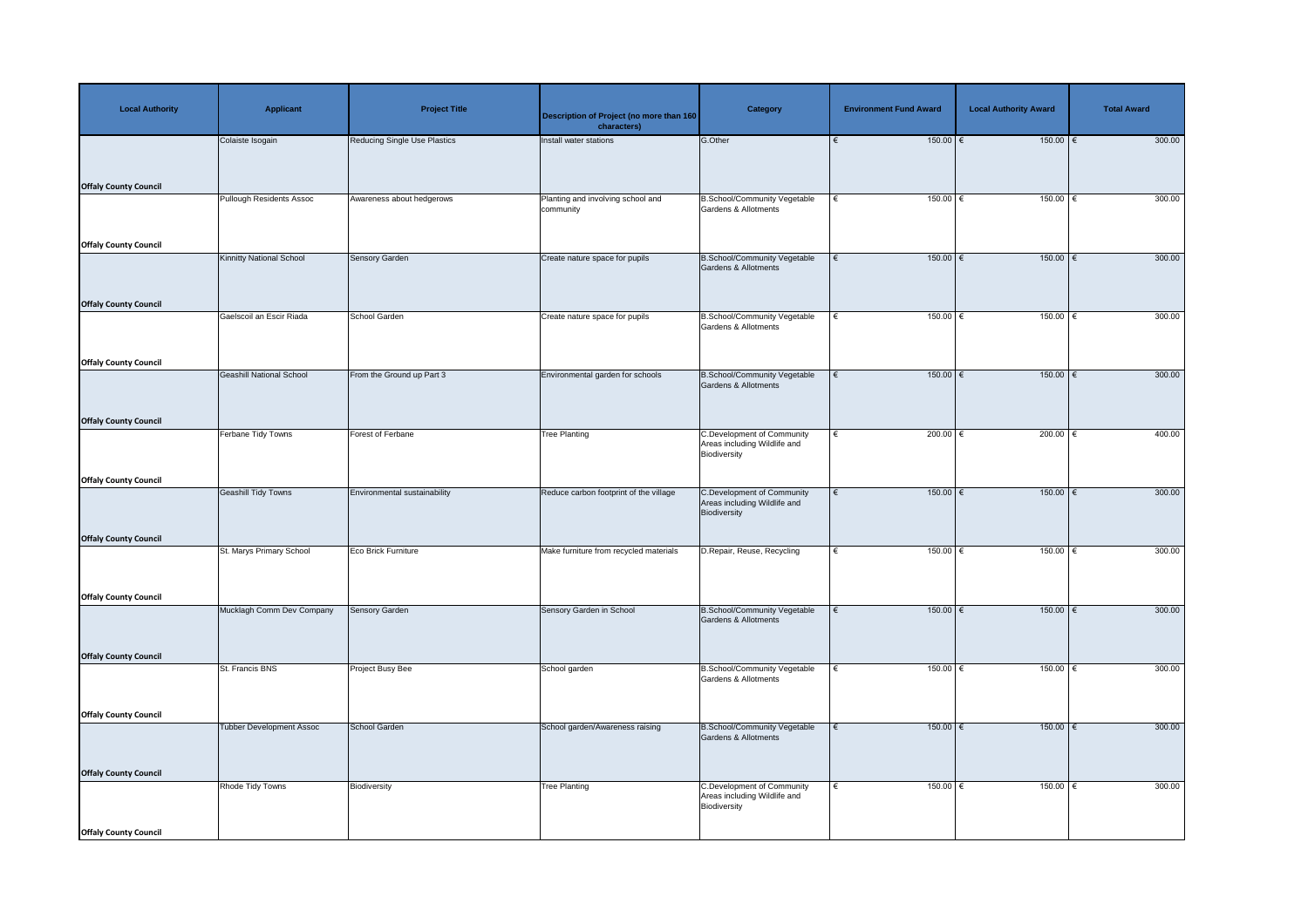| <b>Local Authority</b>          | <b>Applicant</b>                                                  | <b>Project Title</b>                                     | <b>Description of Project (no more than 160</b><br>characters)                                                                                                                                                     | <b>Category</b>                                                            | <b>Environment Fund Award</b> | <b>Local Authority Award</b> | <b>Total Award</b> |
|---------------------------------|-------------------------------------------------------------------|----------------------------------------------------------|--------------------------------------------------------------------------------------------------------------------------------------------------------------------------------------------------------------------|----------------------------------------------------------------------------|-------------------------------|------------------------------|--------------------|
| <b>Roscommon County Council</b> | <b>Ballagh National School</b>                                    | Ballagh Busily Buzzing with Pollinators                  | To provide a habitat for pollinators thus<br>increasing biodiversity awareness<br>throughout the school community, continue Areas including Wildlife and<br>to enlarge school garden. Workshops                    | C.Development of Community<br>Biodiversity                                 | €250.00                       | €250.00                      | €500.00            |
| <b>Roscommon County Council</b> | <b>Ballyfarnon Community Enterprise</b><br>Group Ltd/Tidy Town    | Community Orchard in Allotment Area                      | To develop the unused allotment area in<br>the village as a Community Orchard for<br>benefit of Community                                                                                                          | C.Development of Community<br>Areas including Wildlife and<br>Biodiversity | €250.00                       | €250.00                      | €500.00            |
| <b>Roscommon County Council</b> | Ballyleague Village Renewal (Tidy<br>Towns)                       | Promoting Sustainability and Biodiversity.               | To create a Pollinator Corridor and ensure<br>longevity of trees in public spaces in<br>Ballyleague Village.                                                                                                       | C.Development of Community<br>Areas including Wildlife and<br>Biodiversity | €375.00                       | €375.00                      | €750.00            |
| <b>Roscommon County Council</b> | <b>Brideswell National School</b>                                 | Biodiversity in our School                               | To give attention to Biodiversity in our<br>school, to build a bird feeding station and<br>bird bath to add signage and information<br>plaques around areas we develop.                                            | C.Development of Community<br>Areas including Wildlife and<br>Biodiversity | €250.00                       | €250.00                      | €500.00            |
| <b>Roscommon County Council</b> | Castlecoote Tidy Towns                                            | Grow Veggies like never before                           | Provide Vegepod at the local school to<br>grow vegetables from spring onwards, the<br>children will manage it.                                                                                                     | School/Community Vegetable<br>Gardens & Allotments                         | €150.00                       | €150.00                      | €300.00            |
| <b>Roscommon County Council</b> | Castlerea Community School                                        | To create a School Garden                                | Set up raised beds for growing herbs,<br>Flowers, and Vegetables.                                                                                                                                                  | B.School/Community Vegetable<br>Gardens & Allotments                       | €212.50                       | €212.50                      | €425.00            |
| <b>Roscommon County Council</b> | <b>Cloontuskert National School</b>                               | Outdoor Well being Area                                  | Create an outdoor Well Being Area where<br>the children can sit, relax and appreciate<br>the beauty of nature around them.                                                                                         | B.School/Community Vegetable<br>Gardens & Allotments                       | €225.00                       | €225.00                      | €450.00            |
| <b>Roscommon County Council</b> | Cloontuskert Residents Association Cloontuskert Community Orchard |                                                          | Overgrown, unused site to the rear of the<br>Garden identified as a suitable location of a C.Development of Community<br>Community Orchard for the benefit of all in Areas including Wildlife and<br>Cloontuskert. | Biodiversity                                                               | €425.00                       | €425.00                      | €850.00            |
| <b>Roscommon County Council</b> | Colaiste Chiarain, Summerhill                                     | <b>Biodiversity Garden and Green Space</b>               | A school garden to include pond for frogs<br>and to attract butterflies and bees.                                                                                                                                  | B.School/Community Vegetable<br>Gardens & Allotments                       | €250.00                       | €250.00                      | €500.00            |
| <b>Roscommon County Council</b> | Cortober Residents Association                                    | Community Wildflower and Fruit Garden                    | To fulfill needs identified in Biodiversity<br>Workshop and Survey i.e Community<br>orchards, wild flower garden, bug hotel and<br>Bee boxes.                                                                      | C.Development of Community<br>Areas including Wildlife and<br>Biodiversity | €250.00                       | €250.00                      | €500.00            |
| <b>Roscommon County Council</b> | County Roscommon Women's<br>Network Co. Ltd                       | County Roscommon Green Grassroots Activation<br>Network. | Resources to support the RWN Upcycling<br>and HGY project and other community<br>grassroots initiatives around the county.                                                                                         | D.Repair, Reuse, Recycling                                                 | €512.50                       | €512.50                      | €1,025.00          |
| <b>Roscommon County Council</b> | Friends of the Fairgreen CLG                                      | <b>Food Forest and Allotment Beds</b>                    | To provide allotment beds for groups and<br>local members of the community. To<br>encourage sustainable and local food<br>growing practices.                                                                       | B.School/Community Vegetable<br>Gardens & Allotments                       | €425.00                       | €425.00                      | €850.00            |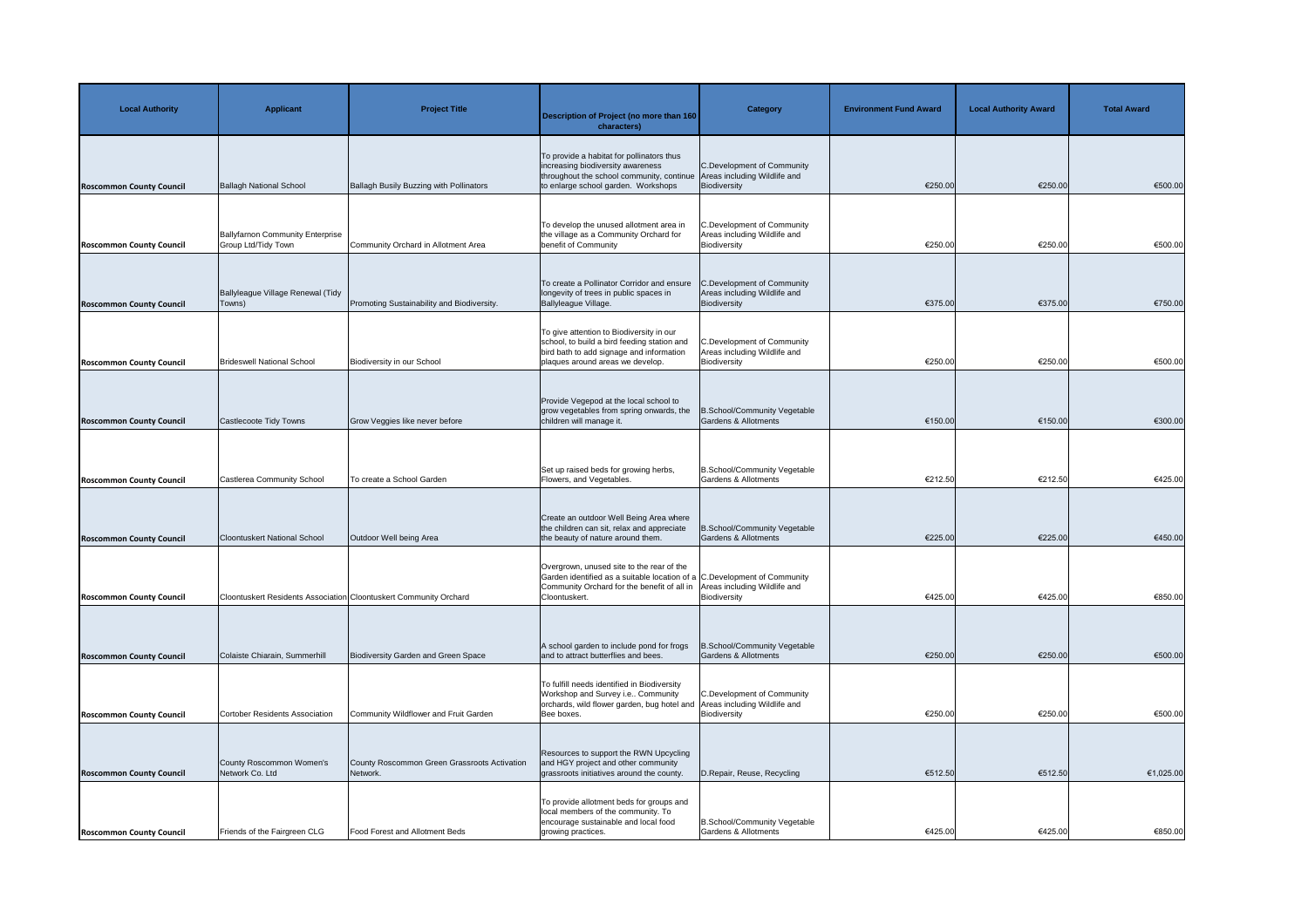| <b>Local Authority</b>          | <b>Applicant</b>                                | <b>Project Title</b>                                                 | <b>Description of Project (no more than 160</b><br>characters)                                                                                                           | <b>Category</b>                                                            | <b>Environment Fund Award</b> | <b>Local Authority Award</b> | <b>Total Award</b> |
|---------------------------------|-------------------------------------------------|----------------------------------------------------------------------|--------------------------------------------------------------------------------------------------------------------------------------------------------------------------|----------------------------------------------------------------------------|-------------------------------|------------------------------|--------------------|
| <b>Roscommon County Council</b> | <b>Fuerty National School</b>                   | Fuerty N.S. Bee Aware Biodiversity Garden                            | Develop a Bee Aware Biodiversity Garden<br>with pollinator friendly herbs, plants and<br>native hedgerow                                                                 | B.School/Community Vegetable<br>Gardens & Allotments                       | €225.00                       | €225.00                      | €450.00            |
| <b>Roscommon County Council</b> | <b>Glanduff National School</b>                 | Wildflower area in School Grounds                                    | Plant and maintain a permanent wildflower<br>area.                                                                                                                       | B.School/Community Vegetable<br><b>Gardens &amp; Allotments</b>            | €200.00                       | €200.00                      | €400.00            |
| <b>Roscommon County Council</b> | Green Sod Land Trust CLG (Green<br>Sod Ireland) | Bee Aware                                                            | To engage teachers and students with bee<br>friendly actions in schools, programme<br>delivered to Green-Schools Committees<br>and Green-Schools Co-ordinators.          | B.School/Community Vegetable<br><b>Gardens &amp; Allotments</b>            | €325.00                       | €325.00                      | €650.00            |
| <b>Roscommon County Council</b> | Hullabaloo                                      | Upcycling Workshops for Primary and Secondary<br>Schools             | To encourage Primary and Secondary<br>Schools to reuse, recycle and upcycle<br>discarded and unwanted items that would<br>otherwise go to waste.                         | <b>A.Training, Education and similar</b><br>Awareness-Raising Initiatives  | €250.00                       | €250.00                      | €500.00            |
| <b>Roscommon County Council</b> | Keadue Development Association                  | Reclamation of wildflower meadow and orchard                         | Reclaiming 100 year old Orchard and<br>Establish small wildflower/ Hay Meadow<br>Advice sought from Biodiversity Expert                                                  | C.Development of Community<br>Areas including Wildlife and<br>Biodiversity | €250.00                       | €250.00                      | €500.00            |
| <b>Roscommon County Council</b> | Kilteevan National School                       | Natures Nurturers @ Kilteevan National School                        | To continue to nurture the children's ideas<br>and further develop their outdoor<br>classroom/sensory buzzing garden.                                                    | B.School/Community Vegetable<br>Gardens & Allotments                       | €200.00                       | €200.00                      | €400.00            |
| <b>Roscommon County Council</b> | Lanesborough Tourism Co-op                      | Birds, Bats & Bee Boxes                                              | To provide suitable nesting spaces to<br>encourage birds, Bats and Insects                                                                                               | C.Development of Community<br>Areas including Wildlife and<br>Biodiversity | €125.00                       | €125.00                      | €250.00            |
| <b>Roscommon County Council</b> | Lecarrow Development & Tidy<br>Town Association | Biodiversity Garden @Judy's Harbour, St. Johns,<br>Lecarrow,         | To Promote greater biodiversity in the St.<br>Johns Area close to where people<br>congregate to use amenities such as St.<br>Johns Wood, Lough Ree And Rindoon<br>Castle | C.Development of Community<br>Areas including Wildlife and<br>Biodiversity | €400.00                       | €400.00                      | €800.00            |
| <b>Roscommon County Council</b> | Leave No Trace Ireland                          | Leave No Trace Climate Action Champions                              | Programme to raise awareness of<br>responsible outdoor recreation and tackle<br>issues impacting the environment                                                         | A.Training, Education and similar<br>Awareness-Raising Initiatives         | €200.00                       | €200.00                      | €400.00            |
| <b>Roscommon County Council</b> | <b>Martina Butler</b>                           | Our Environment, Our Responsibility                                  | Workshops to Primary School Students to<br>raise the degree of awareness and<br>responsibility for the environment at a local<br>and global level                        | B.School/Community Vegetable<br><b>Gardens &amp; Allotments</b>            | €250.00                       | €250.00                      | €500.00            |
| <b>Roscommon County Council</b> | Maria Carton Style Advisor                      | Fashion Master Class / How to build amazing<br>sustainable wardrobes | To create awareness of how we need to<br>reduce, reuse and recycle our clothes as<br>the fashion industry is the 2nd largest<br>pollutant on the planet.                 | A. Training, Education and similar<br>Awareness-Raising Initiatives        | €300.00                       | €300.00                      | €600.00            |
| <b>Roscommon County Council</b> | Mount Talbot National School                    | School Gardening Project and Bio-diversity work<br>project           | Developing School Garden and helping the<br>children appreciate the importance of<br>nurturing and protecting our Environment.                                           | B.School/Community Vegetable<br>Gardens & Allotments                       | €200.00                       | €200.00                      | €400.00            |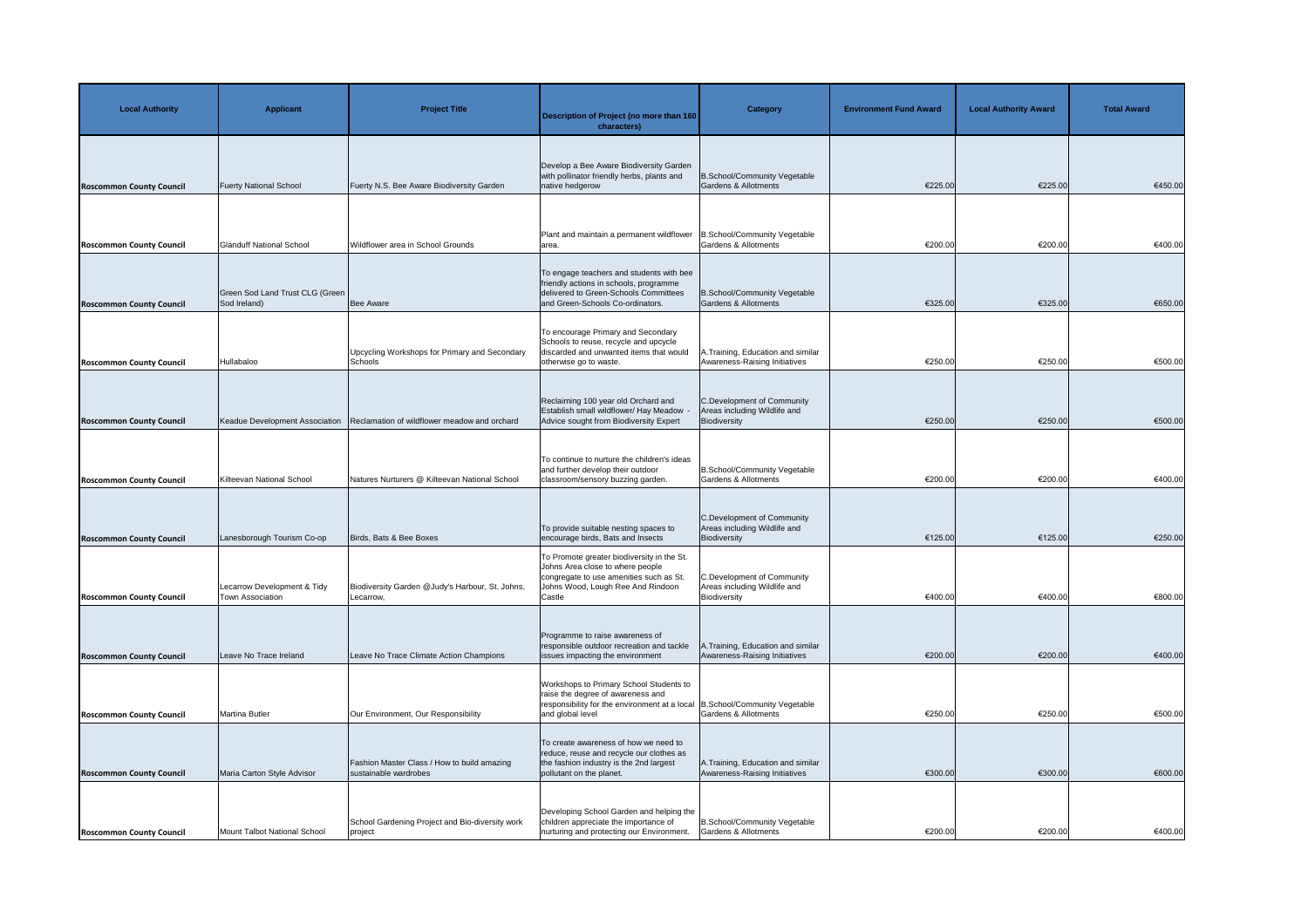| <b>Local Authority</b>          | <b>Applicant</b>                              | <b>Project Title</b>                                                                                           | <b>Description of Project (no more than 160</b><br>characters)                                                                                                                                        | <b>Category</b>                                                            | <b>Environment Fund Award</b> | <b>Local Authority Award</b> | <b>Total Award</b> |
|---------------------------------|-----------------------------------------------|----------------------------------------------------------------------------------------------------------------|-------------------------------------------------------------------------------------------------------------------------------------------------------------------------------------------------------|----------------------------------------------------------------------------|-------------------------------|------------------------------|--------------------|
| <b>Roscommon County Council</b> | Plastic Free Ireland                          | Primrose Hero Campaign - A citizen science and<br>environmental educational awareness campaign<br>for students | Biodiversity awareness, education<br>regarding ethical environmental practices<br>and raising awareness of environment                                                                                | A.Training, Education and similar<br>Awareness-Raising Initiatives         | €500.00                       | €500.00                      | €1,000.00          |
| <b>Roscommon County Council</b> | Portrun Development Association<br><b>CLG</b> | Bio-Diversity Plan 2020                                                                                        | Implementation of our 2020 Bio-Diversity & C.Development of Community<br>Habitat Action Plan arising from Workshops Areas including Wildlife and<br>held during 2019.                                 | Biodiversity                                                               | €425.00                       | €425.00                      | €850.00            |
| <b>Roscommon County Council</b> | Rahara National School                        | All Ireland Pollinator & Water Conservation                                                                    | Wildlife Garden, Encourage more wildlife,<br>install two Water Butts on School Premises. Gardens & Allotments                                                                                         | B.School/Community Vegetable                                               | €225.00                       | €225.00                      | €450.00            |
| <b>Roscommon County Council</b> | Roscommon Leader Partnership                  | Climate Change/Rain Water Harvesting for<br>Domestic and Agricultural Sectors                                  | Raise awareness and educate the<br>participants of the benefits of rain water<br>harvesting for reasons listed                                                                                        | A. Training, Education and similar<br>Awareness-Raising Initiatives        | €225.00                       | €225.00                      | €450.00            |
| <b>Roscommon County Council</b> |                                               | Roscommon Tidy Town Committee The Tree Planting Project Lanesborough                                           | Remedial works recommended in the Tree<br>Condition Survey of 25 trees on<br>Lanesborough Road                                                                                                        | C.Development of Community<br>Areas including Wildlife and<br>Biodiversity | €250.00                       | €250.00                      | €500.00            |
| <b>Roscommon County Council</b> | Roscommon Town Team                           | <b>Climate Action Day</b>                                                                                      | Talks, Demonstrations and Workshops on<br>Climate Change                                                                                                                                              | A.Training, Education and similar<br>Awareness-Raising Initiatives         | €425.00                       | €425.00                      | €850.00            |
| <b>Roscommon County Council</b> | Roscommon Traveller Health<br>Project         | A Stitch down Memory Lane - Upcycling Project                                                                  | Remember me Blanket or "Fidget Blanket"<br>A lap quilt which provides sensory and<br>tactile.                                                                                                         | G.Other                                                                    | €250.00                       | €250.00                      | €500.00            |
| <b>Roscommon County Council</b> | Strokestown Women's Shed                      | Wildflower Meadow interpretive Signage at<br>Strokestown Park                                                  | To provide information about Flora and<br>Fauna supported by long established<br>wildflower meadow.                                                                                                   | C.Development of Community<br>Areas including Wildlife and<br>Biodiversity | €200.00                       | €200.00                      | €400.00            |
| <b>Roscommon County Council</b> | St. Nathy's College<br>Ballaghaderreen        | <b>Student Water Bottles</b>                                                                                   | To provide an environmentally friendly<br>reusable water bottle to all students                                                                                                                       | D.Repair, Reuse, Recycling                                                 | €325.00                       | €325.00                      | €650.00            |
| <b>Roscommon County Council</b> | St. Paul's National School                    | School Garden                                                                                                  | To develop a wild flower garden to attract<br>bees and biodiversity, develop a school<br>pond                                                                                                         | B.School/Community Vegetable<br>Gardens & Allotments                       | €200.00                       | €200.00                      | €400.00            |
| <b>Roscommon County Council</b> | The Rediscovery Centre Ltd.                   | Climate Action workshops for schools                                                                           | To support primary and secondary students<br>in the initial planning stage of a climate<br>action project that will be carried out in their A. Training, Education and similar<br>school or community | Awareness-Raising Initiatives                                              | €250.00                       | €250.00                      | €500.00            |
| <b>Sligo County Council</b>     | Martina Butler                                | Our Environment, Our Responsibility                                                                            | Primary Schools Project, educating pupils<br>and families                                                                                                                                             | <b>A.Training, Education and similar</b><br>Awareness-Raising Initiatives  | €250.00                       | €250.00                      | €500.00            |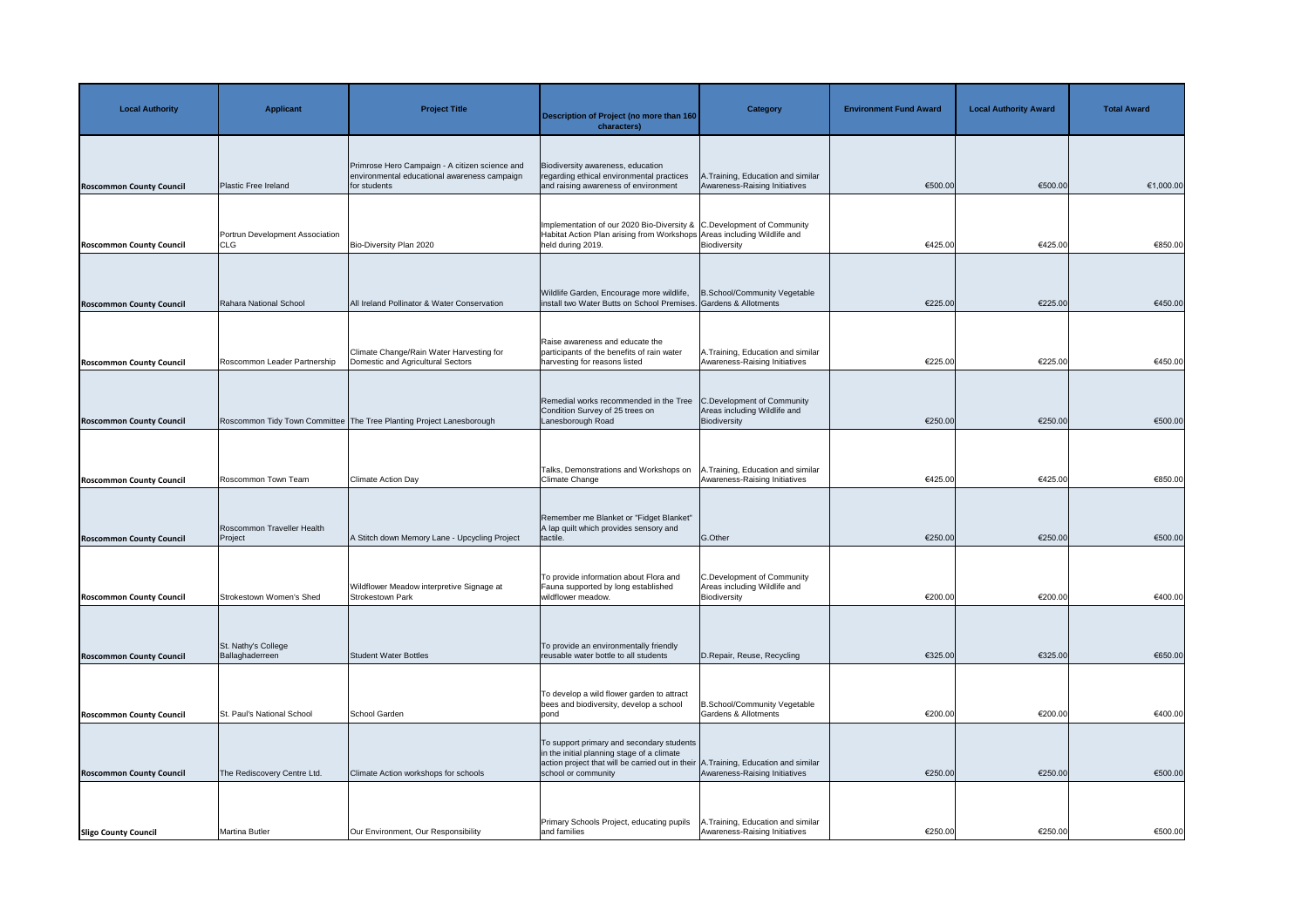| <b>Local Authority</b>      | <b>Applicant</b>                                    | <b>Project Title</b>                                                         | Description of Project (no more than 160<br>characters)                                                      | <b>Category</b>                                                            | <b>Environment Fund Award</b> | <b>Local Authority Award</b> | <b>Total Award</b> |
|-----------------------------|-----------------------------------------------------|------------------------------------------------------------------------------|--------------------------------------------------------------------------------------------------------------|----------------------------------------------------------------------------|-------------------------------|------------------------------|--------------------|
| <b>Sligo County Council</b> | <b>CADRA</b>                                        | Identification and Mapping of Biodiversity and<br>Wildlife of the area       | Community Workshops, mapping and<br>education                                                                | C.Development of Community<br>Areas including Wildlife and<br>Biodiversity | €150.00                       | €150.00                      | €300.00            |
| <b>Sligo County Council</b> | Leave No Trace Ireland                              | <b>Climate Action Champions</b>                                              | Outdoor ethics programme                                                                                     | A. Training, Education and similar<br>Awareness-Raising Initiatives        | €400.00                       | €400.00                      | €800.00            |
| <b>Sligo County Council</b> | Bothar An Corran Residents                          | <b>Wildflower Meadow</b>                                                     | Plant wildflower meadow                                                                                      | C.Development of Community<br>Areas including Wildlife and<br>Biodiversity | €112.50                       | €112.50                      | €225.00            |
| <b>Sligo County Council</b> | <b>Gavin Harte</b>                                  | Sustainable Waste and Resource Management                                    | Workshops for Tidy Towns Network                                                                             | A. Training, Education and similar<br>Awareness-Raising Initiatives        | €325.00                       | €325.00                      | €650.00            |
| <b>Sligo County Council</b> | Jessica Devlin                                      | Our Environment and Climate Change - Future<br>Scenarios & Action Plan       | Develop Action Plan and Awareness with<br>students                                                           | F.Audits, Surveys and Action<br>Planning                                   | €500.00                       | €500.00                      | €1,000.00          |
| <b>Sligo County Council</b> | Hullabaloo                                          | Project Management of Community Upcycling<br>Initiatives                     | Projects manage upcycling initiative                                                                         | D.Repair, Reuse, Recycling                                                 | €250.00                       | €250.00                      | €500.00            |
| <b>Sligo County Council</b> | Karen Webster                                       | Creative Techniques for teaching about Biodiversity<br>in the school grounds | Teacher training                                                                                             | A. Training, Education and similar<br>Awareness-Raising Initiatives        | €300.00                       | €300.00                      | €600.00            |
| <b>Sligo County Council</b> | Robin Barry Environmental<br>Consultant             | Bee Wise                                                                     | Interactive school Workshops                                                                                 | A. Training, Education and similar<br>Awareness-Raising Initiatives        | €400.00                       | €400.00                      | €800.00            |
| <b>Sligo County Council</b> | Sligo Social Services & St.<br>Edwards NS           | Community Bio Diversity Project                                              | Planting workshops                                                                                           | B.School/Community Vegetable<br>Gardens & Allotments                       | €275.00                       | €275.00                      | €550.00            |
| <b>Sligo County Council</b> | Scoil Naomh Molaise Garden<br><b>Steering Group</b> | School Garden                                                                | School project                                                                                               | B.School/Community Vegetable<br><b>Gardens &amp; Allotments</b>            | €360.00                       | €360.00                      | €720.00            |
| <b>Sligo County Council</b> | Eco-Unesco                                          | <b>Fast Fashion Focus</b>                                                    | Raise awareness in young people about the<br>environmental and social impact of the fast<br>fashion industry | <b>A.Training, Education and similar</b><br>Awareness-Raising Initiatives  | €440.00                       | €440.00                      | €880.00            |
| <b>Sligo County Council</b> | Foodture                                            | The FSC project: Eating for the Earth                                        | Teach young people about food system and<br>will work in partnership with a local<br>community garden        | A. Training, Education and similar<br>Awareness-Raising Initiatives        | €250.00                       | €250.00                      | €500.00            |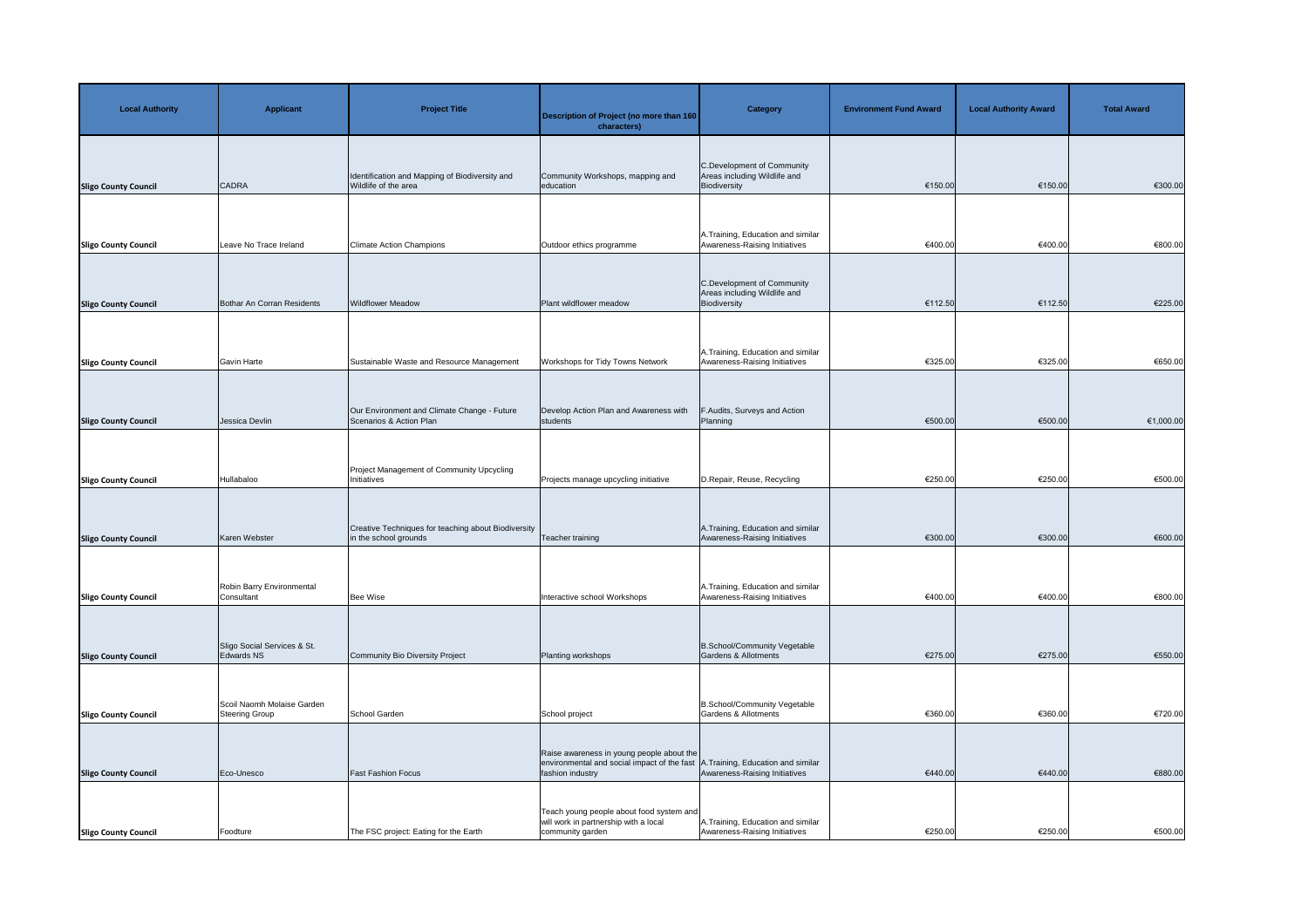| <b>Local Authority</b>             | <b>Applicant</b>                              | <b>Project Title</b>                        | Description of Project (no more than 160<br>characters)                                       | <b>Category</b>                                                            | <b>Environment Fund Award</b> | <b>Local Authority Award</b> | <b>Total Award</b> |
|------------------------------------|-----------------------------------------------|---------------------------------------------|-----------------------------------------------------------------------------------------------|----------------------------------------------------------------------------|-------------------------------|------------------------------|--------------------|
| <b>Sligo County Council</b>        | Irish Whale and Dolphin Group                 | Marine Biologist Workshop                   | School Workshops aimed to help coastal<br>communities engage with their marine<br>environment | A. Training, Education and similar<br>Awareness-Raising Initiatives        | €300.00                       | €300.00                      | €600.00            |
| <b>Sligo County Council</b>        | CaltraghRusheen Ard Residents<br>Association  | <b>Grow and Love Project</b>                | Plant and cultivate areas which have been<br>neglected                                        | C.Development of Community<br>Areas including Wildlife and<br>Biodiversity | €125.00                       | €125.00                      | €250.00            |
| <b>Sligo County Council</b>        | Cloth Nappy Library Ireland                   | Cloth Nappy Library Ireland                 | Provide cloth nappy service, increase<br>awareness and educate                                | G.Other                                                                    | €275.00                       | €275.00                      | €550.00            |
| <b>Sligo County Council</b>        | Drumcliffe Rathcormac Tidy Towns<br>Committee | Rathcormac NS Biodiversity Trail (stage II) | Complete construction of trail through<br>school grounds                                      | B.School/Community Vegetable<br><b>Gardens &amp; Allotments</b>            | €175.00                       | €175.00                      | €350.00            |
| <b>South Dublin County Council</b> | Michelle Maher                                | Cool Planet Experience                      | Cool Planet Experience                                                                        | A. Training, Education and similar<br>Awareness-Raising Initiatives        | €650.00                       | €650.00                      | €1,300.00          |
| <b>South Dublin County Council</b> | Dale Treadwell                                | Naturally Wild Pollinator Project           | Naturally Wild Pollinator Project                                                             | C.Development of Community<br>Areas including Wildlife and<br>Biodiversity | €1,000.00                     | €1,000.00                    | €2,000.00          |
| <b>South Dublin County Council</b> | Kelvin Moore                                  | Recycle Magic                               | Recycle Magic                                                                                 | A. Training, Education and similar<br>Awareness-Raising Initiatives        | €800.00                       | €800.00                      | €1,600.00          |
|                                    |                                               |                                             | School Workshops on Env Education                                                             | A.Training, Education and similar<br>Awareness-Raising Initiatives         |                               | €425.00                      | €850.00            |
| <b>South Dublin County Council</b> | Michele Castiaux                              | School Workshops on Env Education Themes    | <b>Themes</b>                                                                                 | A. Training, Education and similar                                         | €425.00                       |                              |                    |
| <b>South Dublin County Council</b> | Paul Finch                                    | The Pedal Power Lab                         | The Pedal Power Lab                                                                           | Awareness-Raising Initiatives                                              | €500.00                       | €500.00                      | €1,000.00          |
| <b>South Dublin County Council</b> | Leave No Trace Ireland                        | Leave No Trace Climate Action Champions     | Leave No Trace Climate Action Champions Awareness-Raising Initiatives                         | A. Training, Education and similar                                         | €1,000.00                     | €1,000.00                    | €2,000.00          |
| <b>South Dublin County Council</b> | Recreate                                      | The Future Belongs to Us                    | The Future Belongs to Us                                                                      | D.Repair, Reuse, Recycling                                                 | €900.00                       | €900.00                      | €1,800.00          |
| <b>South Dublin County Council</b> | Owls                                          | Bee- Biodiversity, Education and Engagement | Bee-Biodiversity, Education and<br>Engagement                                                 | A. Training, Education and similar<br>Awareness-Raising Initiatives        | €1,875.00                     | €1,875.00                    | €3,750.00          |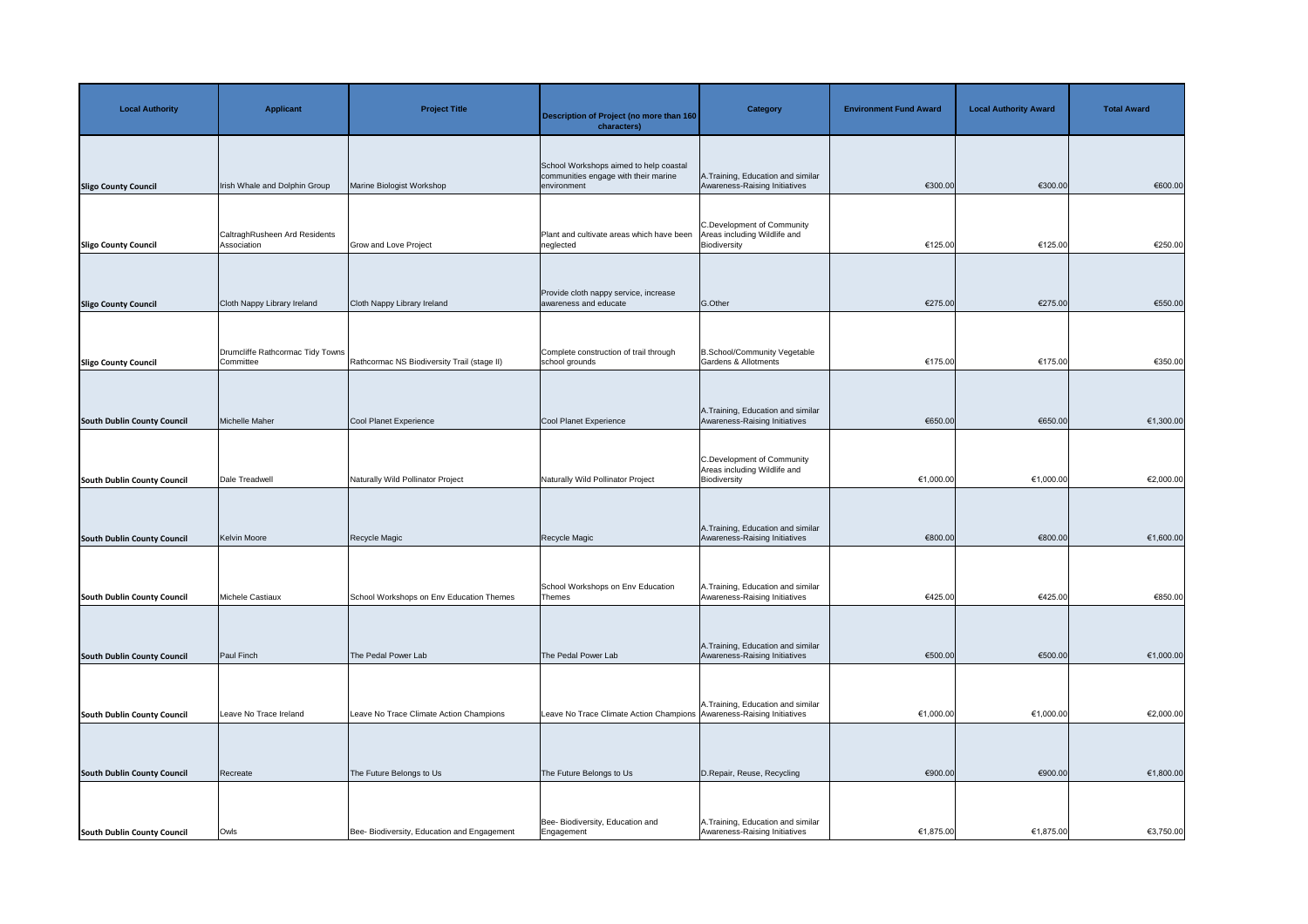| <b>Local Authority</b>             | <b>Applicant</b>                                     | <b>Project Title</b>                                                                                                                       | <b>Description of Project (no more than 160</b><br>characters)                                                                                       | <b>Category</b>                                                            | <b>Environment Fund Award</b> | <b>Local Authority Award</b> | <b>Total Award</b> |
|------------------------------------|------------------------------------------------------|--------------------------------------------------------------------------------------------------------------------------------------------|------------------------------------------------------------------------------------------------------------------------------------------------------|----------------------------------------------------------------------------|-------------------------------|------------------------------|--------------------|
| <b>South Dublin County Council</b> | The Ecological Gardener                              | Biodiversity Workshops for Primary Schools 1.<br>Bringing Birds back to the garden 2. Why we need<br>Trees 3. Bumble Bees and Biodiversity | <b>Biodiversity Workshops for Primary</b><br>Schools 1. Bringing Birds back to the<br>garden 2. Why we need Trees 3. Bumble<br>Bees and Biodiversity | A. Training, Education and similar<br>Awareness-Raising Initiatives        | €1,980.00                     | €1,980.00                    | €3,960.00          |
|                                    |                                                      |                                                                                                                                            |                                                                                                                                                      | A. Training, Education and similar                                         |                               |                              |                    |
| <b>South Dublin County Council</b> | <b>Global Action Plan CLG</b>                        | <b>Climate Action for Schools</b>                                                                                                          | <b>Climate Action for Schools</b>                                                                                                                    | Awareness-Raising Initiatives                                              | €1,000.00                     | €1,000.00                    | €2,000.00          |
| <b>South Dublin County Council</b> | The Rediscovery Centre Ltd                           | Environmental Education Workshops for schools                                                                                              | Environmental Education Workshops for<br>schools                                                                                                     | A. Training, Education and similar<br>Awareness-Raising Initiatives        | €1,500.00                     | €1,500.00                    | €3,000.00          |
| <b>South Dublin County Council</b> | <b>Riverview Educate Together</b><br>National School | Ogham Tree Circle                                                                                                                          | Ogham Tree Circle                                                                                                                                    | B.School/Community Vegetable<br>Gardens & Allotments                       | €277.50                       | €277.50                      | €555.00            |
| <b>South Dublin County Council</b> | St Ronan NS                                          | School Garden Expansion Phase 4                                                                                                            | School Garden Expansion Phase 4                                                                                                                      | B.School/Community Vegetable<br>Gardens & Allotments                       | €125.00                       | €125.00                      | €250.00            |
| <b>South Dublin County Council</b> | Gavin Harte TA ESD Training                          | 3 Pedal Energy - Climate Action Workshops for<br>Second Level Schools in South Dublin                                                      | 3 Pedal Energy - Climate Action<br>Workshops for Second Level Schools in<br>South Dublin                                                             | A. Training, Education and similar<br>Awareness-Raising Initiatives        | €1,050.00                     | €1,050.00                    | €2,100.00          |
| <b>South Dublin County Council</b> | Coláiste Bríde                                       | Biodiversity in the School Environment                                                                                                     | Biodiversity in the School Environment                                                                                                               | C.Development of Community<br>Areas including Wildlife and<br>Biodiversity | €250.00                       | €250.00                      | €500.00            |
| <b>South Dublin County Council</b> | Rockbrook Park School                                | 'Getting our school buzzing'                                                                                                               | 'Getting our school buzzing'                                                                                                                         | C.Development of Community<br>Areas including Wildlife and<br>Biodiversity | €410.00                       | €410.00                      | €820.00            |
| <b>South Dublin County Council</b> | St Annes Primary School                              | School Garden                                                                                                                              | School Garden                                                                                                                                        | B.School/Community Vegetable<br>Gardens & Allotments                       | €362.50                       | €362.50                      | €725.00            |
|                                    |                                                      |                                                                                                                                            |                                                                                                                                                      |                                                                            |                               |                              |                    |
| <b>South Dublin County Council</b> | Quarryvale Community & Leisure<br>centre             | Env Educational Event/Community Env<br>enhancement                                                                                         | Env Educational Event/Community Env<br>enhancement                                                                                                   | A. Training, Education and similar<br>Awareness-Raising Initiatives        | €250.00                       | €250.00                      | €500.00            |
| <b>South Dublin County Council</b> | Niall O Dwyer T\A Mad Professor                      | Energy & Environmental Science Workshops                                                                                                   | Energy & Environmental Science<br>Workshops                                                                                                          | A. Training, Education and similar<br>Awareness-Raising Initiatives        | €700.00                       | €700.00                      | €1,400.00          |
| <b>South Dublin County Council</b> | Technological University Dublin<br>(Tallaght)        | Bee Project                                                                                                                                | Bee Project                                                                                                                                          | C.Development of Community<br>Areas including Wildlife and<br>Biodiversity | €150.00                       | €150.00                      | €300.00            |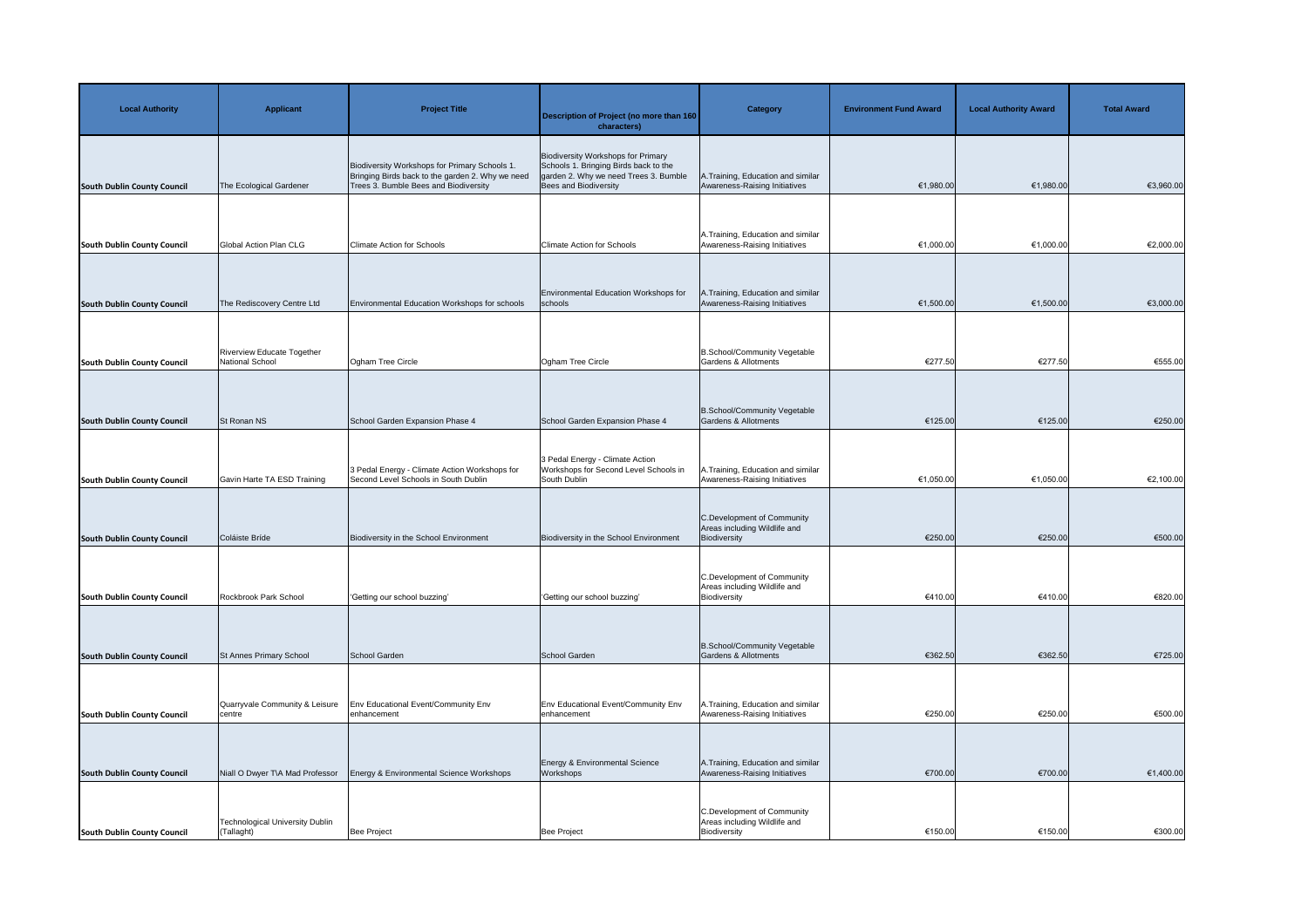| <b>Local Authority</b>             | <b>Applicant</b>                                       | <b>Project Title</b>                                                                                   | Description of Project (no more than 160<br>characters)                                                  | <b>Category</b>                                                            | <b>Environment Fund Award</b> | <b>Local Authority Award</b> | <b>Total Award</b> |
|------------------------------------|--------------------------------------------------------|--------------------------------------------------------------------------------------------------------|----------------------------------------------------------------------------------------------------------|----------------------------------------------------------------------------|-------------------------------|------------------------------|--------------------|
| <b>South Dublin County Council</b> | Technological University Dublin<br>(Tallaght)          | Trees on the Land 2020                                                                                 | Trees on the Land 2020                                                                                   | C.Development of Community<br>Areas including Wildlife and<br>Biodiversity | €300.00                       | €300.00                      | €600.00            |
| <b>South Dublin County Council</b> | <b>Annette McNelis</b>                                 | Environment the musical workshops.                                                                     | Environment the musical workshops.                                                                       | A. Training, Education and similar<br>Awareness-Raising Initiatives        | €900.00                       | €900.00                      | €1,800.00          |
| <b>South Dublin County Council</b> | The Irish Wildlife Trust                               | School habitat actions for biodiversity & climate<br>change.                                           | School habitat actions for biodiversity &<br>climate change.                                             | C.Development of Community<br>Areas including Wildlife and<br>Biodiversity | €500.00                       | €500.00                      | €1,000.00          |
| <b>South Dublin County Council</b> | St.Kevins boys school                                  | Sweet smelling sensory garden.                                                                         | Sweet smelling sensory garden.                                                                           | B.School/Community Vegetable<br>Gardens & Allotments                       | €170.00                       | €170.00                      | €340.00            |
| <b>South Dublin County Council</b> | Robin Barry Environmental<br>Consultation              | Living Science                                                                                         | Living Science                                                                                           | A. Training, Education and similar<br>Awareness-Raising Initiatives        | €500.00                       | €500.00                      | €1,000.00          |
| <b>South Dublin County Council</b> | The Woodland League                                    | Forest in a box.                                                                                       | Forest in a box.                                                                                         | A. Training, Education and similar<br>Awareness-Raising Initiatives        | €600.00                       | €600.00                      | €1,200.00          |
| <b>South Dublin County Council</b> | Emily ArcherCre8 sustainability                        | Youth climate activism & self care- SECONDARY<br>SCHOOLS ONLY.                                         | Youth climate activism & self care-<br>SECONDARY SCHOOLS ONLY.                                           | A. Training, Education and similar<br>Awareness-Raising Initiatives        | €1,100.00                     | €1,100.00                    | €2,200.00          |
| <b>South Dublin County Council</b> | Emily ArcherCre8 sustainability                        | Eco-Art school workshops - PRIMARY &<br>SECONDARY SCHOOLS                                              | Eco-Art school workshops - PRIMARY &<br><b>SECONDARY SCHOOLS</b>                                         | A. Training, Education and similar<br>Awareness-Raising Initiatives        | €600.00                       | €600.00                      | €1,200.00          |
| <b>South Dublin County Council</b> | Emily ArcherCre8 sustainability                        | Youth climate action - movement building art<br>workshops, with SACN- school climate action<br>network | Youth climate action - movement building<br>art workshops, with SACN- school climate<br>action network   | A.Training, Education and similar<br>Awareness-Raising Initiatives         | €250.00                       | €250.00                      | €500.00            |
| <b>Tipperary County Council</b>    | Loreto Secondary School Clonmel  "Let's Clear the Air" |                                                                                                        | Investigate theme of transport and effects<br>on the environment. Raise awarenes<br>around air pollution | A. Training, Education and similar<br>Awareness-Raising Initiatives        | €200.00                       | €200.00                      | €400.00            |
| <b>Tipperary County Council</b>    | Drangan Tidy Towns                                     | Awareness Sign for Wildlife and fauna in the locality area                                             | Sign to show wildlife and fauna in the local                                                             | A. Training, Education and similar<br>Awareness-Raising Initiatives        | €400.00                       | €400.00                      | €800.00            |
| <b>Tipperary County Council</b>    | Scoil Eoin Naofa - Roscrea                             | An Gairdin Glas                                                                                        | School Garden                                                                                            | B.School/Community Vegetable<br><b>Gardens &amp; Allotments</b>            | €250.00                       | €250.00                      | €500.00            |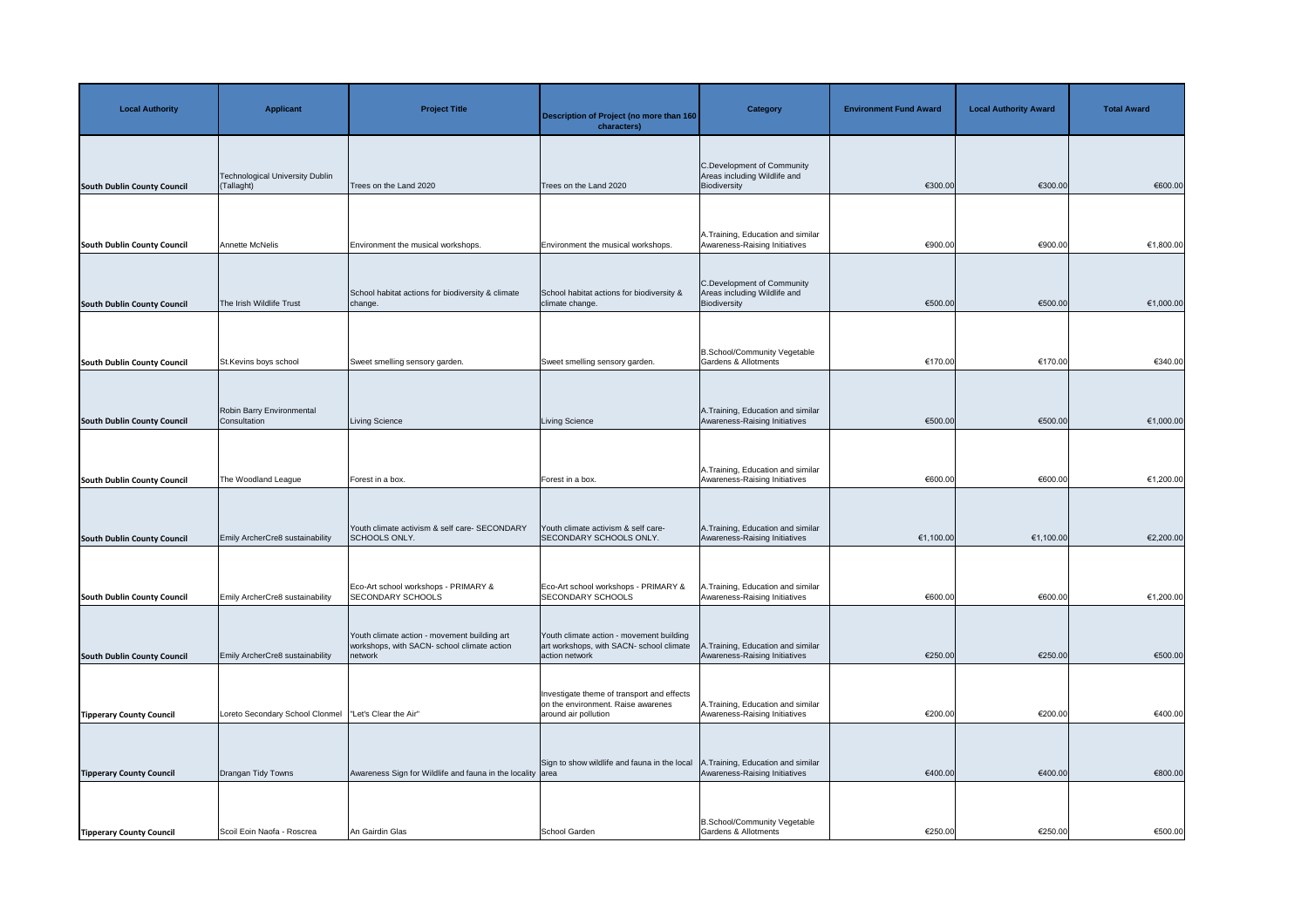| <b>Local Authority</b>                                             | <b>Applicant</b>               | <b>Project Title</b>                                                                             | Description of Project (no more than 160<br>characters)                                                                              | <b>Category</b>                                                 | <b>Environment Fund Award</b> | <b>Local Authority Award</b> | <b>Total Award</b> |
|--------------------------------------------------------------------|--------------------------------|--------------------------------------------------------------------------------------------------|--------------------------------------------------------------------------------------------------------------------------------------|-----------------------------------------------------------------|-------------------------------|------------------------------|--------------------|
| <b>Tipperary County Council</b>                                    | Cappawhite National School     | Improvements to Wildlife Garden                                                                  | Improve current wildlife garden - planting of<br>plants and wildflowers. Introduce bug hotel<br>and birdhouses.                      | B.School/Community Vegetable<br>Gardens & Allotments            | €200.00                       | €200.00                      | €400.00            |
| <b>Tipperary County Council</b>                                    | Templederry National School    | Unlocking habitats through the outdoor classroom                                                 | Construct an outdoor classroom in the form   B.School/Community Vegetable<br>of a willow dome                                        | <b>Gardens &amp; Allotments</b>                                 | €200.00                       | €200.00                      | €400.00            |
| <b>Tipperary County Council</b>                                    | Kilsheelan Tidy Towns          | Urban Wall - Biodiversity                                                                        | To plant 2800m of modern urban wall with<br>pollinator friendly plants                                                               | B.School/Community Vegetable<br><b>Gardens &amp; Allotments</b> | €350.00                       | €350.00                      | €700.00            |
| <b>Tipperary County Council</b>                                    | St Patrick's Senior NS Drangan | School Vegetable Garden                                                                          | School vegetable and fruit garden. To<br>install rain harvesting tanks in the school                                                 | B.School/Community Vegetable<br><b>Gardens &amp; Allotments</b> | €250.00                       | €250.00                      | €500.00            |
| <b>Tipperary County Council</b>                                    | Silvermines Men's Shed         | Re-cycling Pallets and Waste Timber                                                              | Recycling pallets and waste timber to make<br>toys, furtniture, bug hotels and flower boxes D.Repair, Reuse, Recycling               |                                                                 | €300.00                       | €300.00                      | €600.00            |
| <b>Tipperary County Council</b>                                    | Our Lady's NS - Ballingarry    | Upkeep of our Outdoor Class Room and Garden                                                      | Install polytunnel, signage for garden,<br>bedding plants                                                                            | B.School/Community Vegetable<br><b>Gardens &amp; Allotments</b> | €250.00                       | €250.00                      | €500.00            |
| <b>Tipperary County Council</b>                                    | St Joseph's Primary Templemore | Development of Childrens Garden                                                                  | Garden to include raised beds, vegetable<br>beds, butterfly and herb patch                                                           | B.School/Community Vegetable<br>Gardens & Allotments            | €225.00                       | €225.00                      | €450.00            |
| <b>Tipperary County Council</b>                                    | Shallee Enhancement Group      | The Ford - Its Enhancement                                                                       | To enhance a derelict area                                                                                                           | B.School/Community Vegetable<br><b>Gardens &amp; Allotments</b> | €125.00                       | €125.00                      | €250.00            |
|                                                                    | Cahir Development Assocaition  | Inch Field Biodiversity Corridor                                                                 | Mass planting around new bridge in the<br>Inch Field                                                                                 | B.School/Community Vegetable<br>Gardens & Allotments            | €500.00                       | €500.00                      | €1,000.00          |
| <b>Tipperary County Council</b>                                    |                                | Community Garden Project                                                                         | Plant green area entering the village                                                                                                | B.School/Community Vegetable<br><b>Gardens &amp; Allotments</b> | €200.00                       | €200.00                      | €400.00            |
| <b>Tipperary County Council</b>                                    | Clonakenny Tidy Villages       |                                                                                                  | Planting of wildlfower border beside the                                                                                             | B.School/Community Vegetable                                    |                               |                              |                    |
| <b>Tipperary County Council</b><br><b>Tipperary County Council</b> | Shronell National School       | Millennium Family Resource Centre Wildflower Border for bees and butterflies<br>Vegetable Garden | centre by disability service users<br>Give children hands on experience growing B.School/Community Vegetable<br>their own vegetables | <b>Gardens &amp; Allotments</b><br>Gardens & Allotments         | €250.00<br>€250.00            | €250.00<br>€250.00           | €500.00<br>€500.00 |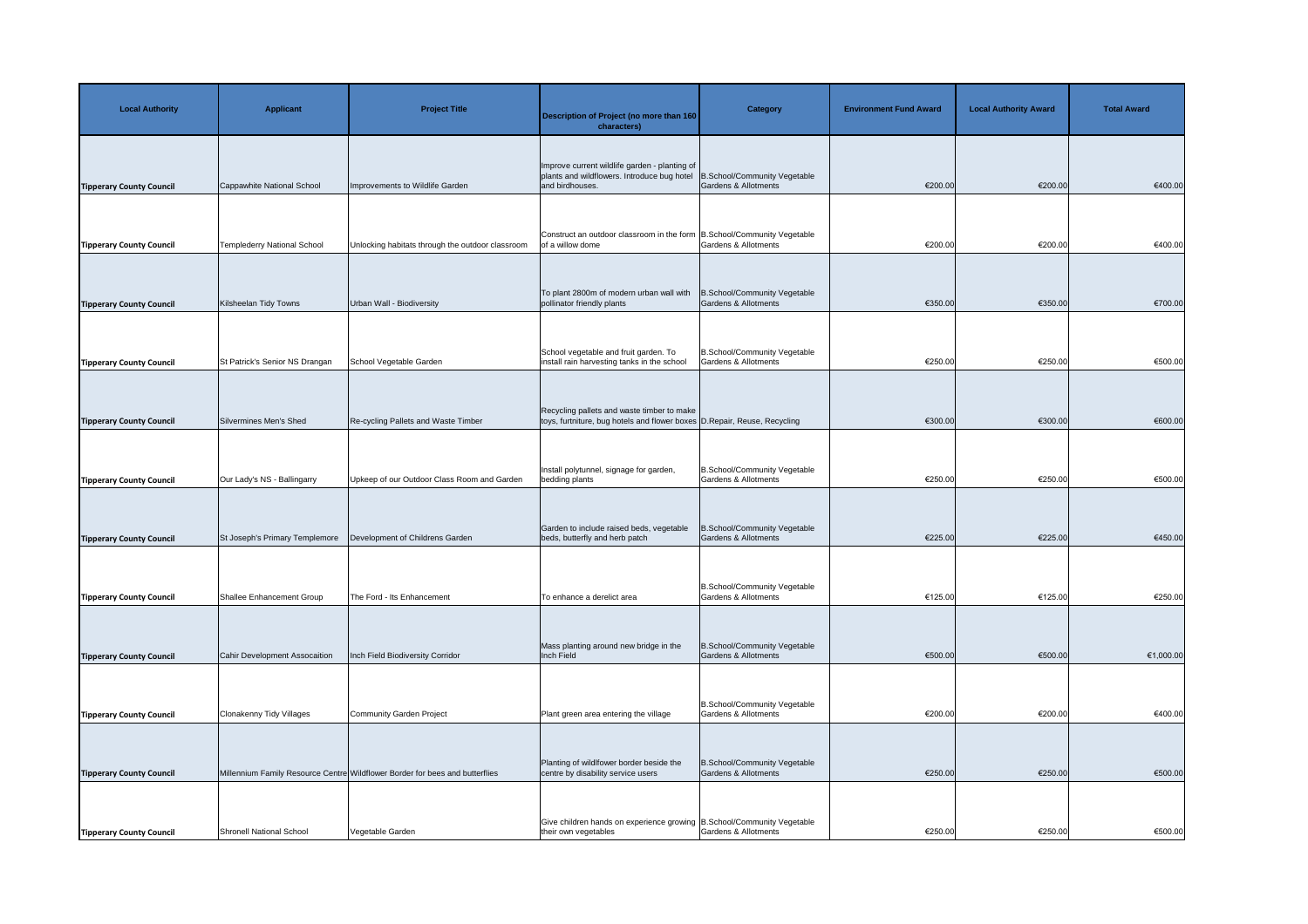| <b>Local Authority</b>          | <b>Applicant</b>                                         | <b>Project Title</b>                                                         | Description of Project (no more than 160<br>characters)                                                           | <b>Category</b>                                                     | <b>Environment Fund Award</b> | <b>Local Authority Award</b> | <b>Total Award</b> |
|---------------------------------|----------------------------------------------------------|------------------------------------------------------------------------------|-------------------------------------------------------------------------------------------------------------------|---------------------------------------------------------------------|-------------------------------|------------------------------|--------------------|
| <b>Tipperary County Council</b> | Ursuline Secondary School                                | "Growing Green Fingers"                                                      | Purchase a polytunnel and grow fresh fruit,<br>vegetables and herbs                                               | B.School/Community Vegetable<br>Gardens & Allotments                | €250.00                       | €250.00                      | €500.00            |
| <b>Tipperary County Council</b> | Scoil Naisiunta Mhuire na Trocaire   Outdoor Classroom   |                                                                              | Development of area with raised beds,<br>composting area, wildflower garden, bug<br>hotel                         | B.School/Community Vegetable<br><b>Gardens &amp; Allotments</b>     | €200.00                       | €200.00                      | €400.00            |
| <b>Tipperary County Council</b> | St Mary's Junior Boys School<br>Nenagh                   | School Garden                                                                | Adding insect hotel and flowers and plants<br>to school gaden                                                     | B.School/Community Vegetable<br>Gardens & Allotments                | €100.00                       | €100.00                      | €200.00            |
| <b>Tipperary County Council</b> | Killeen National School                                  | School Polytunnel                                                            | Implement a "grow it yourself" initiative in<br>the school                                                        | B.School/Community Vegetable<br><b>Gardens &amp; Allotments</b>     | €250.00                       | €250.00                      | €500.00            |
| <b>Tipperary County Council</b> | Newport Tidy Towns                                       | Chapel Lane riverside wildlife & biodiversity<br>development                 | To landscape and provide enchanced<br>access to two areas opposite sides of<br>estate                             | B.School/Community Vegetable<br>Gardens & Allotments                | €350.00                       | €350.00                      | €700.00            |
| <b>Tipperary County Council</b> |                                                          | St Francis National School Donohill Donohill Green Garden and Learning space | To create spaces in our school ground to<br>facilite outdoor learning                                             | B.School/Community Vegetable<br>Gardens & Allotments                | €250.00                       | €250.00                      | €500.00            |
| <b>Tipperary County Council</b> | <b>Wild and Green Spaces</b>                             | Surveying the hidden world of hedgerows                                      | Workshops to schools and to survey<br>hedgerows beside each school.                                               | A. Training, Education and similar<br>Awareness-Raising Initiatives | €250.00                       | €250.00                      | €500.00            |
|                                 | Jenny Fahy - T/A Grassroots<br>education                 | An exploration of waste, energy and climate change Workshops for schools     |                                                                                                                   | A. Training, Education and similar<br>Awareness-Raising Initiatives | €250.00                       | €250.00                      | €500.00            |
| <b>Tipperary County Council</b> |                                                          |                                                                              | Development of walkway with planting                                                                              | B.School/Community Vegetable                                        |                               |                              |                    |
| <b>Tipperary County Council</b> | Colaiste Dun lascaigh<br>Marie Shanahan - Leave No Trace | <b>Biodiversity Walkway</b>                                                  | /outdoor classroom area<br>School Workshops of Leave No Trace                                                     | Gardens & Allotments<br>A. Training, Education and similar          | €300.00                       | €300.00                      | €600.00            |
| <b>Tipperary County Council</b> | Trainer                                                  | Environmental education schools project                                      | outdoor ethics<br>Sensory planting/trees, mini digger hire,                                                       | Awareness-Raising Initiatives<br>B.School/Community Vegetable       | €200.00                       | €200.00                      | €400.00            |
| <b>Tipperary County Council</b> | Slieveardagh National School                             | <b>Sensory Garden</b>                                                        | willow fences, wicker baskets<br>Environmental consultant to develop a tidy $\vert$ F. Audits, Surveys and Action | Gardens & Allotments                                                | €300.00                       | €300.00                      | €600.00            |
| <b>Tipperary County Council</b> | <b>Cashel Tidy Towns</b>                                 | Tidy Towns Plan                                                              | towns plan for cashel                                                                                             | Planning                                                            | €350.00                       | €350.00                      | €700.00            |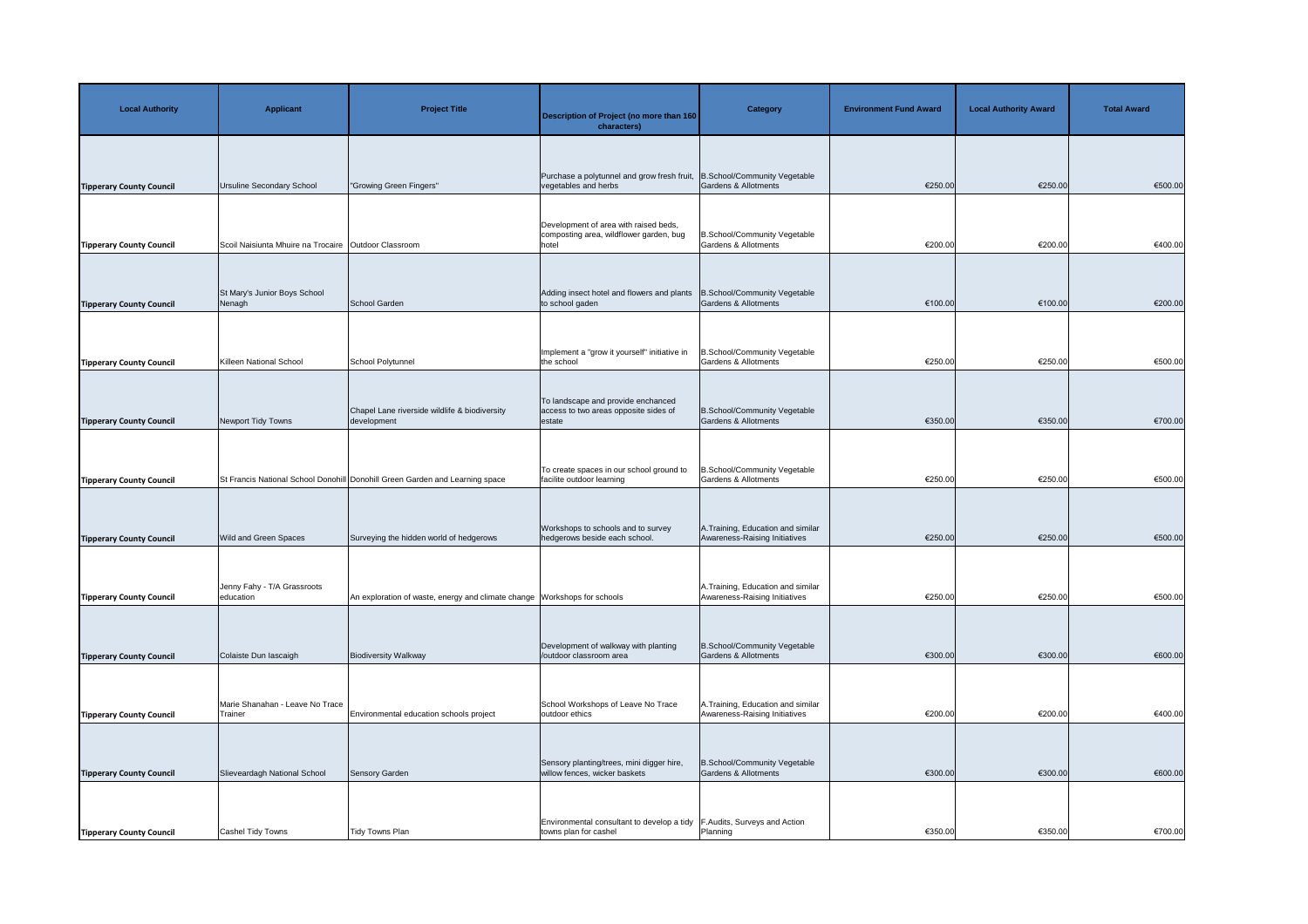| <b>Local Authority</b>          | <b>Applicant</b>                              | <b>Project Title</b>                                                 | <b>Description of Project (no more than 160</b><br>characters)                                                                                                               | <b>Category</b>                                                            | <b>Environment Fund Award</b> | <b>Local Authority Award</b> | <b>Total Award</b> |
|---------------------------------|-----------------------------------------------|----------------------------------------------------------------------|------------------------------------------------------------------------------------------------------------------------------------------------------------------------------|----------------------------------------------------------------------------|-------------------------------|------------------------------|--------------------|
| <b>Tipperary County Council</b> | Rhododendron Walking Festival                 | Welcome to a sustainable hiking region                               | Project to promote the area as a walking<br>region. To promote sustainable income<br>resources. Highlighting the impact of 1<br>person on the natural flora and fauna        | G.Other                                                                    | €125.00                       | €125.00                      | €250.00            |
| <b>Tipperary County Council</b> | St John the Baptist BNS                       | Little Free Outdoor Library                                          | Recycling and reuse adult and childrens<br>books - for use by school and local<br>community                                                                                  | D.Repair, Reuse, Recycling                                                 | €125.00                       | €125.00                      | €250.00            |
| <b>Tipperary County Council</b> | Tipperary Residents Network                   | Building Homes for all the B's                                       | To create more habitats for species around C.Development of Community<br>the Tipperary Town residential estate. Bats, Areas including Wildlife and<br>birds and butterflies. | Biodiversity                                                               | €250.00                       | €250.00                      | €500.00            |
| <b>Tipperary County Council</b> | <b>Irish Peatland Conservation</b><br>Council | Raising Awareness of the Values of Peatlands                         | To raise awareness of the values of<br>peatlands, working with community groups<br>or schools                                                                                | <b>A.Training, Education and similar</b><br>Awareness-Raising Initiatives  | €125.00                       | €125.00                      | €250.00            |
| <b>Tipperary County Council</b> | <b>Rearcross National School</b>              | Natural education for pollinators                                    | Workshops, planting of pollinator friendly<br>bulbs, flowers and shrubs                                                                                                      | B.School/Community Vegetable<br><b>Gardens &amp; Allotments</b>            | €250.00                       | €250.00                      | €500.00            |
| <b>Tipperary County Council</b> | Mount Bruis National School                   | Provision of Outdoor Classroom and Allotments                        | To create an outdoor classroom                                                                                                                                               | B.School/Community Vegetable<br>Gardens & Allotments                       | €250.00                       | €250.00                      | €500.00            |
| <b>Tipperary County Council</b> | Poulacapple National School                   | Green Schools - Global Citizenship energy                            | Workshops on energy conservation                                                                                                                                             | A. Training, Education and similar<br>Awareness-Raising Initiatives        | €125.00                       | €125.00                      | €250.00            |
| <b>Tipperary County Council</b> | The Commons Tidy Towns                        | Increased Wildlife through Planting                                  | Planting of fruit trees and shrubbery                                                                                                                                        | B.School/Community Vegetable<br>Gardens & Allotments                       | €350.00                       | €350.00                      | €700.00            |
| <b>Tipperary County Council</b> | Tipperary Tidy Towns                          | Creating feeding stations for bats                                   | To create feeding stations for bats in the<br><b>Tipperary hills</b>                                                                                                         | C.Development of Community<br>Areas including Wildlife and<br>Biodiversity | €350.00                       | €350.00                      | €700.00            |
| <b>Tipperary County Council</b> | Holycross Tidy Village Committee              | Community biodiversity spaces and penny farthing<br>upcyling project | To increase community spaces which will<br>support biodiversity and wildlife. Upcycling<br>old equipment and tools                                                           | C.Development of Community<br>Areas including Wildlife and<br>Biodiversity | €350.00                       | €350.00                      | €700.00            |
| <b>Tipperary County Council</b> | Knockanrawley Resource Centre                 | Increase the KRC Organic Garens                                      | Signage around the biodiversity of the<br>garden. Composting processes up to date<br>with modern techniques and deliver<br>workshop                                          | B.School/Community Vegetable<br>Gardens & Allotments                       | €350.00                       | €350.00                      | €700.00            |
| <b>Tipperary County Council</b> | Youth work Ireland Tipperary                  | It's Not ALL Rubbish                                                 | Educational initiative to raise awareness<br>around waste and alternative uses                                                                                               | A. Training, Education and similar<br>Awareness-Raising Initiatives        | €100.00                       | €100.00                      | €200.00            |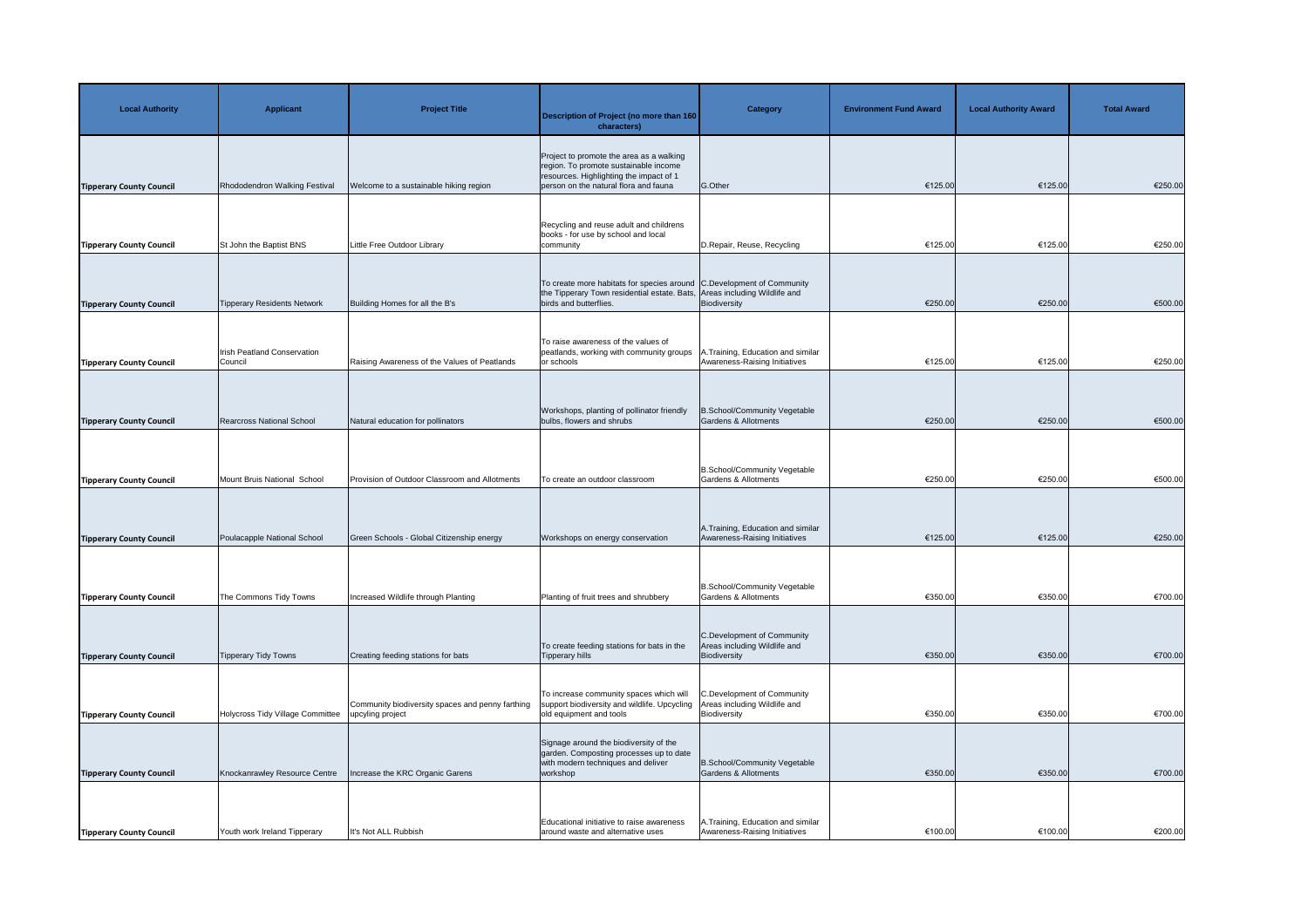| <b>Local Authority</b>                                             | <b>Applicant</b>                                      | <b>Project Title</b>                                                                  | <b>Description of Project (no more than 160</b><br>characters)                                                                                    | <b>Category</b>                                                            | <b>Environment Fund Award</b> | <b>Local Authority Award</b> | <b>Total Award</b> |
|--------------------------------------------------------------------|-------------------------------------------------------|---------------------------------------------------------------------------------------|---------------------------------------------------------------------------------------------------------------------------------------------------|----------------------------------------------------------------------------|-------------------------------|------------------------------|--------------------|
| <b>Tipperary County Council</b>                                    | St Mary's CBS Clonmel                                 | Biodiversity and Sensory Garden                                                       | To develop a garden around school.                                                                                                                | B.School/Community Vegetable<br>Gardens & Allotments                       | €400.00                       | €400.00                      | €800.00            |
|                                                                    | <b>Ballycahill Tidy Village</b>                       | Pollinators to Apples                                                                 | To promote awareness of nature's<br>pollinators and fruit bearing trees/bushes<br>among the community. Transform<br>overgrown area in the village | B.School/Community Vegetable<br>Gardens & Allotments                       | €350.00                       | €350.00                      | €700.00            |
| <b>Tipperary County Council</b>                                    |                                                       |                                                                                       |                                                                                                                                                   | B.School/Community Vegetable                                               |                               |                              |                    |
| <b>Tipperary County Council</b>                                    | St Michael's Girls National School                    | School Garden                                                                         | To develop a garden around school.                                                                                                                | <b>Gardens &amp; Allotments</b>                                            | €200.00                       | €200.00                      | €400.00            |
| <b>Tipperary County Council</b>                                    | Knockanrawley Resource Centre                         | Accessible organic farming allotments                                                 | Providing accessibility to organic farm                                                                                                           | B.School/Community Vegetable<br>Gardens & Allotments                       | €300.00                       | €300.00                      | €600.00            |
| <b>Tipperary County Council</b>                                    | Two Mile Borris NS Board of<br>Management             | Making Two Mile Borris NS Pollinator Friendly                                         | Pollinator friendly garden in the school yard Gardens & Allotments                                                                                | B.School/Community Vegetable                                               | €200.00                       | €200.00                      | €400.00            |
| <b>Tipperary County Council</b>                                    | <b>Lattin Tidy Towns</b>                              | Fruit Tree Programme                                                                  | To plant 48 fruit trees                                                                                                                           | C.Development of Community<br>Areas including Wildlife and<br>Biodiversity | €250.00                       | €250.00                      | €500.00            |
| <b>Tipperary County Council</b>                                    | Youth work Ireland Tipperary                          | Sustainable UpCycling                                                                 | Awareness campaign regarding re-wear<br>and upcycling of clothes                                                                                  | A. Training, Education and similar<br>Awareness-Raising Initiatives        | €200.00                       | €200.00                      | €400.00            |
| <b>Tipperary County Council</b>                                    | <b>Ballyneale National School</b>                     | Outdoor Tree Classroom                                                                | To add to existing wildlife garden at school<br>by creating a tree trail with accompanying<br>signage                                             | B.School/Community Vegetable<br>Gardens & Allotments                       | €200.00                       | €200.00                      | €400.00            |
| <b>Tipperary County Council</b>                                    | Birdwatch Ireland - Tipperary<br>Branch               | Tipperary Barn Owl Nest Box Project                                                   | Barn Owl conservation                                                                                                                             | A. Training, Education and similar<br>Awareness-Raising Initiatives        | €170.00                       | €170.00                      | €340.00            |
| <b>Tipperary County Council</b>                                    | Scoil Ailbhe                                          | The Green Schools Biodiversity Garden and Water<br>Conservation programme             | To create a wildlife garden in the school,<br>development of wildflower area and insect<br>hotel                                                  | B.School/Community Vegetable<br><b>Gardens &amp; Allotments</b>            | €200.00                       | €200.00                      | €400.00            |
|                                                                    | Colaiste Mhuire Co-Ed Thurles                         | Elimination of single use plastic in our school and<br>conservation of drinking water | Provide water fountain in school                                                                                                                  | G.Other                                                                    | €300.00                       | €300.00                      | €600.00            |
| <b>Tipperary County Council</b><br><b>Tipperary County Council</b> | <b>Presentation Primary School</b><br>Carrick on Suir | Outdoor Classroom                                                                     | To develop an outdoor space where the<br>school community can gather for classes,<br>workshops                                                    | B.School/Community Vegetable<br><b>Gardens &amp; Allotments</b>            | €300.00                       | €300.00                      | €600.00            |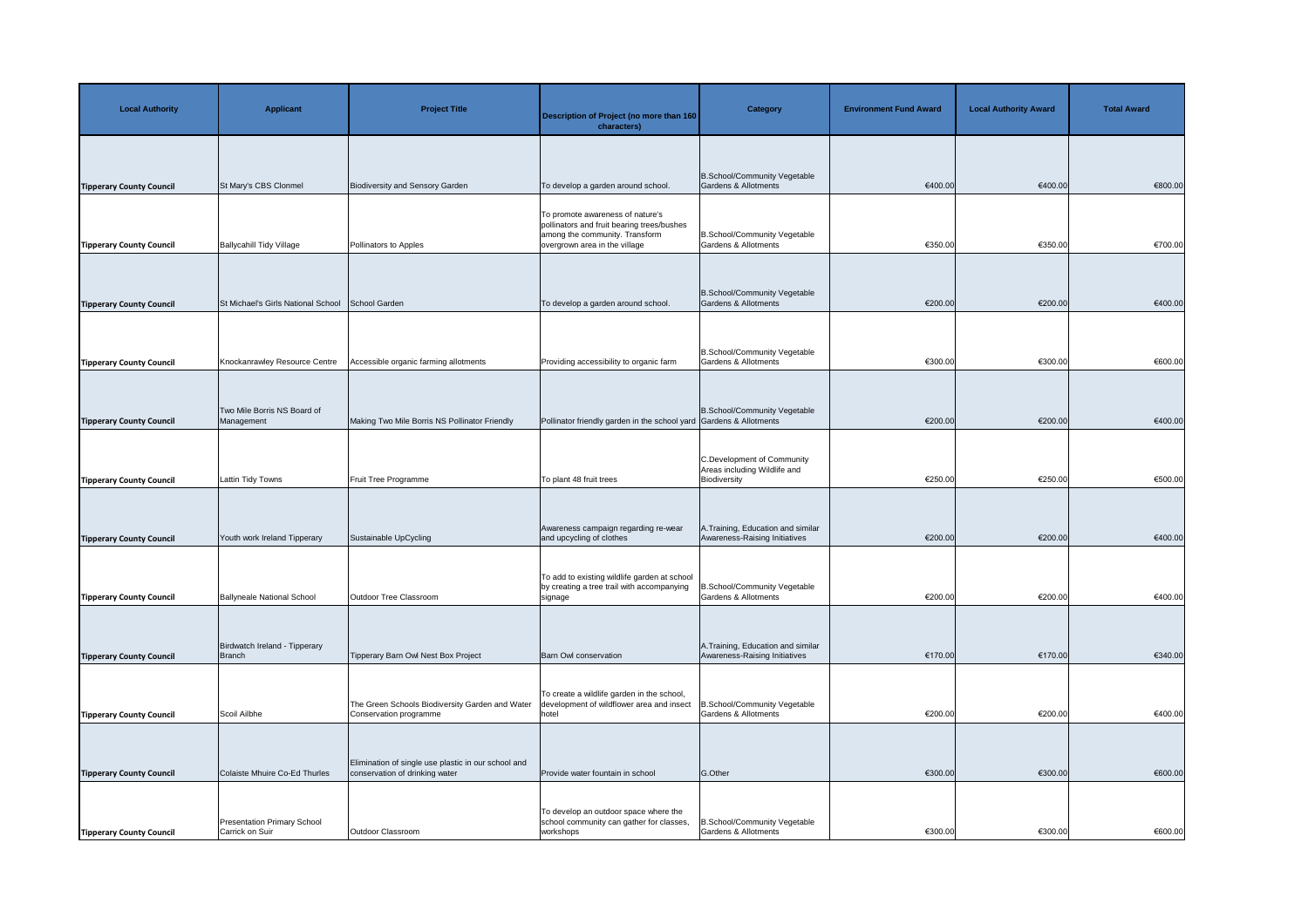| <b>Local Authority</b>          | <b>Applicant</b>                                          | <b>Project Title</b>                                                                                                     | <b>Description of Project (no more than 160</b><br>characters)                                                                      | <b>Category</b>                                                            | <b>Environment Fund Award</b> | <b>Local Authority Award</b> | <b>Total Award</b> |
|---------------------------------|-----------------------------------------------------------|--------------------------------------------------------------------------------------------------------------------------|-------------------------------------------------------------------------------------------------------------------------------------|----------------------------------------------------------------------------|-------------------------------|------------------------------|--------------------|
| <b>Tipperary County Council</b> |                                                           | Tipperary Green Business Network Workshop - Sustainability tips for work and for home Workshops for homes and businesses |                                                                                                                                     | A. Training, Education and similar<br>Awareness-Raising Initiatives        | €200.00                       | €200.00                      | €400.00            |
| <b>Tipperary County Council</b> | Cabragh Wetlands Trust                                    | Cabragh Wetlands Junior Club                                                                                             | Workshops for primary school students                                                                                               | A. Training, Education and similar<br>Awareness-Raising Initiatives        | €200.00                       | €200.00                      | €400.00            |
| <b>Tipperary County Council</b> | Gavin Harte T/A ESD Training                              | 3 Pedal Energy Climate Action Days for Primary<br>Schools                                                                | Workshops for school re energy                                                                                                      | A. Training, Education and similar<br>Awareness-Raising Initiatives        | €200.00                       | €200.00                      | €400.00            |
| <b>Tipperary County Council</b> | St Mary's Central National School                         | Global Citzenship, Litter and Waste                                                                                      | Help develop sensory garden and area to<br>attract bees                                                                             | B.School/Community Vegetable<br>Gardens & Allotments                       | €200.00                       | €200.00                      | €400.00            |
| <b>Tipperary County Council</b> | Silvermines Enhancement Group                             | Pollinator Awareness Decline                                                                                             | To address the rapid decline of pollinators<br>and other insects.                                                                   | C.Development of Community<br>Areas including Wildlife and<br>Biodiversity | €200.00                       | €200.00                      | €400.00            |
| <b>Tipperary County Council</b> | <b>Grange National School</b>                             | Biodiversity                                                                                                             | Add to our gardening/pollinator areas in the B.School/Community Vegetable<br>school by including a spring meadow.                   | <b>Gardens &amp; Allotments</b>                                            | €200.00                       | €200.00                      | €400.00            |
| <b>Tipperary County Council</b> | Mullinahone Tidy Towns                                    | The Interdependence of Humans and Nature                                                                                 | Promoting water conservation. Encouraging Areas including Wildlife and<br>respect for and care of bees, bats and birds Biodiversity | C.Development of Community                                                 | €350.00                       | €350.00                      | €700.00            |
| <b>Tipperary County Council</b> | Cnoc Mhuire/Assumption Park<br><b>Residents Committee</b> | Community Field Project                                                                                                  | Repair ground and plant new scrubs and<br>trees                                                                                     | C.Development of Community<br>Areas including Wildlife and<br>Biodiversity | €200.00                       | €200.00                      | €400.00            |
|                                 |                                                           |                                                                                                                          | Clear around the riverbank, promote<br>awareness of the biodiversity, hertiage and                                                  |                                                                            |                               |                              |                    |
| <b>Tipperary County Council</b> | Castleiney Tidy Villages                                  | <b>Riverbank Community Works</b>                                                                                         | amenity value of the river                                                                                                          | G.Other                                                                    | €350.00                       | €350.00                      | €700.00            |
| <b>Tipperary County Council</b> | <b>Castleiney National School</b>                         | Our Biodiversity Garden                                                                                                  | Biodiversity garden                                                                                                                 | B.School/Community Vegetable<br>Gardens & Allotments                       | €200.00                       | €200.00                      | €400.00            |
| <b>Tipperary County Council</b> | Grangemockler National School                             | School Sensory, woodland, wildflower garden                                                                              | Continuation of work on school<br>sensory/woodland garden                                                                           | B.School/Community Vegetable<br><b>Gardens &amp; Allotments</b>            | €250.00                       | €250.00                      | €500.00            |
| <b>Tipperary County Council</b> | Cabragh Wetlands Trust                                    | Swift and House Martin Nest box project                                                                                  | To provide 45 nest sites at cabragh<br>wetlands                                                                                     | C.Development of Community<br>Areas including Wildlife and<br>Biodiversity | €150.00                       | €150.00                      | €300.00            |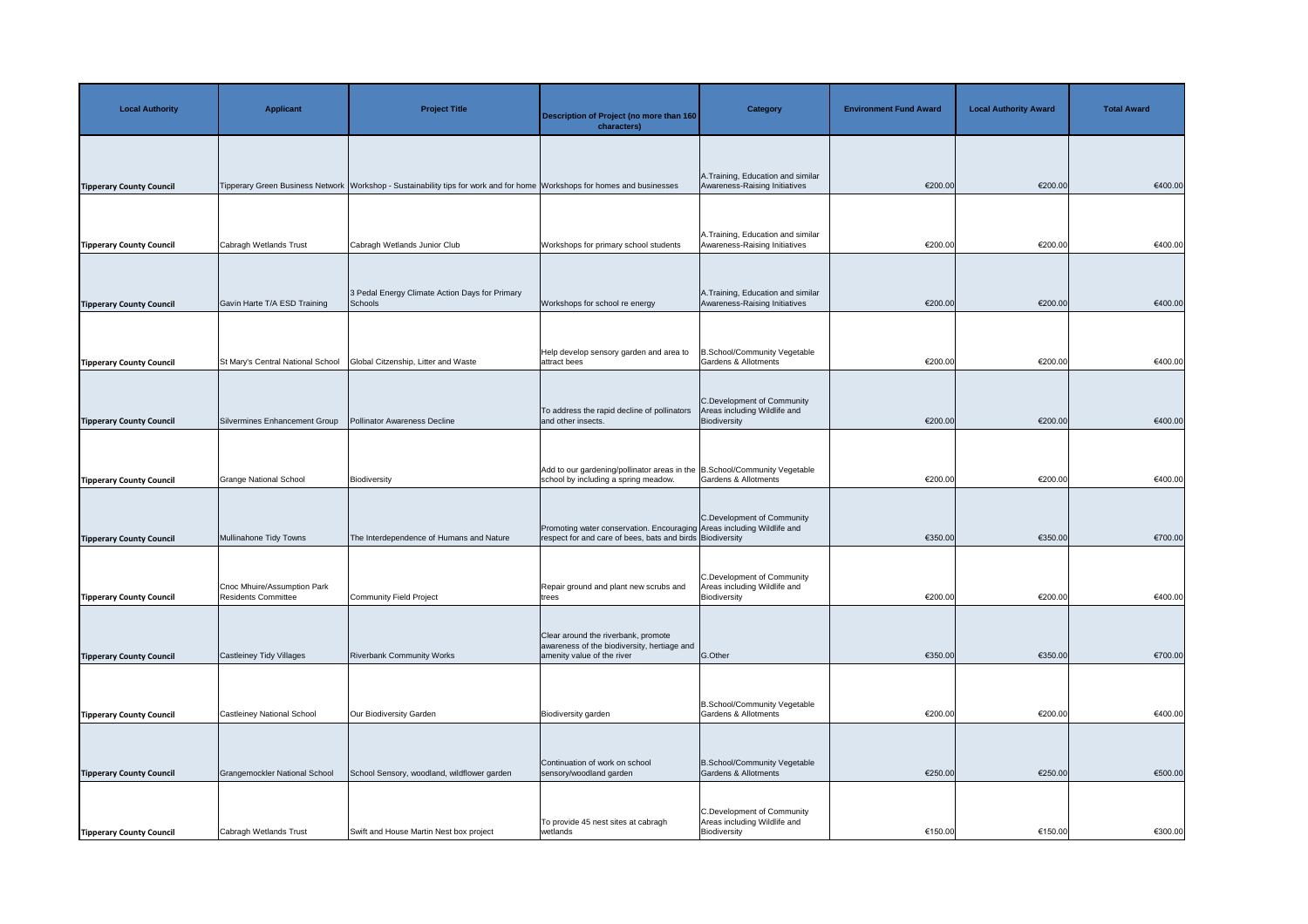| <b>Local Authority</b>                     | <b>Applicant</b>                                | <b>Project Title</b>                                                                                                | <b>Description of Project (no more than 160</b><br>characters)                                                        | <b>Category</b>                                                            | <b>Environment Fund Award</b> | <b>Local Authority Award</b> | <b>Total Award</b> |
|--------------------------------------------|-------------------------------------------------|---------------------------------------------------------------------------------------------------------------------|-----------------------------------------------------------------------------------------------------------------------|----------------------------------------------------------------------------|-------------------------------|------------------------------|--------------------|
| <b>Tipperary County Council</b>            | St Joseph's Primary school<br>Tipperary Town    | Green Schools Programme                                                                                             | To create awareness of environmental<br>issues and to develop, promote and<br>iimplement positive actions             | A. Training, Education and similar<br>Awareness-Raising Initiatives        | €200.00                       | €200.00                      | €400.00            |
| <b>Tipperary County Council</b>            | St Mary's Convent Primary School<br>Nenagh      | Enhancment of school polytunnel and wildflower<br>area                                                              | Further develop school polytunnel by<br>building four raised beds                                                     | B.School/Community Vegetable<br><b>Gardens &amp; Allotments</b>            | €200.00                       | €200.00                      | €400.00            |
| <b>Tipperary County Council</b>            | Kplan Community Centre                          | Community Garden/Allotments                                                                                         | To put raised beds on the grounds of Kplan<br>for use by primary schools and community<br>groups                      | B.School/Community Vegetable<br><b>Gardens &amp; Allotments</b>            | €235.00                       | €235.00                      | €470.00            |
| <b>Tipperary County Council</b>            | Two Mile Borris Community<br>Development        | Biodiversity & Water Conservation in the Community biodiversity and water conservation using<br>Awareness Programme | To develop an awareness day about<br>the garden                                                                       | A.Training, Education and similar<br>Awareness-Raising Initiatives         | €250.00                       | €250.00                      | €500.00            |
| <b>Tipperary County Council</b>            | Grangemockler Tidy Towns                        | <b>Wildlife and Nature Project</b>                                                                                  | To replace damaged trees and develop<br>nature and wildlife area                                                      | B.School/Community Vegetable<br>Gardens & Allotments                       | €200.00                       | €200.00                      | €400.00            |
| <b>Tipperary County Council</b>            | <b>Presentation Secondary School</b><br>Thurles | Promoting Our Pollinator Populations                                                                                | Planting a wildflower strip and a perennial<br>bed                                                                    | B.School/Community Vegetable<br><b>Gardens &amp; Allotments</b>            | €200.00                       | €200.00                      | €400.00            |
| <b>Tipperary County Council</b>            | <b>Ballinderry Development</b><br>Assocation    | <b>Ballinderry Biodiversity Project</b>                                                                             | Development of Biodiversity area to include Areas including Wildlife and<br>compost bins, seating and wildflower area | C.Development of Community<br>Biodiversity                                 | €200.00                       | €200.00                      | €400.00            |
| <b>Tipperary County Council</b>            | Portroe Tidy Towns                              | Rain Water Harvesting                                                                                               | Install rain water harvesting faciliites                                                                              | <b>E.Composting and Rainwater</b><br>Harvesting                            | €350.00                       | €350.00                      | €700.00            |
| <b>Tipperary County Council</b>            | Sean O Farrell                                  | Eco Towns and Villages Build Climate Resilience                                                                     | Workshops for communities                                                                                             | A. Training, Education and similar<br>Awareness-Raising Initiatives        | €300.00                       | €300.00                      | €600.00            |
| <b>Tipperary County Council</b>            | Cloughjordan Tidy Towns                         | Tidy Towns Projects                                                                                                 | <b>Tidy Towns Projects</b>                                                                                            | C.Development of Community<br>Areas including Wildlife and<br>Biodiversity | €400.00                       | €400.00                      | €800.00            |
| <b>Waterford City &amp; County Council</b> | Irish Bee Conservation Project                  | Bee Aware - Pollination Aware                                                                                       | Includes habitat, work with schools and<br>communities and develop app and website<br>re bee pollinators.             | C.Development of Community<br>Areas including Wildlife and<br>Biodiversity | €1,563.50                     | €1,563.50                    | €3,127.00          |
| <b>Waterford City &amp; County Council</b> | Janus Innovation                                | Think Circular and Complete the Picture                                                                             | 6 primary and 6 secondary schools<br>workshops re food waste and circular<br>economy                                  | A. Training, Education and similar<br>Awareness-Raising Initiatives        | €900.00                       | €900.00                      | €1,800.00          |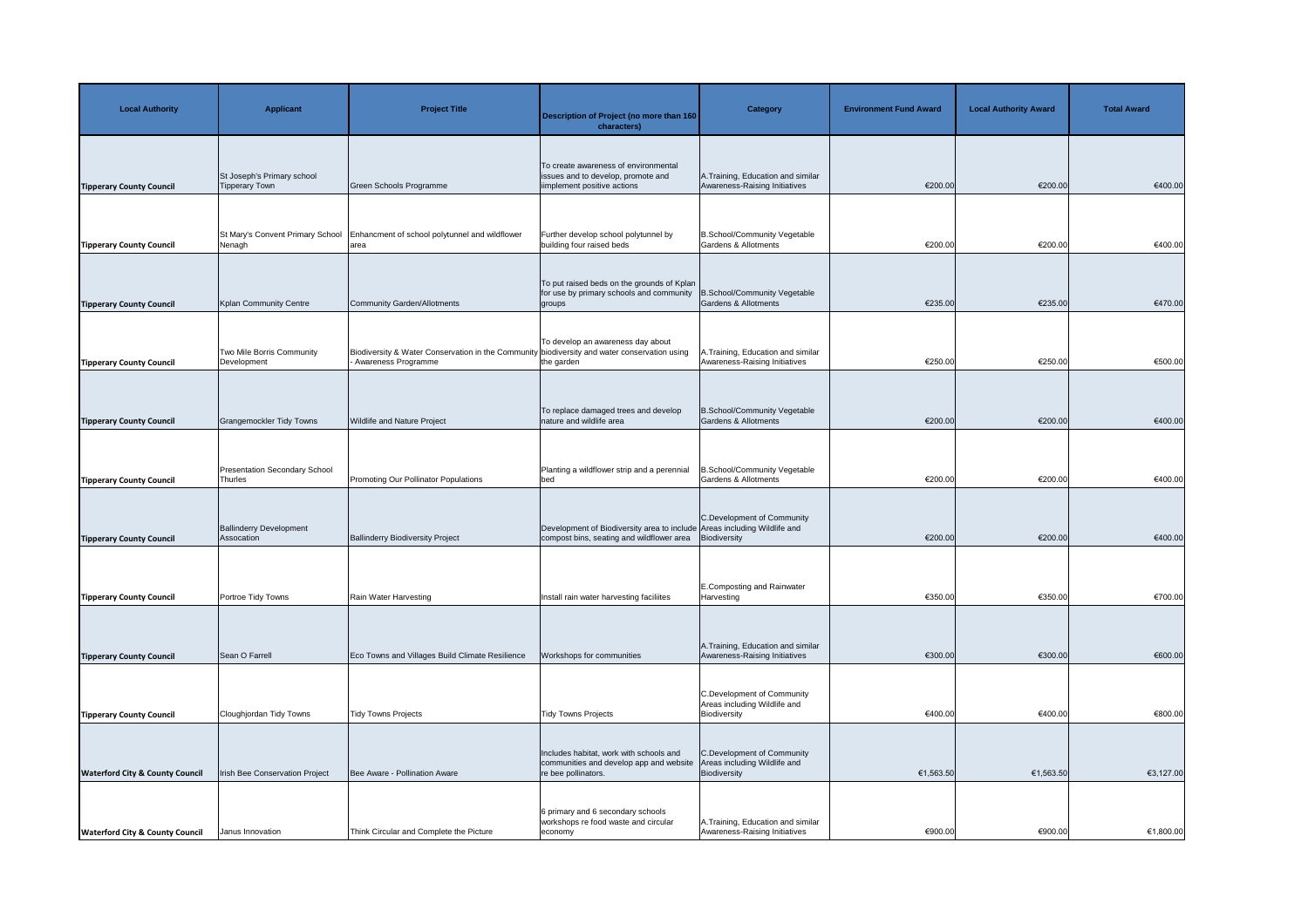| <b>Local Authority</b>                     | <b>Applicant</b>                                               | <b>Project Title</b>                                                                                            | <b>Description of Project (no more than 160</b><br>characters)                                                                                                    | <b>Category</b>                                                                    | <b>Environment Fund Award</b> | <b>Local Authority Award</b> | <b>Total Award</b> |
|--------------------------------------------|----------------------------------------------------------------|-----------------------------------------------------------------------------------------------------------------|-------------------------------------------------------------------------------------------------------------------------------------------------------------------|------------------------------------------------------------------------------------|-------------------------------|------------------------------|--------------------|
| <b>Waterford City &amp; County Council</b> | Waterford Area Partnership CLG                                 | <b>Ecumenical Wildlife Matters</b>                                                                              | Sign, bee hotel, wildflower seeds for John's C.Development of Community<br>Hill Cemetary in line with 'Faith in<br>Communities Pollinator Plan'                   | Areas including Wildlife and<br>Biodiversity                                       | €750.00                       | €750.00                      | €1,500.00          |
| <b>Waterford City &amp; County Council</b> | <b>Forest Friends Ireland Ltd</b>                              | THE ROOM @SEMS Waterford                                                                                        | Art installed to highlight overuse of natural<br>resources. Recycling/reuse workshops with<br>Prescious Plastics Dublin                                           | D.Repair, Reuse, Recycling                                                         | €1,100.00                     | €1,100.00                    | €2,200.00          |
| <b>Waterford City &amp; County Council</b> | Irish Peatland Conservation<br>Council                         | Fenor Bog - County Waterford's Climate Change<br>Hero                                                           | Information talk with local school and<br>community group                                                                                                         | A. Training, Education and similar<br>Awareness-Raising Initiatives                | €250.00                       | €250.00                      | €500.00            |
| <b>Waterford City &amp; County Council</b> | <b>Hookview Residence Association</b>                          | Hookview Community Compost System                                                                               | Set up a community composting system<br>within the estate                                                                                                         | E.Composting and Rainwater<br>Harvesting                                           | €500.00                       | €500.00                      | €1,000.00          |
| <b>Waterford City &amp; County Council</b> | Kilmacthomas Social Enterprise<br>Company Limited by Guarantee | Biodiversity Areas Public Park Kilmacthomas                                                                     | Create biodiversity area in village in<br>accordance with Kilmacthomas<br>Landscaping Masterplan                                                                  | C.Development of Community<br>Areas including Wildlife and<br>Biodiversity         | €1,640.00                     | €1,640.00                    | €3,280.00          |
| <b>Waterford City &amp; County Council</b> | S.N. an Bhaile Nua                                             | The Outdoor Classroom stage 2                                                                                   | Extend outdoor classroom with polytunnel<br>and extended vegetable garden                                                                                         | B.School/Community Vegetable<br>Gardens & Allotments                               | €350.00                       | €350.00                      | €700.00            |
|                                            |                                                                |                                                                                                                 | Develop educational program for primary<br>and secondary curriculum and deliver 2<br>workshops and provide online handbook for A. Training, Education and similar |                                                                                    |                               |                              |                    |
| <b>Waterford City &amp; County Council</b> | Copper Coast Geopark                                           | Seashore Educational Program Designa nd Delivery fututre use<br>Lets Keep Lismore A Buzzin by planting a public | Planting apple trees at open area and                                                                                                                             | Awareness-Raising Initiatives<br>B.School/Community Vegetable                      | €750.00                       | €750.00                      | €1,500.00          |
| <b>Waterford City &amp; County Council</b> | <b>Lismore Tidy Towns</b>                                      | apple tree orchard                                                                                              | wildflower also<br>Additional pollinator beds in village nad                                                                                                      | Gardens & Allotments<br>C.Development of Community<br>Areas including Wildlife and | €434.50                       | €434.50                      | €869.00            |
| <b>Waterford City &amp; County Council</b> | <b>Ballymacarbry Tidy Towns</b>                                | Progression of Get Ballymac Buzzing Initiative                                                                  | enhance planting with fruit trees                                                                                                                                 | Biodiversity                                                                       | €250.00                       | €250.00                      | €500.00            |
| <b>Waterford City &amp; County Council</b> | Killea Boys National School                                    | School Garden                                                                                                   | To grow fruit and vegetables to teach about B. School/Community Vegetable<br>composting etc                                                                       | <b>Gardens &amp; Allotments</b>                                                    | €650.00                       | €650.00                      | €1,300.00          |
| <b>Waterford City &amp; County Council</b> | Waterford Sli, CLG                                             | The Life of a Christmas Jumper                                                                                  | 30 workshops in Central Library re ethical<br>fashion for 3rd and 4th class as part of<br>Winterval                                                               | A. Training, Education and similar<br>Awareness-Raising Initiatives                | €750.00                       | €750.00                      | €1,500.00          |
| <b>Waterford City &amp; County Council</b> | Gavin Harte TA ESD Training                                    | Lets Talk Climate Action Workshop for the<br><b>Waterford PPN</b>                                               | 3 geographically spread climate action<br>workshops for Waterford's PPN member                                                                                    | A. Training, Education and similar<br>Awareness-Raising Initiatives                | €1,050.00                     | €1,050.00                    | €2,100.00          |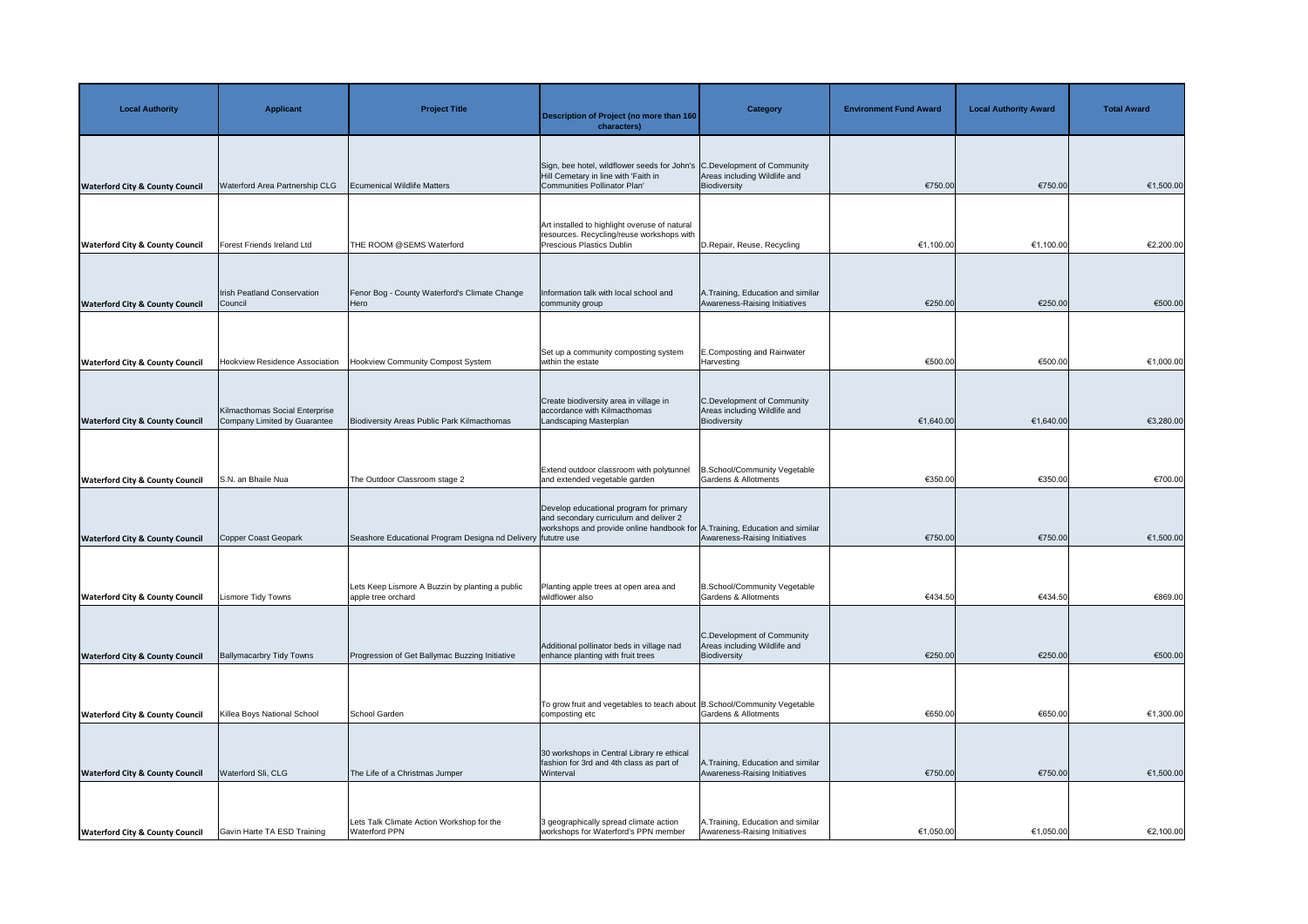| <b>Local Authority</b>                     | <b>Applicant</b>                                | <b>Project Title</b>                                                                     | <b>Description of Project (no more than 160</b><br>characters)                                                                                                              | <b>Category</b>                                                            | <b>Environment Fund Award</b> | <b>Local Authority Award</b> | <b>Total Award</b> |
|--------------------------------------------|-------------------------------------------------|------------------------------------------------------------------------------------------|-----------------------------------------------------------------------------------------------------------------------------------------------------------------------------|----------------------------------------------------------------------------|-------------------------------|------------------------------|--------------------|
| <b>Waterford City &amp; County Council</b> | <b>East Waterford Beekeepers</b><br>Association | Increase bees and pollinators in our environment                                         | Provide education and advice, promote<br>importance of pollination and benefit of<br>bees                                                                                   | A. Training, Education and similar<br>Awareness-Raising Initiatives        | €400.00                       | €400.00                      | €800.00            |
| <b>Waterford City &amp; County Council</b> | Waterford Educate Together                      | Working towards a greener Waterford Educate<br><b>Together National School</b>           | Install a water refill system for school                                                                                                                                    | D.Repair, Reuse, Recycling                                                 | €375.00                       | €375.00                      | €750.00            |
| <b>Waterford City &amp; County Council</b> | Eco Advocacy CLG                                | Invasive species and biodiversity loss in Co<br>Waterford - identification and education | 4 workshops with tidy towns, schools and<br>environmental groups to educate re<br>invasive species.                                                                         | A. Training, Education and similar<br>Awareness-Raising Initiatives        | €937.00                       | €937.00                      | €1,874.00          |
| <b>Westmeath County Council</b>            | Streamstown Tidy Village                        | <b>Buzzing for Biodiversity</b>                                                          | Planting of a biodiversity hedge consisting<br>of Lonicera Pileata maigreen                                                                                                 | C.Development of Community<br>Areas including Wildlife and<br>Biodiversity | €290.50                       | €290.50                      | €581.00            |
| <b>Westmeath County Council</b>            | Collinstown Action Group                        | Fruit trees in Collinstown Village                                                       | Planting a mixture of fruit trees. Also trees C. Development of Community<br>in each of the housing estates as well as in Areas including Wildlife and<br>the local school. | Biodiversity                                                               | €375.00                       | €375.00                      | €750.00            |
| <b>Westmeath County Council</b>            | Multyfarnham Tidy Towns                         | Community Garden                                                                         | Developing a small community garden on<br>the Franciscan Friary Grounds.                                                                                                    | C.Development of Community<br>Areas including Wildlife and<br>Biodiversity | €240.00                       | €240.00                      | €480.00            |
| <b>Westmeath County Council</b>            | Multyfarnham Tidy Towns                         | St. Cremin's N.S. Wildflower School Garden                                               | To creat a large wildflower meadow<br>adjacent to the school's astro turf pitch                                                                                             | C.Development of Community<br>Areas including Wildlife and<br>Biodiversity | €187.50                       | €187.50                      | €375.00            |
| <b>Westmeath County Council</b>            | <b>Ballinahown Development</b><br>Association   | Establishment of an Apiary in Ballinahown Village                                        | Bee Keeping and the planting of extensive<br>wild flower pollinating species                                                                                                | C.Development of Community<br>Areas including Wildlife and<br>Biodiversity | €800.00                       | €800.00                      | €1,600.00          |
|                                            |                                                 |                                                                                          | Construct a poly tunnel for a community                                                                                                                                     | C.Development of Community<br>Areas including Wildlife and                 |                               |                              |                    |
| <b>Westmeath County Council</b>            | Castledaly Tidy Towns                           | Community garden/tunnel                                                                  | garden                                                                                                                                                                      | Biodiversity                                                               | €1,000.00                     | €1,000.00                    | €2,000.00          |
| <b>Westmeath County Council</b>            | Collinstown Tidy Towns                          | Collinstown Willow Workshop                                                              | Workshop to education 10-12 people in<br>creating a living willow hedge                                                                                                     | A. Training, Education and similar<br>Awareness-Raising Initiatives        | €150.00                       | €150.00                      | €300.00            |
| <b>Westmeath County Council</b>            | Castlepollard Tidy Towns                        | Community Orchard Garden                                                                 | To sow varieties of fruit trees to enhance<br>biodiversity and provide local produce                                                                                        | C.Development of Community<br>Areas including Wildlife and<br>Biodiversity | €720.00                       | €720.00                      | €1,440.00          |
| <b>Westmeath County Council</b>            | Castledaly Development<br>Committee             | Rain water harvester for toilets in community centre roof to flush toilets               | To use rain water from community centre                                                                                                                                     | <b>E.Composting and Rainwater</b><br>Harvesting                            | €400.00                       | €400.00                      | €800.00            |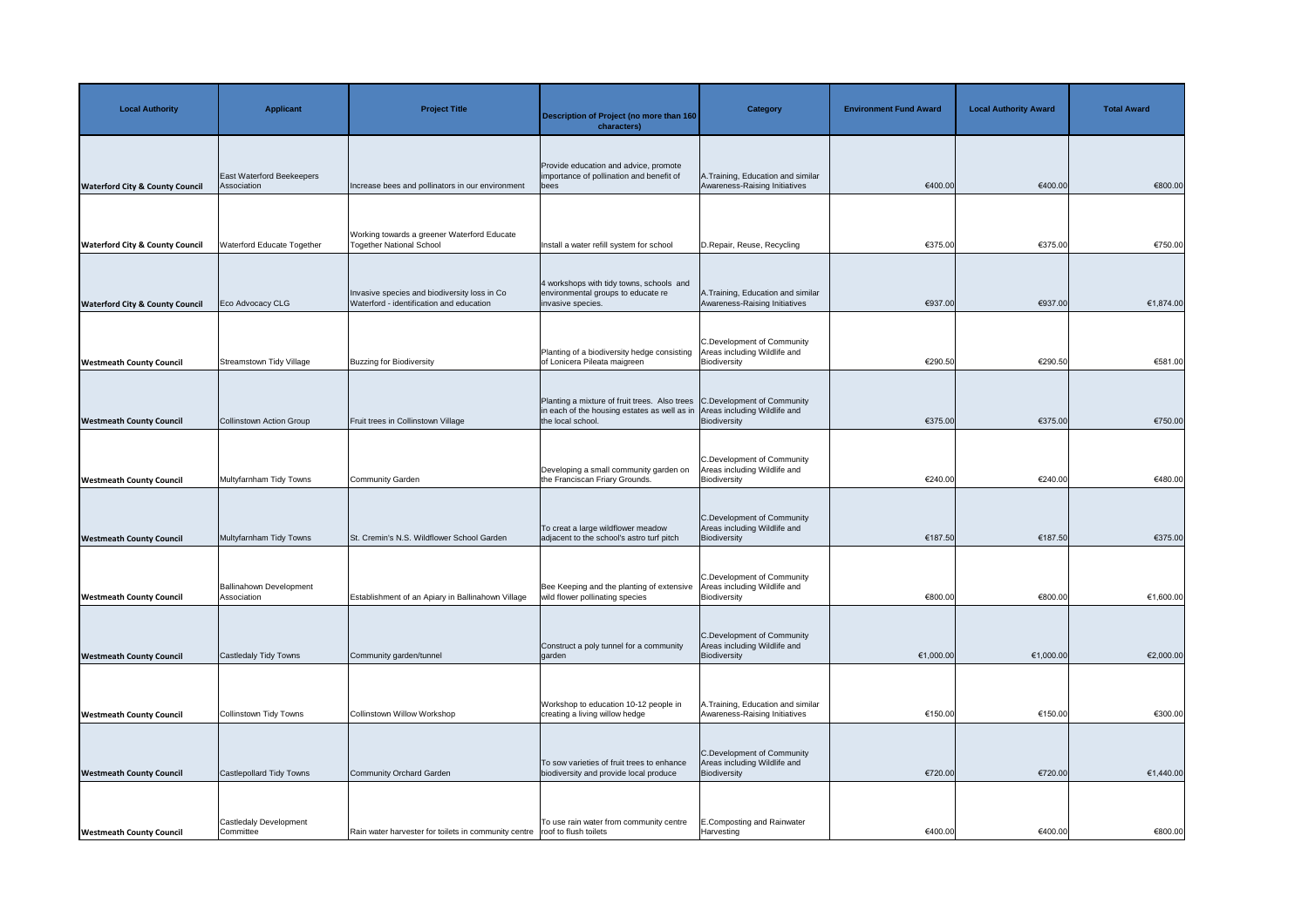| <b>Local Authority</b>          | <b>Applicant</b>                                                 | <b>Project Title</b>                                                                            | Description of Project (no more than 160<br>characters)                      | <b>Category</b>                                                            | <b>Environment Fund Award</b> | <b>Local Authority Award</b> | <b>Total Award</b> |
|---------------------------------|------------------------------------------------------------------|-------------------------------------------------------------------------------------------------|------------------------------------------------------------------------------|----------------------------------------------------------------------------|-------------------------------|------------------------------|--------------------|
| <b>Westmeath County Council</b> | Mount Temple Tidy town                                           | Village Eco Picnic Garden                                                                       | To establish a community garden                                              | B.School/Community Vegetable<br>Gardens & Allotments                       | €839.50                       | €839.50                      | €1,679.00          |
| <b>Westmeath County Council</b> | Moate Tidy Towns                                                 | Biodiversity Project - Brownes Roundabout                                                       | Art work of a bee family on steel poles                                      | C.Development of Community<br>Areas including Wildlife and<br>Biodiversity | €800.00                       | €800.00                      | €1,600.00          |
| <b>Westmeath County Council</b> | Mullingar Shamrocks GAA                                          | From Little Acorns Mighty Oaks Grow                                                             | To promote biodiversity and link in with<br>Mens Shed and other local groups | A. Training, Education and similar<br>Awareness-Raising Initiatives        | €1,000.00                     | €1,000.00                    | €2,000.00          |
| <b>Westmeath County Council</b> | <b>Ballynacargy NS</b>                                           | <b>Biodiversity in Our School</b>                                                               | Changing an embankment into an area of<br>biodiversity                       | C.Development of Community<br>Areas including Wildlife and<br>Biodiversity | €400.00                       | €400.00                      | €800.00            |
| <b>Westmeath County Council</b> | Athlone Canal Heritage Committee Athlone Canal Bee Friendly Area |                                                                                                 | To replant an area of the canal bank with<br>bee friendly shrubs             | C.Development of Community<br>Areas including Wildlife and<br>Biodiversity | €76.00                        | €76.00                       | €152.00            |
| <b>Westmeath County Council</b> | <b>Midland Amenity Park</b>                                      | Development of Discover Science Programe at Dun   To run a discover science and nature<br>na Si | programme aimed at children of all ages                                      | A. Training, Education and similar<br>Awareness-Raising Initiatives        | €112.50                       | €112.50                      | €225.00            |
| <b>Westmeath County Council</b> | Rathowen Community<br>Development Ltd.                           | Development of an ASD Sensory & biodiversity<br>Garden                                          | Develop a sensory and biodiversity garden Biodiversity                       | C.Development of Community<br>Areas including Wildlife and                 | €1,000.00                     | €1,000.00                    | €2,000.00          |
| <b>Westmeath County Council</b> | Scoil Phadraig Naofa Dysart                                      | <b>Biodiversity in our Dysart Society</b>                                                       | To bring live biodiversity for children in the<br>school                     | C.Development of Community<br>Areas including Wildlife and<br>Biodiversity | €922.00                       | €922.00                      | €1,844.00          |
| <b>Westmeath County Council</b> | <b>Clonmellon Tidy Towns</b>                                     | <b>Wildflower Meadow</b>                                                                        | Planting of a Wildflower Meadow                                              | C.Development of Community<br>Areas including Wildlife and<br>Biodiversity | €60.00                        | €60.00                       | €120.00            |
| <b>Westmeath County Council</b> | <b>Clonmellon Tidy Towns</b>                                     | Hedge Maze                                                                                      | Planting a hedge maze adjacent to an<br>existing playground                  | C.Development of Community<br>Areas including Wildlife and<br>Biodiversity | €240.00                       | €240.00                      | €480.00            |
| <b>Westmeath County Council</b> | Newtown Lawns Residents<br>Association                           | Enhancement of boundary adjacent to main road                                                   | Replace boundary fence and planting of<br>various fruit trees                | C.Development of Community<br>Areas including Wildlife and<br>Biodiversity | €400.00                       | €400.00                      | €800.00            |
| <b>Westmeath County Council</b> | St. Annes N.S. Tyrrellspass                                      | Pollinator Friendly School Garden                                                               | To install raised flower beds in the school<br>grounds                       | C.Development of Community<br>Areas including Wildlife and<br>Biodiversity | €297.00                       | €297.00                      | €594.00            |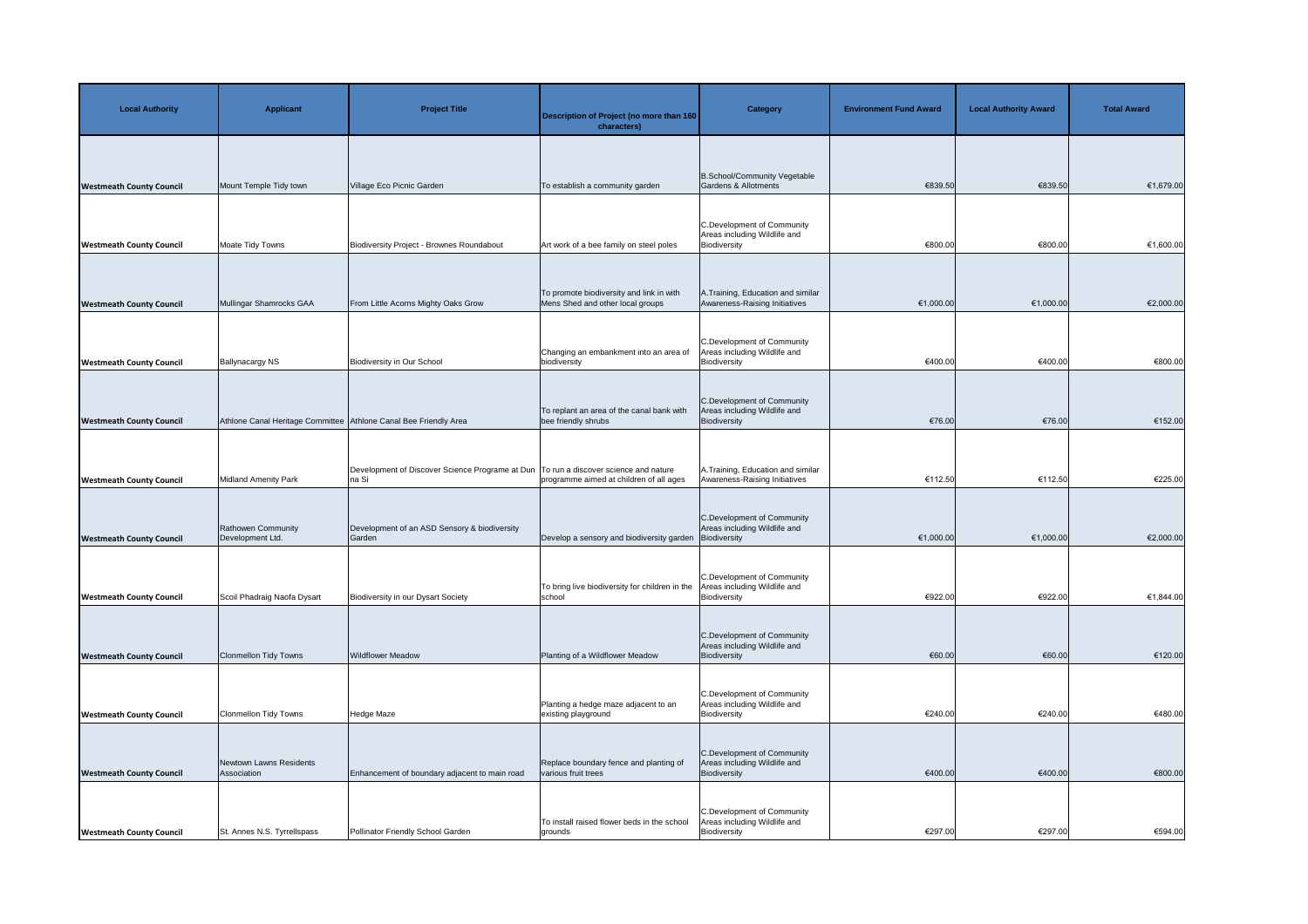| <b>Local Authority</b>          | <b>Applicant</b>                            | <b>Project Title</b>                                                                                            | <b>Description of Project (no more than 160</b><br>characters)                                                                                                                                                                        | <b>Category</b>                                                            | <b>Environment Fund Award</b> | <b>Local Authority Award</b> | <b>Total Award</b> |
|---------------------------------|---------------------------------------------|-----------------------------------------------------------------------------------------------------------------|---------------------------------------------------------------------------------------------------------------------------------------------------------------------------------------------------------------------------------------|----------------------------------------------------------------------------|-------------------------------|------------------------------|--------------------|
| <b>Westmeath County Council</b> | Rosemount Tidy Village                      | Planting of Wild flowers                                                                                        | To increase biodiversity in the village                                                                                                                                                                                               | C.Development of Community<br>Areas including Wildlife and<br>Biodiversity | €240.00                       | €240.00                      | €480.00            |
| <b>Westmeath County Council</b> | The Mad Professor                           | <b>Educational Workshops</b>                                                                                    | Guidance in Energy and Single use plastic<br>issues                                                                                                                                                                                   | 1. Training, Education and similar<br>Awareness-Raising Initiatives        | €375.00                       | €375.00                      | €750.00            |
| <b>Wexford County Council</b>   | Adamstown Tidy Towns                        | Adamstown Four Seasons Birdhouse Project                                                                        | To raise awareness and teach the<br>importance of biodiversity in the local<br>community                                                                                                                                              | C.Development of Community<br>Areas including Wildlife and<br>Biodiversity | €250.00                       | €250.00                      | €500.00            |
| <b>Wexford County Council</b>   | <b>Clonroche Development</b><br>Association | Arboriculture course and community tree planting at<br><b>Clonroche Amenity Park</b>                            | To develop the amenity park with trees and<br>ncrease biodiversity and to organise a<br>training course on arboriculture.                                                                                                             | A. Training, Education and similar<br>Awareness-Raising Initiatives        | €546.00                       | €546.00                      | €1,092.00          |
| <b>Wexford County Council</b>   | <b>Blackwater Tidy Towns</b>                | Outdoor Education Facility                                                                                      | Provide education around food waste<br>prevention by GIY, biodiversity and<br>sustainability issues.                                                                                                                                  | B.School/Community Vegetable<br>Gardens & Allotments                       | €500.00                       | €500.00                      | €1,000.00          |
| <b>Wexford County Council</b>   | <b>Wexford Working Men's Club</b>           | Birds, Bees and Butterlies                                                                                      | Production of bug hotels and bird nesting<br>boxes accompanied by pollinator planting.                                                                                                                                                | C.Development of Community<br>Areas including Wildlife and<br>Biodiversity | €405.00                       | €405.00                      | €810.00            |
| <b>Wexford County Council</b>   | Corach Men's Shed                           | Raptor - Birds of Prey                                                                                          | Production of owl boxes, bat boxes and bug<br>hotels to preserve, maintain and promote<br>biodiversity, protection of wildlife and to<br>encourage climate changes in the<br>community.                                               | C.Development of Community<br>Areas including Wildlife and<br>Biodiversity | €250.00                       | €250.00                      | €500.00            |
| <b>Wexford County Council</b>   | Glenbeg Point Resident's<br>Association     | Community Allotments with rainwater harvesting and rainwater harvesting and storage area and<br>composting area | Build a community allotment area including C. Development of Community<br>a large composting area.                                                                                                                                    | Areas including Wildlife and<br>Biodiversity                               | €2,150.00                     | €2,150.00                    | €4,300.00          |
| <b>Wexford County Council</b>   | <b>Ballyduff Development Group</b>          | Expansion of recycling facilities in Ballyduff                                                                  | Expand existing recycling facilities to<br>participate in the Terracycle recycling<br>programme                                                                                                                                       | D.Repair, Reuse, Recycling                                                 | €100.00                       | €100.00                      | €200.00            |
| <b>Wexford County Council</b>   | <b>Grass Roots Education</b>                | An Exploration of Waste, Energy and Climate<br>Change                                                           | Environmental awareness workshops for<br>primary school children involved in Green<br>Schools Programme                                                                                                                               | Training, Education and similar<br>Awareness-Raising Initiatives           | €625.00                       | €625.00                      | €1,250.00          |
| <b>Wexford County Council</b>   | Leave no Trace                              | Leave no Trace Climate Action Champions                                                                         | To provide 20 workshops to primary school<br>children, 4th to 6th classes, in relation to<br>Ireland's natural environment, the<br>importance of biodiversity, impact of<br>climate change and the positive actions<br>they can take. | A. Training, Education and similar<br>Awareness-Raising Initiatives        | €500.00                       | €500.00                      | €1,000.00          |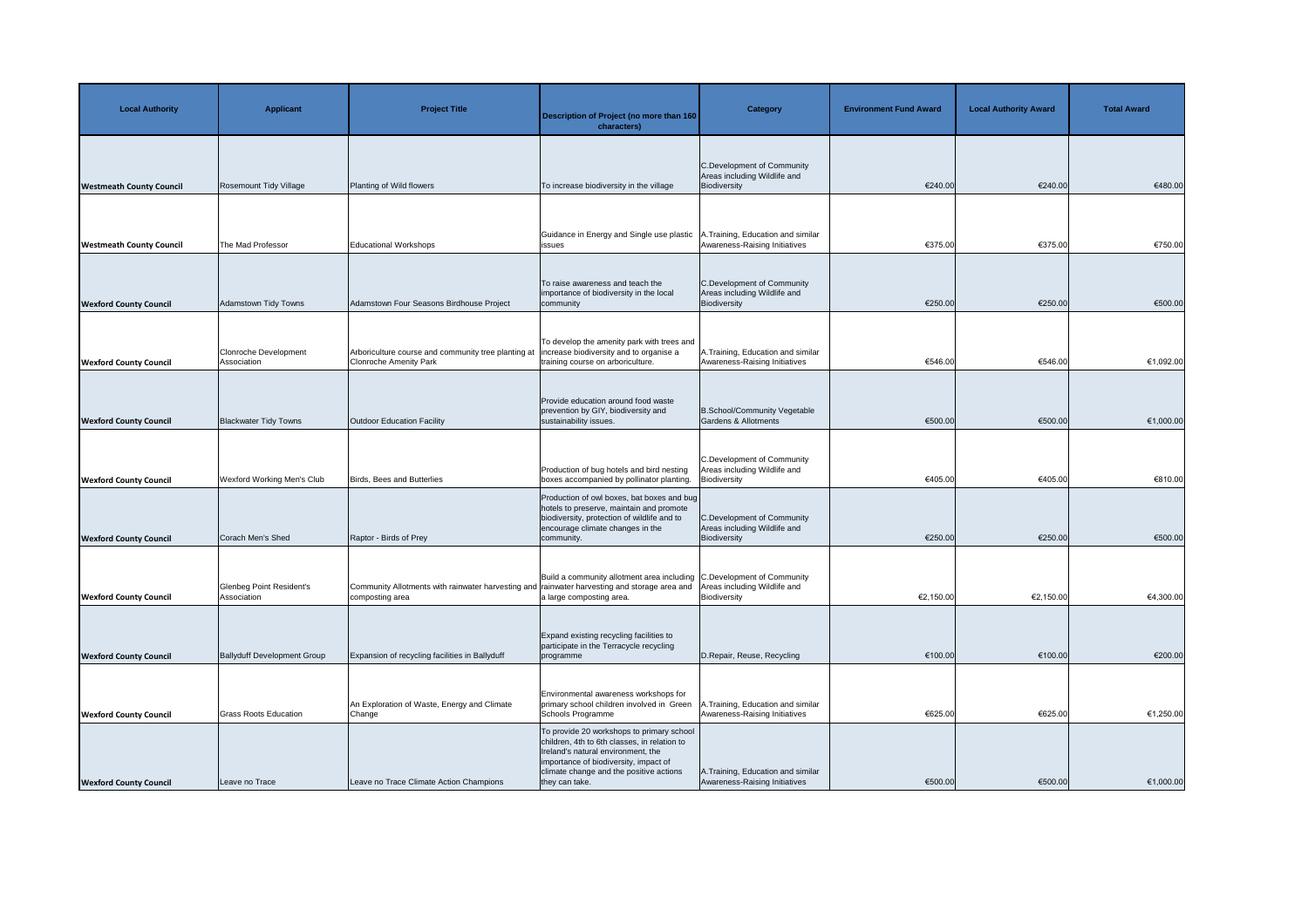| <b>Local Authority</b>        | <b>Applicant</b>                                 | <b>Project Title</b>                                        | <b>Description of Project (no more than 160</b><br>characters)                                                                                                                                                                                                                                                                                                                  | <b>Category</b>                                                            | <b>Environment Fund Award</b> | <b>Local Authority Award</b> | <b>Total Award</b> |
|-------------------------------|--------------------------------------------------|-------------------------------------------------------------|---------------------------------------------------------------------------------------------------------------------------------------------------------------------------------------------------------------------------------------------------------------------------------------------------------------------------------------------------------------------------------|----------------------------------------------------------------------------|-------------------------------|------------------------------|--------------------|
| <b>Wexford County Council</b> | <b>Global Action Plan</b>                        | Global Citizenship for Climate Action in Schools            | To deliver workshops in primary and<br>secondary schools regarding climate action Awareness-Raising Initiatives                                                                                                                                                                                                                                                                 | A. Training, Education and similar                                         | €312.50                       | €312.50                      | €625.00            |
| <b>Wexford County Council</b> | Gorey Youth Needs Group CLG                      | #G400Challenge                                              | To work with 400 businesses, agencies,<br>organisations, creches, supermarkets,<br>schools, restaurants etc and encourage<br>themn to make 1 very significant change to<br>their day to day running in order to help the $ A $<br>environment.                                                                                                                                  | A.Training, Education and similar<br>Awareness-Raising Initiatives         | €1,000.00                     | €1,000.00                    | €2,000.00          |
| <b>Wexford County Council</b> | <b>Wexford Walking Trail</b>                     | Training on invasive weed identification and<br>eradication | Hosting four talks in Wexford, identifying<br>invasive weeds, Japanese knotweed in<br>particular and providing explanations on<br>how to rid the walking trails of these weeds   A. Training, Education and similar<br>in a sustainable manner.                                                                                                                                 | Awareness-Raising Initiatives                                              | €400.00                       | €400.00                      | €800.00            |
| <b>Wexford County Council</b> | Kiltealy Hall Development Group                  | Village Diversity Project and Environmental<br>Improvements | Working with schools to provide training in<br>order to increase awareness around<br>recycling and preservation of our natural<br>resources. Working with Tidy Towns<br>Committee to create a wildflower natural<br>meadow and to install two composters in<br>different areas of the local village.                                                                            | C.Development of Community<br>Areas including Wildlife and<br>Biodiversity | €750.00                       | €750.00                      | €1,500.00          |
| <b>Wexford County Council</b> | <b>Enniscorthy Tidy Towns</b>                    | Enniscorthy Sustainable Town Project                        | To provide workshops with local<br>stakeholders which will allow for the<br>development of local solutions regarding<br>sustainability and to provide the opportunity<br>to initiate and support actions that will work<br>towards improving the sustainability of the<br>local community and its ability to address<br>the sustainable development goals in the<br>local area. | F.Audits, Surveys and Action<br>Planning                                   | €500.00                       | €500.00                      | €1,000.00          |
| <b>Wexford County Council</b> | Shingaun Residents Association                   | Improving Biodiversity in Shingaun Housing Estate           | To plant and maintain pollinator friendly<br>planters to fit into a wider focus on<br>sustainability and biodiversity in<br>Enniscorthy.                                                                                                                                                                                                                                        | C.Development of Community<br>Areas including Wildlife and<br>Biodiversity | €500.00                       | €500.00                      | €1,000.00          |
| <b>Wexford County Council</b> | Kilanerin Tidy Towns                             | Community Composting                                        | Creation of a community wide composting<br>sıte                                                                                                                                                                                                                                                                                                                                 | E.Composting and Rainwater<br>Harvesting                                   | €422.50                       | €422.50                      | €845.00            |
| <b>Wexford County Council</b> | South West Wexford Family<br>Resource Centre     | 3 Ways to Diversify                                         | To extend a wildlife garden in the centre's<br>childcare area, to run information talks on<br>the use of plastic and energy in homes and<br>the provision of a rainwater harvesting<br>system for use in the local community<br>centre and outdoor childcare recreational<br>garden.                                                                                            | C.Development of Community<br>Areas including Wildlife and<br>Biodiversity | €500.00                       | €500.00                      | €1,000.00          |
| <b>Wexford County Council</b> | Rosslare Development Association Rosslare Strand | Design of a wildlife and recreation sanctuary in            | To develop 15 acres of grassland and<br>wetland in to a wildlife and recreation<br>sanctuary.                                                                                                                                                                                                                                                                                   | C.Development of Community<br>Areas including Wildlife and<br>Biodiversity | €750.00                       | €750.00                      | €1,500.00          |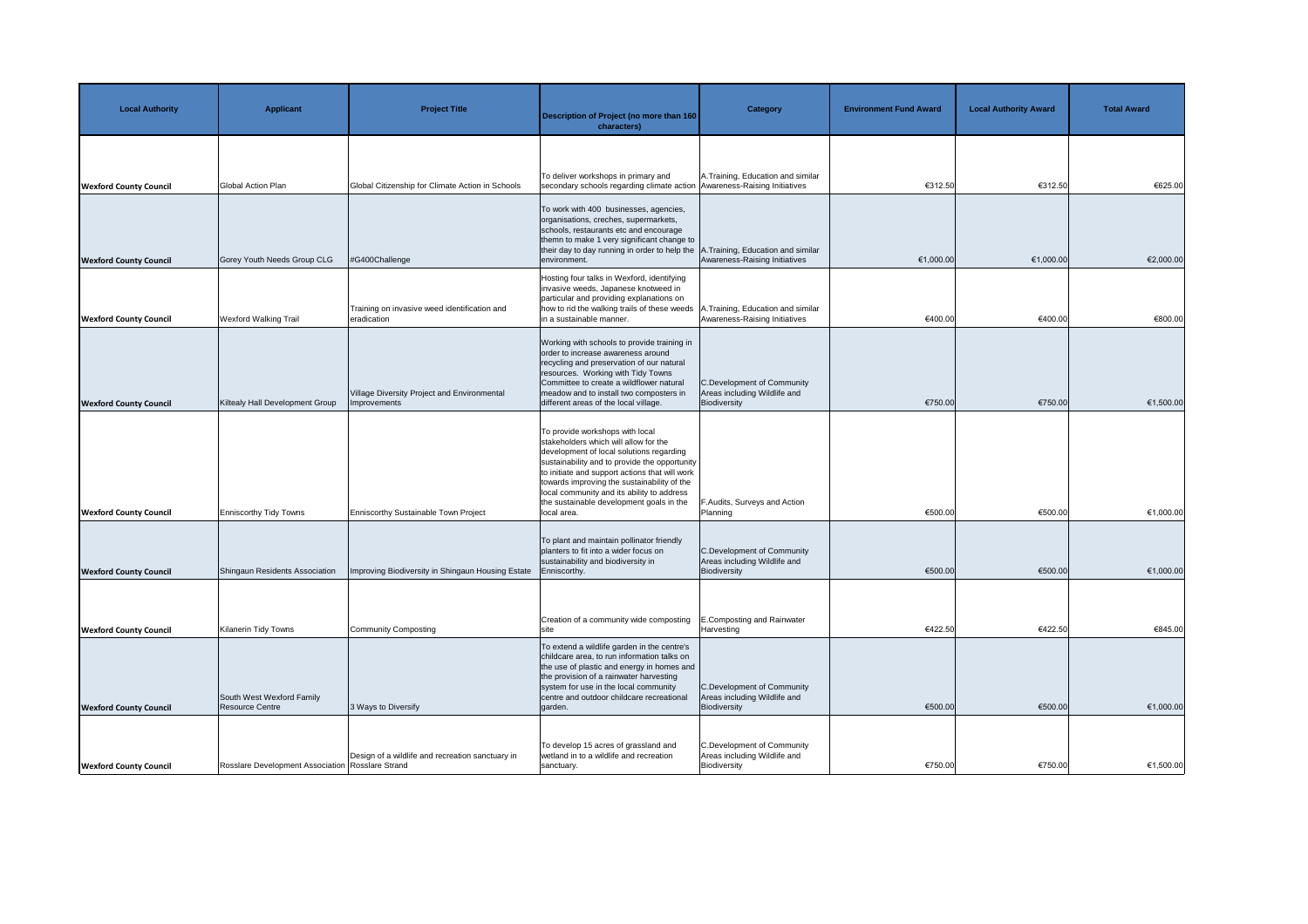| <b>Local Authority</b>        | <b>Applicant</b>                                 | <b>Project Title</b>                                                                                                                                                                             | Description of Project (no more than 160<br>characters)                                                                                                                                                                                                                                       | <b>Category</b>                                                                   | <b>Environment Fund Award</b> | <b>Local Authority Award</b> | <b>Total Award</b> |
|-------------------------------|--------------------------------------------------|--------------------------------------------------------------------------------------------------------------------------------------------------------------------------------------------------|-----------------------------------------------------------------------------------------------------------------------------------------------------------------------------------------------------------------------------------------------------------------------------------------------|-----------------------------------------------------------------------------------|-------------------------------|------------------------------|--------------------|
| <b>Wexford County Council</b> | Marine Dimensions                                | To engage and motivate communities at the local<br>level through a targeted marine and costal<br>environment outreach programme.                                                                 | To provide workshops aimed at engaging<br>and motivating local communities through<br>The Marine Experience, a workshop<br>designed to introduce all age groups to the<br>wonders of Ireland's coastal and marine<br>world.                                                                   | 1. Training, Education and similar<br>Awareness-Raising Initiatives               | €677.00                       | €677.00                      | €1,354.00          |
| <b>Wexford County Council</b> | Robin Barry Environmental<br>Consultant          | Living Science                                                                                                                                                                                   | To educate and inform primary and/or<br>secondary school students, through<br>interactive workshops, of the importance of<br>protecting our environment with regards to<br>protection of water quality and biodiversity,<br>how they impact upon the environment and<br>vice versa.           | 1. Training, Education and similar<br>Awareness-Raising Initiatives               | €300.00                       | €300.00                      | €600.00            |
| <b>Wexford County Council</b> | Scoil Mhaodhóig Poulfur and<br>Templetown Parish | Hooked on BioD                                                                                                                                                                                   | Utilise waste ground in the possession of<br>Templetown Parish for the development of<br>a wildflower meadow on the site which<br>would be further augmented by bug motels. Biodiversity                                                                                                      | C.Development of Community<br>Areas including Wildlife and                        | €500.00                       | €500.00                      | €1,000.00          |
| <b>Wexford County Council</b> | The Killinick Project                            | Killinick's biodiversity planting and sustainability<br>growth programme                                                                                                                         | Development of a pollinator area, including<br>bug hotels, in association with Mayglass<br>National School and a recycling project,<br>setting up a network of bird boxes, re-<br>introduction of the village water pump,<br>planting of wildflower gardens in green<br>areas of the village. | <b>C.Development of Community</b><br>Areas including Wildlife and<br>Biodiversity | €500.00                       | €500.00                      | €1,000.00          |
| <b>Wexford County Council</b> | <b>ECO UNESCO</b>                                | <b>Fast Fashion Focus</b>                                                                                                                                                                        | To raise awareness in young people about<br>the environmental and social imapct of the<br>fast fashion industry through three part<br>workshops.                                                                                                                                              | A. Training, Education and similar<br>Awareness-Raising Initiatives               | €440.00                       | €440.00                      | €880.00            |
| <b>Wexford County Council</b> | Castlebridge Tidy Town                           | Increase biodiversity of flora and fauna in<br>Castlebridge                                                                                                                                      | Develop a green area with native Irish<br>wildflowers and introduce a bug hotel to the Areas including Wildlife and<br>area.                                                                                                                                                                  | <b>C.Development of Community</b><br>Biodiversity                                 | €125.00                       | €125.00                      | €250.00            |
| <b>Wexford County Council</b> | Killane Development Group                        | To highlight ways to re-use everyday waste items to seasonal decorative features in the village<br>create fund, useful and decorative features and so<br>cutting down on waste going to landfill | To highlight how waste materials can be<br>used in a creative way to provide useful<br>and decorative features eg by providing<br>such as the outdoor crib made from re-used Areas including Wildlife and<br>materials.                                                                       | C.Development of Community<br>Biodiversity                                        | €122.00                       | €122.00                      | €244.00            |
| <b>Wexford County Council</b> | St Joseph's Primary School<br>Parents Council    | Biodiversity in our school garden                                                                                                                                                                | Develop a wildflower area and outdoor<br>classroom area in the school garden and to  B.School/Community Vegetable<br>provide biodiversity workshops to the pupils Gardens & Allotments                                                                                                        |                                                                                   | €300.00                       | €300.00                      | €600.00            |
| <b>Wexford County Council</b> | Mad Professor                                    | <b>Energy and Environmental Science Workshops</b>                                                                                                                                                | Provision of workshops re single use plastic A. Training, Education and similar<br>issues.                                                                                                                                                                                                    | Awareness-Raising Initiatives                                                     | €375.00                       | €375.00                      | €750.00            |
| <b>Wicklow County Council</b> | Farm                                             | An Tairseach Ecocentre & Organic Restoring and improving An Tairseach Community<br><b>Garden Wicklow</b>                                                                                         | Restoring and improving An Tairseach<br>Community Garden Wicklow including<br>water sourcing                                                                                                                                                                                                  | <b>B.School/Community Vegetable</b><br><b>Gardens &amp; Allotments</b>            | €720.00                       | €720.00                      | €1,440.00          |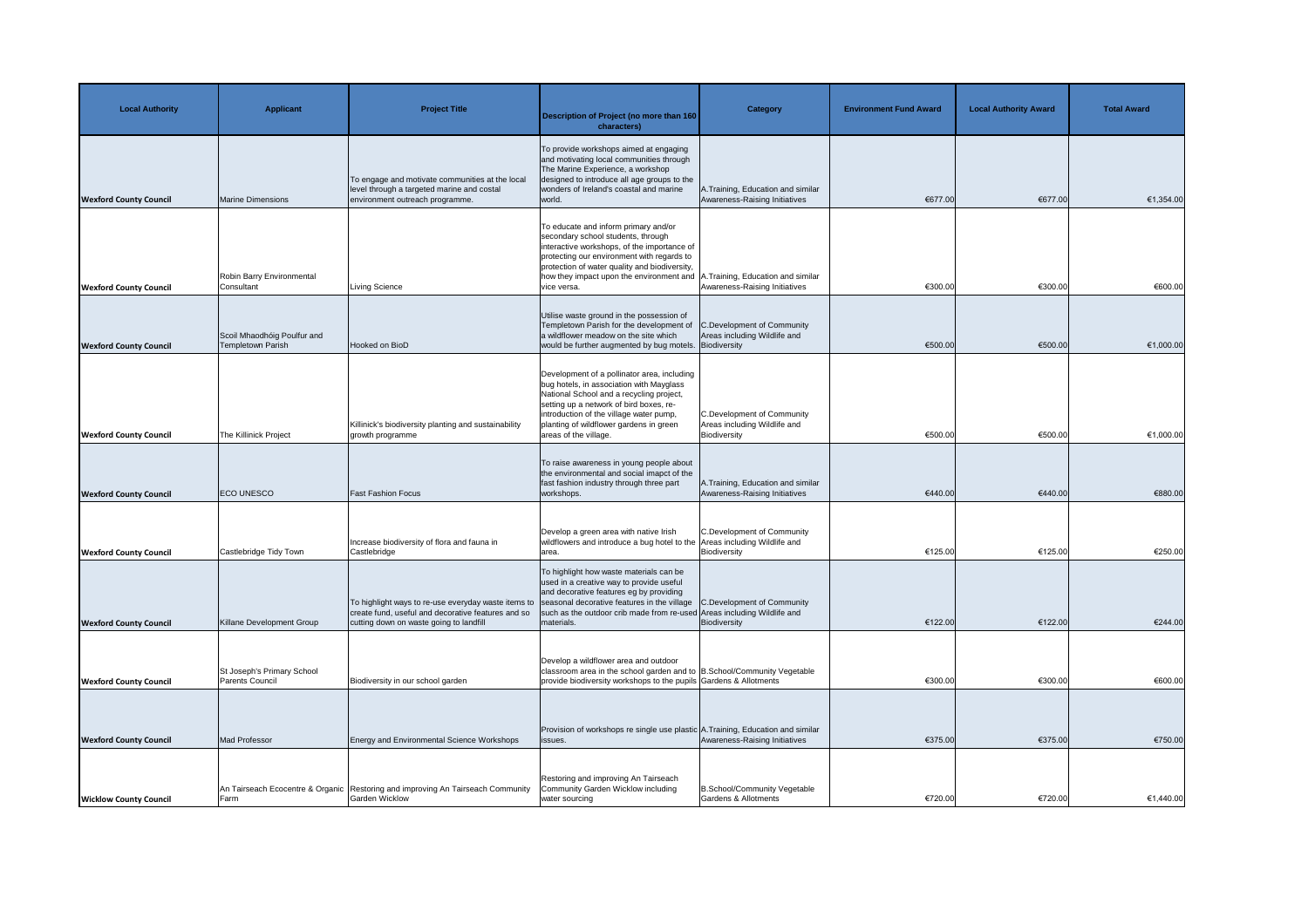| <b>Local Authority</b>        | <b>Applicant</b>                      | <b>Project Title</b>                                                    | Description of Project (no more than 160<br>characters)                                          | <b>Category</b>                                                                             | <b>Environment Fund Award</b> | <b>Local Authority Award</b> | <b>Total Award</b> |
|-------------------------------|---------------------------------------|-------------------------------------------------------------------------|--------------------------------------------------------------------------------------------------|---------------------------------------------------------------------------------------------|-------------------------------|------------------------------|--------------------|
| <b>Wicklow County Council</b> | Valleymount Parish                    | Biodiverse garden for Lacken Church                                     | Create a biodiversity friendly garden in<br>church grounds                                       | C.Development of Community<br>Areas including Wildlife and<br>Biodiversity                  | €250.00                       | €250.00                      | €500.00            |
| <b>Wicklow County Council</b> | Newcastle Community Centre            | Community herb and vegetable garden                                     | Community herb and vegetable garden to<br>compliment gardening course                            | <b>B.School/Community Vegetable</b><br><b>Gardens &amp; Allotments</b>                      | €350.00                       | €350.00                      | €700.00            |
| <b>Wicklow County Council</b> | St. Laurences National School         | Native trees and wildflowers                                            | Planting trees and wildflowers.                                                                  | C.Development of Community<br>Areas including Wildlife and<br>Biodiversity                  | €150.00                       | €150.00                      | €300.00            |
| <b>Wicklow County Council</b> | Aoife Munn                            | Community Biodiversity Workshops                                        | Series of workshops for schools on<br>Biodiversity                                               | A. Training, Education and similar<br>Awareness-Raising Initiatives                         | €1,746.00                     | €1,785.00                    | €3,531.00          |
| <b>Wicklow County Council</b> | <b>Arklow CBS</b>                     | Polytunnel vegetable garden                                             | Polytunnel vegetable garden                                                                      | B.School/Community Vegetable<br><b>Gardens &amp; Allotments</b>                             | €700.00                       | €700.00                      | €1,400.00          |
| <b>Wicklow County Council</b> | <b>Arklow Tidy Towns</b>              | Implement Communtiy Biodiversity Plan                                   | Undertake six key actions from the plan                                                          | <b>C.Development of Community</b><br>Areas including Wildlife and<br>Biodiversity           | €600.00                       | €600.00                      | €1,200.00          |
| <b>Wicklow County Council</b> | Avoca N.S.                            | Wildflower garden for Children                                          | Wildflower garden for Children                                                                   | C.Development of Community<br>Areas including Wildlife and<br>Biodiversity                  | €250.00                       | €250.00                      | €500.00            |
| <b>Wicklow County Council</b> | The Bee Sanctuary of Ireland          | The influence of human activity on Biodiversity for<br>food production. | Develop and faciltitate farm based<br>information sessions for farmers                           | A. Training, Education and similar<br>Awareness-Raising Initiatives                         | €500.00                       | €500.00                      | €1,000.00          |
|                               | Tearmann Community Garden             | Planting an edible hedgerow, coppiced area and<br>upgrade of garden     | Planting an edible hedgerow, coppiced area B.School/Community Vegetable<br>and upgrade of garden | Gardens & Allotments                                                                        | €600.00                       | €600.00                      | €1,200.00          |
| <b>Wicklow County Council</b> |                                       |                                                                         |                                                                                                  | B.School/Community Vegetable                                                                |                               |                              |                    |
| <b>Wicklow County Council</b> | <b>Edible Bray</b>                    | Bray School Garden Award                                                | Gardening and biodiversity competition<br>Information evenings and talks on river                | Gardens & Allotments<br>A. Training, Education and similar                                  | €300.00                       | €300.00                      | €600.00            |
| <b>Wicklow County Council</b> | <b>East Wicklow Rivers Trust</b>      | East Wicklow Trust Tea Talks                                            | management                                                                                       | Awareness-Raising Initiatives<br>C.Development of Community<br>Areas including Wildlife and | €400.00                       | €400.00                      | €800.00            |
| <b>Wicklow County Council</b> | <b>Fernhill Residents Association</b> | Improving biodiversity in local community                               | Management of greenspace for biodiversity Biodiversity                                           |                                                                                             | €250.00                       | €250.00                      | €500.00            |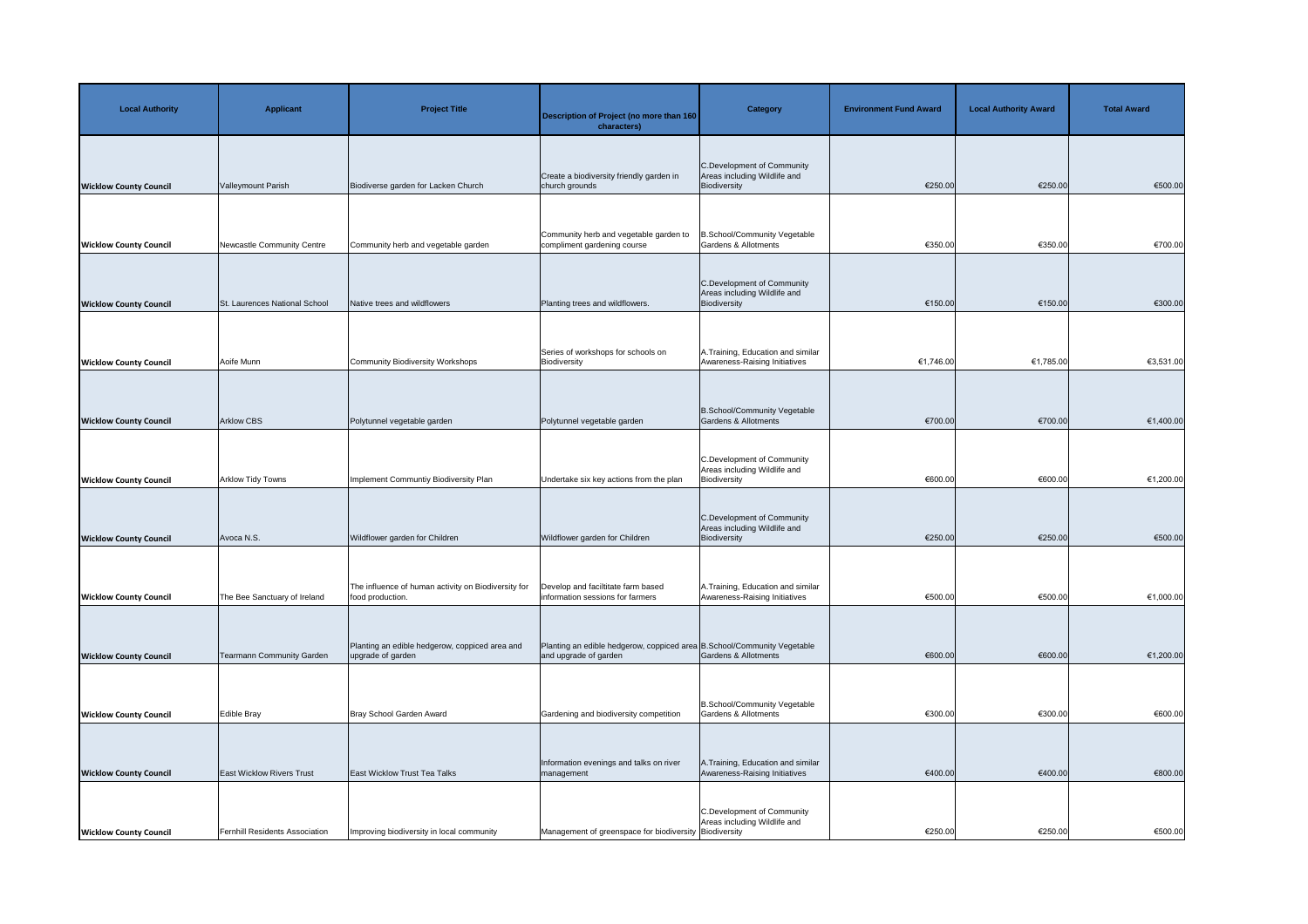| <b>Local Authority</b>        | <b>Applicant</b>                              | <b>Project Title</b>                                                     | Description of Project (no more than 160<br>characters)                                                     | <b>Category</b>                                                            | <b>Environment Fund Award</b> | <b>Local Authority Award</b> | <b>Total Award</b> |
|-------------------------------|-----------------------------------------------|--------------------------------------------------------------------------|-------------------------------------------------------------------------------------------------------------|----------------------------------------------------------------------------|-------------------------------|------------------------------|--------------------|
| <b>Wicklow County Council</b> | Gaelscoil na Lochanna                         | Gairdin Eithne                                                           | School garden                                                                                               | B.School/Community Vegetable<br>Gardens & Allotments                       | €375.00                       | €375.00                      | €750.00            |
| <b>Wicklow County Council</b> | <b>Grangecon Tidy Towns</b>                   | Grangecon swift tower and boxes                                          | Install swift boxes                                                                                         | C.Development of Community<br>Areas including Wildlife and<br>Biodiversity | €360.00                       | €360.00                      | €720.00            |
| <b>Wicklow County Council</b> | Grangecon N.S.                                | Grangecon Outdoor classroom                                              | Grangecon Outdoor classroom                                                                                 | B.School/Community Vegetable<br><b>Gardens &amp; Allotments</b>            | €155.00                       | €155.00                      | €310.00            |
| <b>Wicklow County Council</b> | <b>Greystones Brownies</b>                    | Our coastline- a marine biodiversity awareness<br>adventure              | Six week education programme                                                                                | C.Development of Community<br>Areas including Wildlife and<br>Biodiversity | €250.00                       | €250.00                      | €500.00            |
| <b>Wicklow County Council</b> | Greystones Tidy Towns                         | Biodiversity community orchard at Shoreline leisure<br>centre            | Biodiversity community orchard to<br>encourage pollinators                                                  | B.School/Community Vegetable<br><b>Gardens &amp; Allotments</b>            | €750.00                       | €750.00                      | €1,500.00          |
| <b>Wicklow County Council</b> | Hollywood Community Forum &<br>Hollywood N.S. | Purchasing and planting 6 fruit trees at Hollywood<br>NS.                | Purchasing and planting 6 fruit trees at<br>Hollywood NS                                                    | B.School/Community Vegetable<br>Gardens & Allotments                       | €111.00                       | €111.75                      | €222.75            |
| <b>Wicklow County Council</b> | Irish Peatland Conservation<br>Council        | Creating a community peatland assessment tool for<br>upland blanket bogs | Creating a community peatland assessment A. Training, Education and similar<br>tool for upland blanket bogs | Awareness-Raising Initiatives                                              | €254.00                       | €254.00                      | €508.00            |
| <b>Wicklow County Council</b> | Janus Innovation                              | Thinking circular and complete the picture                               | Workshops for schools on foodwaste                                                                          | B.School/Community Vegetable<br><b>Gardens &amp; Allotments</b>            | €375.00                       | €375.00                      | €750.00            |
| <b>Wicklow County Council</b> | <b>Kate Minnock</b>                           | Sustainability Education                                                 | Teacher training and delivery of<br>sustainability programmes to students                                   | A. Training, Education and similar<br>Awareness-Raising Initiatives        | €634.00                       | €634.00                      | €1,268.00          |
| <b>Wicklow County Council</b> | Katie O'Brien                                 | Apple pressing and pollinator/Biodiversity<br>Awareness days             | Apple pressing and pollinator/biodiversity<br>awareness workshops                                           | A.Training, Education and similar<br>Awareness-Raising Initiatives         | €570.00                       | €570.00                      | €1,140.00          |
| <b>Wicklow County Council</b> | <b>Wicklow Aquanauts</b>                      | Biodiversity link project                                                | Record marine life and produce a leaflet                                                                    | D. Repair, Reuse, Recycling                                                | €300.00                       | €300.00                      | €600.00            |
| <b>Wicklow County Council</b> | St. Patrick's Church, Wicklow                 | Biodiversity In Action (BIA)                                             | Improve biodiversity of church grounds with Areas including Wildlife and<br>swift, bird bee and bat boxes.  | C.Development of Community<br>Biodiversity                                 | €500.00                       | €500.00                      | €1,000.00          |